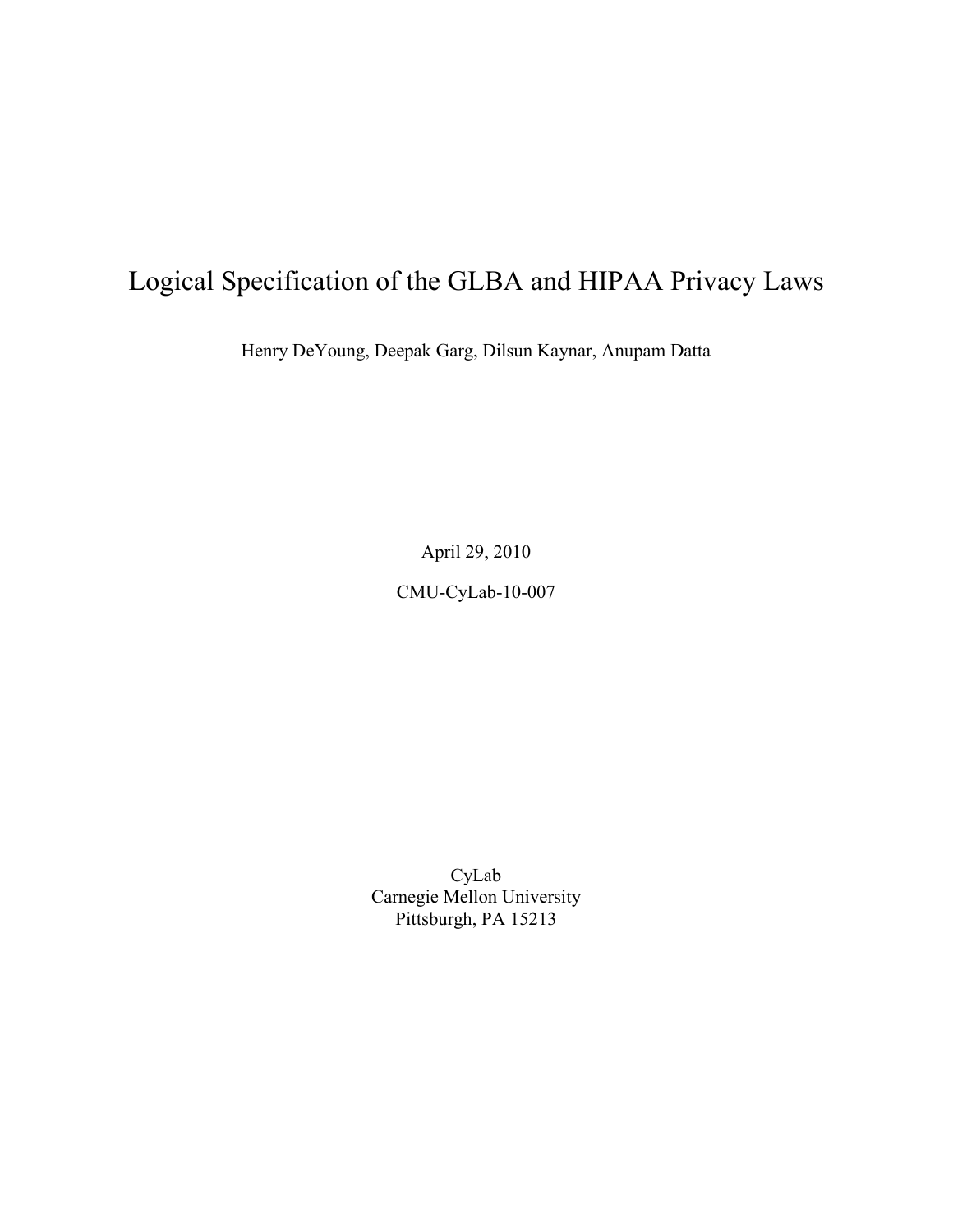#### Abstract

Despite the wide array of frameworks proposed for the formal specification and analysis of privacy laws, there has been comparatively little work on expressing large fragments of actual privacy laws in these frameworks. We attempt to bridge this gap by presenting what we believe to be the most complete logical formalizations of the Gramm-Leach-Bliley Act (GLBA) and the Health Insurance Portability and Accountability Act (HIPAA) to date.

Specifically, we formalize §§6802 and 6803 of GLBA and §§164.502, 164.506, 164.508, 164.510, 164.512, 164.514, and 164.524 of HIPAA. The remaining sections of both laws are not stated in terms of operational requirements, and therefore cannot be formalized in our model.

Along the way, we also give a novel extension of an existing privacy logic with real-time features and fixed point operators; these provide the expressive power necessary to capture legal clauses found in GLBA and HIPAA involving bounded-time obligations and reuse of information[.](#page-1-0)

<span id="page-1-0"></span>This work was partially supported by the U.S. Army Research Office contract on Perpetually Available and Secure Information Systems (DAAD19-02-1-0389) to Carnegie Mellon CyLab, the NSF Science and Technology Center TRUST, the NSF CyberTrust grant "Privacy, Compliance and Information Risk in Complex Organizational Processes" and the AFOSR MURI "Collaborative Policies and Assured Information Sharing". The first author was also supported under an NSF Graduate Research Fellowship. Any opinions, findings, conclusions, or recommendations expressed in this publication are those of the authors and do not necessarily reflect the views of the U.S. Army Research Office, National Science Foundation, or the Air Force Office of Scientific Research.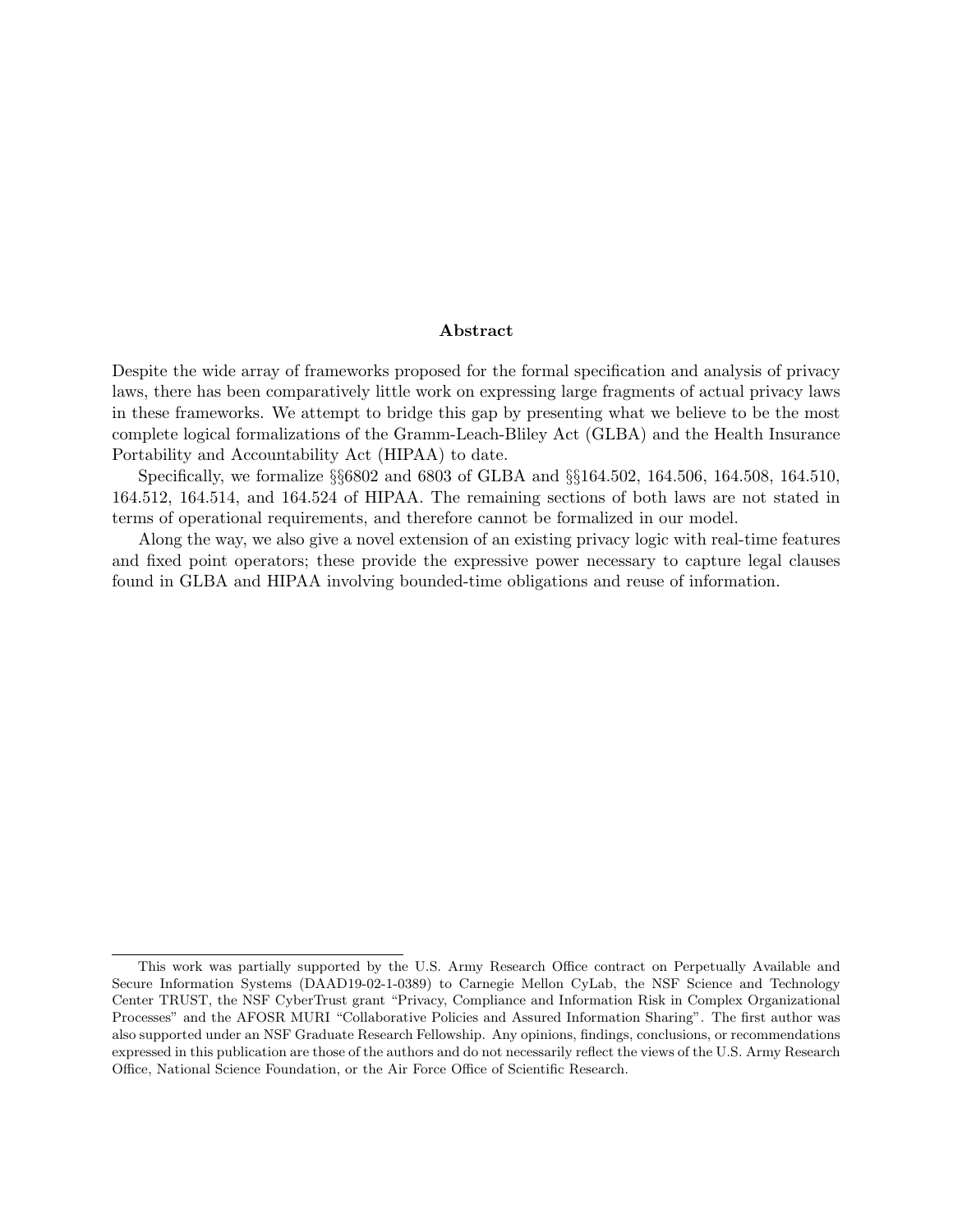# **Contents**

| $\mathbf{1}$            |         | Introduction                                                                            | 3                |
|-------------------------|---------|-----------------------------------------------------------------------------------------|------------------|
| $\overline{\mathbf{2}}$ |         | PrivacyLFP: A Logic of Privacy with Fixed Points                                        | $\mathbf{5}$     |
|                         | $2.1\,$ |                                                                                         | $\overline{5}$   |
|                         | 2.2     |                                                                                         | $\boldsymbol{6}$ |
|                         |         | 2.2.1                                                                                   | $6\phantom{.}6$  |
|                         |         | 2.2.2                                                                                   | $\overline{7}$   |
|                         |         | 2.2.3                                                                                   | 8                |
|                         | 2.3     |                                                                                         | 9                |
|                         |         | 2.3.1                                                                                   | 9                |
|                         |         | 2.3.2                                                                                   | 10               |
|                         |         | 2.3.3                                                                                   | 15               |
|                         | 2.4     |                                                                                         | 16               |
| $\bf{3}$                |         | <b>Gramm-Leach-Bliley Act</b>                                                           | 17               |
|                         | 3.1     |                                                                                         | 17               |
|                         | 3.2     | $\S6802$ Obligations with respect to disclosures of personal information                | 18               |
|                         | 3.3     |                                                                                         | 24               |
|                         | 3.4     |                                                                                         | 26               |
| $\overline{\mathbf{4}}$ |         | <b>Health Insurance Portability and Accountability Act</b>                              | 28               |
|                         | 4.1     |                                                                                         | 28               |
|                         | 4.2     | $\S 164.502$ Uses and disclosures of protected health information: General rules        | 28               |
|                         | 4.3     | §164.506 Uses and disclosures to carry out treatment, payment, or health care oper-     |                  |
|                         |         |                                                                                         | 50               |
|                         | 4.4     | $\S 164.508$ Uses and disclosures for which an authorization is required                | 55               |
|                         | 4.5     | §164.510 Uses and disclosures requiring an opportunity for the individual to agree      |                  |
|                         |         |                                                                                         | 63               |
|                         | 4.6     | $\S 164.512$ Uses and disclosures for which an authorization or opportunity to agree or |                  |
|                         |         |                                                                                         | 70               |
|                         | 4.7     | §164.514 Other requirements relating to uses and disclosures of protected health        |                  |
|                         |         |                                                                                         | 98               |
|                         | 4.8     | $\S 164.524$ Access of individuals to protected health information. 109                 |                  |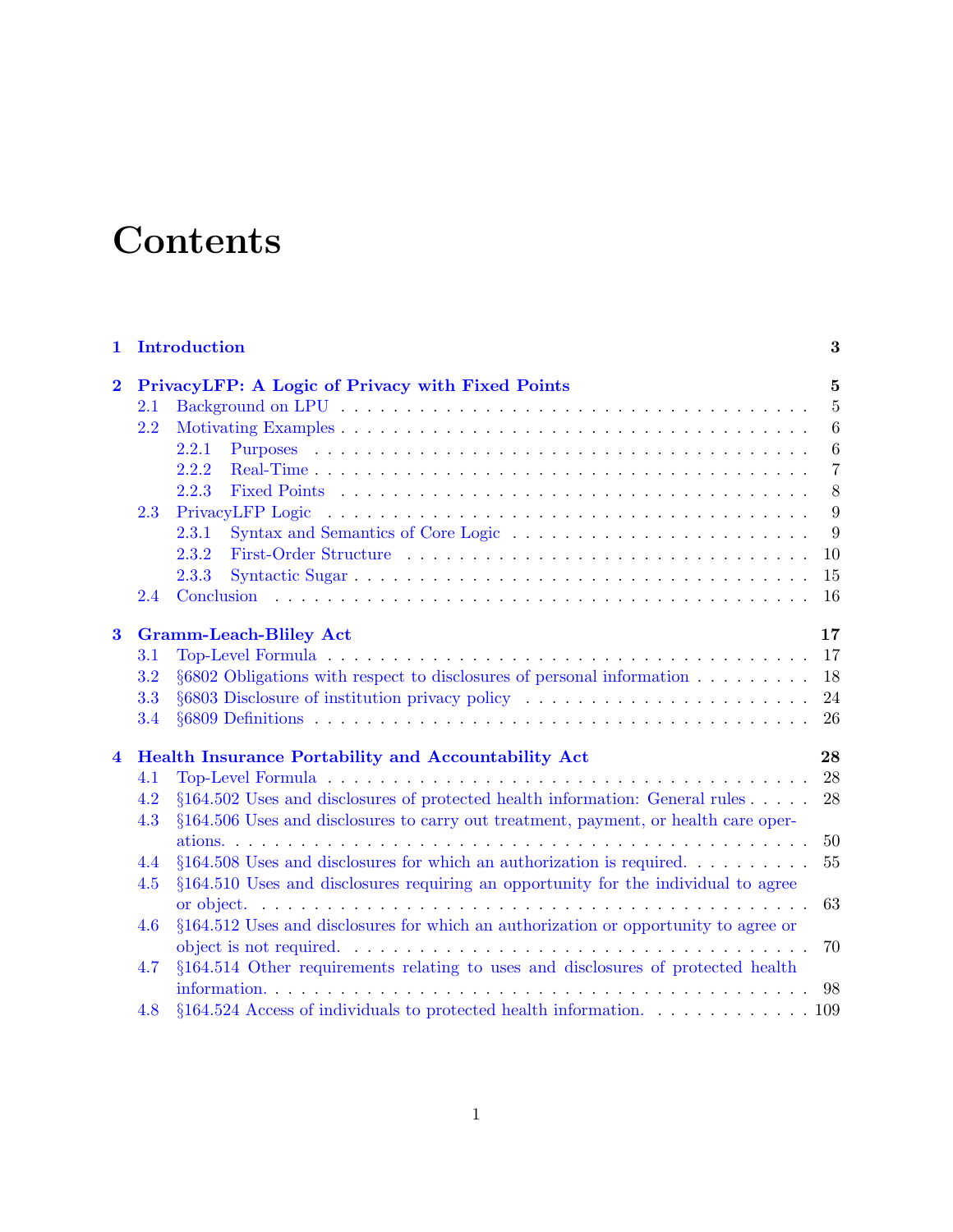| 5 Related Work and Conclusion |                     |      |  |
|-------------------------------|---------------------|------|--|
|                               |                     |      |  |
|                               |                     |      |  |
|                               |                     |      |  |
|                               | <b>Bibliography</b> | 12.4 |  |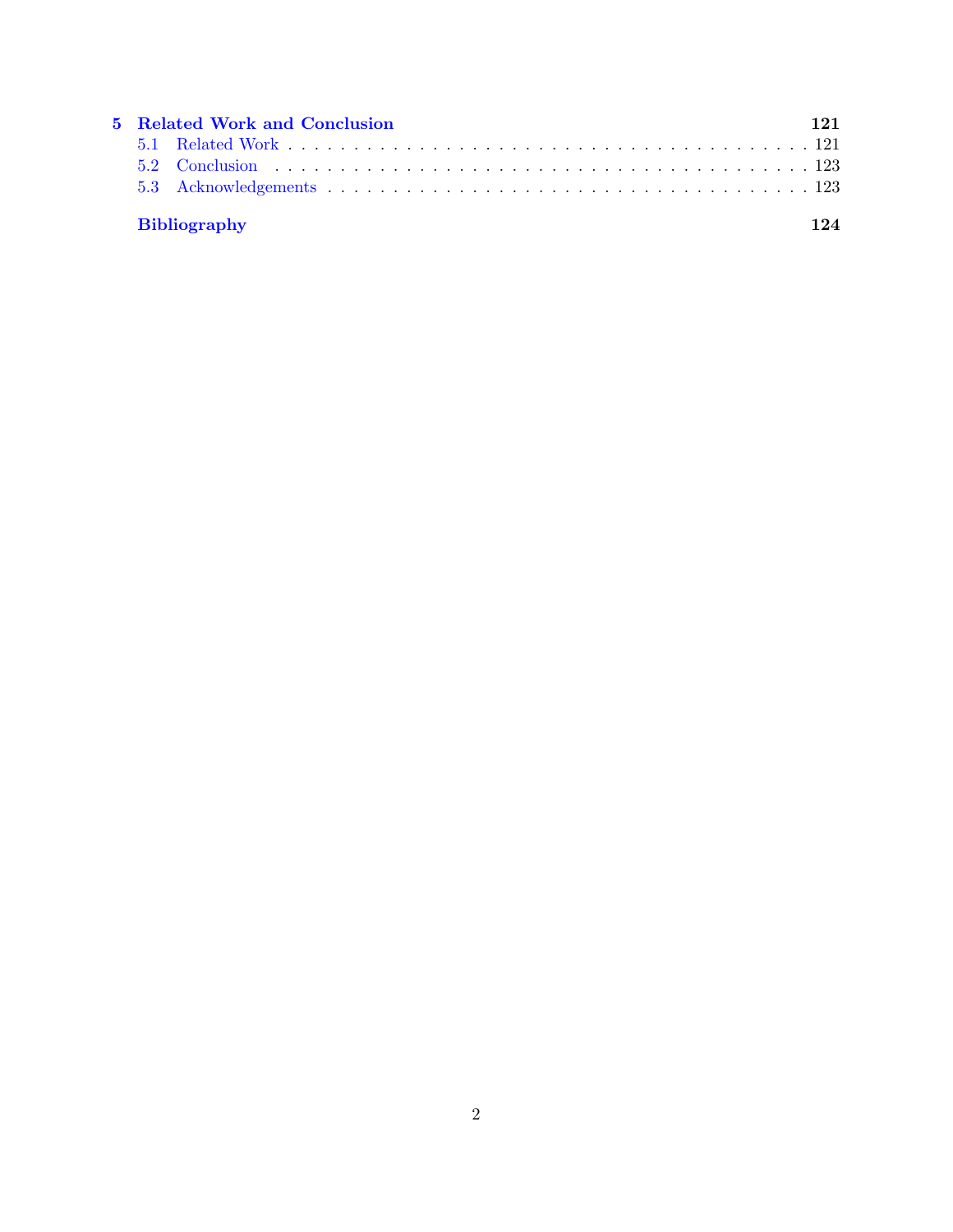# <span id="page-4-0"></span>Chapter 1

# Introduction

With advances in communication and data processing, especially digital forms, over the last several decades, there has been an explosion in the amount and detail of information maintained by organizations about clients, patients, and other individuals. Such information is incredibly valuable to both organizations and individuals: organizations can operate more efficiently and provide higher quality services to individuals. At the same time, these benefits must be balanced against the individuals' right to privacy.

In response, democratic governments have instituted numerous laws to regulate the collection and use of personal information. Example privacy laws of the United States of America include the Gramm-Leach-Bliley Act (GLBA) [\[US 99\]](#page-127-0) for financial privacy and the Health Insurance Portability and Accountability Act of 1996 (HIPAA) [\[US 02\]](#page-127-1) for privacy in the healthcare context.

Even after a cursory glance through these laws, it is apparent that the legal language is much too dense and intricate for the laws to serve as a day-to-day guide to managers of the regulated organizations. Managers (and the general public too) are instead interested in answers to concrete, practical questions, such as "Is the organizational privacy policy of Hospital X consistent with HIPAA?" and "Does GLBA permit Bank Y to disclose Bob's account information to Charlie?"

Recently, in efforts including role-based access control (RBAC) [\[Cra03,](#page-126-0) [JSSS01,](#page-126-1) [LMW02\]](#page-126-2), the Extensible Access Control Markup Language (XACML) [\[ANP](#page-125-0)+04], the Enterprise Privacy Authorization Language (EPAL) [\[BKBS04,](#page-126-3) [BPS03\]](#page-126-4), the Platform for Privacy Preferences (P3P) [\[RC99,](#page-127-2) [BCK03,](#page-125-1) [ACR99\]](#page-125-2), and the Logic of Privacy and Utility (LPU) [\[BDMN06,](#page-125-3) [BDMS07,](#page-125-4) [Bar08\]](#page-125-5), researchers have begun to attack the problem of formally expressing the content of both organizational privacy policies and privacy laws. The hope is that these languages and logics will permit the construction of tools that can directly answer the kinds of questions that arise in day-to-day business operations.

Despite the wide array of various privacy languages and logics, to the best of our knowledge, there has been comparatively little work on expressing large fragments of actual privacy laws in these frameworks<sup>[1](#page-4-1)</sup>; instead, the encodings have been limited to small proof-of-concept examples. But this is a significant deficiency if the program of obtaining practical benefits from formal specification of privacy laws is to succeed. We must be confident that the techniques invented for the small examples scale to full privacy laws.

<span id="page-4-1"></span><sup>&</sup>lt;sup>1</sup>The exceptions are work by Breaux and Antón on a classification of all HIPAA clauses [\[BA08\]](#page-125-6), a Datalog formalization of §§164.502, 164.506, and 164.510 of HIPAA by Lam et al. [\[LMS09\]](#page-126-5), and an access control-based encoding of §164.[5](#page-122-0)06 of HIPAA by May *et al.* [\[MGL06\]](#page-126-6). See Chapter 5 for more details.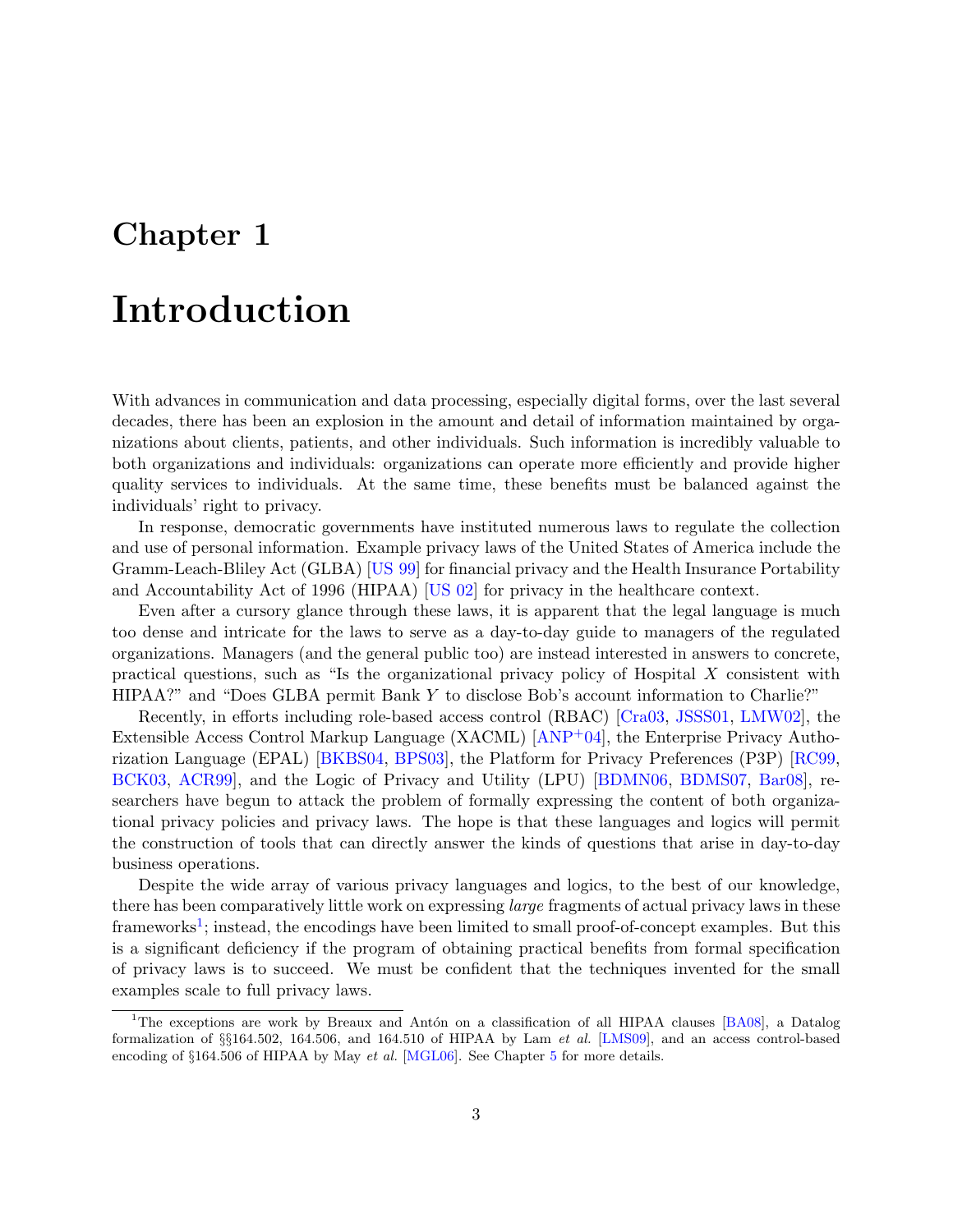This work is intended to help bridge this gap. In Chapters [3](#page-18-0) and [4,](#page-29-0) we give what we believe is the most complete logical formalization of the privacy-relevant portions of GLBA and HIPAA to date. Specifically, we formalize §§6802 and 6803 of GLBA and §§164.502, 164.506, 164.508, 164.510, 164.512, 164.514, and 164.524 of HIPAA in a novel logic, which we call PrivacyLFP, based on the Logic of Privacy and Utility [\[BDMN06,](#page-125-3) [BDMS07,](#page-125-4) [Bar08\]](#page-125-5). As discussed in Chapter [2,](#page-6-0) only three significant modifications of LPU were needed to enable it to scale to this level of formalization.

We do not formalize the remaining sections of GLBA and HIPAA, not due to lack of time or energy, but because those sections are inherently incompatible with logical formalization for operational purposes. Typically, this is because the section is not phrased operationally. For example, §6801 of GLBA abstractly states that

 $[E]$ ach agency or authority [...] shall establish appropriate standards for the financial institutions [...] to insure the security and confidentiality of customer records and information,

without providing implementation specifications for this policy. Similarly,  $\S 164.514(e)(4)(iii)$  of HIPAA defines non-compliance but does not regulate specific transmissions of protected health information:

A covered entity is not in compliance  $\left[\ldots\right]$  if the covered entity knew of a pattern of activity or practice of the limited data set recipient that constituted a material breach or violation of the data use agreement.

#### Contributions. The contributions of this work are two-fold.

First, to the best of our knowledge, we present the most complete formalization of GLBA and HIPAA in a privacy logic or language to date. These kind of large-scale case studies are crucial to justify the viability of formal specification as a means of obtaining practical benefits. While more privacy laws deserve this kind of detailed specification if we are to achieve broad applicability, we believe that our efforts represent a solid first step.

Second, we present a logic, PrivacyLFP, that significantly extends the expressive power of (the privacy fragment of) LPU. Most importantly, we give a novel synthesis of ideas from fixed point and privacy logics, showing that such a combination is both coherent and useful. A sister project on auditing and accountability  $[DGJ^+10]$  has demonstrated that fixed points, especially greatest ones, can be present in those analyses, as well: we are not using a construct in specification that is too exotic for operational applications.

Other extensions to LPU include 1. disclosure purposes, since many laws allow or deny disclosures based on purpose; 2. explicit real-time features, since lawmakers often impose concrete time limits, such as "within 30 days;" and 3. a distinction between acting in and belonging to a role, to express clauses that prescribe privacy actions that depend on an individual's "citizenship" in a role.

Outline of the Report. In Chapter [2,](#page-6-0) we motivate PrivacyLFP's extensions to (the privacy fragment of) LPU, describe the syntax and semantics of the core first-order fixed point logic, present the assumptions we make about the underlying first-order structure, and give convenient syntactic sugar for concisely representing standard temporal operators. In Chapters [3](#page-18-0) and [4,](#page-29-0) we give our formalizations of the privacy-relevant portions of the Gramm-Leach-Bliley Act and the Health Insurance Portability and Accountability Act. In Chapter [5,](#page-122-0) we overview the related work.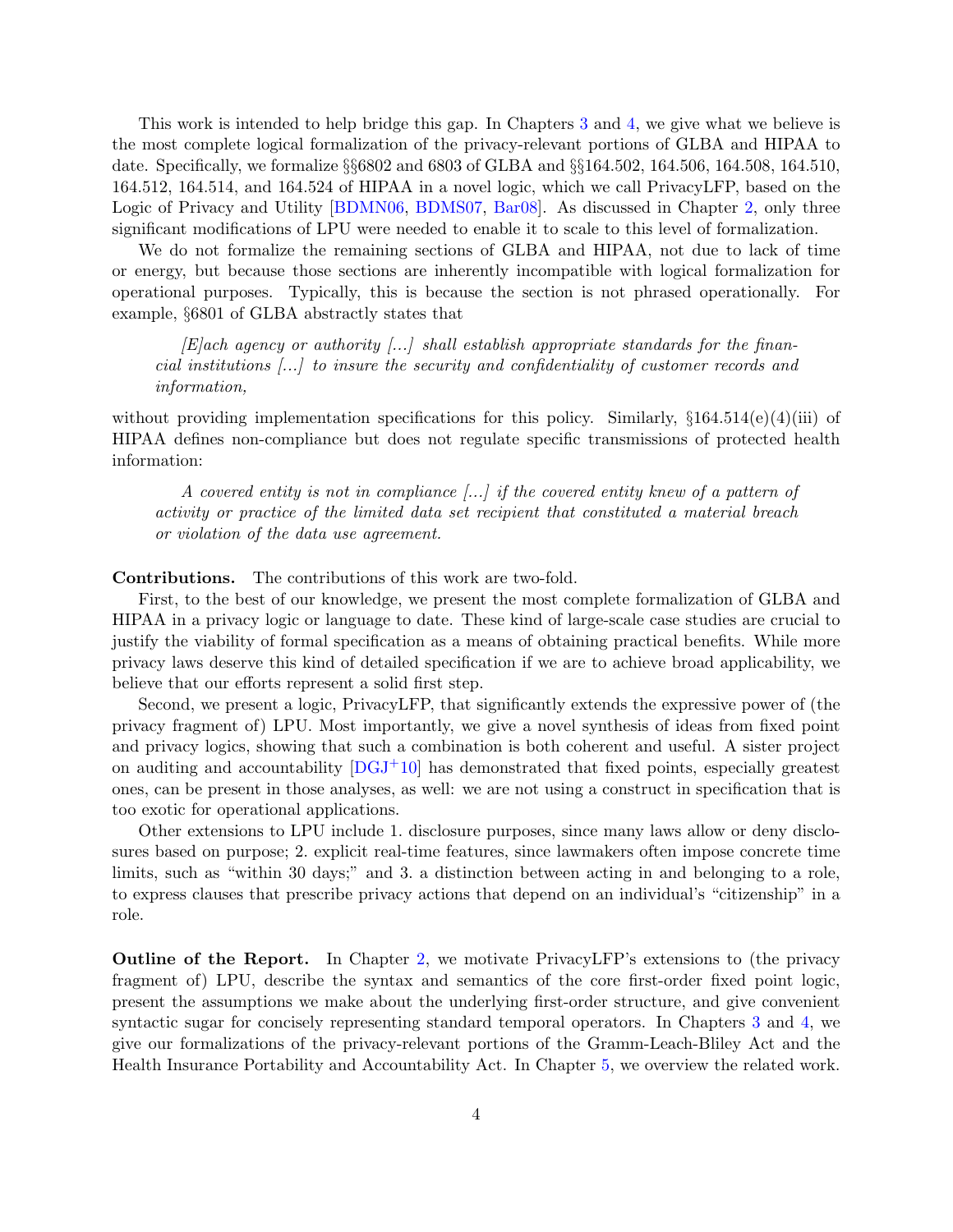# <span id="page-6-0"></span>Chapter 2

# PrivacyLFP: A Logic of Privacy with Fixed Points

As stated, our primary goal in this work is to extend techniques developed in other privacy languages and logics so that the privacy-relevant portions of the Gramm-Leach-Bliley Act (GLBA) [\[US 99\]](#page-127-0) and the Health Insurance Portability and Accountability Act (HIPAA) [\[US 02\]](#page-127-1) may be completely formalized. With an eye toward eventual auditing and assigning blame based on agents' irresponsibility  $[DGJ^+10]$  in the manner of the Logic of Privacy and Utility (LPU)  $[BDMNO6, BDMS07, Bar08]$  $[BDMNO6, BDMS07, Bar08]$  $[BDMNO6, BDMS07, Bar08]$  $[BDMNO6, BDMS07, Bar08]$ , we choose to use LPU as a starting point.

Unfortunately, however, LPU is not sufficiently expressive to permit full formalization of GLBA and HIPAA. In particular, we require constructs for expressing purposes, real-time features, and fixed points. Therefore, we propose a new logic, PrivacyLFP, based on LPU, but with these new constructs. Just as LPU is a particular signature of  $ATL^*$  [\[AHK02\]](#page-125-7), PrivacyLFP is a particular signature of the fixed point logic LFP  $[R\ddot{a}s02, BS06]$  $[R\ddot{a}s02, BS06]$ .

Before describing these extensions in detail, we motivate them using three concrete examples from HIPAA and GLBA.

## <span id="page-6-1"></span>2.1 Background on LPU

Being based on contextual integrity model [\[Nis04\]](#page-127-4), a philosophical framework of privacy centered around norms of transmission, LPU's fundamental concept is that of the positive and negative norms of a given privacy regulation.

Positive norms,  $\varphi^+$ , state that communication may occur if a condition is satisfied. For example, a positive norm might be that protected health information may be sent if the recipient keeps that information confidential. In this way, the positive norms capture the permitting, or "allow", clauses of the regulation. On the other hand, negative norms,  $\varphi^-$ , state that communication may occur only if a condition is satisfied. For example, a negative norm might be that protected health information may be sent only if the reciepient keeps that information confidential. In a sense, the negative norms capture the denying clauses of the regulation.

To respect the if-only if duality of positive and negative norms, LPU requires that one of the positive norms and all of the negative norms are satisfied when a disclosure occurs. Thus, to check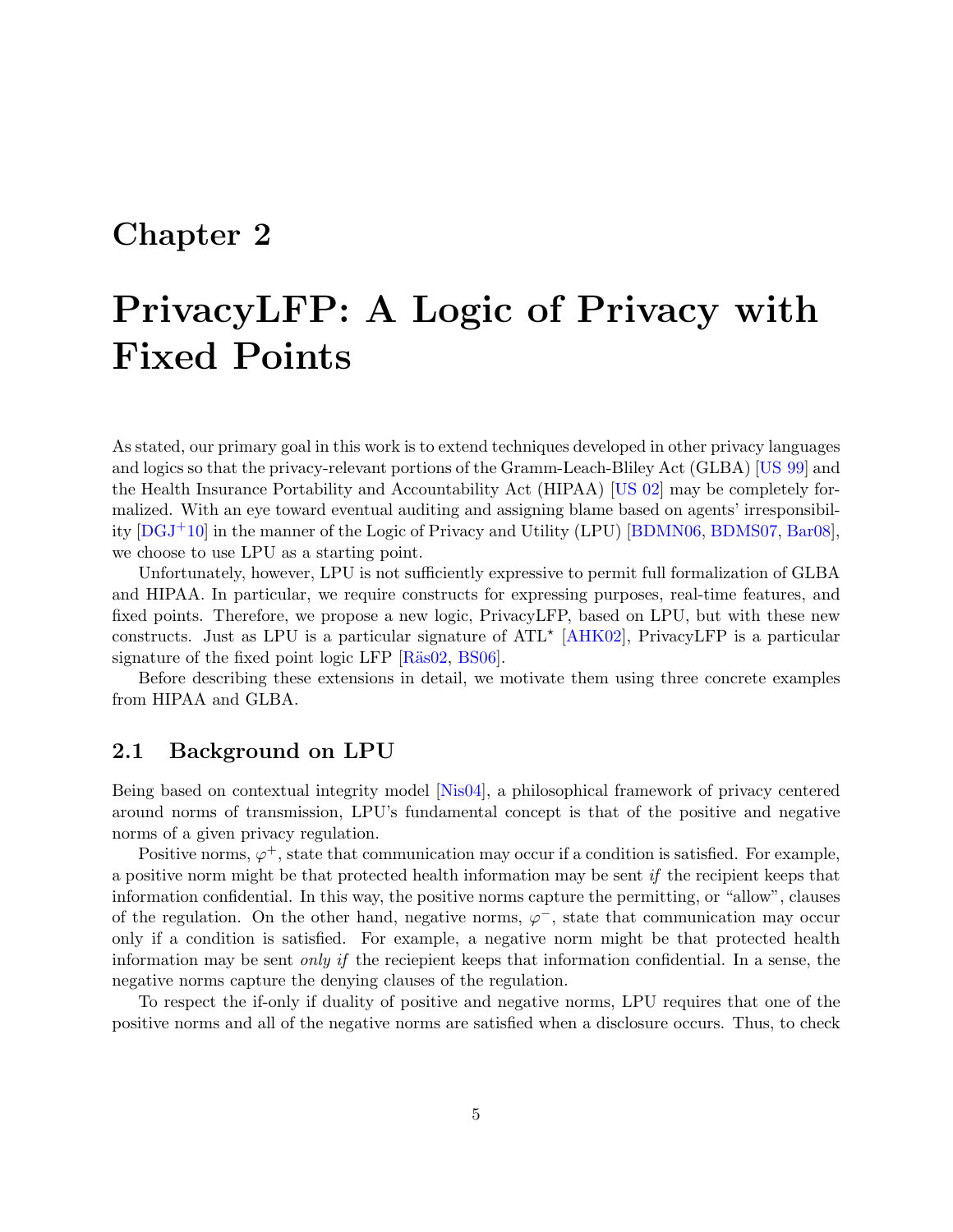the compliance of a trace,  $\sigma$ , of send actions against a privacy law in LPU, one essentially checks:

$$
\sigma \models \Box \forall p_1, p_2, m. \operatorname{send}(p_1, p_2, m) \supset \bigvee_i \varphi_i^+ \land \bigwedge_i \varphi_i^-
$$

where the  $\varphi_i^+$ s capture the permitting clauses of the law and the  $\varphi_i^-$ s capture the denying clauses of the law.

Also, in introducing LPU, Barth et al. give a syntactic characterization of positive and negative norms, which is essentially:

positive norm 
$$
\varphi_i^+
$$
:  $\theta \wedge \psi$   
negative norm  $\varphi_i^-$ :  $\theta \supset \psi$ 

where  $\theta$  is a formula that constrains the roles of the sender, recipient, subject, and message contents, and  $\psi$  is a temporal constraint formalizing past and future obligations. It may be useful to adopt the slogan "positive norms as conjunction, negative norms as implication" to further appreciate the duality of the two types of norms.

### <span id="page-7-0"></span>2.2 Motivating Examples

#### <span id="page-7-1"></span>2.2.1 Purposes

In addition to using the disclosure's contents, privacy laws often consider a disclosure's purpose when determining whether it should be allowed or denied. For example,  $\S 164.506(c)(1)$  of HIPAA states:

A covered entity may use or disclose protected health information for its own treatment, payment, or health care operations.

Although the word "purpose" is not found in this clause, the intent is clearly to allow disclosures which have the *purpose* of furthering treatment, payment, or health care operations. Any formalization of this clause must somehow incorporate a disclosure's purpose so that it can be checked against these three permitted classes.

Unfortunately, LPU ignores disclosure purposes. To remedy this, we will extend LPU with a new sort purp of purposes. Purposes will also be equipped with a partial order  $\preceq_{\mathcal{U}}$  that models purposes' inherent subtype structure. For example, *administer-blood-test*  $\preceq_{\mathcal{U}}$  treatment because the purpose of administering a blood test is a particular kind of treatment purpose.

Given appropriate constants and the atomic proposition  $(u_1 \in_{\mathcal{U}} u_2)$ , which holds when  $u_1$  is a subpurpose of  $u_2$ , we can express  $\S 164.506(c)(1)$  as:

 $\varphi_{164.506c1}^{+} \triangleq$  activerole $(p_1, covered\it-entity)$  $(t \in \tau$  phi) ∧  $((u \in_{\mathcal{U}} treatment(p_1)) \vee$  $(u \in_{\mathcal{U}} payment(p_1)) \vee$  $(u \in_{\mathcal{U}} \mathit{healthcare-operations}(p_1)))$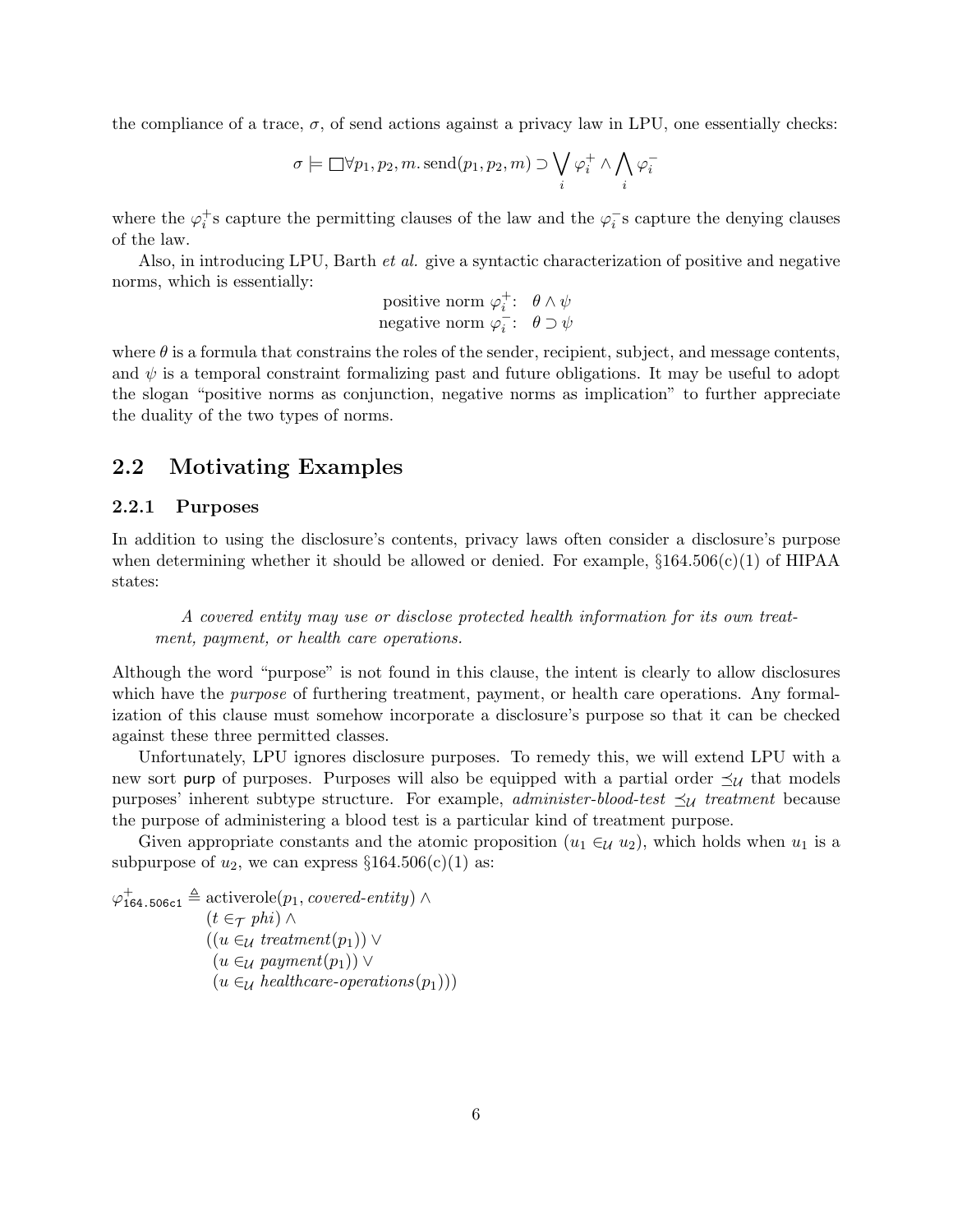#### <span id="page-8-0"></span>2.2.2 Real-Time

Being based on the temporal logic LTL [\[MP95\]](#page-127-5), LPU is squarely in the philosophical tradition of being concerned solely with the relative order of events, and not the wall-clock time that separates them. We have found that this abstraction perfectly suits many clauses in privacy laws. Unfortunately, however, this abstraction is at odds with other clauses; legislators sometimes wish to impose specific time limits, such as "within 30 days" or "annually".

For example, §6803(a) of GLBA states that:

At the time of establishing a customer relationship with a consumer and not less than annually during the continuation of such relationship, a financial institution shall provide a clear and conspicuous disclosure to such consumer [...], of such financial institution's policies and practices with respect to [disclosing nonpublic personal information.

Clearly, we will need real-time features to be able to express this clause, since there is no notion of a calendar year in LTL (and, consequently, LPU).

For these features, we borrow ideas from Alur and Henzinger's timed propositional temporal logic (TPTL) [\[AH94\]](#page-125-8). Specifically, as in TPTL, we assign a wall-clock time to each state. These times must be nondecreasing with respect to the order of states in the trace. We also borrow the freeze quantifier  $\downarrow x.\phi$  which binds x in  $\phi$  to the current state's time.

Using these ideas, if given appropriate beginrole and endrole predicates, we might express  $§6803(a)$  of GLBA as:

$$
\mathbf{G} \,\forall q, r, p_1. \text{ beginning}(q, r) \land (r = customer(p_1)) \supset \varphi_{\mathbf{6803a}}^{\mathbf{6803a}}
$$

and

$$
\varphi_{6803a} \triangleq (\downarrow x. \diamondsuit(\downarrow y. (y = x) \land \n\exists m''. send(p_1, q, m'') \land \nis-annual-notice(m'', p_1, q))) \land \n((\downarrow x. \diamondsuit(\downarrow y. (y \le x + 365) \land \n((\exists m''. send(p_1, q, m'') \land \nis-annual-notice(m'', p_1, q)) \lor \nendrole(q, customer(p_1)))) W
$$
\nendrole(q, customer(p\_1)))

The freeze quantifiers, specifically the fragment  $\downarrow x$ .  $\Diamond(\downarrow y$ .  $(y \le x + 365) \land$ , crucially ensure that, in every state, there exists a state occurring no more than 365 days later in which an annual notice is sent.

In the interest of full disclosure, we wish to admit here that our PrivacyLFP logic will not truly be a temporal logic or literally include freeze quantifiers. Instead, PrivacyLFP is the fixed point logic analogue of the first-order logic obtained by the standard translation of a modal logic to first-order logic: states and times will be characterized using a particular first-order structure. In this way, the freeze quantifier and other temporal operators are but (very) useful syntactic sugar for propositions in our first-order logic. We return to this point in Section [2.3.3.](#page-16-0)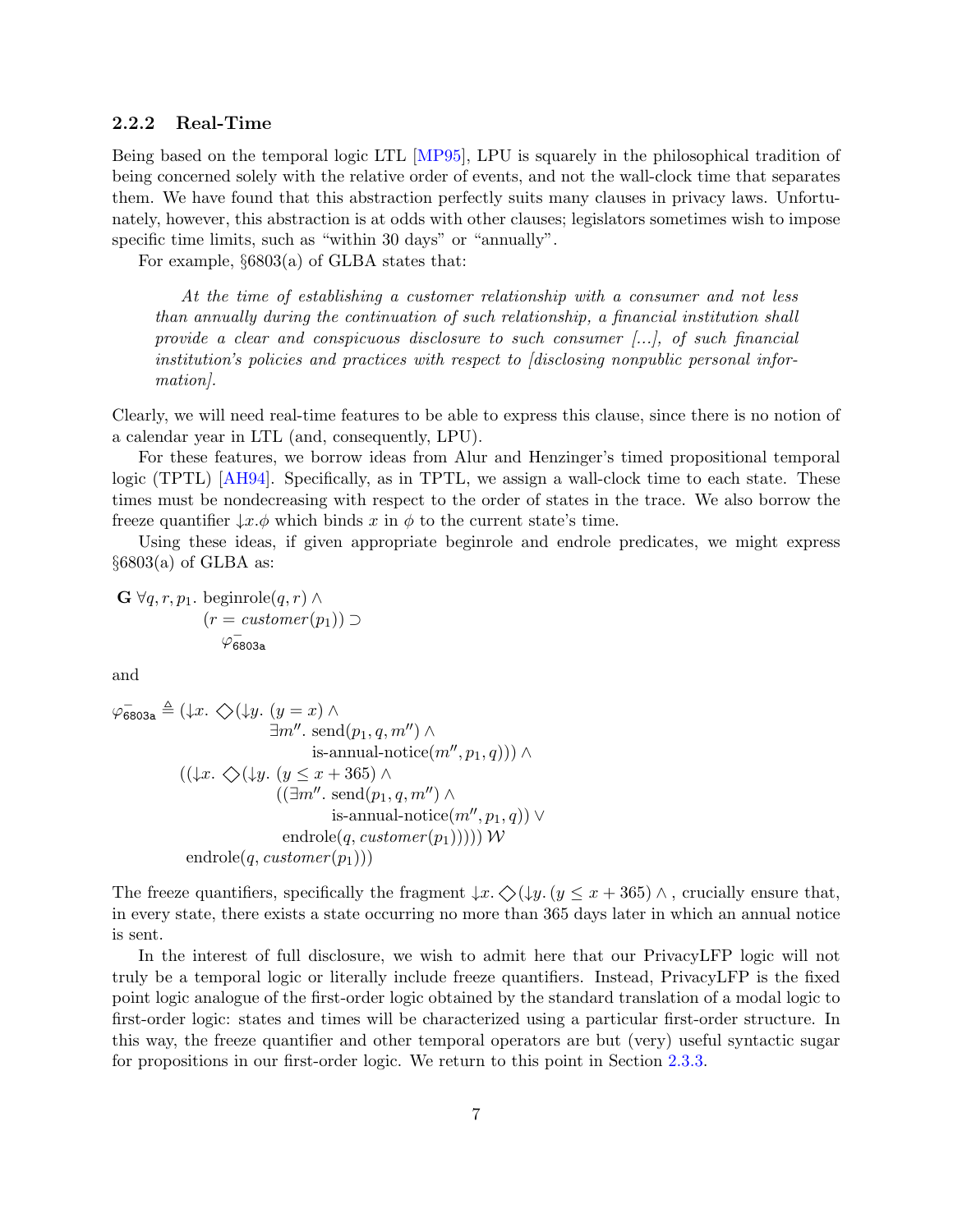#### <span id="page-9-0"></span>2.2.3 Fixed Points

As overviewed in Section [2.1,](#page-6-1) to check the compliance of a trace,  $\sigma$ , of send actions against a privacy law, one essentially checks:

$$
\sigma \models \Box \forall p_1, p_2, m.\,\mathrm{send}(p_1, p_2, m) \supset \bigvee_i \varphi_i^+ \land \bigwedge_i \varphi_i^-
$$

Although not performed in any prior work on LPU, for narrative purposes, suppose that we define the proposition maysend $(p_1, p_2, m)$  as a macro:

maysend
$$
(p_1, p_2, m) \triangleq \bigvee_i \varphi_i^+ \wedge \bigwedge_i \varphi_i^-
$$

and instead check:

$$
\sigma \models \Box \forall p_1, p_2, m.\,\text{send}(p_1, p_2, m) \supset \text{maxsend}(p_1, p_2, m)
$$

At this point, we have not made any fundamental changes: the body of the macro can just be substituted in for maysend $(p_1, p_2, m)$ .

In many cases, it works well to follow this approach of simply taking maysend $(p_1, p_2, m)$  as a macro for the conditions under which the law allows a disclosure to occur. That is, it works well until a clause refers recursively to those conditions. For example, consider  $\S 6802(c)$  of GLBA, which places limits on the reuse of information:

Except as otherwise provided in this subchapter, a nonaffiliated third party that receives from a financial institution nonpublic personal information under this section shall not, directly or through an affiliate of such receiving third party, disclose such information to any other person that is a nonaffiliated third party of both the financial institution and such receiving third party, unless such disclosure would be lawful if made directly to such other person by the financial institution.

Roughly, we would like to express this clause as something like:

 $\varphi_{6802c} \triangleq \forall p'. \neg activerole(p_1, \textit{affiliate}(p')) \land$  $\neg \text{activerole}(p_2, \text{afflicate}(p')) \land$  $\neg activerole(p_2, \textit{afflicate}(p_1)) \wedge$  $\bigotimes$ (send $(p', p_1, m) \wedge$ activerole $(p',$  institution))  $\supset$  $\diamondsuit$ maysend $(p', p_2, m)$ 

However, if we define maysend as a macro, then this formalization would not even be syntactically well-formed. The natural idea is to generalize the definition of maysend as a macro to a fixed point definition, so that this formalization is at least syntactically well-formed. Of course, doing so requires a significant extension to LPU, since fixed point operators are not present in that logic.

(At this point, we would like to note that we are significantly overstating the obviousness of this generalization. Of course, once the positive and negative norms are factored out as a maysend macro, generalization from a macro to a fixed point is indeed a natural step; but realizing that this factoring is possible and conceptually useful was a key turning point in our work.)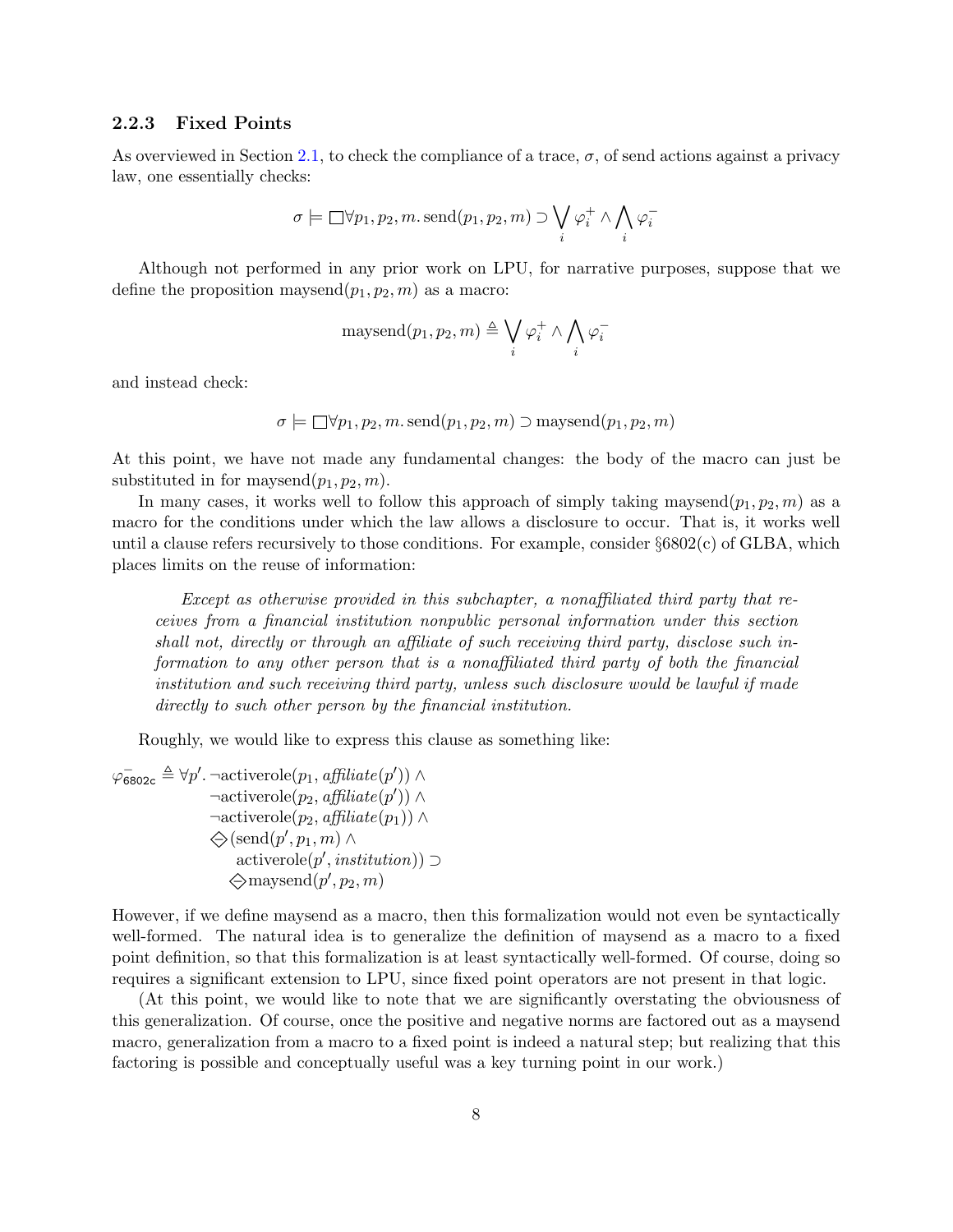The remaining question is which fixed point operator is semantically correct for this clause: should it be the least fixed point,  $\mu$ , the greatest fixed point,  $\nu$ , or something else altogether? Intuitively, we claim that the greatest fixed point is the correct interpretation since we do not want to impose any constraints beyond those required by the law. Stated differently, we want to allow everything that is not explicitly denied by the law.

As a result, we arrive at the following general top-level formula:

$$
\mathbf{G} \,\forall p_1, p_2, m. \,\text{send}(p_1, p_2, m) \supset
$$
  

$$
(\nu \text{maxsend}(p'_1, p'_2, m'). \, \mathsf{V}_i \,\varphi_i^+ \wedge \mathsf{A}_i \,\varphi_i^-) \,(p_1, p_2, m))
$$

(Note that, for the sake of brevity, we have replaced  $\sigma \models \Box$  with the equivalent **G** modality, meaning "in all states".) Although it is not necessary for our motivating example, one can further generalize this formula to include a least fixed point over the  $\varphi_i^+$ s:

$$
\mathbf{G} \,\forall p_1, p_2, m. \,\text{send}(p_1, p_2, m) \supset \\
 (\nu \text{maxsend}(p'_1, p'_2, m'). \, (\mu X(p''_1, p''_2, m''). \, \mathbf{V}_i \,\varphi_i^+)(p'_1, p'_2, m') \wedge \\
 \Lambda_i \,\varphi_i^-)(p_1, p_2, m)
$$

This reveals an elegant duality between the positive and negative norms. For positive norms, a least fixed point is used because we want to permit no more disclosures than the law does; for negative norms, a greatest fixed point is used because we want to be no more restrictive than the law is.

### <span id="page-10-0"></span>2.3 PrivacyLFP Logic

Having motivated our extensions to LPU, we now turn to a formal description of our PrivacyLFP-logic. Its core is Least Fixed Point logic (LFP) [\[BS06,](#page-126-8) Räs02], which is a first-order logic with least and greatest fixed point operators, and is described in Section [2.3.1.](#page-10-1) In Section [2.3.2,](#page-11-0) we detail the particulars of the first-order structure that we assume for PrivacyLFP. Finally, in Section [2.3.3,](#page-16-0) we give convenient syntactic sugar for temporal operators, including the freeze quantifier.

#### <span id="page-10-1"></span>2.3.1 Syntax and Semantics of Core Logic

#### Syntax

Terms t come from a collection of domains  $\mathcal{D}_s$  (carrier sets), indexed by sorts s, and may mention variables x and y. Predicate symbols  $P \in \mathcal{P}$  and predicate variables  $X \in \mathcal{X}$  represent respectively known relations over terms and unknown relations (of known arities) over terms. Formulas,  $\varphi$ ,  $\phi$ , and  $\psi$ , have the following syntax.

$$
\varphi, \phi, \psi \ ::= \ P(\vec{t}) \mid X(\vec{t}) \mid \top \mid \neg \varphi \mid \varphi \land \psi \mid \exists x : s. \varphi
$$

$$
\mid (\mu X, \vec{x}. \varphi)(\vec{t}) \mid (\nu X, \vec{x}. \varphi)(\vec{t})
$$

As is typical, we can define falsehood  $\perp$  as  $\neg\top$ , the disjunction  $\varphi \lor \psi$  as  $\neg(\neg \varphi \land \neg \psi)$ , the implication  $\varphi \supset \psi$  as  $\neg \varphi \vee \psi$ , and the universal quantification  $\forall x: s.\varphi$  as  $\neg \exists x: s.\neg \varphi$ .

In other words, LFP is an extension of first-order logic with the least fixed-point operator  $(\mu X(\vec{x}).\varphi)(\vec{t})$  and the greatest fixed-point operator  $(\nu X(\vec{x}).\varphi)(\vec{t})$ . The former defines an implicit predicate X as the least solution of the equation  $X(\vec{x}) \triangleq \varphi$  and checks that the tuple of terms  $\vec{t}$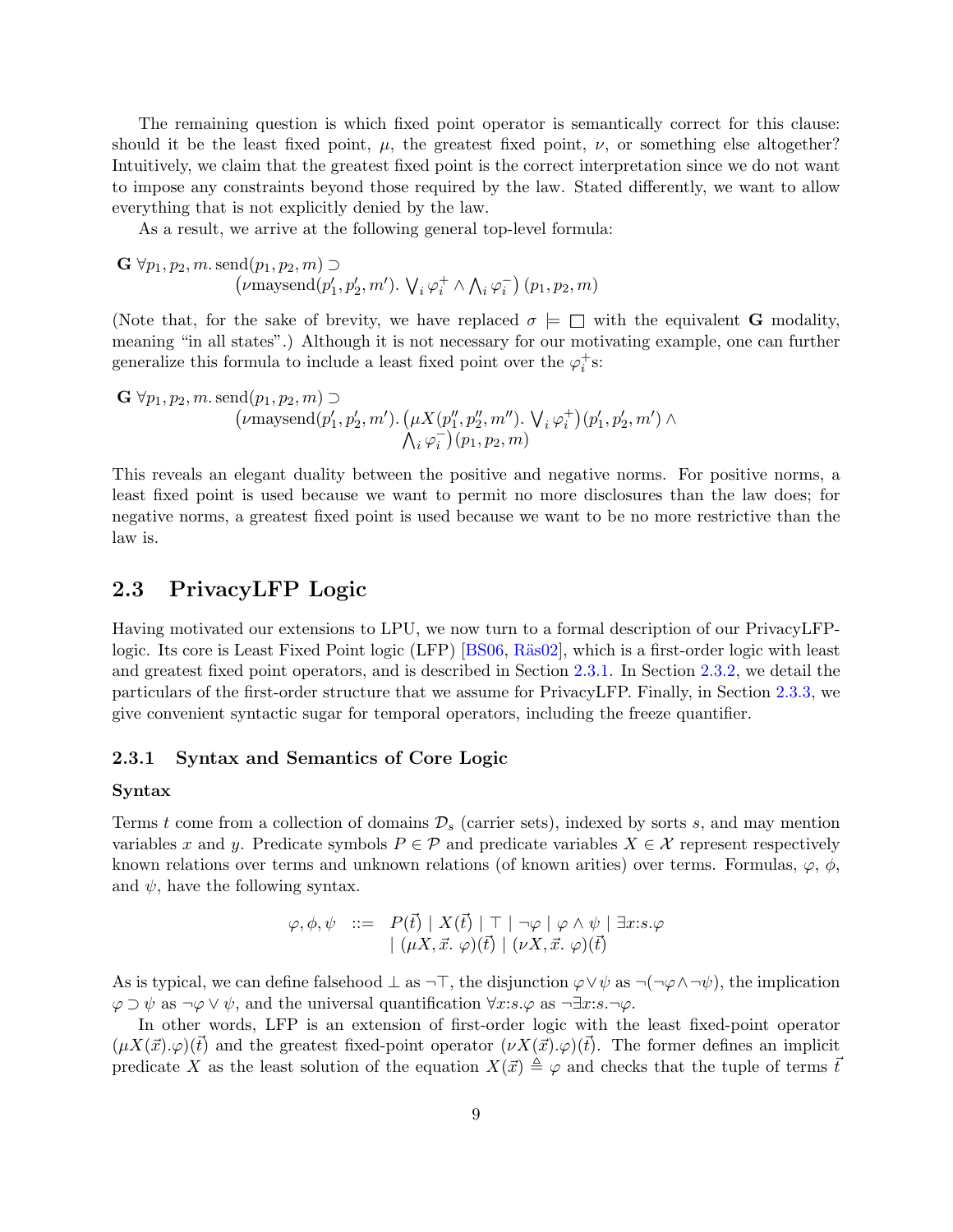satisfies the predicate (i.e., it lies in the least solution). Both X and  $\vec{x}$  are bound in  $\varphi$  and may be tacitly  $\alpha$ -renamed. The greatest fixed-point operator is similar, except that it defines the predicate as the greatest solution of the same equation. In order to ensure that the least and greatest solutions exist, any occurrences of X in  $\varphi$  must be under an even number of negations.

#### Semantics

The semantics of LFP are based on those of first-order logic, with provision for the fixed-point operators. Let  $\mathcal{D}_s$  be a collection of algebras, indexed by sorts, matching the signature of the terms and predicates of the logic. Let  $\llbracket t \rrbracket^{\theta}$  denote the interpretation of term t under substitution  $\theta$  for its variables and some implicit interpretation of function symbols which respects their sorts. Let  $\lbrack \bar{t} \rbrack^{\theta}$ is its component-wise lifting to tuples. Let I denote a map from  $\mathcal{P} \cup \mathcal{X}$  to relations of respective arities over the domains for the corresponding sorts of arguments. The semantics of a formula  $\varphi$ are captured by the relation  $\theta; \mathcal{I} \models \varphi$ , defined by induction on  $\varphi$  using standard rules as follows:

$$
\theta; \mathcal{I} \models P(\vec{t}) \quad \text{iff} \quad [\vec{t}]\theta \in \mathcal{I}(P) \n\theta; \mathcal{I} \models X(\vec{t}) \quad \text{iff} \quad [\vec{t}]\theta \in \mathcal{I}(X) \n\theta; \mathcal{I} \models \top \quad \text{always} \n\theta; \mathcal{I} \models \neg \varphi \quad \text{iff} \quad \text{not} \quad \theta; \mathcal{I} \models \varphi \n\theta; \mathcal{I} \models \varphi \land \psi \quad \text{iff} \quad \theta; \mathcal{I} \models \varphi \quad \text{and} \quad \theta; \mathcal{I} \models \psi \n\theta; \mathcal{I} \models \exists x: s.\varphi \quad \text{iff} \quad \theta[x \mapsto d]; \mathcal{I} \models \varphi \quad \text{for some} \quad d \in \mathcal{D}_s \n\theta; \mathcal{I} \models (\mu X, \vec{x}. \; \varphi)(\vec{t}) \quad \text{iff} \quad [\vec{t}]\theta \in \mu F_{\mathcal{I}, \theta}^{X, \vec{x}}(\varphi) \n\theta; \mathcal{I} \models (\nu X, \vec{x}. \; \varphi)(\vec{t}) \quad \text{iff} \quad [\vec{t}]\theta \in \nu F_{\mathcal{I}, \theta}^{X, \vec{x}}(\varphi)
$$

In the last two clauses,  $F_{\mathcal{I},\theta}^{X,\vec{x}}(\varphi):2^{\prod_{x\in\vec{x}}\mathcal{D}_{\Gamma(x)}}\to2^{\prod_{x\in\vec{x}}\mathcal{D}_{\Gamma(x)}}$  is the function that maps a set S of tuples, each with  $|\vec{x}|$  components, to  $\{\vec{d} \mid \theta | \vec{x} \mapsto \vec{d} |; \mathcal{I}[X \mapsto S] \models \varphi\}$ , assuming that  $\Gamma$  is a sort assignment for  $\vec{x}$ . This is a monotone map because of the constraint that every occurrence of X in  $\varphi$  be under an even number of negations. So, its greatest and least fixed points,  $\nu F_{\mathcal{I},\theta}^{X,\vec{x}}(\varphi)$  and  $\mu F_{\mathcal{I},\theta}^{X,\vec{x}}(\varphi)$ , in the lattice  $2^{\prod_{x\in\vec{x}}\mathcal{D}_{\Gamma(x)}}$  exist by the Knaster-Tarski theorem [\[Tar55\]](#page-127-6).

#### <span id="page-11-0"></span>2.3.2 First-Order Structure

At this point, we have a generic first-order logic with least and greatest fixed point operators. However, it cannot currently support privacy applications since the first-order structure is left wholly unspecified. In response, we now provide details of the first-order structure that we assume for PrivacyLFP.

Much of this development closely follows that of LPU [\[BDMN06,](#page-125-3) [BDMS07,](#page-125-4) [Bar08\]](#page-125-5); readers familiar with that work may choose to skim this section, but should note the addition of purposes and actions for beginning and ending roles.

#### Data Model

**Principals.** We assume a sort prin of principals with an associated carrier set  $\mathcal{P}$ .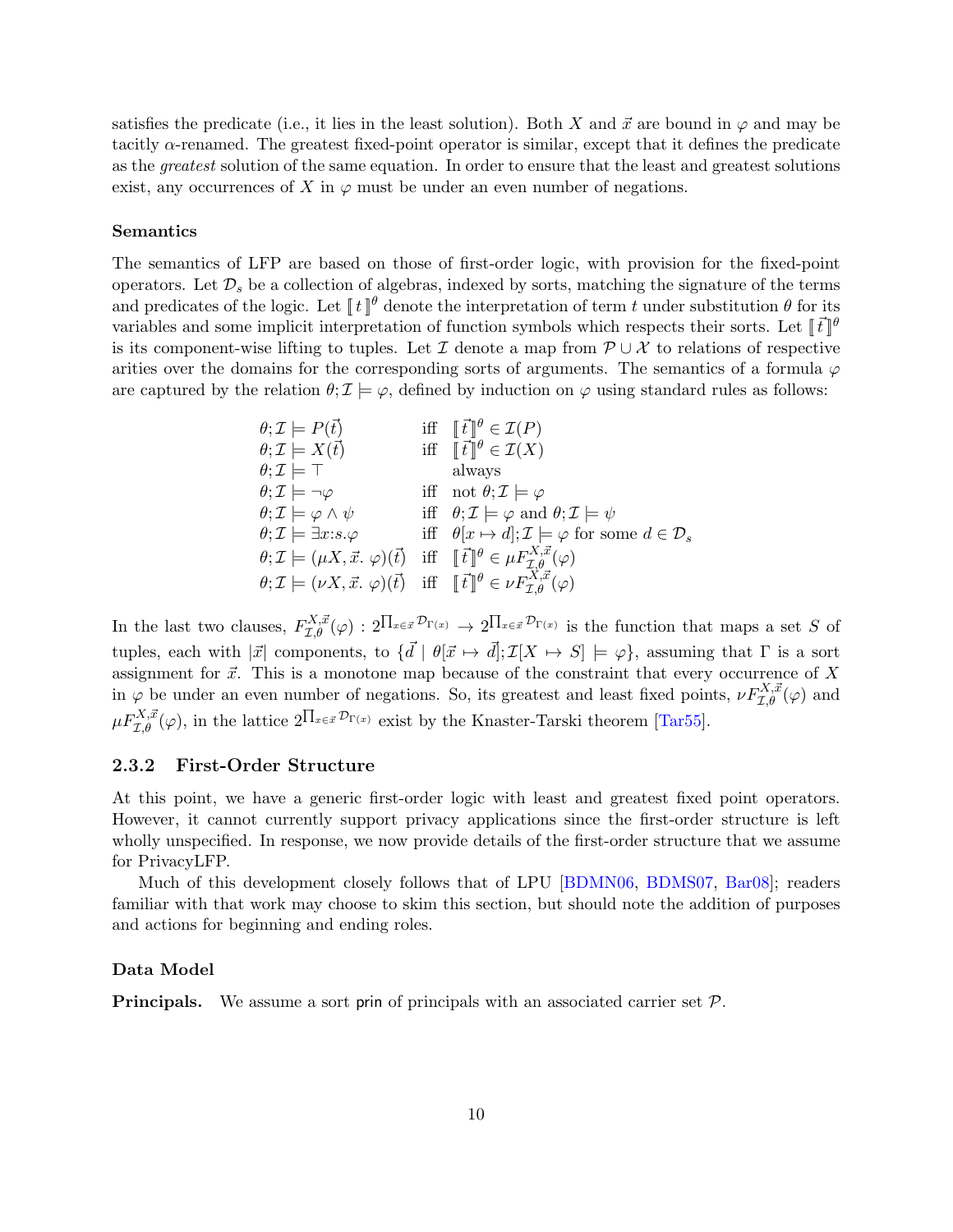Raw Data and Attributes. To model the raw data over which privacy laws impose flow restrictions, we introduce a sort data and an associated carrier set  $D$ . Intuitively, the raw data is unstructured and may even be free text. For this reason, we do not introduce constructors for or operators on sort data. We should note that our notion of raw data corresponds to that of messages in LPU; we reserve the term message for our extensible data type built on top of raw data (see below), which is not found in LPU.

By itself, raw data is wholly unsuitable for our purpose: privacy laws do not describe regulations on information flow at the level of bytes or even strings. Instead, they assume various more abstract, structured classes of data, such as "protected health information" and "psychotherapy notes", and regulate according to the classification.

To model these classes of data, we follow LPU's lead and introduce attributes which have sort attr and denote members of the carrier set  $\mathcal T$ . As in LPU, relationships between attributes are characterized by a set  $\mathcal C$  of *computation rules* which dictate when the value of a principal's attribute can be inferred from other information. Thus, a rule is  $(T, t) \in \mathcal{C}$ , meaning that, for any principal. the value of attribute t can be inferred from the values of the attributes in T (where  $T \subseteq T$  and  $t \in \mathcal{T}$ ).<sup>[1](#page-12-0)</sup> As an example rule, we have  $({\lbrace street, city, state \rbrace, postal-code) \in \mathcal{C}}$  because one can infer the postal code from combined knowledge of the street, city, and state. We internalize this notion of computation rules as the proposition  $t_1 \in \tau$   $t_2$ :

$$
\theta; \mathcal{I} \models t_1 \in_{\mathcal{T}} t_2 \quad \text{iff} \quad (\{\llbracket t_2 \rrbracket^{\theta}\}, \llbracket t_1 \rrbracket^{\theta}) \in \mathcal{C}
$$

To relate raw data to its attribute classification, we introduce a semantic function data contents that maps raw data to its abstract contents, a subset of  $\mathcal{P} \times \mathcal{T}$ . Due to the vast complexity of deciding how raw data should be classified, we cannot give an explicit definition for this function; instead, we rely on an oracle for its implementation. However, to capture both the immediate contents of the data and any indirect information that can be inferred from the immediate contents, we require that the oracle's response is closed with respect to the computation rules:

#### $cl_{\mathcal{C}} \circ data\text{-contents} = data\text{-contents}$

where cl<sub>C</sub> is the closure operator on subsets of  $\mathcal{P} \times \mathcal{T}$  with respect to the computation rules in C.

As an example,  $(Bob^{\mathcal{P}}, blood-test^{\mathcal{T}}(11/18/09)) \in data熟{ contains} (d)$  if and only if the raw data d contains, either directly or indirectly, the results of Bob's blood tests from November 18, 2009.

Purposes. As argued in Section [2.2.1,](#page-7-1) we require that our logic has some way to express disclosure purposes. To do so, we introduce a sort purp of purposes with carrier set  $\mathcal{U}$ . Note that parameterized purposes, such as treatment(p) (treatment performed by p), are intentionally allowed.

The carrier set U is equipped with a partial order  $\preceq_{\mathcal{U}}$  that models purposes' structure. If  $u_1 \preceq_{\mathcal{U}}$  $u_2$ , then we say that  $u_1$  is a specific form of the  $u_2$  purpose. For example, *administer-blood-test*<sup>U</sup>  $\preceq$ treatment<sup>U</sup> because administering a blood test is a particular type of treatment purpose.

We internalize this partial order as the proposition  $u_1 \in \mathcal{U}$  u<sub>2</sub>:

$$
\theta; \mathcal{I} \models u_1 \in \mathcal{U} u_2 \quad \text{iff} \quad [ \! [ u_1 ] \! ]^{\theta} \preceq_{\mathcal{U}} [ \! [ u_2 ] \! ]^{\theta}
$$

<span id="page-12-0"></span><sup>&</sup>lt;sup>1</sup>One might consider generalizing computation rules to include the subject for each attribute, i.e.,  $(K,(p,t)) \in \mathcal{C}$ where  $K \subseteq \mathcal{P} \times \mathcal{T}$  and  $(p, t) \in \mathcal{P} \times \mathcal{T}$ . However, we leave this generalization to future work since it becomes unclear how to enforce rules that might hold for some principals but might not hold for others.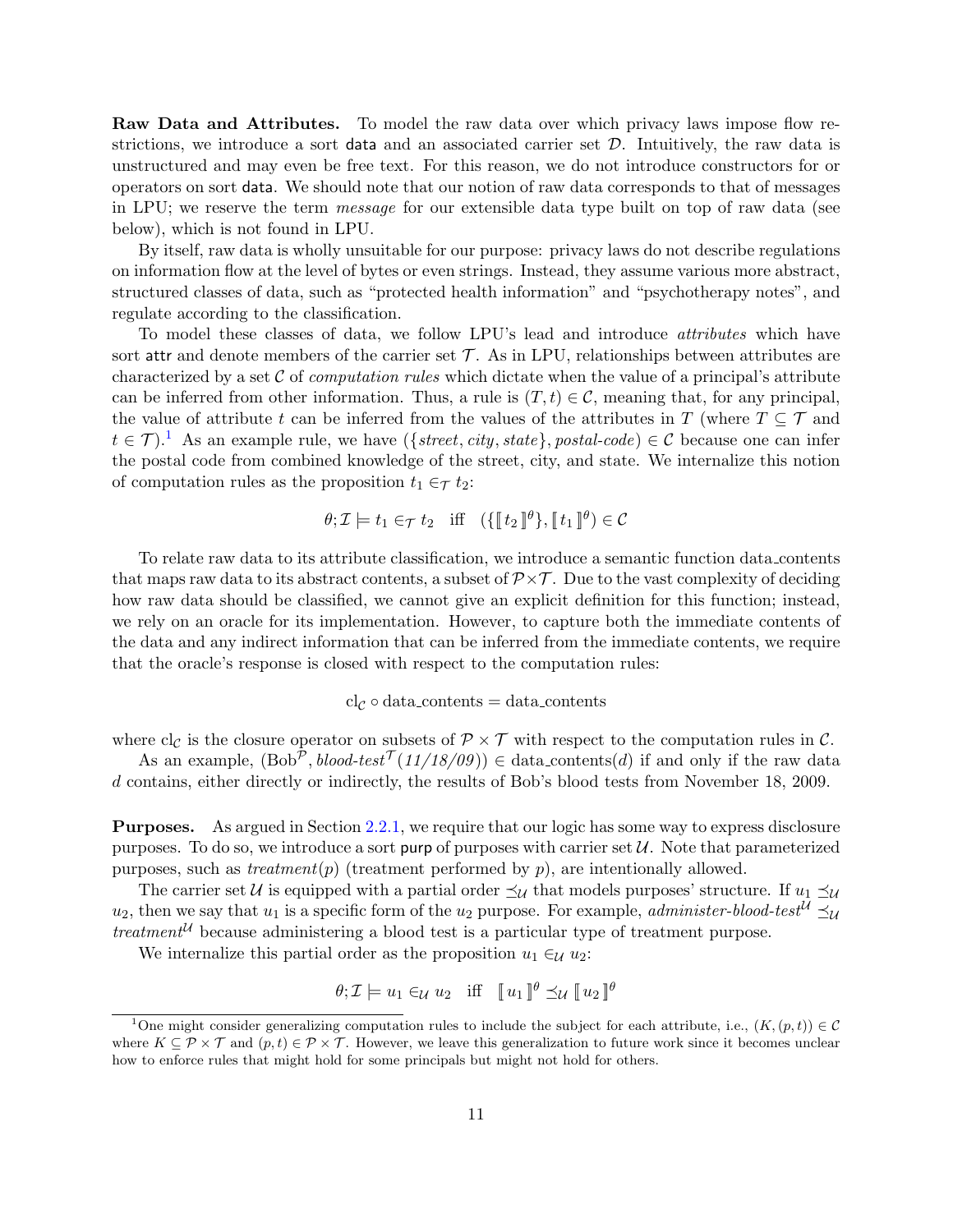Messages. By omitting message constructors and including only a contents observer, LPU's data model effectively assumes that all messages are morally lists of subject-attribute pairs. This assumption works well in some cases, but ignores the fact that a privacy law may circumscribe behavior on other message forms. For example, HIPAA gives patients the right to request access to their protected health information, and requires that covered entities respond to such requests (either by granting or denying access). To make a request for access, the patient sends a message listing the information attributes that she would like to access.

One could possibly shoehorn requests for access into LPU's subject-attribute message format using a special "request-for-access" attribute that is itself parameterized by the requested attribute. However, this introduces the problem of who the subject of a "request-for-access" attribute should be, and is somewhat ad hoc.

Therefore, we significantly generalize the data model of LPU by using an extensible algebraic data type msg of messages, having carrier set  $M$ . To recover the expressiveness of LPU's subjectattribute message format (with the disclosure's purpose added), we include the info message constructor:

#### info : data  $\times$  purp  $\rightarrow$  msg

Thus, a message info(d, u) carries the raw data d disclosed for purpose u.

Because the message data type is extensible, we can add application-specific message forms as necessary. For example, to cleanly express requests for access in a formalization of HIPAA, we may add a req for access message constructor:

$$
\mathrm{req\_for\_access}: \mathsf{prin} \times \mathsf{attr} \to \mathsf{msg}
$$

To relate a message to the personal information it contains, we include the function msg contents function, which lifts the data contents function to messages. As a general principle, msg contents should be closed under the computation rules in  $\mathcal{C}$ , that is:

$$
cl_{\mathcal{C}} \circ msg\_contents = msg\_contents
$$

Since we include the info<sup> $M$ </sup> message constructor by default, we specify its clause of msg contents as:

$$
msg\_contents(info^{\mathcal{M}}(d,u)) = data\_contents(d)
$$

Note that closure of the contents of  $\mathrm{info}^{\mathcal{M}}$  is inherited from data contents.

If we included a req for access  $^{\mathcal{M}}$  message constructor, then, because a request carries no data (its subject-attribute pair acts as a name for the requested data), we would define

 $\text{msg\_contents}(\text{req\_for\_access}^{\mathcal{M}}(q, t)) = \{\}$ 

Using the msg contents function, we can give the semantics for a proposition contains $(m, (q, t))$ :

$$
\theta; \mathcal{I} \models
$$
 contains $(m, (q, t))$  iff  $(\llbracket q \rrbracket^{\theta}, \llbracket t \rrbracket^{\theta}) \in$ msg-contents $(\llbracket m \rrbracket^{\theta})$ 

#### Encoding a Trace in the First-Order Structure

In LPU, the evolving system is modeled as a trace  $\sigma$ : an infinite sequence of states  $\sigma = s_0 s_1 s_2 \cdots$ . Each LPU state is a tuple  $s_i = (\kappa_i, \rho_i, a_i)$  of a knowledge map  $\kappa_i$ , role map  $\rho_i$ , and an action  $a_i$ . The action  $a_i$  constrains the shape of the next state,  $s_{i+1}$  according to a predefined relation:  $s_i \xrightarrow{a_i} s_{i+1}$ .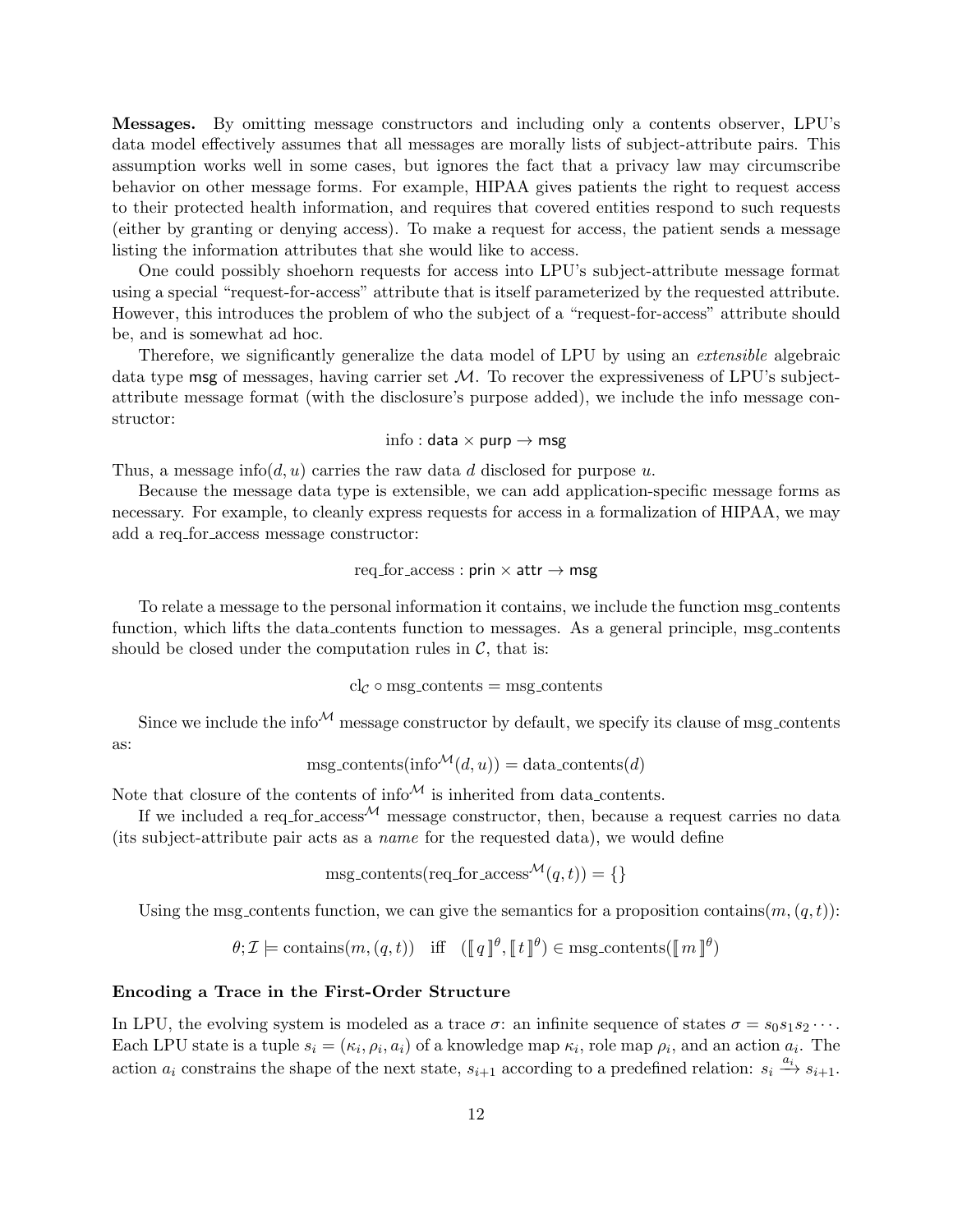We will use a similar notion of trace. To associate with a state the knowledge held by principals, the roles to which principals belong, the roles in which principals are active, the set of concurrent actions presently occurring, its time, and the interpretation of predicates, we have functions  $\kappa$ ,  $\rho^B$ ,  $\rho^A$ , a, and i, respectively. States s will then be tuples  $(\kappa(s), \rho^B(s), \rho^A(s), a(s), \tau(s), \iota(s))$ . We now turn to describing these components of states in detail.

Interpretation of Predicates. So that we may refer to states within formula, we introduce a new sort state and associated carrier set  $S$ . States from  $S$  are ordered according to the total order  $\lt_{st}$  (and its natural weakening  $\leq_{st}$ ). In this way, we may think of states as being natural numbers. This approach to interpreting formulas against traces by making state explicit in formulas is inspired by work on hybrid modal logics [\[Bla00,](#page-126-9) [CMS06,](#page-126-10) [Bd03\]](#page-125-9).

To interpret formulas of LFP over traces, we restrict ourselves to a fragment of the logic in which the first argument of every atomic formula is the state in which the formula is to be interpreted, so each atomic formula has the form  $P(s,\bar{t})$  or  $X(s,\bar{t})$ . Given a trace  $\sigma$ , we define the interpretation  $\mathcal{I}_{\sigma}$  so that  $(s, \vec{d}) \in \mathcal{I}_{\sigma}(P)$  if and only if  $\vec{d} \in \iota(s)(P)$ . Moreover, we define  $\theta; \sigma \models \varphi$  to mean the satisfaction  $\theta$ ;  $\mathcal{I}_{\sigma} \models \varphi$  as defined in Section [2.3.1.](#page-10-1)

Knowledge and the Send Action. We track the knowledge of each principal in state  $s$  using a knowledge map  $\kappa(s)$  from P to a subset of  $\mathcal{P} \times \mathcal{T}$ . (In other words,  $\kappa(s) : \mathcal{P} \to 2^{\mathcal{P} \times \mathcal{T}}$ .) Thus, if  $(q, t) \in \kappa(s)(p)$ , then we say that, in state s, principal p knows the value of attribute t for subject  $q_{\star}$ 

Provided that he knows the contents of the message, a principal  $p_1$  can send a message m to another principal  $p_2$ . Upon receiving the message, the recipient updates his knowledge state to reflect the contents he just learned and any facts he can compute from them. Sending a message should not affect the roles held by the various principals in the system.

This intuition gives us properties which must be satisfied by the first-order structure for Send actions:

- For all Send $(p_1, p_2, m) \in a(s)$ , we require msg\_contents $(m) \subseteq \kappa(s)(p_1)$ .
- Let msgs $(p_2)$  be defined as  $\{m \mid \mathsf{Send}(p_1, p_2, m) \in a(s) \text{ for some } p_2\}.$

Then, we require  $\kappa(s+1)(p_2) = \text{cl}_{\mathcal{C}}(\kappa(s)(p_2) \cup \bigcup_{m \in \text{msgs}(p_2)} \text{msg-contents}(m)).$ 

So that we can access the Send actions in the logical formulas, we include a send $(s, p_1, p_2, m)$ proposition, meaning that message  $m$  is sent from  $p_1$  to  $p_2$  in state  $s$ :

$$
\theta; \mathcal{I}_\sigma \models \mathrm{send}(s, p_1, p_2, m) \quad \text{iff} \quad \mathsf{Send}(\llbracket p_1 \rrbracket^\theta, \llbracket p_2 \rrbracket^\theta, \llbracket m \rrbracket^\theta) \in a(s)
$$

Roles and the BeginRole and EndRole Actions. Principals hold roles that enable or restrict their behavior. For example, if Bob is a doctor, he may (or at least should) be able to disclose or receive different information than if he were an insurance representative. To express roles, we follow LPU and introduce a sort role of roles and the corresponding carrier set  $\mathcal{R}$ .

As in LPU, roles are equipped with a partial order  $\preceq_{\mathcal{R}}$  that expresses role specialization. That is, if  $r_1 \preceq_{\mathcal{R}} r_2$  holds, we say that  $r_1$  is a specialization of role  $r_2$ . For example, we would expect psychiatrist<sup>R</sup>  $\leq_R$  doctor<sup>R</sup> since a psychiatrist is a special type of doctor.

We extend LPU's treatment of roles in two ways. First, we allow general parameterized roles; only a very limited and ad hoc form was present in LPU. For example, we can now cleanly express the "doctor-of-p" role as  $dactor(p)$ , for each p.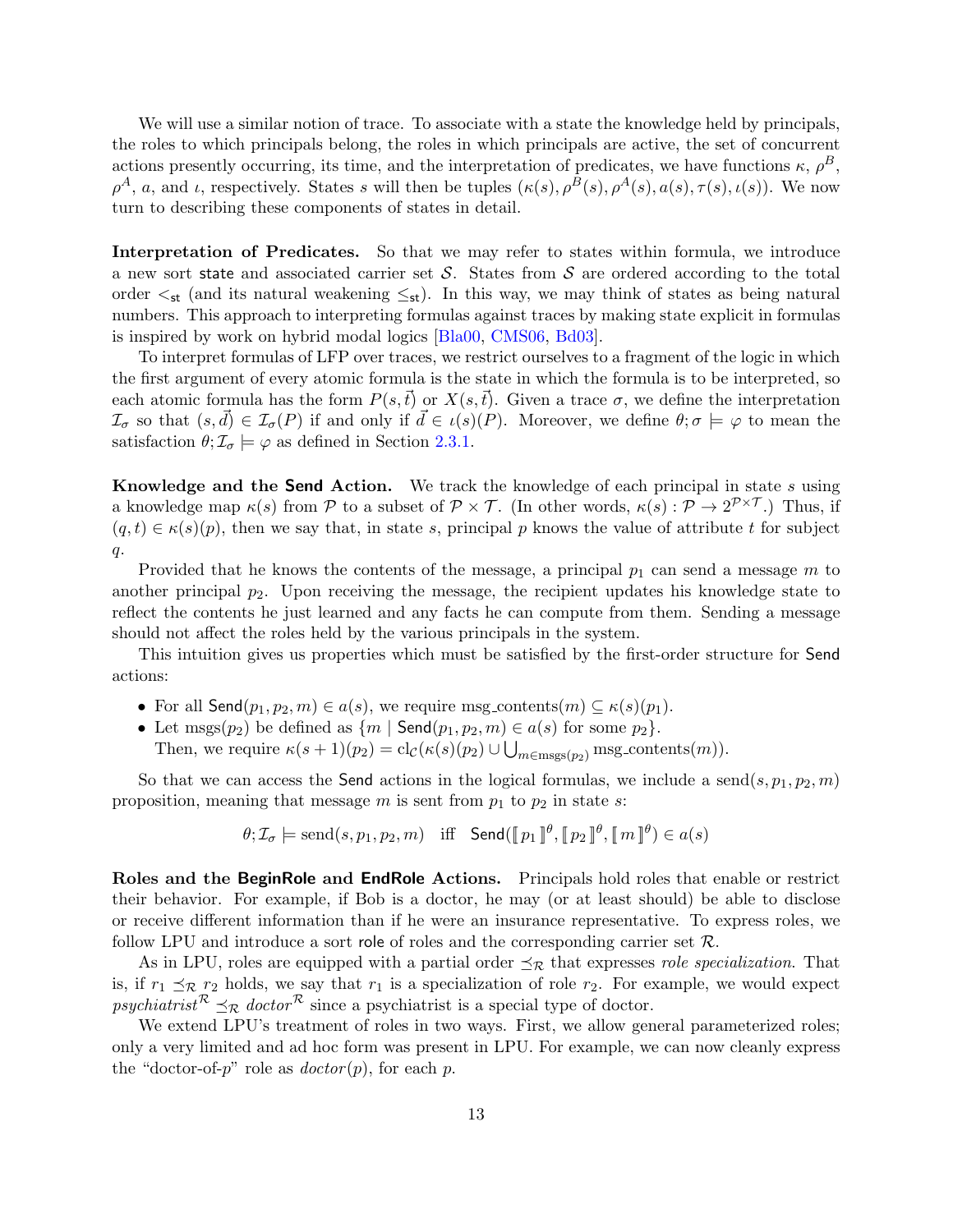Second, and more significantly, we introduce a distinction between the set of roles to which a principal belongs and the role in which he currently acts. Although a principal may change the roles to which he belongs, belonging to a role is generally a longer term property than being active in a role. For example, a doctor who is also a member of an oversight board would belong to both the doctor and oversight-board-member roles, but would freely alternate his active role between the two from state to state depending on his duties in that state.

By having an explicit notion of belonging to, and not just acting in, a role, we will be able to formalize legal clauses that require certain privacy-related behavior when a client or patient belongs to some role. For example, §6803(a) of GLBA requires that financial institutions annually provide customers with a privacy notice. If we only had a notion of transiently acting in a customer role, this clause would be difficult, if not impossible, to correctly express in our logic.

The roles, in state s, to which principals belong and in which they are active are tracked using distinct role maps  $\rho^{B}(s)$  and  $\rho^{A}(s)$ , respectively. Because a principal may belong to multiple roles at once but may be active in at most one role,  $\rho^{B}(s)$  is a total function from P to subsets of R, whereas  $\rho^{A}(s)$  is a partial function from  $P$  to  $\mathcal{R}$ .

A principal can freely and silently change his active role from state to state, but it must always be a role to which he belongs: we require that

If defined, 
$$
\rho^A(s)(p) \in \rho^B(s)(p)
$$
, for all states  $s \in \mathcal{S}$  and all  $p \in \mathcal{P}$ .

To capture active roles in the logical formulae, we include a proposition activerole(s, p, r), meaning that, in state s, principal  $p$  is active in role  $r$ :

$$
\theta; \mathcal{I}_{\sigma} \models \text{activerole}(s, p, r) \quad \text{iff} \quad \llbracket r \rrbracket^{\theta} = \rho^{A}(s)(\llbracket p \rrbracket^{\theta})
$$

To change the set of roles he belongs to, a principal must use the following BeginRole and EndRole actions<sup>[2](#page-15-0)</sup>. When starting to belong to a new role, a principal must also start belonging to all generalizations of that role. (If Bob starts belonging to the psychiatrist role, he must also start belonging to the more general role of doctor.) Moreover, no principals gain knowledge when one starts belonging to a new role. Dually, when a principal finishes belonging to a role, he must also finish belonging to all specializations of that role. (If Bob finishes belonging to the doctor role, he must no longer hold the specialized psychiatrist role.) Again, no principals learn knowledge when one finishes belonging to a role. In addition, to avoid race conditions, a principal should not simultaneously begin and end belonging to a role.

This intuition yields the following properties required of our first-order structure:

• Let  $\text{roles}^+(p) = \{r \mid \text{BeginRole}(p, r) \in a(s)\}\$  and  $\text{roles}^-(p) = \{r \mid \text{EndRole}(p, r) \in a(s)\}\$ . Then, we require:

$$
- \rho^B(s+1)(p) = \left(\rho^B(s)(p) \cup \bigcup_{r \in \text{roles}(p)} \text{succ}_{\preceq_{\mathcal{R}}}(r)\right) \setminus \bigcup_{r \in \text{roles}^-(p)} \text{pred}_{\preceq_{\mathcal{R}}}(r), \text{ and}
$$
  
- succ <sub>$\preceq_{\mathcal{R}}(r_1) \cap \text{pred}_{\preceq_{\mathcal{R}}}(r_2) = \emptyset \text{ for all } r_1 \in \text{roles}^+(p) \text{ and } r_2 \in \text{roles}^-(p)$   
where succ <sub>$\preceq_{\mathcal{R}}(r) = \{r' \in \mathcal{R} \mid r \preceq_{\mathcal{R}} r'\}$  and pred <sub>$\preceq_{\mathcal{R}}(r) = \{r' \in \mathcal{R} \mid r' \preceq_{\mathcal{R}} r\}.$</sub></sub></sub> 

To include in the logical formulae the roles to which a principal belongs, we include a proposition belongstorole $(s, p, r)$ :

 $\theta; \mathcal{I}_{\sigma} \models \text{belongstorole}(s, p, r) \text{ iff } \llbracket r \rrbracket^{\theta} \in \rho^{B}(s)(\llbracket p \rrbracket^{\theta})$ 

<span id="page-15-0"></span> $^{2}$ Perhaps StartBelongingToRole and FinishBelongingToRole would have been more precise names, but they are much too verbose.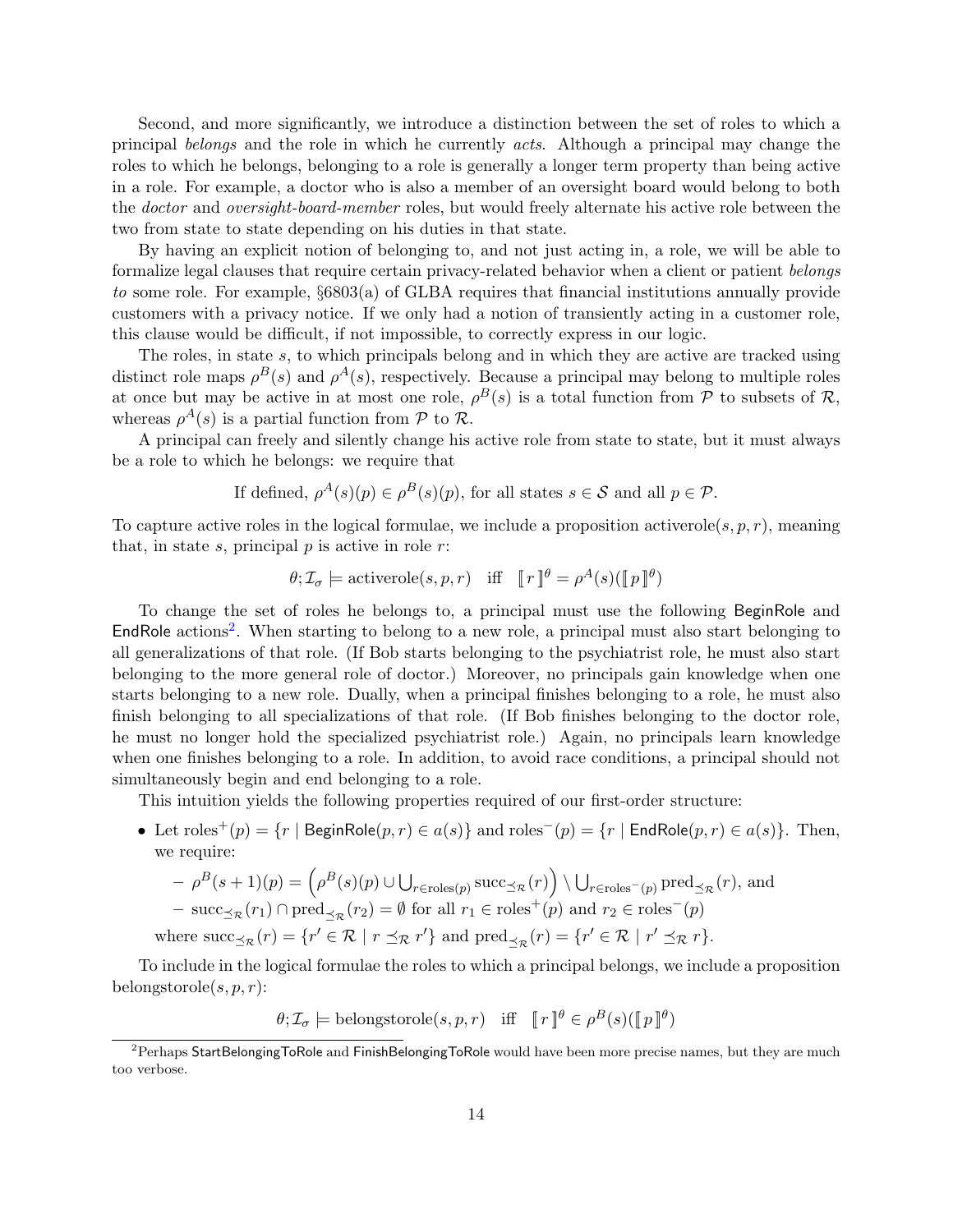It will also be useful to have a method for referencing the beginning and ending events for a principal's role. This is found especially in §6803 of GLBA (see Chapter [3\)](#page-18-0). For this purpose, we include beginrole(s, p, r) and endrole(s, p, r) propositions:

$$
\theta; \mathcal{I}_{\sigma} \models \text{beginrole}(s, p, r) \quad \text{iff} \quad \text{BeginRole}(\llbracket p \rrbracket^{\theta}, \llbracket r \rrbracket^{\theta}) \in a(s) \theta; \mathcal{I}_{\sigma} \models \text{endrole}(s, p, r) \quad \text{iff} \quad \text{EndRole}(\llbracket p \rrbracket^{\theta}, \llbracket r \rrbracket^{\theta}) \in a(s)
$$

#### **Times**

As described in Section [2.2.2,](#page-8-0) we wish to express real-time properties similar to that of Alur and Henzinger's TPTL [\[AH94\]](#page-125-8). Consequently,  $\tau(s)$  is the time at which state s occurs.

We introduce a sort time and the first-order function symbol time of arity 1 so that time(s) is interpreted as  $\tau(s)$ . Moreover, propositions  $\lt$  and the natural weakening to  $\leq$ , interpreted as a total order on times, are included. Similarly to TPTL, we require that the times assigned to states observe a monotonicity property: for all states s and s' such that  $s \leq_{st} s'$ , we must have  $time(s) < time(s')$ .

#### <span id="page-16-0"></span>2.3.3 Syntactic Sugar

At this point, we can express temporal notions on the basis of the particulars of our first-order structure. For example, to say that, in all states in the future of state s, principal  $p$  is active in the role of an institution, we could write:

$$
\forall i: \text{state.} (s \leq_{\text{st}} i) \supset \text{activerole}(i, p, institution)
$$

Although the needed expressive power is there, the syntax for accessing it is somewhat cumbersome. To alleviate this additional burden, we choose to introduce convenient syntactic sugar.

We will express this syntactic sugar in the form  $(\phi)^{\otimes s} \triangleq \varphi$ , meaning that, if the current state is s, then  $\phi$  is simply syntactic sugar for  $\varphi$ . Since  $\varphi$  may itself contain propositions annotated with  $^{\circledR s'}$ , this definition takes the flavor of a translation. This definition follows the Kripke semantics of the standard LTL operators [\[MP95\]](#page-127-5), interpreting the meta-language quantifiers, etc. as the corresponding first-order constructs.

$$
(P(\vec{t}))^{\circledcirc s} \triangleq P(s, \vec{t})
$$
  
\n
$$
(X(\vec{t}))^{\circledcirc s} \triangleq X(s, \vec{t})
$$
  
\n
$$
(\top)^{\circledcirc s} \triangleq \top
$$
  
\n
$$
(\phi \land \psi)^{\circledcirc s} \triangleq \phi^{\circledcirc s} \land \psi^{\circledcirc s}
$$
  
\n
$$
(\neg \phi)^{\circledcirc s} \triangleq \neg \phi^{\circledcirc s}
$$
  
\n
$$
(\exists x:\tau.\ \phi)^{\circledcirc s} \triangleq \exists x:\tau.\ \phi^{\circledcirc s}
$$
  
\n
$$
((\mu X(\vec{x}). \ \phi)(\vec{t}))^{\circledcirc s} \triangleq (\mu X(y, \vec{x}). \ \phi^{\circledcirc y})(s, \vec{t})
$$
  
\n
$$
((\nu X(\vec{x}). \ \phi)(\vec{t}))^{\circledcirc s} \triangleq (\nu X(y, \vec{x}). \ \phi^{\circledcirc y})(s, \vec{t})
$$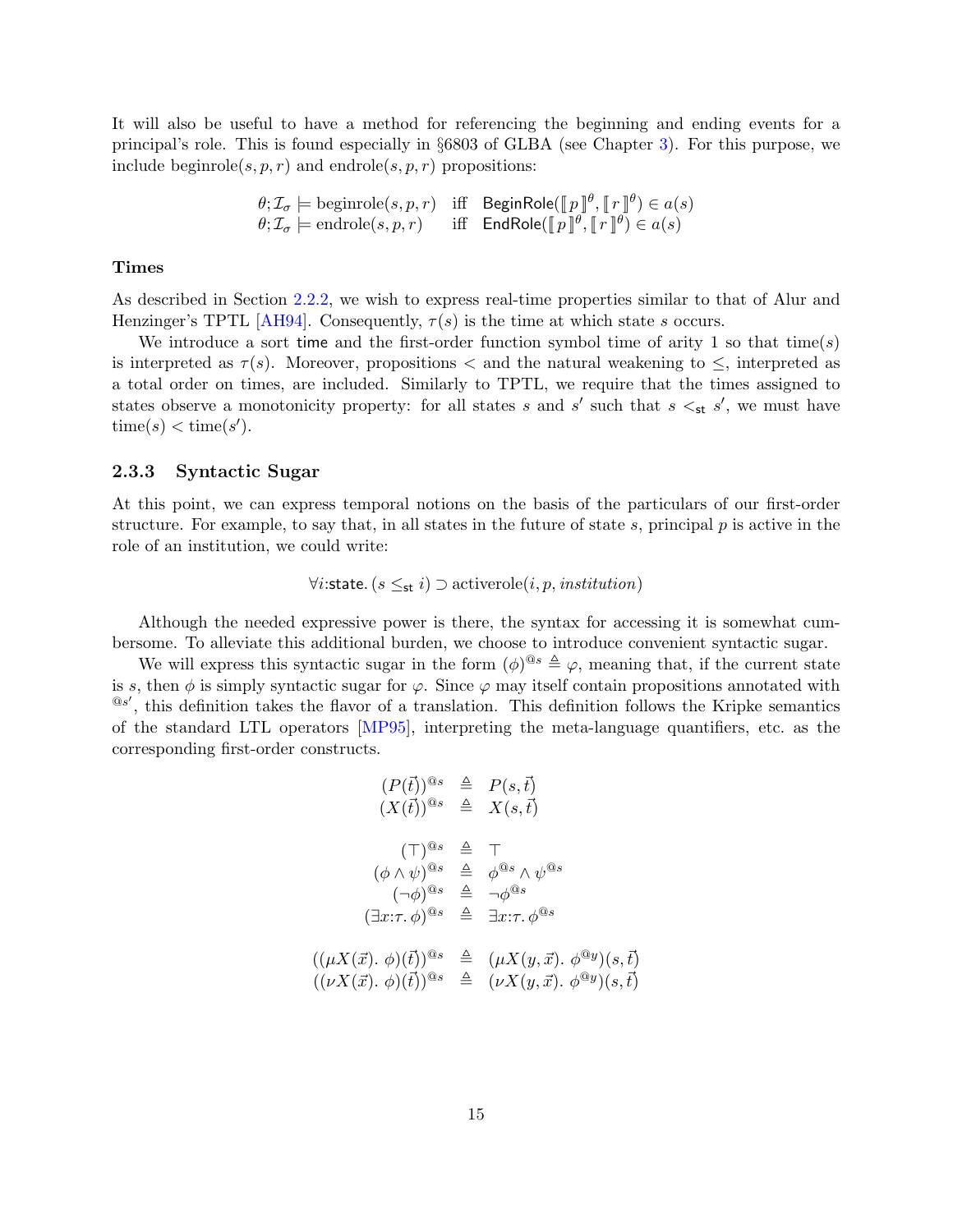$$
(\mathbf{G} \phi)^{\mathbf{0}_s} \triangleq \forall s'. \phi^{\mathbf{0}_s'}\n(\diamondsuit \phi)^{\mathbf{0}_s} \triangleq \exists s'. (s \leq_{st} s') \land \phi^{\mathbf{0}_s'}\n(\Box \phi)^{\mathbf{0}_s} \triangleq \forall s'. (s \leq_{st} s') \land \phi^{\mathbf{0}_s'}\n(\diamondsuit \phi)^{\mathbf{0}_s} \triangleq \exists s'. (s' \leq_{st} s) \land \phi^{\mathbf{0}_s'}\n(\Box \phi)^{\mathbf{0}_s} \triangleq \forall s'. (s' \leq_{st} s) \land \phi^{\mathbf{0}_s'}\n(\phi \mathcal{U} \psi)^{\mathbf{0}_s} \triangleq \exists j:state. (s \leq_{st} j) \land \psi^{\mathbf{0}_j} \land\n(\forall i:state. (s \leq_{st} i) \land (i \leq_{st} j) \supset \phi^{\mathbf{0}_i})\n(\phi \mathcal{S} \psi)^{\mathbf{0}_s} \triangleq \exists j:state. (j \leq_{st} s) \land \psi^{\mathbf{0}_j} \land\n(\forall i:state. (j \leq_{st} i) \land (i \leq_{st} s) \supset \phi^{\mathbf{0}_i})\n(\bigcirc \phi)^{\mathbf{0}_s} \triangleq \phi^{\mathbf{0}(s+1)}\n(\downarrow x. \phi)^{\mathbf{0}_s} \triangleq ([time(s)/x]\phi)^{\mathbf{0}_s}
$$

We can then obtain the remaining standard connectives by the usual duality-based definitions.

$$
(\bot)^{\circledcirc s} \triangleq (\neg \top)^{\circledcirc s}
$$
  
\n
$$
(\phi \lor \psi)^{\circledcirc s} \triangleq (\neg(\neg \phi \land \neg \psi))^{\circledcirc s}
$$
  
\n
$$
(\phi \supset \psi)^{\circledcirc s} \triangleq (\neg \phi \lor \psi)^{\circledcirc s}
$$
  
\n
$$
(\forall x:\tau,\phi)^{\circledcirc s} \triangleq (\neg \exists x:\tau.\neg \phi)^{\circledcirc s}
$$
  
\n
$$
(\phi \lor \psi)^{\circledcirc s} \triangleq ((\phi \lor \psi) \lor \Box \phi)^{\circledcirc s}
$$

We claim that all of these abbreviations are semantically justified, given an expected semantics for a first-order version of the modal  $\mu$ -calculus [\[BS06\]](#page-126-8). However, because the underlying first-order logic with least and greatest fixed point operators is the smallest necessary core, we do not pursue the second semantics needed to make this claim precise.

## <span id="page-17-0"></span>2.4 Conclusion

In this chapter, we have presented PrivacyLFP, a particular signature of first-order logic with fixed point operators, as an extension of the privacy fragment of LPU. We motivated the key extensions through the use of concrete examples from GLBA and HIPAA. Although PrivacyLFP does not include temporal operators as primitive connectives, we gave a set of convenient abbreviations for them in terms of constructs provided by the first-order structure.

With this logic in hand, we are now prepared to tackle the formalization of GLBA and HIPAA.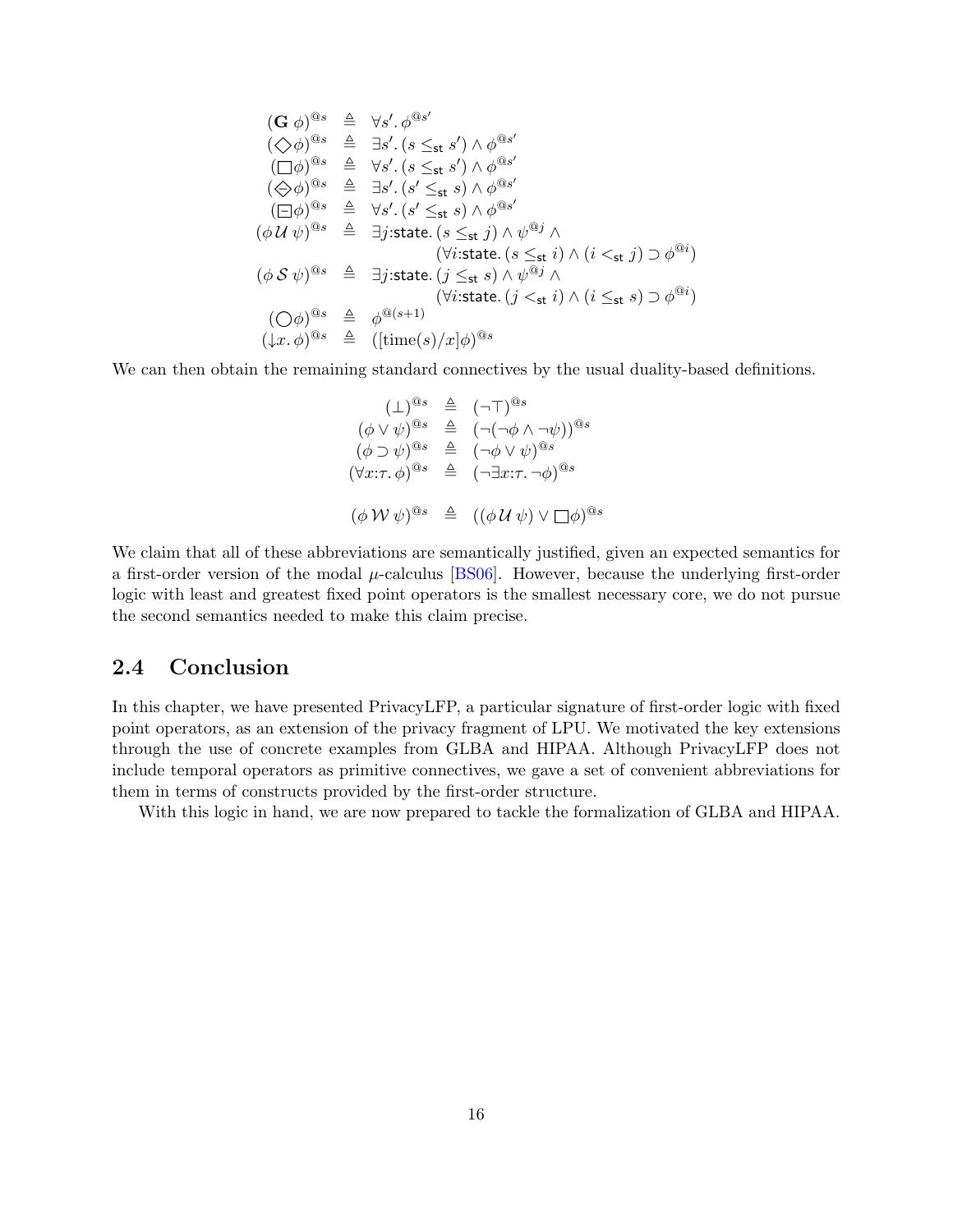# <span id="page-18-0"></span>Chapter 3

# Gramm-Leach-Bliley Act

In this chapter, we present a complete formalization of the privacy component of the Gramm-Leach-Bliley Act (GLBA) [\[US 99\]](#page-127-0), namely §§6802 and 6803. We begin with a top-level formula and then proceed clause-by-clause through the law.

## <span id="page-18-1"></span>3.1 Top-Level Formula

We need a means of combining the (positive and) negative norms we will obtain from a clause-byclause consideration of GLBA. As in LPU, this is done by a top-level formula; it is the top-level formula that is checked when verifying that a trace of actions complies with the privacy law. The top-level formula that we propose for GLBA is:

```
\textbf{G} \left( \left( \forall p'_1, p'_2 \text{:prin.} \ \forall m' \text{:msg.} \right. \right.hlsend(p'_1, p'_2, m') \supset(\numaysend(p_1, p_2, m). \forall d: data. \forall u: purp. \forall q: prin. \forall t: attr.
                                                                         (m = \text{info}(d, u)) \wedge \text{contains}(m, q, t) \supset\varphi^-_\mathsf{6802ae}\wedge\varphi^-_\mathsf{6802be}\wedge\varphi<sub>6802c</sub> \wedge \varphi<sub>6802d</sub>
                    )(p'_1, p'_2, m')) \wedge(∀q, p:prin. ∀r:role.
              beginrole(q, r) \wedge (r = \text{customer}(p)) \supset\varphi^-_\mathtt{6803a} \vee \varphi^+_\mathtt{6803d1}))
```
where hlsend is a macro defining an abstraction over the physical recipient of the message, as described in the discussion of §6809(9). Note the use of the greatest fixed point operator, as motivated in Section [2.2.3;](#page-9-0) this is a novel feature of our work.

Also, note that GLBA places obligations on the action of beginning to hold a role, so these obligations live outside the greatest fixed point for send actions.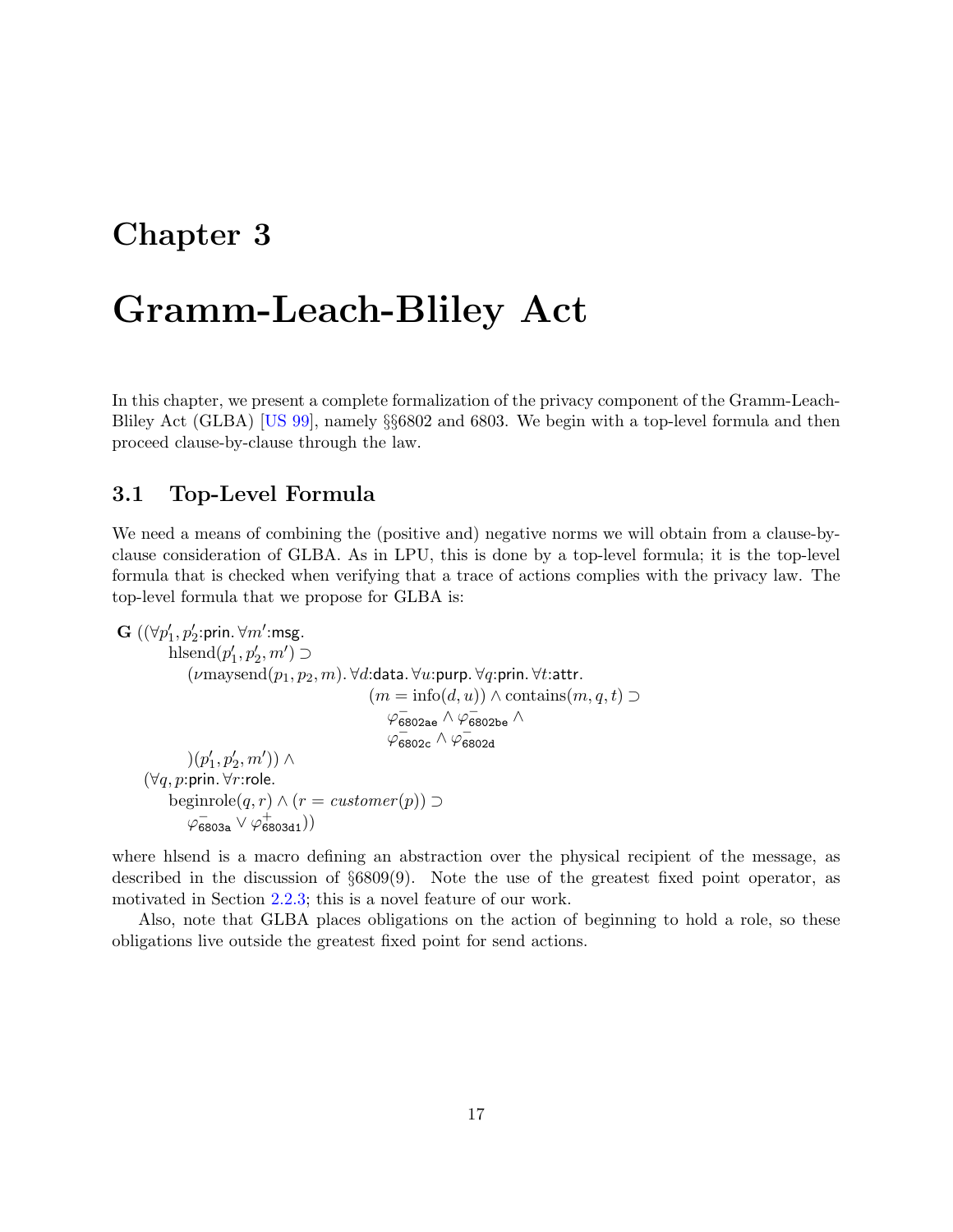# <span id="page-19-0"></span>3.2 §6802 Obligations with respect to disclosures of personal information

#### 6802(a) Notice Requirements

Except as otherwise provided in this subtitle, a financial institution may not, directly or through any affiliate, disclose to a nonaffiliated third party any nonpublic personal information, unless such financial institution provides or has provided to the consumer a notice that complies with section 6803 of this title.

 $\varphi_{6802a}^{\dagger} \triangleq$  activerole $(p_1, institution) \wedge$  $\neg activerole(p_2, \textit{afflicate}(p_1)) \wedge$ belongstorole(q, consumer  $(p_1)$ ) ∧  $(t \in \tau$  npi $)$   $\supset$  $\bigotimes$ ( $\exists m''$ . hlsend $(p_1, q, m'') \wedge$ is-notice-of-disclosure $(m'', p_1, p_2, (q, t), u)$ ) ∨  $\diamondsuit$ ( $\exists m''$ . hlsend $(p_1, q, m'') \wedge$ is-notice-of-disclosure $(m'', p_1, p_2, (q, t), u)$ 

#### 6802(b) Opt Out

As we will see, 6802(b) contains a negative norm and an exception. Therefore, we define:

 $\varphi^-_\mathsf{6802b}\triangleq\varphi^-_\mathsf{6802b1}\vee\varphi^+_\mathsf{6802b2}$ 

#### $6802(b)(1)$  In General

A financial institution may not disclose nonpublic personal information to a nonaffiliated third party unless—

- (A) such financial institution clearly and conspicuously discloses to the consumer, in writing or in electronic form or other form permitted by the regulations prescribed under section 6804 of this title, that such information may be disclosed to such third party;
- (B) the consumer is given the opportunity, before the time that such information is initially disclosed, to direct that such information not be disclosed to such third party; and
- $(C)$  the consumer is given an explanation of how the consumer can exercise that nondisclosure option.

At first glance, it appeared to us that  $6802(a)$  and  $6802(b)(1)(A)$  impose the same requirement. However, we now interpret 6802(a) as requiring notices regarding disclosures that have taken or will actually take place, whereas  $6802(b)(1)$  requires notice of the kinds of disclosures an institution may potentially make. Assuming that  $c$  is a constant representing the minimum length of the consumer's opportunity for opt-out, we can capture this clause as:

 $\varphi_{\mathsf{6802b1}} \triangleq \downarrow x$ . activerole $(p_1, institution) \wedge$  $\neg \text{activerole}(p_2, \text{afflicate}(p_1)) \wedge$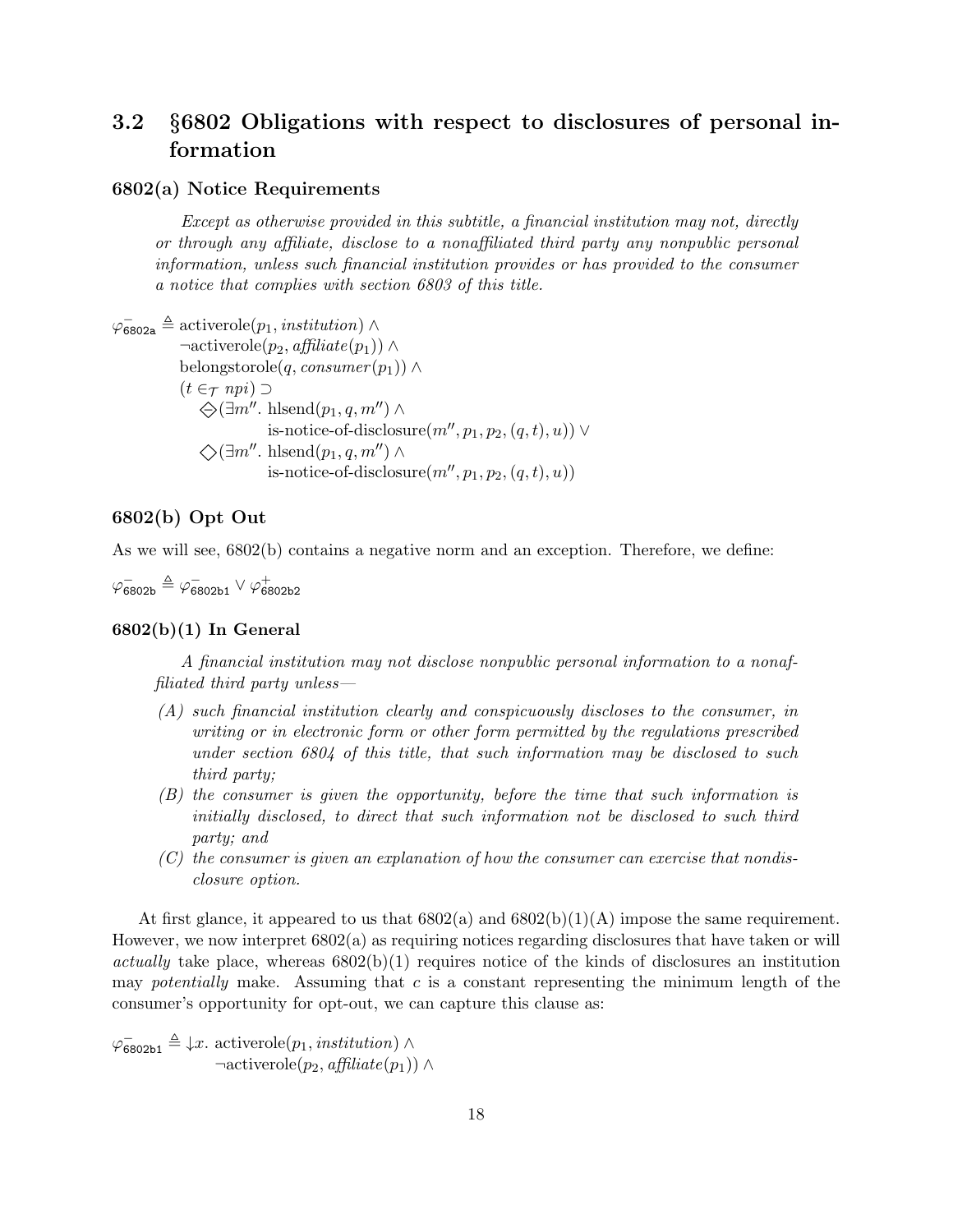belongstorole(q, consumer  $(p_1)$ ) ∧  $(t \in \tau$  npi)  $\supset$  $(\neg \exists m'''. \text{ hlsend}(q, p_1, m''') \land$ is-opt-out $(m''', p_1, p_2, (q, t), u)$ ) S  $(\downarrow y. (x \geq y + c) \wedge$  $\exists m''$ . hlsend $(p_1, q, m'') \wedge$ is-notice-of-potential-disclosure $(m'', p_1, p_2, (q, t), u)$ 

#### $6802(b)(2)$  Exception

This subsection shall not prevent a financial institution from providing nonpublic personal information to a nonaffiliated third party to perform services for or functions on behalf of the financial institution, including marketing of the financial institution's own products or services, or financial products or services offered pursuant to joint agreements between two or more financial institutions that comply with the requirements imposed by the regulations prescribed under section 6804 of this title, if the financial institution fully discloses the providing of such information and enters into a contractual agreement with the third party that requires the third party to maintain the confidentiality of such information.

 $\varphi_{6802b2}^{\dagger} \triangleq$  activerole $(p_1, institution) \wedge$ 

 $\neg \text{activerole}(p_2, \text{affiliate}(p_1)) \wedge$ belongstorole(q, consumer $(p_1)$ ) ∧  $(t \in \tau$  npi)  $\wedge$  $(u \in_{\mathcal{U}} \text{perform-}s$ ervices) ∧  $\bigotimes$ ( $\exists m''$ . hlsend $(p_1, q, m'') \wedge$ is-notice-of-potential-disclosure $(m'', p_1, p_2, (q, t), u)$ ) ∧ exists-confidentiality-agreement $(p_1, p_2, t)$ 

#### 6802(c) Limits on Reuse of Information

Except as otherwise provided in this subchapter, a nonaffiliated third party that receives from a financial institution nonpublic personal information under this section shall not, directly or through an affiliate of such receiving third party, disclose such information to any other person that is a nonaffiliated third party of both the financial institution and such receiving third party, unless such disclosure would be lawful if made directly to such other person by the financial institution.

This clause was the key to motivating the introduction of greatest fixed points into PrivacyLFP, as seen in Section [2.2.3.](#page-9-0) We critically need to be able to refer to maysend $(p', p_2, m'')$  to model the requirement that information may not be reused "unless such disclosure would be lawful if made directly to such other person by the financial institution." We need some way to characterize GLBA's reflection on its own definition of lawful disclosures; fixed points fit the bill.

 $\varphi_{6802c} \triangleq \forall p', m''. \ \neg \text{activerole}(p_1, \text{afflicate}(p')) \land$  $(\neg \text{activerole}(p_2, \text{afflicate}(p')) \land$  $\neg activerole(p_2, \textit{afflicate}(p_1))\wedge$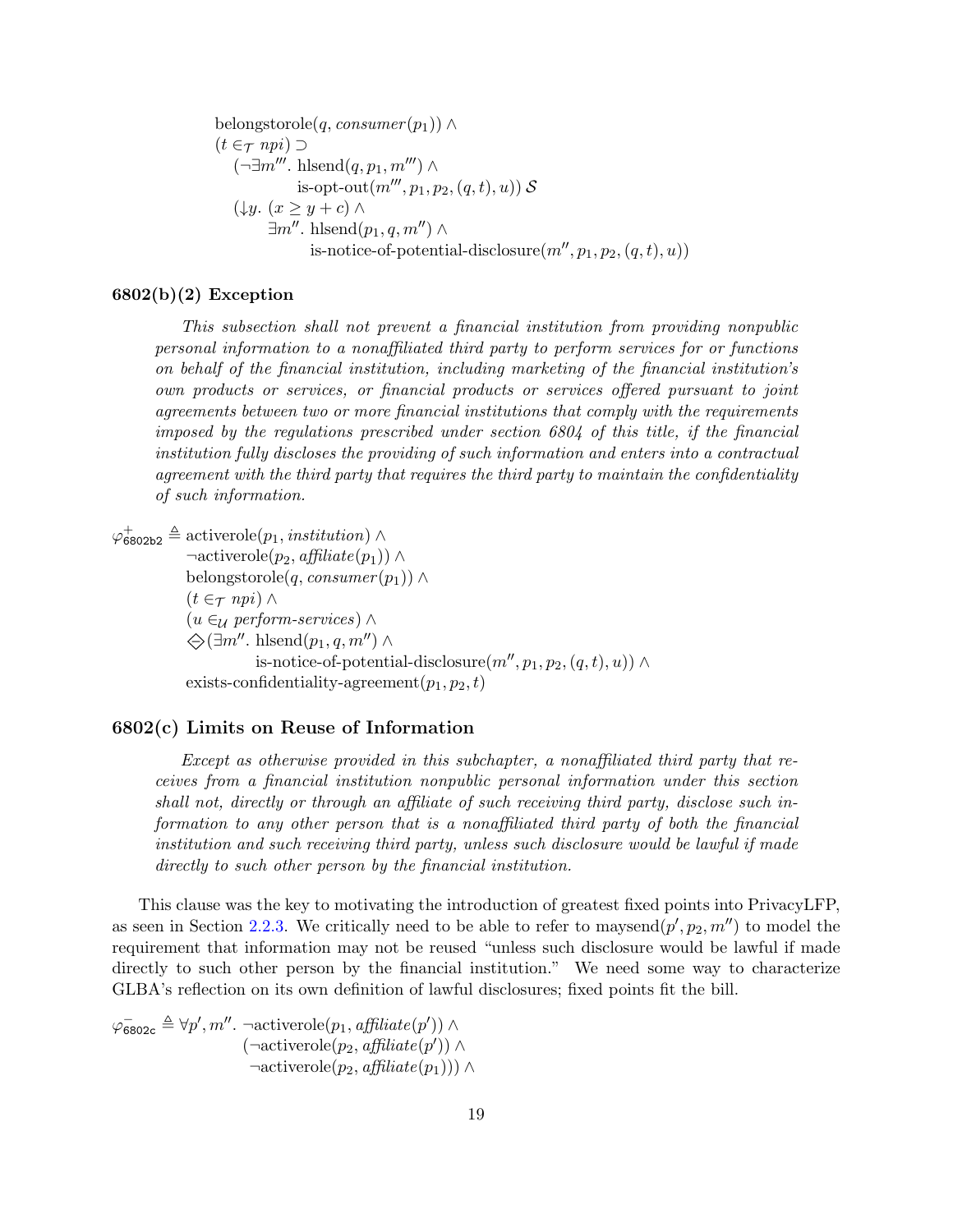$(t \in \tau$  npi)  $\wedge$  $\bigotimes(\text{hlsend}(p', p_1, m'') \wedge$ contains $(m'', q, t) \wedge$ activerole( $p'$ , institution) ∧  $\neg \text{activerole}(p_1, \text{afflicate}(p')) \land$ belongstorole $(q, \text{cosumer}(p'))$  $\diamondsuit$ maysend $(p', p_2, m'')$ 

#### 6802(d) Limitations on the Sharing of Account Number Information for Marketing Purposes

A financial institution shall not disclose, other than to a consumer reporting agency, an account number or similar form of access number or access code for a credit card account, deposit account, or transaction account of a consumer to any nonaffiliated third party for use in telemarketing, direct mail marketing, or other marketing through electronic mail to the consumer.

This captures the fact that if an institution  $p_1$  ever sends an account number, or similar form of access number or code, to a nonaffiliated third party  $p_2$  which uses the number for marketing purposes, then  $p_2$  must be a consumer reporting agency. This is a subtly different notion from preventing the institution's disclosure from being marketing related, and critically depends on the use of temporal future modalities.

 $\varphi_{6802d} \triangleq$  activerole $(p_1, institution) \wedge$  $\neg \text{activerole}(p_2, \text{afflicate}(p_1)) \wedge$ belongstorole(q, consumer $(p_1)$ ) ∧  $(t \in \tau$  account-number)  $\wedge$  $\diamondsuit(\exists p', m'', d', u', t'.\text{ hlsend}(p_2, p', m'') \land$  $(m'' = \text{info}(d', u')) \wedge$ contains $(m'', q, t') \wedge$  $(t' \in_{\mathcal{T}} t) \wedge$  $(u' \in \mathcal{U}$  marketing)) ⊃  $activerole(p_2, consumer-reporting-agency)$ 

#### 6802(e) General Exceptions

Subsections (a) and (b) of this section shall not prohibit the disclosure of nonpublic personal information—

Therefore, we create versions of  $6802(a)$  and (b) which carry the exceptions listed here:

 $\varphi^-_\mathsf{6802ae} \triangleq \varphi^-_\mathsf{6802a} \lor$  $\varphi_{\mathsf{6802e1}}^+\vee\varphi_{\mathsf{6802e2}}^+\vee$  $\varphi_{6802e3}^{+}\vee\varphi_{6802e4}^{+}\vee$  $\varphi_{6802e5}^{+} \vee \varphi_{6802e6}^{+} \vee$  $\varphi_{6802e7}^{+} \vee \varphi_{6802e8}^{+}$ 

and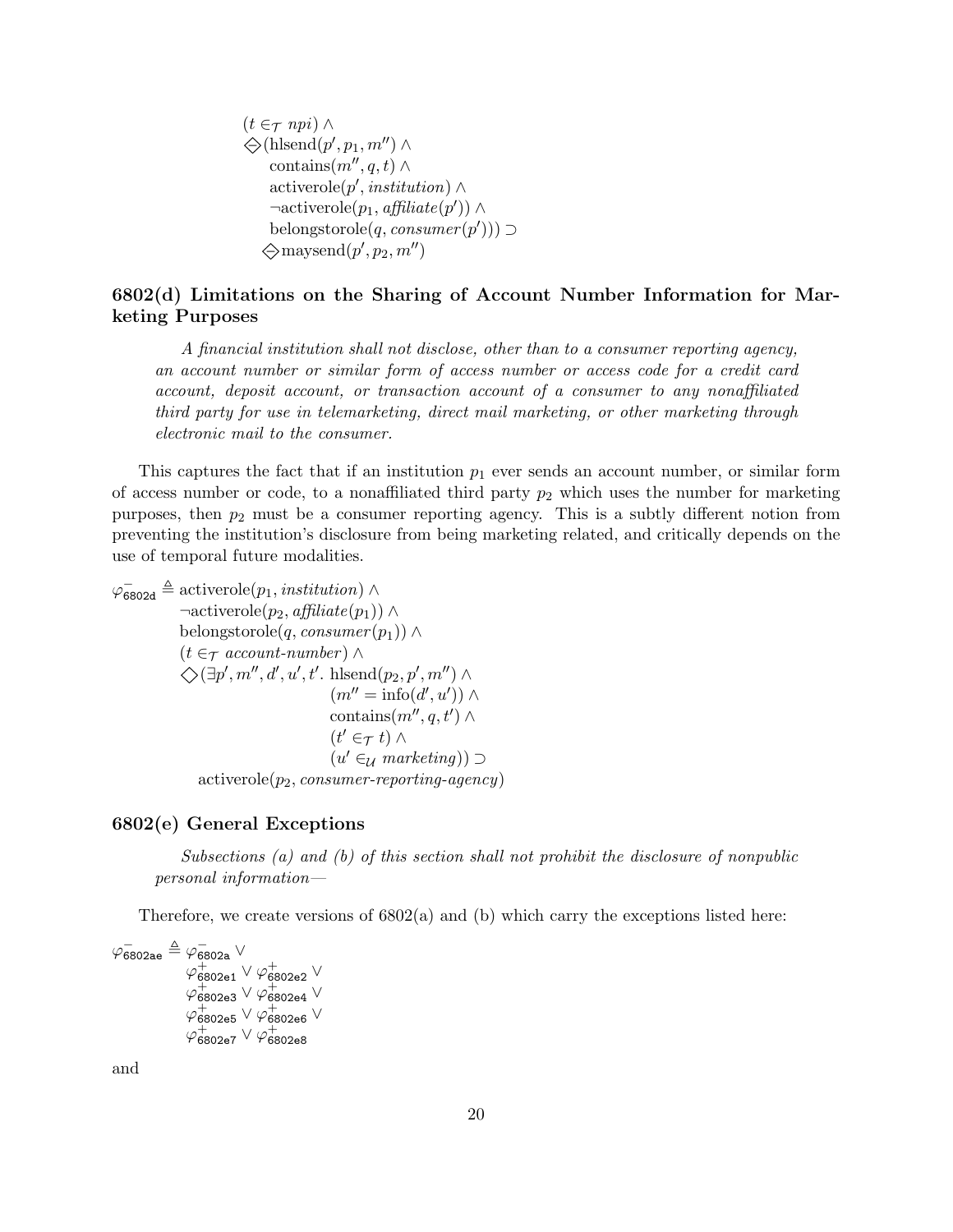$\varphi^-_\mathsf{6802be} \triangleq \varphi^-_\mathsf{6802b} \lor$  $\varphi_{6802e1}^{+} \vee \varphi_{6802e2}^{+} \vee$  $\varphi_{6802e3}^{+} \vee \varphi_{6802e4}^{+} \vee$  $\varphi_{6802e5}^{+} \vee \varphi_{6802e6}^{+} \vee$  $\varphi_{6802e7}^{+} \vee \varphi_{6802e8}^{+}$ 

#### 6802(e)(1)

as necessary to effect, administer, or enforce a transaction requested or authorized by the consumer, or in connection with  $-$ 

- (A) servicing or processing a financial product or service requested or authorized by the consumer;
- (B) maintaining or servicing the consumer's account with the financial institution, or with another entity as part of a private label credit card program or other extension of credit on behalf of such entity; or
- (C) a proposed or actual securitization, secondary market sale (including sales of servicing rights), or similar transaction related to a transaction of the consumer;

We have the following positive norm for this exception. Given GLBA's lack of further specification of "extension of credit on behalf of", we choose to implement this feature with a new predicate, extends-credit-on-behalf, whose semantics are given by an oracle.

 $\varphi_{6802e1}^{\dagger} \triangleq (u \in_{\mathcal{U}} process-consumer-authorized-service(q)) \vee$  $((\exists p'. (p' = p_1) \vee$ extends-credit-on-behalf $(p_1, p')$ ) ∧  $(u \in \mathcal{U}$  maintain-consumer-account $(q, p'))$ )  $\vee$  $(u \in_{\mathcal{U}} \mathit{securitization}\text{-}sale\text{-}etc(q))$ 

#### 6802(e)(2)

with the consent or at the direction of the consumer;

Again, we rely on an oracle to give semantics to the new is-consent-for-disclosure:

 $\varphi_{6802e2}^{\dagger} \triangleq \exists m''$ .  $\Leftrightarrow$ hlsend $(q, p_1, m'') \wedge$ is-consent-for-disclosure $(m'', p_1, p_2, (q, t), u)$ 

#### 6802(e)(3)

- (A) to protect the confidentiality or security of the financial institution's records pertaining to the consumer, the service or product, or the transaction therein;
- (B) to protect against or prevent actual or potential fraud, unauthorized transactions, claims, or other liability;
- (C) for required institutional risk control, or for resolving customer disputes or inquiries;
- (D) to persons holding a legal or beneficial interest relating to the consumer; or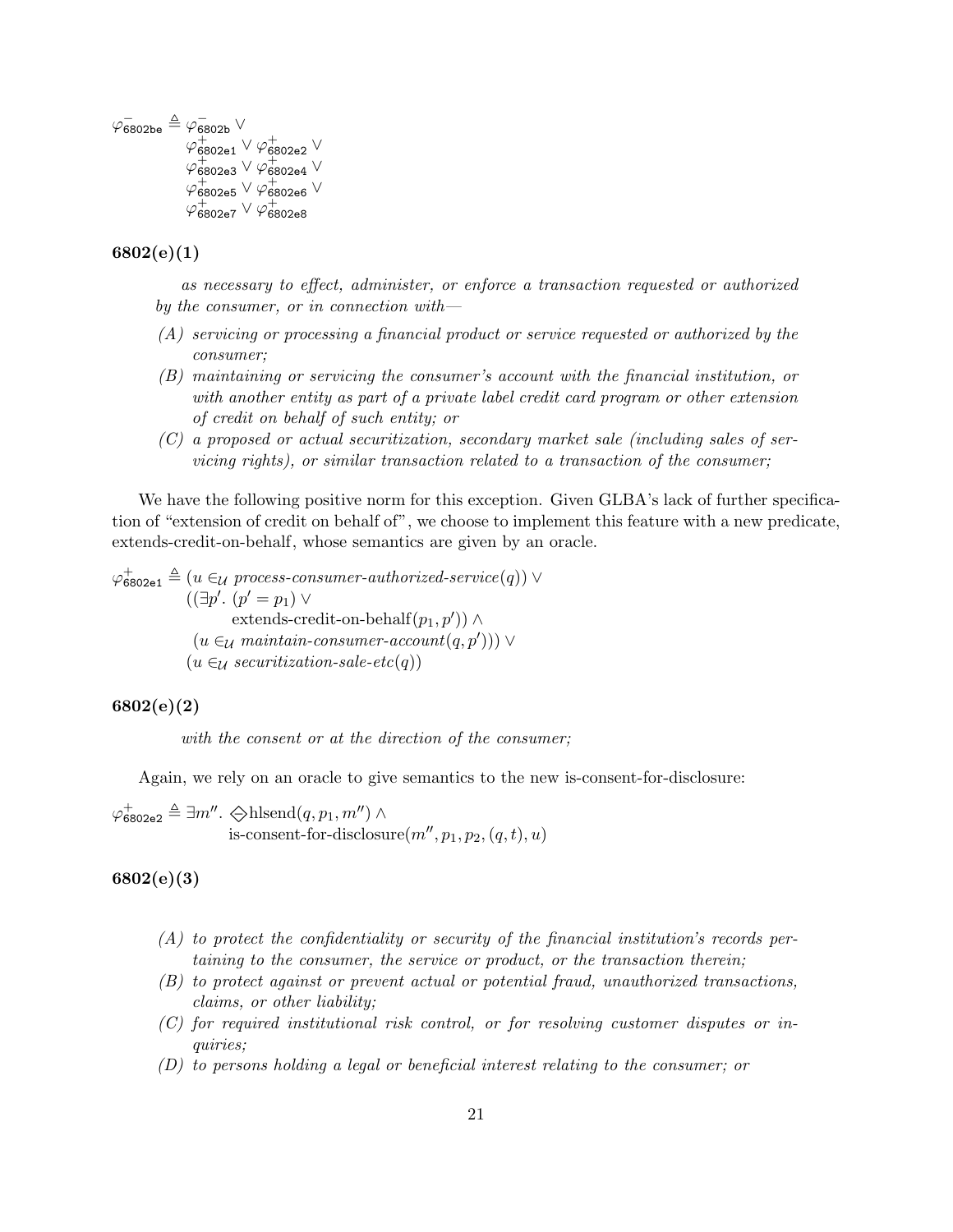(E) to persons acting in a fiduciary or representative capacity on behalf of the consumer;

 $\varphi_{6802e3}^{\dagger} \triangleq (u \in_{\mathcal{U}} \mathit{protect-records-security}(q)) \vee$  $(u \in_{\mathcal{U}} \mathit{fraud-prevention}) \vee$  $((u \in \mathcal{U} \text{ required-risk-control}) \vee$  $(u \in \mathcal{U} \text{ resolve-customer-dispute}(q))) \vee$  $activerole(p_2, \text{ } be \text{ } n \text{ } e \text{ } \text{ } fa \text{ } i \text{ } n \text{ } t \text{ } erg \text{ } s \text{ } i \text{ } s \text{ } s \text{ } i \text{ } s \text{ } i \text{ } s \text{ } i \text{ } s \text{ } i \text{ } s \text{ } i \text{ } s \text{ } i \text{ } s \text{ } i \text{ } s \text{ } i \text{ } s \text{ } i \text{ } s \text{ } i \text{ } s \text{ } i \text{ } s \text{ } i \text{ } s \text{ } i \text{ } s \text{ } i \text{ } s \text{ } i \text{ } s$  $activerole(p_2, financial-representative(q))$ 

### 6802(e)(4)

to provide information to insurance rate advisory organizations, guaranty funds or agencies, applicable rating agencies of the financial institution, persons assessing the institution's compliance with industry standards, and the institution's attorneys, accountants, and auditors;

```
\varphi_{6802e4}^+ \triangleq activerole(p_2, insurance-rate-advisory-org) \vee\text{activerole}(p_2, \text{guaranty-}agency) \veeactiverole(p_2, rating-agency(p_1)) ∨
             activerole(p_2, compliance-assessor (p_1)) ∨
             (\text{activerole}(p_2, \text{atomic}(p_1)) \veeactiverole(p_2, accountant(p_1)) ∨
              activerole(p_2, \textit{auditor}(p_1)))
```
#### 6802(e)(5)

to the extent specifically permitted or required under other provisions of law and in accordance with the Right to Financial Privacy Act of 1978 [12 U.S.C. 3401 et seq.], to law enforcement agencies (including a Federal functional regulator, the Secretary of the Treasury with respect to subchapter II of chapter 53 of title 31, and chapter 2 of title I of Public Law 91–508 (12 U.S.C. 1951–1959), a State insurance authority, or the Federal Trade Commission), self-regulatory organizations, or for an investigation on a matter related to public safety;

 $\varphi_{6802e5}^{\dagger} \triangleq$  (specifically-permitted-or-required-by-law $(p_1, p_2, (q, t), u) \vee$ in-accordance-with-Right-to-Financial-Privacy-Act-of-1978 $(p_1, p_2, (q, t), u)$ ) ∨  $activerole(p_2, law-enforcement\-ager) \vee$ activerole( $p_2$ , self-regulatory-org)  $\vee$  $(u \in_{\mathcal{U}} public\text{-}safety\text{-}investigation)$ 

To simplify our formalization of GLBA, we assume that an oracle provides semantics for the new predicate in-accordance-with-Right-to-Financial-Privacy-Act-of-1978; a formalization of that law would eliminate the need for this oracle, but we choose not to do so. On the other hand, we use an oracle to give semantics for the permitted-required-by-law out of necessity: we cannot possibly give formalizations of all laws or a semantics for all possible judicial interpretations of those laws.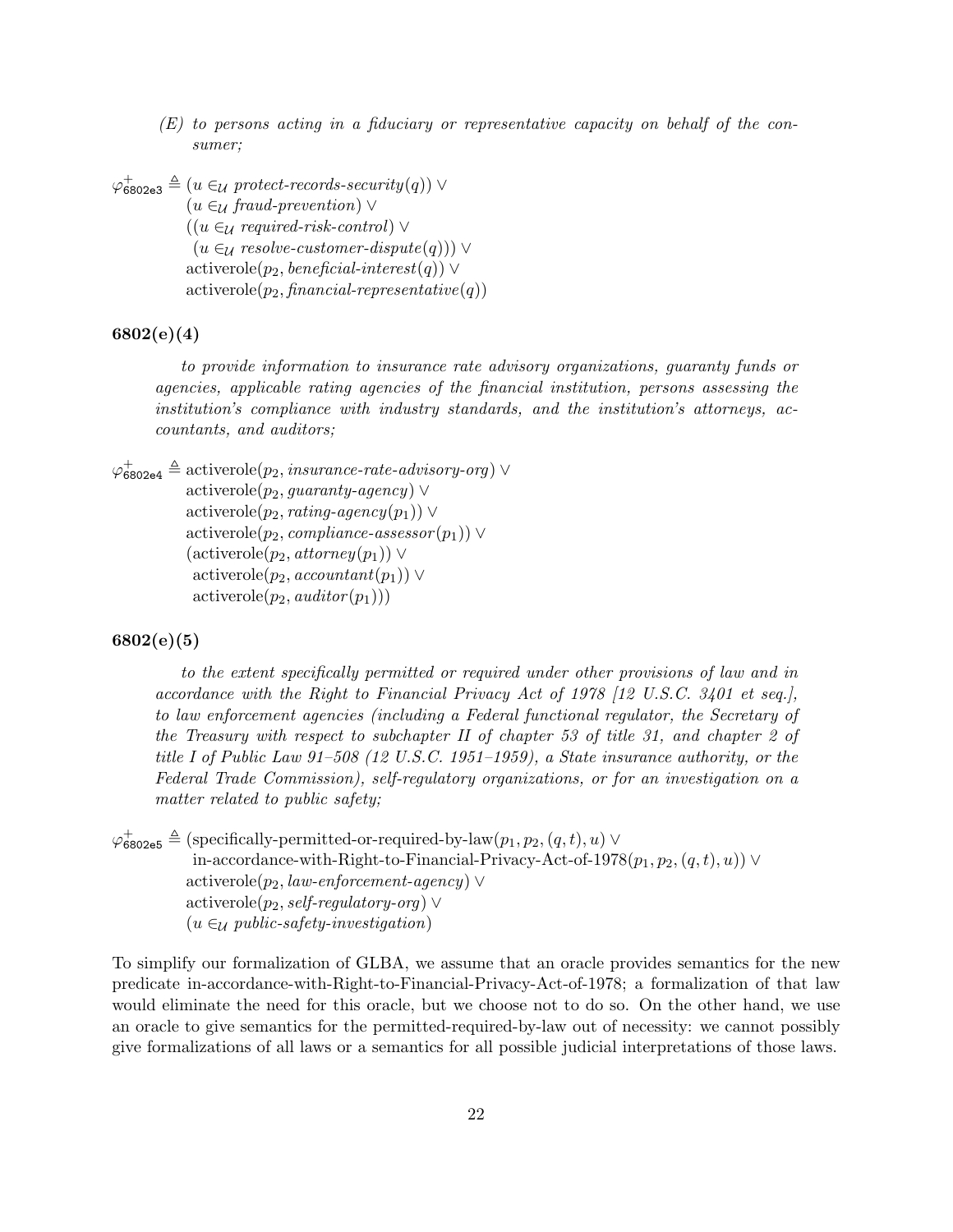6802(e)(6)

- (A) to a consumer reporting agency in accordance with the Fair Credit Reporting Act [15 U.S.C. 1681 et seq.], or
- (B) from a consumer report reported by a consumer reporting agency;

```
\varphi_{6802e6}^+ \triangleq (activerole(p<sub>2</sub>, consumer-reporting-agency) \wedgein-accordance-with-Fair-Credit-Reporting-Act(p_1, p_2, (q, t), u)) ∨
             \bigotimes (\exists p', m''. activerole(p', \text{ consumer-reporting-agency}) \landhlsend(p', p_1, m'') \wedgeis-consumer-report(m'') \wedgecontains(m'', q, t)
```
Oracles are assumed for the is-consumer-report and in-accordance-with-Fair-Credit-Reporting-Act.

#### 6802(e)(7)

in connection with a proposed or actual sale, merger, transfer, or exchange of all or a portion of a business or operating unit if the disclosure of nonpublic personal information concerns solely consumers of such business or unit; or

 $\varphi_{6802e7}^+ \triangleq \exists p', p''.$  belongstorole $(p'',subunit(p')) \wedge$  $((u \in_{\mathcal{U}} \mathit{ sale}(p'')) \vee$  $(u \in_{\mathcal{U}} \mathit{merger}(p'')) \vee$  $(u \in_{\mathcal{U}} \t{transfer}(p'')) \vee$  $(u \in_{\mathcal{U}} \operatorname{exchange}(p'')) \wedge$ belongstorole(q, consumer(p''))

#### 6802(e)(8)

to comply with Federal, State, or local laws, rules, and other applicable legal requirements; to comply with a properly authorized civil, criminal, or regulatory investigation or subpoena or summons by Federal, State, or local authorities; or to respond to judicial process or government regulatory authorities having jurisdiction over the financial institution for examination, compliance, or other purposes as authorized by law.

 $\varphi_{6802e8}^+ \triangleq (u \in \mathcal{U} \text{ compliance-with-legal-requirements}) \vee$  $((u \in_{\mathcal{U}} compliance-with-investigation)$  $(u \in \mathcal{U}$  compliance-with-summons))  $\vee$  $(\diamondsuit(\exists m''\ldots\mathsf{hlsend}(p_2, p_1, m'')\wedge$ is-response-to $(m, m'')$ ) ∧  $(\text{activerole}(p_2, \text{indicial-process}) \vee$  $activerole(p_2, government-regulatory-authority(p_1))) \wedge$  $(u \in_{\mathcal{U}} \mathit{authorized-by-law}(p_2)))$ 

Note that we capture purposes for which the judicial process or regulatory authority,  $p_2$ , is authorized by law by structuring those purposes so that they are subpurposes of *authorized-by-law* $(p_2)$ .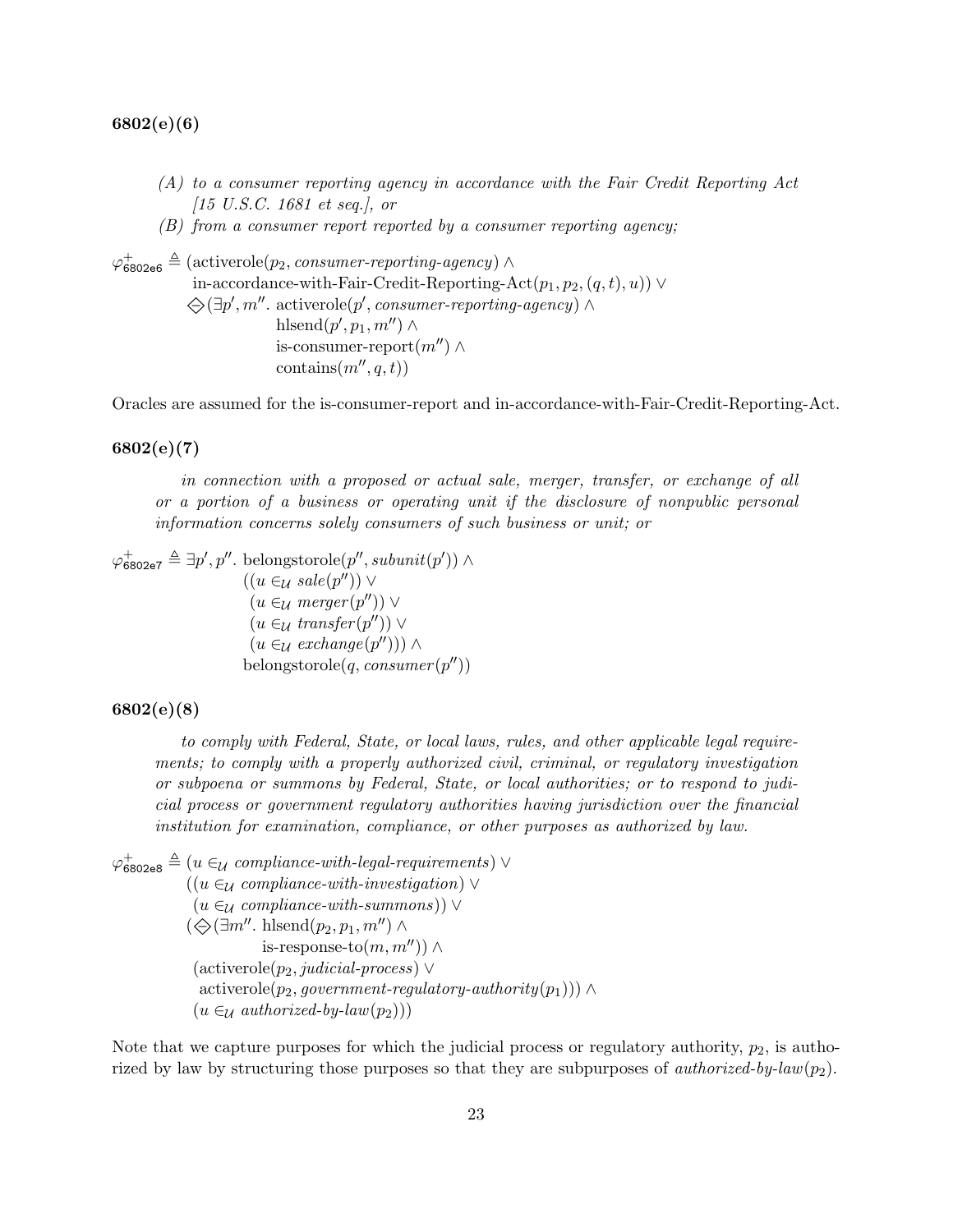## <span id="page-25-0"></span>3.3 §6803 Disclosure of institution privacy policy

#### 6803(a) Disclosure Required

At the time of establishing a customer relationship with a consumer and not less than annually during the continuation of such relationship, a financial institution shall provide a clear and conspicuous disclosure to such consumer, in writing or in electronic form or other form permitted by the regulations prescribed under section 6804 of this title, of such financial institution's policies and practices with respect to—

- (1) disclosing nonpublic personal information to affiliates and nonaffiliated third parties, consistent with section 6802 of this title, including the categories of information that may be disclosed;
- (2) disclosing nonpublic personal information of persons who have ceased to be customers of the financial institution; and
- (3) protecting the nonpublic personal information of consumers.

To capture this requirement, we want to enforce continuing annual notices for each principal that begins a customer role with the financial institution. To do so, we use:

 $\mathbf{G} \ \forall q, r, p_1$ . beginrole $(q, r) \land$  $(r = customer(p_1)) \supset$  $\varphi^-_\mathsf{6803a} \lor \varphi^+_\mathsf{6803d1}$ 

where  $\varphi_{6803d1}^+$  is defined below and

$$
\varphi_{6803a} \triangleq (\exists m''. \text{ hlsend}(p_1, q, m'') \land
$$
  
is-annual-notic $(m'', p_1, q)$ )  $\land$   
 $((\downarrow x. \diamondsuit(\downarrow y. (y \leq x + 365) \land$   
 $((\exists m''. \text{ hlsend}(p_1, q, m'') \land$   
is-annual-notic $(m'', p_1, q)) \lor$   
endrole $(q, customer(p_1))))$  W  
endrole $(q, customer(p_1)))$ 

Note the use of the weak until operator  $W$ . The weak version is necessary because it is possible (in theory) that a customer relationship never ends.

This clause was a primary motivating factor in our decision to distinguish active roles from the roles to which a principal belongs. If we had only a notion of active role, it would be difficult to speak about a continuing customer relationship.

#### 6803(b) Regulations

Disclosures required by subsection (a) shall be made in accordance with the regulations prescribed under section 6804 of this title.

§6804 talks about individual regulations enacted by various oversight bureaus. If we were to model all of these individual regulations, then more would need to be done here. However, since we choose not to model those regulations, this clause is automatically satisfied.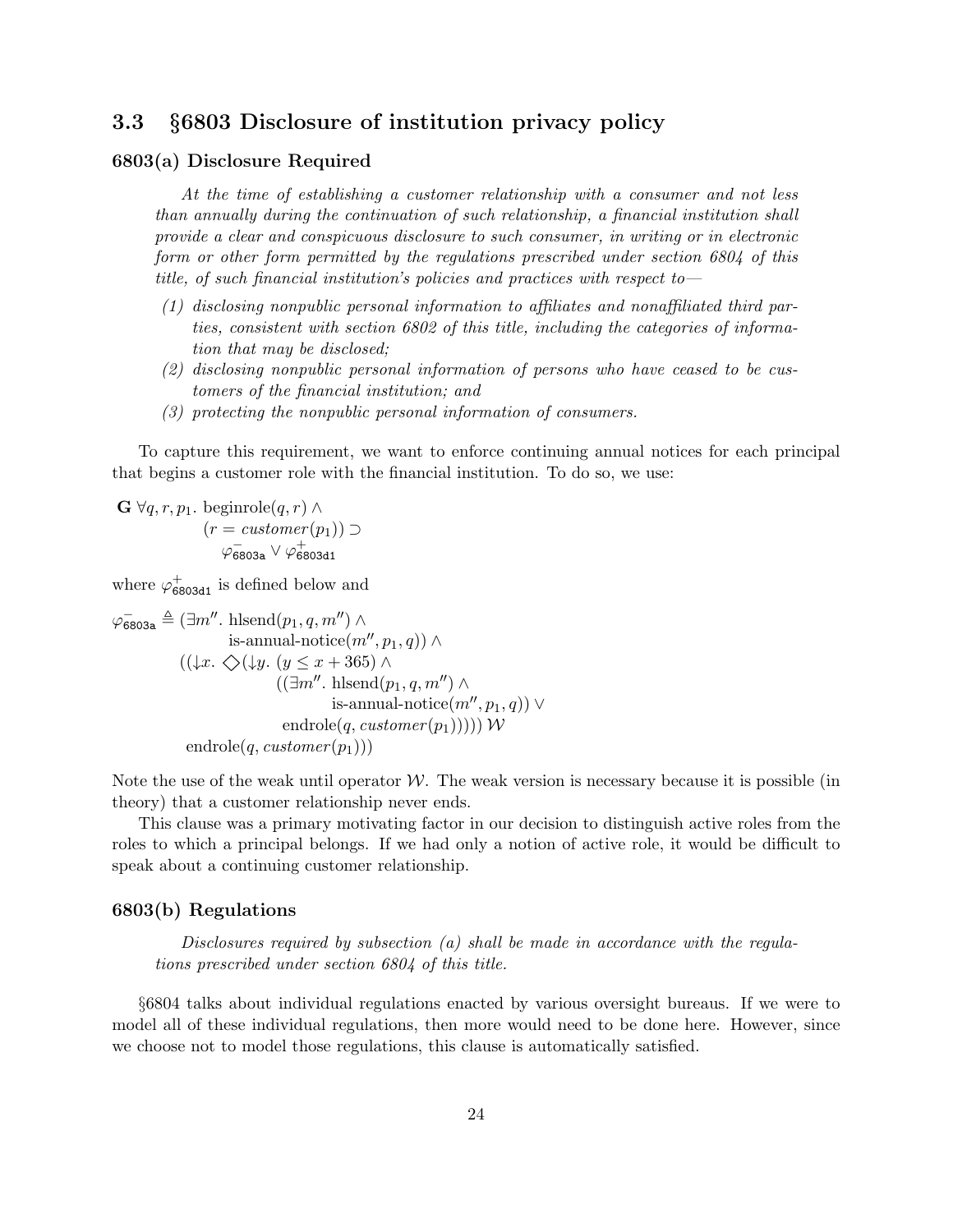#### 6803(c) Information to be Included

The disclosure required by subsection  $(a)$  shall include—

- (1) the policies and practices of the institution with respect to disclosing nonpublic personal information to nonaffiliated third parties, other than agents of the institution, consistent with section 6802 of this title, and including—
	- $(A)$  the categories of persons to whom the information is or may be disclosed, other than the persons to whom the information may be provided pursuant to section 6802(e) of this title; and
	- (B) the policies and practices of the institution with respect to disclosing of nonpublic personal information of persons who have ceased to be customers of the financial institution;
- (2) the categories of nonpublic personal information that are collected by the financial institution;
- (3) the policies that the institution maintains to protect the confidentiality and security of nonpublic personal information in accordance with section 6801 of this title; and
- (4) the disclosures required, if any, under section  $1681a(d)(2)(A)(iii)$  of this title.

This clause defines what it means for a message to be an annual notice, notice of disclosure, or notice of potential disclosure.

For example, although we have previously assumed is-annual-notice to be a predicate, this clause allows us to define it as a macro:

is-annual-notice $(m'', p_1, q) \triangleq$  contains $(m'', p_1, npi-policies- and-practices) \wedge$ contains $(m'', p_1, npi\text{-}categories\text{-}collected) \wedge$ contains $(m'', p_1, npi\text{-}security\text{-}policies) \wedge$  $contains(m'', p_1, npi\text{-}disclosures-to\text{-}affiliates)$ 

Similarly, we may define is-notice-of-potential-disclosure and is-notice-of-disclosure as macros. To do so, we invent types of attributes that describe a potential or actual disclosure:

is-notice-of-potential-disclosure $(m'', p_1, p_2, (q, t), u) \triangleq$ contains( $m'', p_1, will-possibly-disclose(p_1, p_2, (q, t), u)$ )

and

is-notice-of-disclosure $(m'', p_1, p_2, (q, t), u) \triangleq$ contains $(m'', p_1, has-or-will-disclose(p_1, p_2, (q, t), u))$ 

#### 6803(d) Exemption for Certified Public Accountants

#### $6803(d)(1)$  In General

The disclosure requirements of subsection  $(a)$  do not apply to any person, to the extent that the person is—

- (A) a certified public accountant;
- (B) certified or licensed for such purpose by a State; and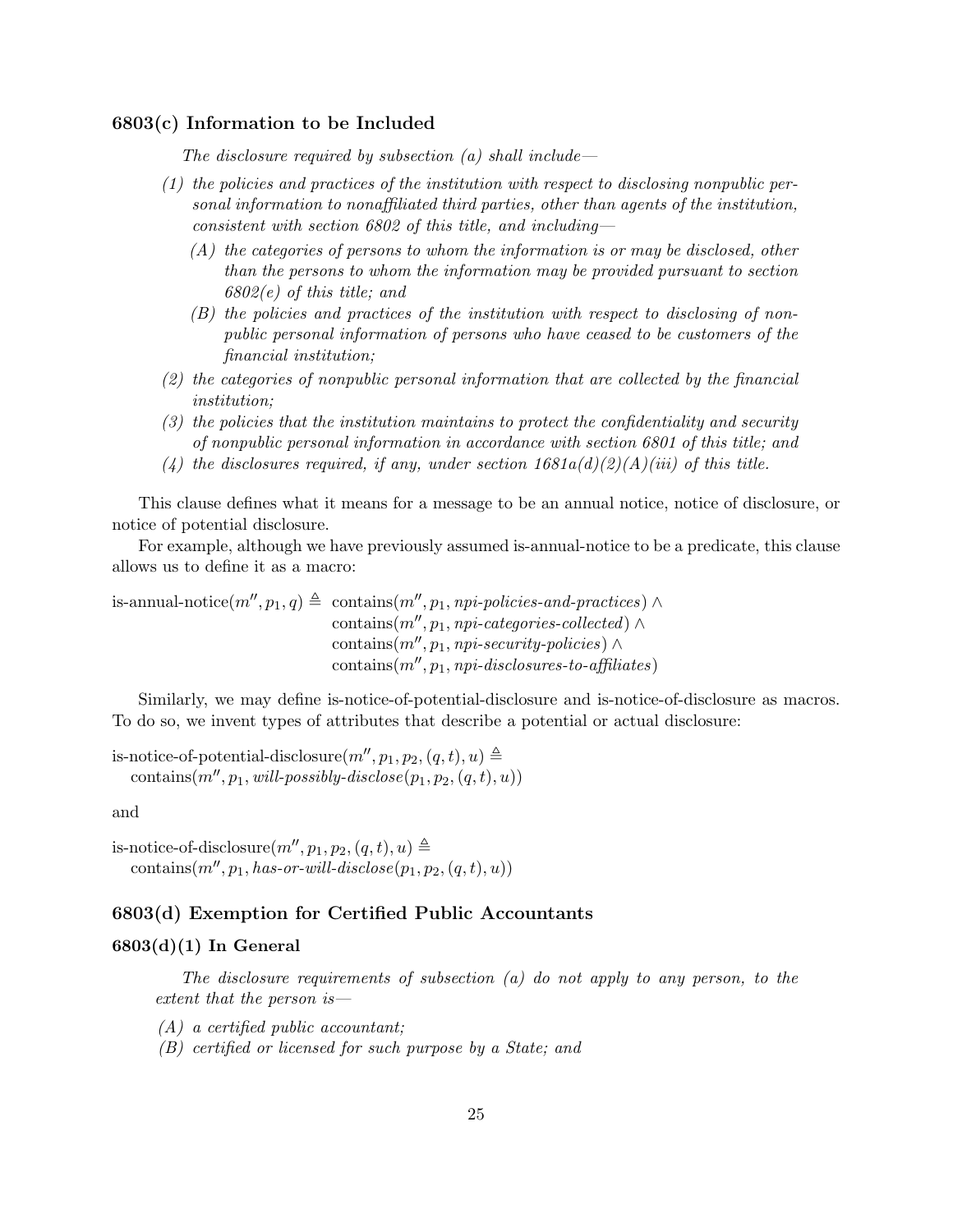(C) subject to any provision of law, rule, or regulation issued by a legislative or regulatory body of the State, including rules of professional conduct or ethics, that prohibits disclosure of nonpublic personal information without the knowing and expressed consent of the consumer.

 $\varphi_{6803d1}^+ \triangleq \exists S.$  belongstorole(S, State) ∧  $\text{activerole}(p_1, \text{certified-public-accountant}(S)) \wedge$ subject-to-ethical-disclosure-provision $(p_1, S)$ 

Again, we assume that the semantics of the subject-to-ethical-disclosure-provision predicate are given by an oracle.

#### $6803(d)(2)$  Limitation

Nothing in this subsection shall be construed to exempt or otherwise exclude any financial institution that is affiliated or becomes affiliated with a certified public accountant described in paragraph (1) from any provision of this section.

We ensure this condition by requiring that our model satisfies the following constraint in every state:

```
\neg(belongstorole(p, institution) \wedgebelongstorole(p, afflicate(p)))
```
## <span id="page-27-0"></span>3.4 §6809 Definitions

#### 6809(5) Nonaffiliated Third Party

The term 'nonaffiliated third party' means any entity that is not an affiliate of, or related by common ownership or affiliated by corporate control with, the financial institution, but does not include a joint employee of such institution.

This condition is ensured by our general approach. A joint employee can be active in at most one of his employers' roles; being active in the institution role does not force him to simultaneously act in the nonaffiliate role.

#### 6809(9) Consumer

The term 'consumer' means an individual who obtains, from a financial institution, financial products or services which are to be used primarily for personal, family, or household purposes, and also means the legal representative of such an individual.

In effect, this clause is stating that anywhere "consumer" was stated in the law, the individual's legal representative is a suitable substitute. For example, the institution may choose to send disclosure notices to a consumer's legal representative, rather than sending them directly to the consumer. To handle this, we introduce a high-level send macro that abstracts away from the low-level, physical send action provided by our model: a high-level send to  $p_2$  is either a low-level send to  $p_2$  or a low-level send to  $p_2$ 's legal representative.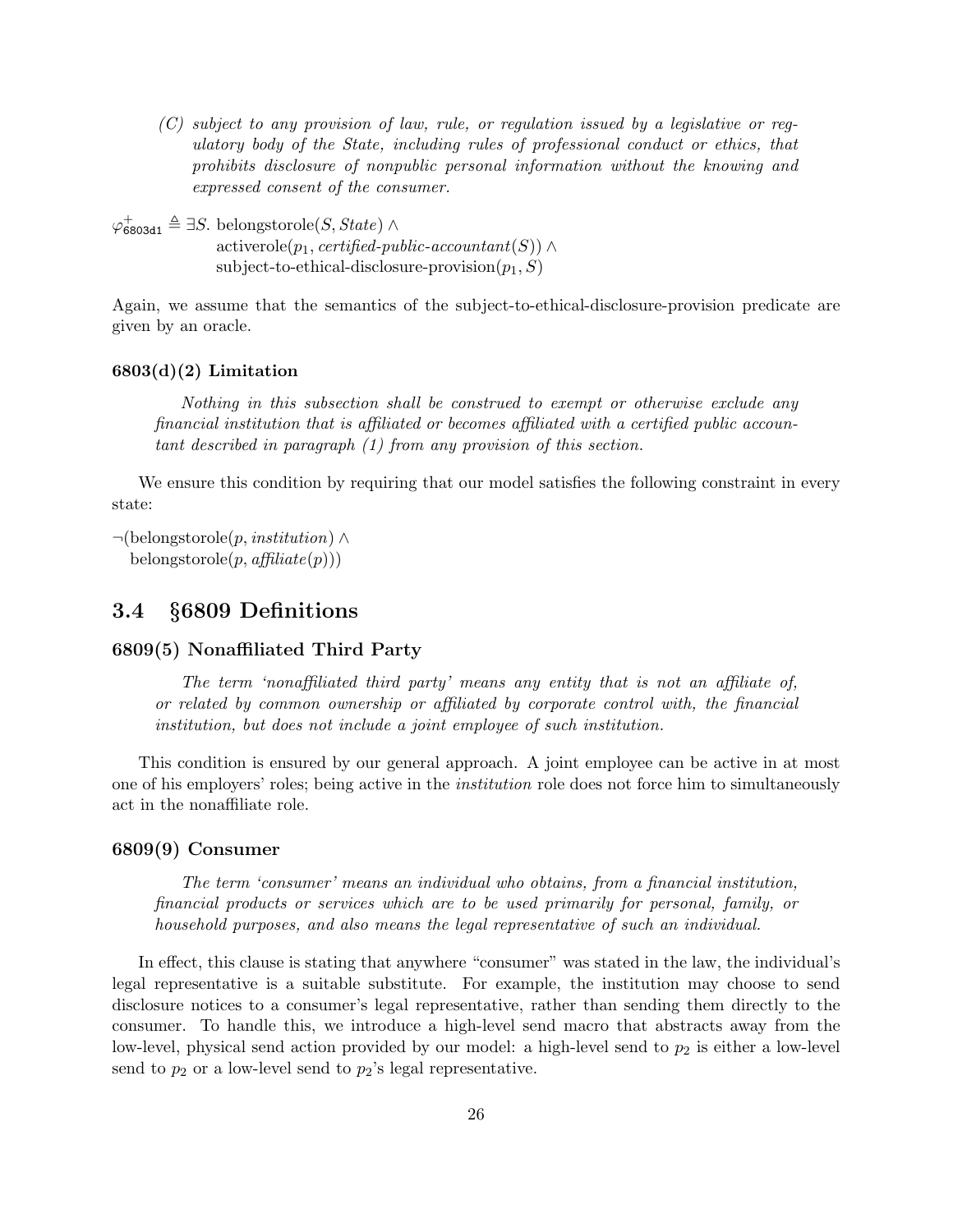hlsend
$$
(p_1, p_2, m)
$$
  
\n $\lor (\exists p'_1 \text{ send}(p'_1, p_2, m) \land$   
\n $\lor (\exists p'_1 \text{ send}(p'_1, p_2, m) \land$   
\n $\exists p' \text{. belongs to pole}(p_1, \text{cosumer}(p')) \land$   
\n $\exists p' \text{. belongs to pole}(p_1, \text{cosumer}(p')) \land$   
\n $\lor (\exists p'_2 \text{. send}(p_1, p'_2, m) \land$   
\n $\land$   
\n $\exists p' \text{. belongs to pole}(p'_2, \text{legal-representative}(p_2)) \land$   
\n $\exists p' \text{. belongs to pole}(p_2, \text{cosumer}(p')) \land$   
\n $\exists p' \text{. belongs to pole}(p', \text{institution}))$ 

All uses of send in the norms would then be replaced by hlsend (as we have done consistently so far).

#### 6809(11) Customer Relationship

The term 'time of establishing a customer relationship' shall be defined by the regulations prescribed under section 6804 of this title, and shall, in the case of a financial institution engaged in extending credit directly to consumers to finance purchases of goods or services, mean the time of establishing the credit relationship with the consumer.

Hence, we require that the underlying model's role structure satisfies

 $\textit{customer}(p_1) \preceq_{\mathcal{R}} \textit{consumer}(p_1)$ 

for all financial institutions  $p_1$ .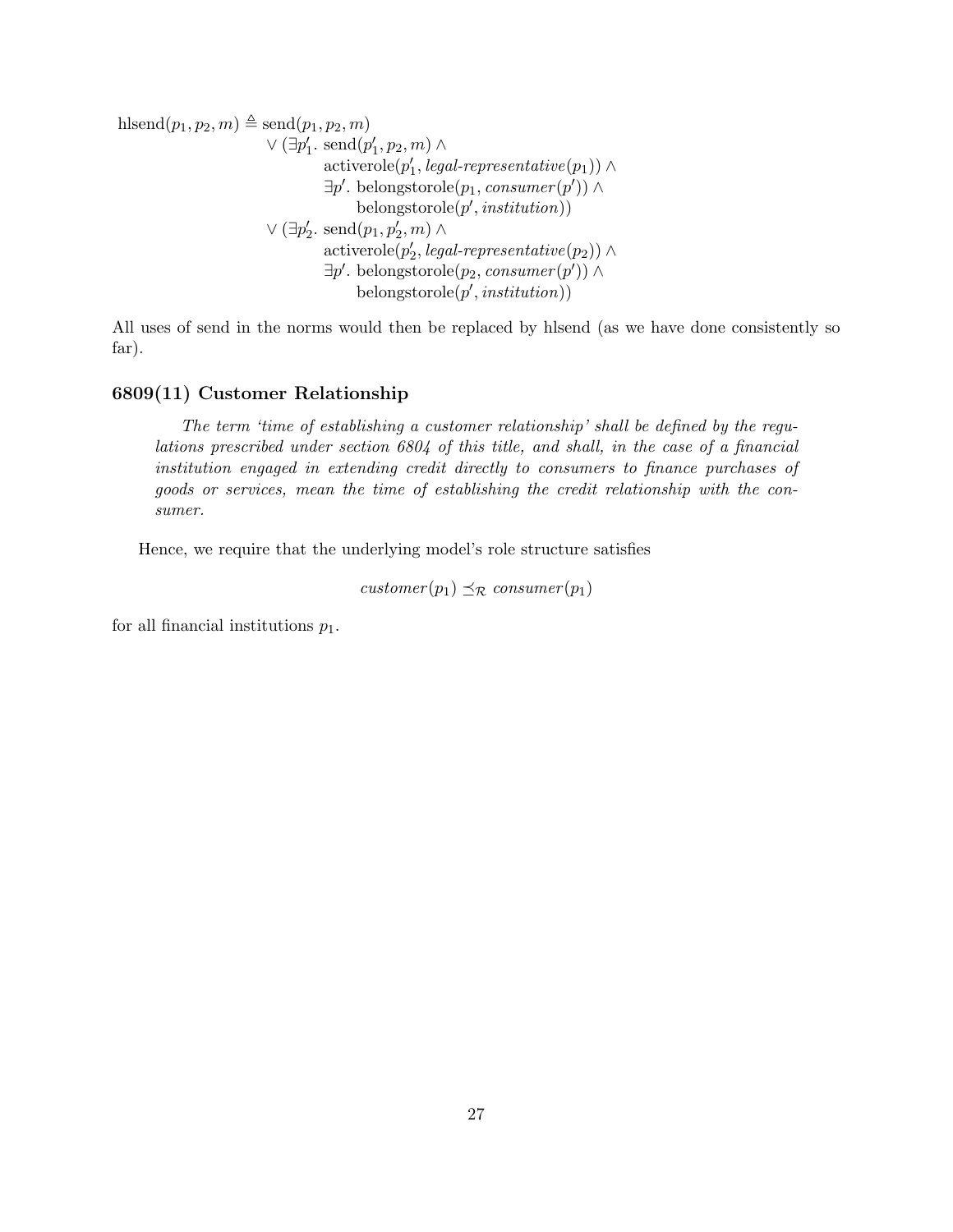# <span id="page-29-0"></span>Chapter 4

# Health Insurance Portability and Accountability Act

In this chapter, we give our formalization of §§164.502, 164.506, 164.508, 164.510, 164.512, 164.514, and 164.524 of the Health Insurance Portability and Accountability Act of 1996 (HIPAA) [\[US 02\]](#page-127-1). In addition, for the clauses also formalized by Lam *et al.* in Datalog (i.e.,  $\S$  $164.502$ , 164.506, and 164.510) [\[LMS09,](#page-126-5) [Sta\]](#page-127-7), we give a comparison of our method with their formulation. In this comparison, Datalog code snippets are shown in monospace font.

## <span id="page-29-1"></span>4.1 Top-Level Formula

As in our formalization of GLBA, we require a top-level formula that combines the individual positive and negative norms. It is this formula that is checked when verifying compliance of a trace  $\sigma$  with the law. For HIPAA, we propose the top-level formula:

```
\mathbf{G} \ \forall p_1, p_2:prin. \forall m:msg.
         send(p_1, p_2, m) \supset(∀d:data. ∀u:purp. ∀q:prin. ∀t:attr.
                   (m = \text{info}(d, u)) \wedge \text{contains}(m, q, t) \supset\bigvee_i \varphi_i^+ \wedge \bigwedge_i \varphi_i^-) \wedge(\forall t:attr.
                  (m = \text{req\_for\_access}(p_1, t)) \supset\varphi^{-}_{164.524b2i'} \vee \varphi^{-}_{164.524b2ii'})
```
Note that HIPAA does not contain clauses that require fixed points, and so we have no greatest fixed point operator  $\nu$ maysend $(p_1, p_2, m)$ . as we did in the top-level formula for GLBA.

## <span id="page-29-2"></span>4.2 §164.502 Uses and disclosures of protected health information: General rules

```
permitted_by_164_502(A):-
 permitted_by_164_502_a(A);
 permitted_by_164_502_b(A); %must satisfy
```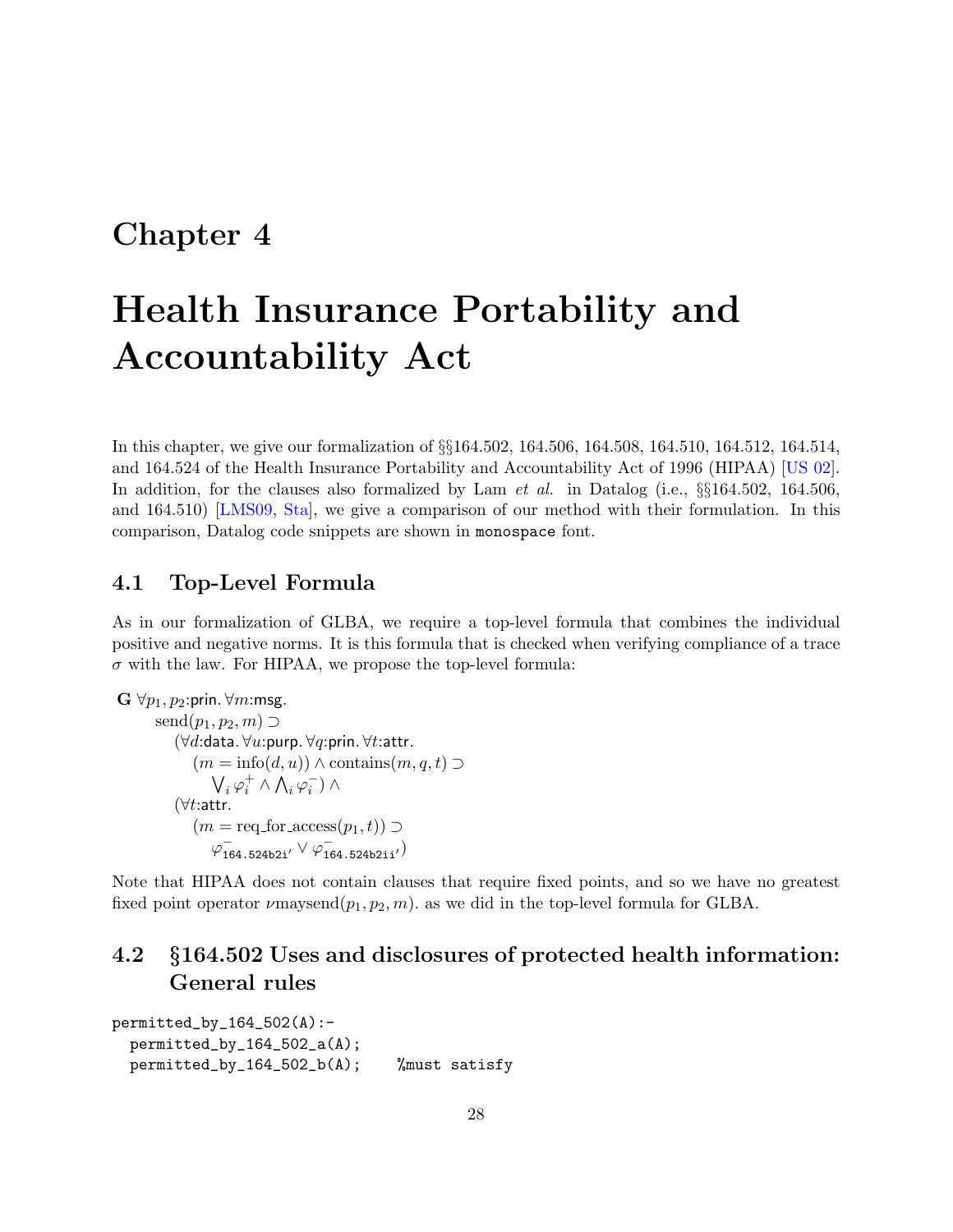```
permitted_by_164_502_c(A);permitted_by_164_502_d(A);
permitted_by_164_502_e(A); %must satisfy
permitted_by_164_502_f(A);
permitted_by_164_502_g(A);permitted_by_164_502_h(A);
permitted_by_164_502_i(A);
permitted_by_164_502_j(A).
```
We have no norm that corresponds to this Datalog clause. This is because we choose to flatten the permission structure, and so any positive norms that arise from §164.502 will be directly inserted into our top-level formula when they appear.

#### 164.502(a)

A covered entity may not use or disclose protected health information, except as permitted or required by this subpart or by subpart C of part 160 of this subchapter.

```
permitted_by_164_502_a(A) :-
  is_from_coveredEntity(A),
  is\_phi(A),
  (permitted_by_160_C(A);
   permitted_by_164_502_a_1(A);
   required_by_164_502_a_2(A)).
```
Again, we have no corresponding norm because the norms implied by  $\S 164.502(a)(1)$  and (2) will be included when we reach those sections.

#### $164.502(a)(1)$

A covered entity is permitted to use or disclose protected health information as follows:

```
permitted_by_164_502_a_1(A) :-
 permitted_by_164_502_a_1_i(A);permitted_by_164_502_a_1_ii(A);
 permitted_by_164_502_a_1_iii(A);
 permitted_by_164_502_a_1_iv(A);
 permitted_by_164_502_a_1_v(A);permitted_by_164_502_a_1_vi(A).
```
Again, in our approach, we have no corresponding norm.

#### $164.502(a)(1)(i)$

To the individual;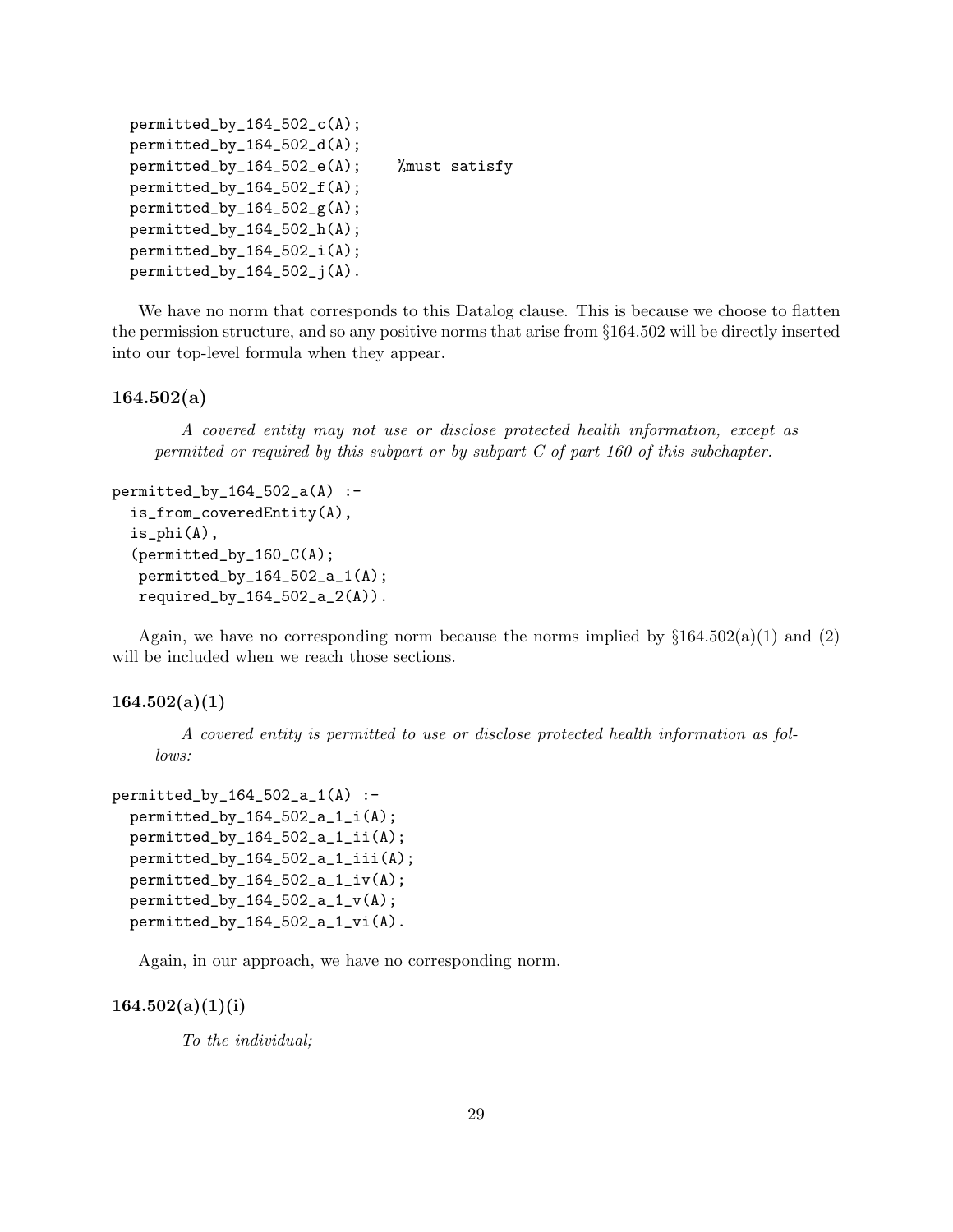```
permitted_by_164_502_a_1_i(A) :-
  (is_to_concernedIndividual(A);
   is_from_concernedIndividual(A)),
  writeln('HIPAA rule 164_502_a_1_i;').
```
We include the positive norm:

```
\varphi_{164.502\text{a}1i}^+ \triangleq \text{activerole}(p_1, covered\text{-}entity) \wedge(p_2 \approx q) \wedge(t \in \tau phi)
```
where

```
(p_2 \approx q) \triangleq activerole(p_2, personal-representative(q)) \vee (p_2 = q)
```
Unlike Lam *et al.*'s Datalog formulation, we do not believe that this HIPAA clause allows the individual to send messages. This is a reasonable property to expect, but is captured elsewhere.

#### $164.502(a)(1)(ii)$

For treatment, payment, or health care operations, as permitted by and in compliance with §164.506;

```
permitted_by_164_502_a_1_ii(A) :-
  is_for_eitherPurpose(A),
 permitted_by_164_506(A),
  writeln('HIPAA rule 164_502_a_1_ii;').
```
Again, we have no corresponding norm. §164.506 will insert positive norms directly into the top-level formula.

#### $164.502(a)(1)(iii)$

Incident to a use or disclosure otherwise permitted or required by this subpart, provided that the covered entity has complied with the applicable requirements of  $\S 164.502(b)$ ,  $$164.514(d)$ , and  $$164.530(c)$  with respect to such otherwise permitted or required use or disclosure;

```
permitted_by_164_502_a_1_iii(A) :-
  is_for_incidentToUse(A),
  permitted_by_164_502_b(A),
 permitted_by_164_514_d(A),
  permitted_by_164_530_c(A),
  writeln('HIPAA rule 164_502_a_1_iii;').
```

```
\varphi_{164.502\text{a}1\text{ii}}^+ \triangleq \text{incident-to-use-disclosure}(p_1, p_2, (q, t), u)
```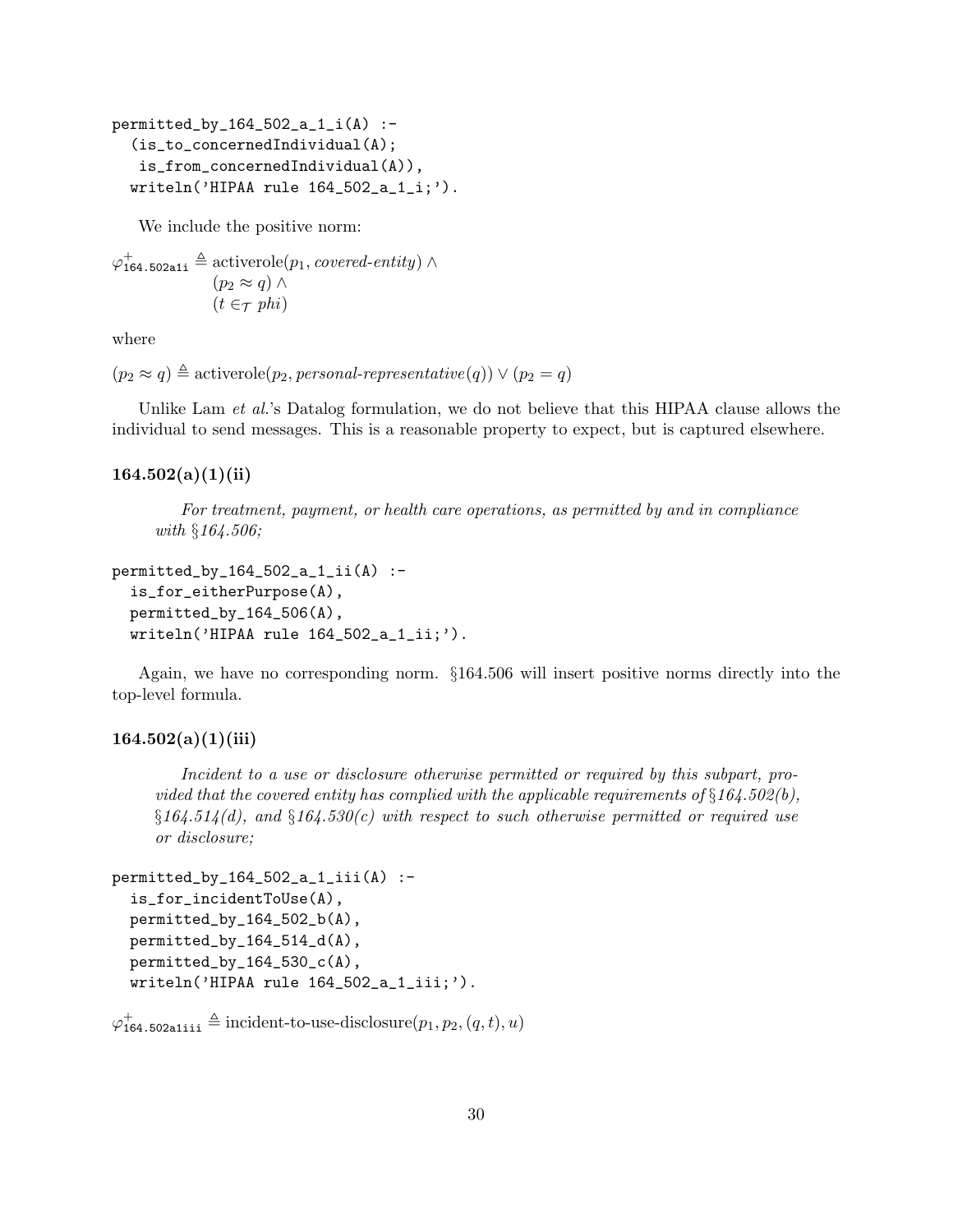Pursuant to and in compliance with a valid authorization under  $§164.508;$ 

```
permitted_by_164_502_a_1_iv(A) :-
  require_authorization_by_164_508(A),
  written('HIPAA rule 164_502_a1iv;').
```
To allow disclosures that have valid authorizations, we include the positive norm:

 $\varphi_{164.502\text{a}1\text{i}v}^{\dagger} \triangleq \text{activerole}(p_1, covered\text{-}entity) \wedge$  $(t \in \tau$  phi)  $\wedge$ obtained-authorization-164.508 $(p_1, p_2, (q, t), u)$ 

The constraints on the process of obtaining an individual's authorization are imposed directly in §164.508.

#### $164.502(a)(1)(v)$

Pursuant to an agreement under, or as otherwise permitted by,  $§164.510$ ; and

```
permitted_by_164_502_a_1_v(A) :-
 permitted_by_164_510(A),
 written('HIPAA rule 164_502_a_1_v; ').
```
Again, we have no directly corresponding norm. §164.510 will insert the relevant norms into the top-level formula.

#### $164.502(a)(1)(vi)$

As permitted by and in compliance with this section,  $§164.512$ , or  $§164.514(e)$ , (f), or  $(q)$ .

```
permitted_by_164_502_a_1_vi(A) :-
 permitted_by_164_512(A);
 permitted_by_164_514_e(A);permitted_by_164_514_f(A);
 permitted_by_164_514_g(A).
```
Again, we have no corresponding norm.

#### $164.502(a)(2)$

A covered entity is required to disclose protected health information:

```
%required by!!
required_by_164_502_a_2(A) :-
  required_by_164_502_a_2_i(A);
  required_by_164_502_a_2_ii(A).
```
Again, we have no corresponding norm.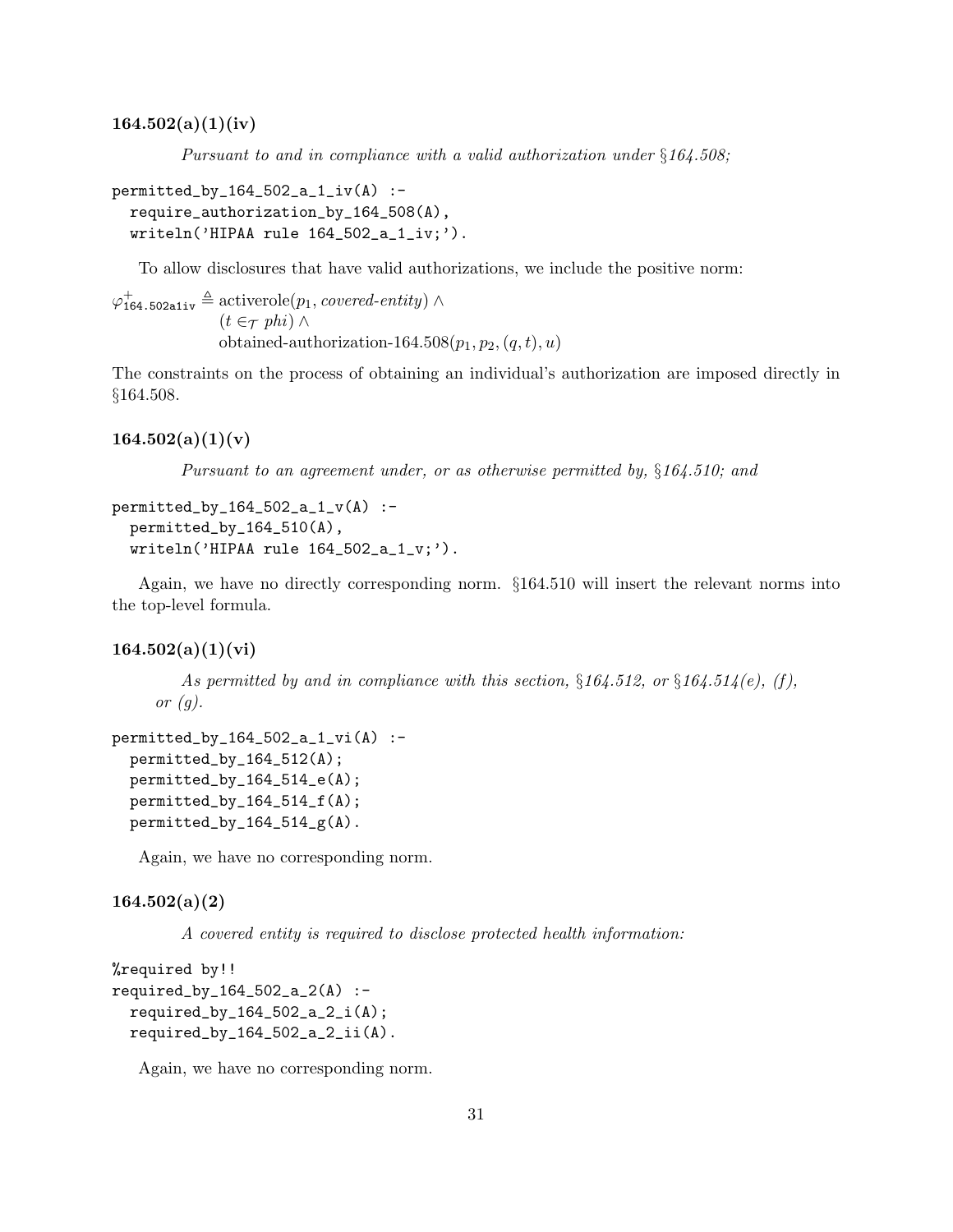$164.502(a)(2)(i)$ 

To an individual, when requested under, and required by §164.524 or §164.528; and

```
required_by_164_502_a_2_i(A) :-
  is_to_concernedIndividual(A),
  is_replyTo_request(A),
  (required_by_164_524(A);
  required_by_164_528(A),
  writeln('HIPAA rule 164_502_a_2_i;').
```
We have no directly corresponding norm. Instead, a "requirement" splits into two pieces: a positive norm that permits the required flow and a negative norm that obligates the covered entity to ensure that the required flow actually occurs. For this HIPAA clause, the positive fragment is already present via  $\S 164.502(a)(1)(i)$ , since that section allows protected health information to be sent to the individual. The negative fragment will come from §164.524.

#### $164.502(a)(2)(ii)$

When required by the Secretary under subpart C of part 160 of this subchapter to investigate or determine the covered entity's compliance with this subpart.

```
required_by_164_502_a_2_ii(A) :-
  is_to_secretary(A),
  is_for_investigation(A),
 permitted_by_160_C(A),
  writeln('HIPAA rule 164_502_a_2_ii;').
```
The positive fragment of this clause is captured by:

 $\varphi_{164.502a2ii}^{+} \triangleq$  activerole $(p_1, covered\text{-}entity) \wedge$ activerole( $p_2$ , Secretary) ∧  $(t \in \tau$  phi) ∧  $(u \in_{\mathcal{U}} compliance-investigation(p_1))$ 

We do not have a negative norm here: the relevant negative fragment of this requirement will come from §160.310.

#### 164.502(b)

```
permitted_by_164_502_b(A) :-
  permitted_by_164_502_b_1(A);
  excluded_164_502_b_2(A).
```
We introduce  $\varphi_{164.502b}^{-}$  as the negative norm from (b)(1) with positive exceptions drawn from  $(b)(2)$ :

 $\varphi^{-}_{164.502b}\triangleq(\varphi^{-}_{164.502b1}$  V  $\varphi_{164.502b2i}^{+} \lor \varphi_{164.502b2i}^{+} \lor$  $\varphi_{\texttt{164.502b2iii}}^{+} \lor \varphi_{\texttt{164.502b2iv}}^{+} \lor$  $\varphi_{164.502b2v}^{+} \lor \varphi_{164.502b2vi}^{+}$ 

This is essentially the same as what is done by Lam *et al.*.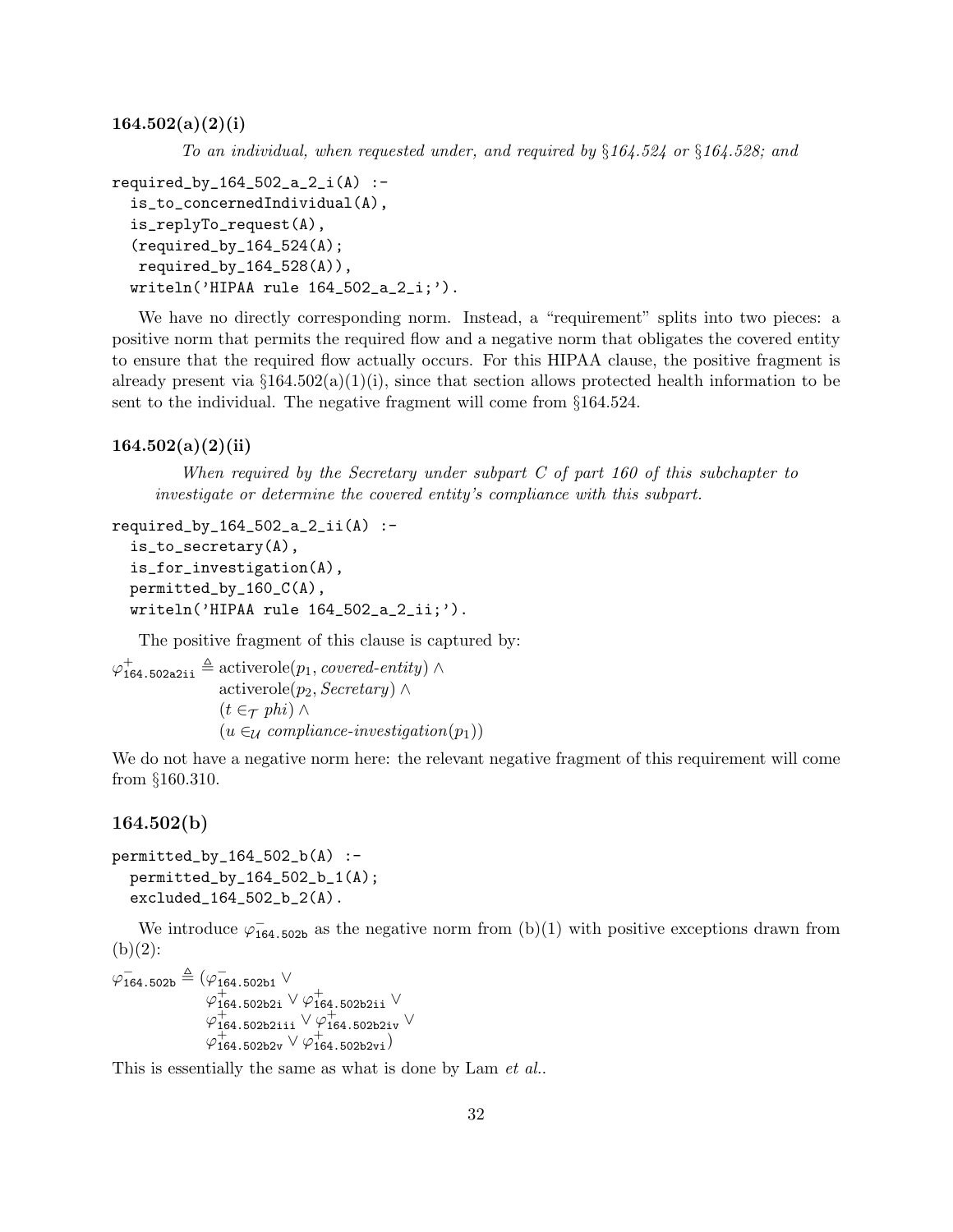#### $164.502(b)(1)$

When using or disclosing protected health information or when requesting protected health information from another covered entity, a covered entity must make reasonable efforts to limit protected health information to the minimum necessary to accomplish the intended purpose of the use, disclosure, or request.

```
permitted_by_164_502_b_1(A) :-is_from_coveredEntity(A),
  is_to_coveredEntity(A),
  is_belief_from_minimum(A),
  writeln('HIPAA rule 164_502_b_1;').
\varphi_{164.502b1}^{-} \triangleq activerole(p_1, covered\text{-}entity) \wedge(t \in \tau phi) \supsetbelieves-minimum-necessary-for-purpose(p_1, p_2, (q, t), u)
```
The predicate believes-minimum-necessary-for-purpose is given semantics via an oracle.

#### $164.502(b)(2)$

This requirement does not apply to:

```
excluded_164_502_b_2(A) :-
  excluded_164_502_b_2_i(A);
  excluded_164_502_b_2_ii(A);
  excluded_164_502_b_2_iii(A);
  excluded_164_502_b_2_iv(A);
  excluded_164_502_b_2_v(A);
  excluded_164_502_b_2_vi(A).
```
We have no corresponding norm since these exceptions were applied to the previous negative norm as part of  $\varphi_{164.502b}^{-}$ .

#### $164.502(b)(2)(i)$

Disclosures to or requests by a health care provider for treatment;

```
excluded_164_502_b_2_i(A) :-
  is_for_treatment(A),
  is_to_healthCareProvider(A),
  writeln('HIPAA rule 164_502_b_2_i;').
```
We formalize this using our notion of purpose:

 $\varphi_{164.502b2i}^{+} \triangleq$  activerole $(p_2, provider) \wedge$  $(u \in \mathcal{U} \text{ treatment})$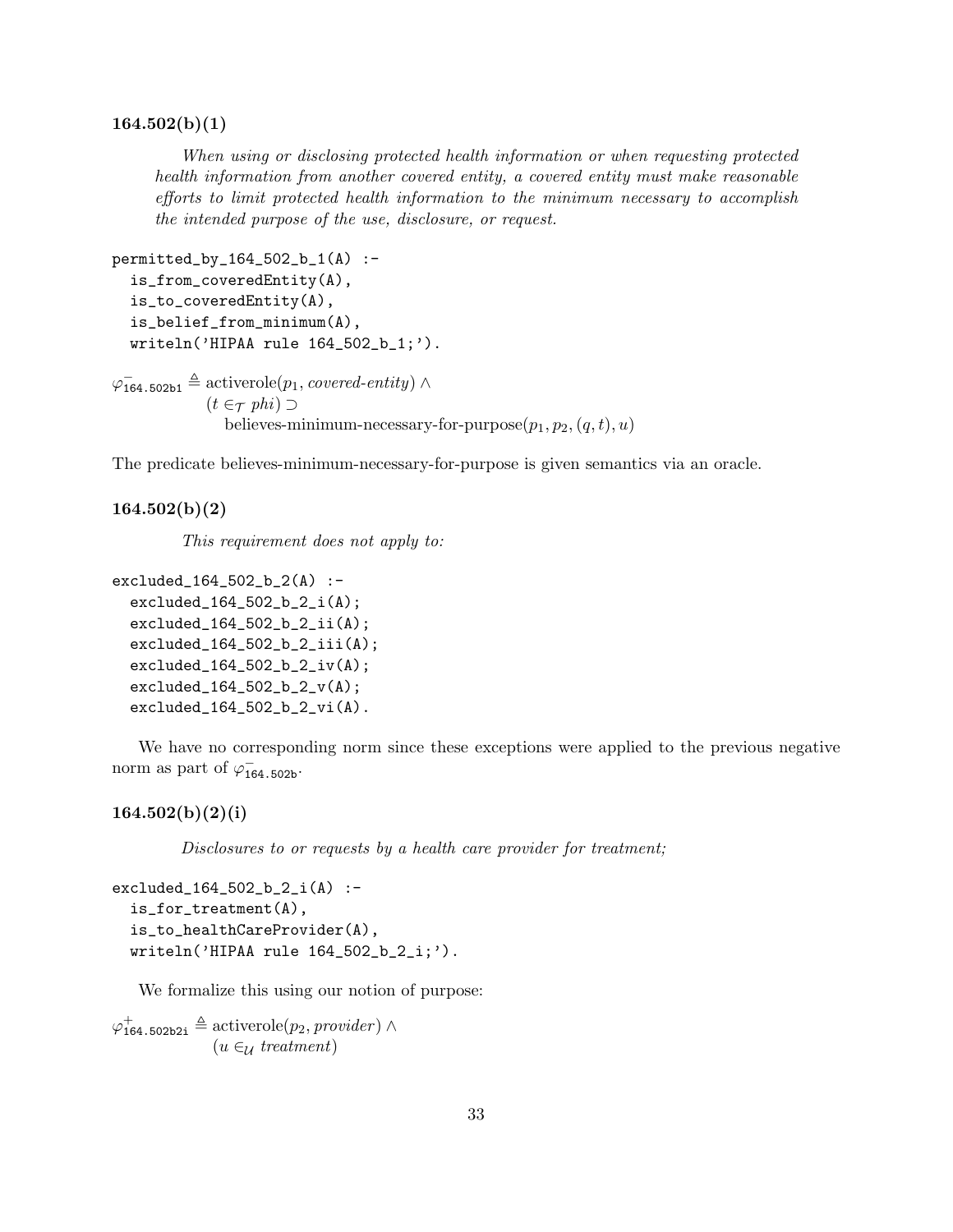#### $164.502(b)(2)(ii)$

Uses or disclosures made to the individual, as permitted under paragraph  $(a)(1)(i)$ of this section or as required by paragraph  $(a)(2)(i)$  of this section;

```
excluded_164_502_b_2_ii(A) :-
  (permitted_by_164_502_a_1_i(A);
  required_by_164_502_a_2_i(A)),
  writeln('HIPAA rule 164_502_b_2_ii;').
```
We have:

 $\varphi_{\texttt{164.502b2ii}}^{+} \triangleq \varphi_{\texttt{164.502a1i}}^{+}$ 

Note that, because a requirement splits into positive and negative fragments, disclosures required by paragraph  $(a)(2)(i)$  are permitted by positive norms. It so happens that for  $(a)(2)(i)$  the positive piece is  $\varphi_{164.502a1i}^{+}$ , since that norm permits protected health information to be sent to the individual.

#### $164.502(b)(2)(iii)$

Uses or disclosures made pursuant to an authorization under  $§164.508;$ 

```
excluded_164_502_b_2_iii(A) :-
  is_for_obtainingAuthorization(A),
  writeln('HIPAA rule 164_502_b_2_iii;').
```
We have:

```
\varphi_{\texttt{164.502b2iii}}^{+} \triangleq \varphi_{\texttt{164.502a1iv}}^{+}
```
Note that paragraph  $(a)(1)(iv)$  defines when a disclosure is made pursuant to an authorization under §164.508.

#### $164.502(b)(2)(iv)$

Disclosures made to the Secretary in accordance with subpart C of part 160 of this subchapter;

```
excluded_164_502_b_2_iv(A) :-is_to_secretary(A),
  permitted_by_160_C(A),
  writeln('HIPAA rule 164_502_b_2_iv;').
```
We have:

 $\varphi_{\texttt{164.502b2iv}}^{+} \triangleq \varphi_{\texttt{164.502a2ii}}^{+}$ 

Note that paragraph  $(a)(2)(ii)$  defines when a disclosure is made to the Secretary for compliance with investigations.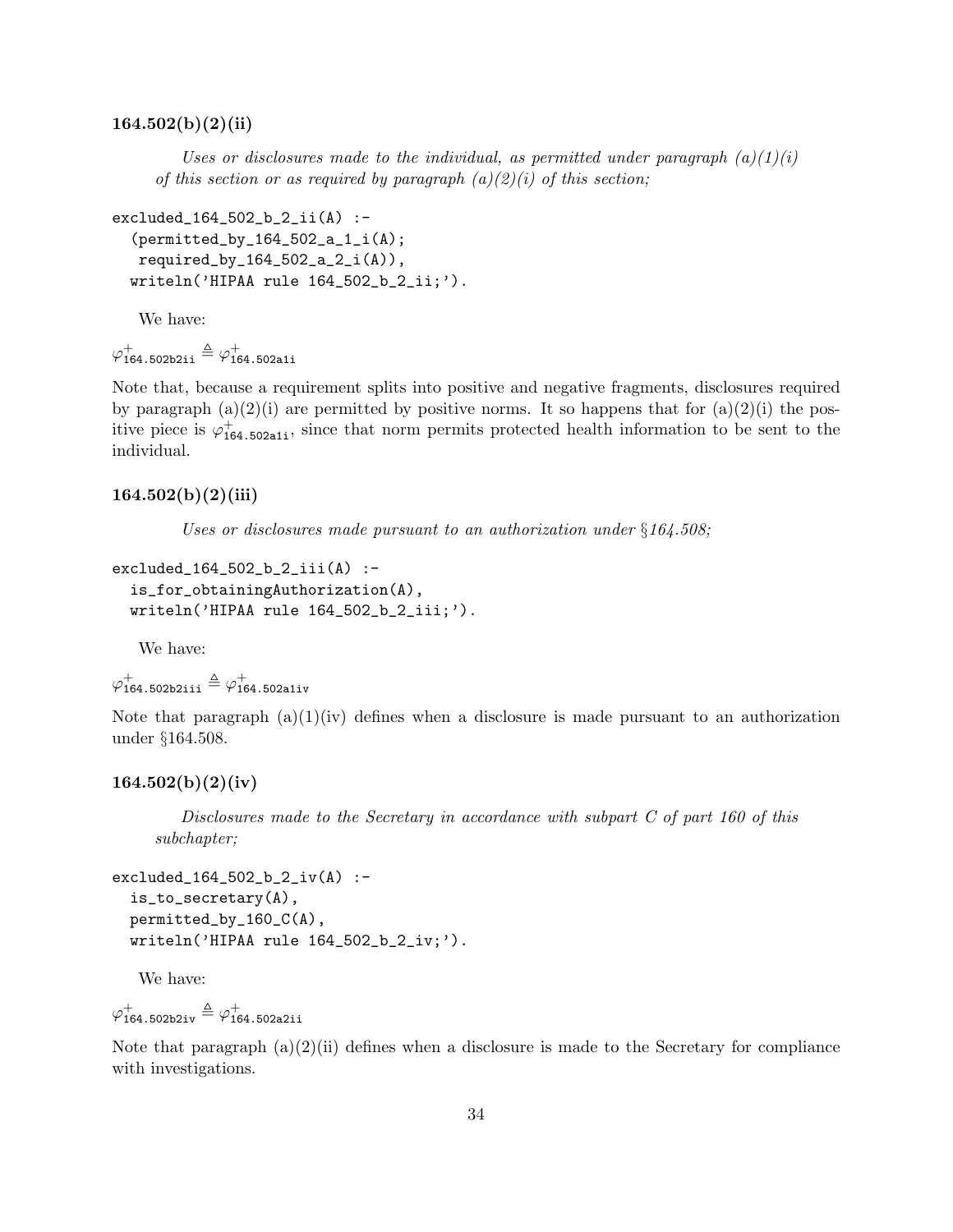$164.502(b)(2)(v)$ 

Uses or disclosures that are required by law, as described by  $\S 164.512(a)$ ; and

```
excluded_164_502_b_2_v(A) :-
  required_by_164_512_a(A),
  writeln('HIPAA rule 164_502_b_2_v;').
```
We have the norm:

```
\varphi_{\texttt{164.502b2v}}^+ \triangleq \bigvee_{i \in \texttt{164.512a}} \varphi_i^+
```
# $164.502(b)(2)(vi)$

Uses or disclosures that are required for compliance with applicable requirements of this subchapter.

```
%Need to add all required types. Found only this.
excluded_164_502_b_2_vi(A) :-
  required_by_164_502_a_2(A),
  writeln('HIPAA rule 164_502_b_2_vi;').
```
Because it appears that this HIPAA clause overlaps with paragraphs  $(b)(2)(ii)$ ,  $(iv)$ , and  $(v)$ , we have no norm for this paragraph.

# $164.502(c)$

A covered entity that has agreed to a restriction pursuant to  $\S164.522(a)(1)$  may not use or disclose the protected health information covered by the restriction in violation of such restriction, except as otherwise provided in  $\S 164.522(a)$ .

```
permitted_by_164_502_c(A) :-
% must also check whether restriction exists for a particular case
  is_from_coveredEntity(A),
  is_phi(A),
  (permitted_by_164_522_a_1(A);
  permitted_by_164_522_a(A)),
  writeln('HIPAA rule 164_502_c;').
```
Again, we have no corresponding norms here; they will come from  $\S 164.522(a)$ .

164.502(d)

```
permitted_by_164_502_d(A) :-
 permitted_by_164_502_d_1(A);
 permitted_by_164_502_d_2(A).
```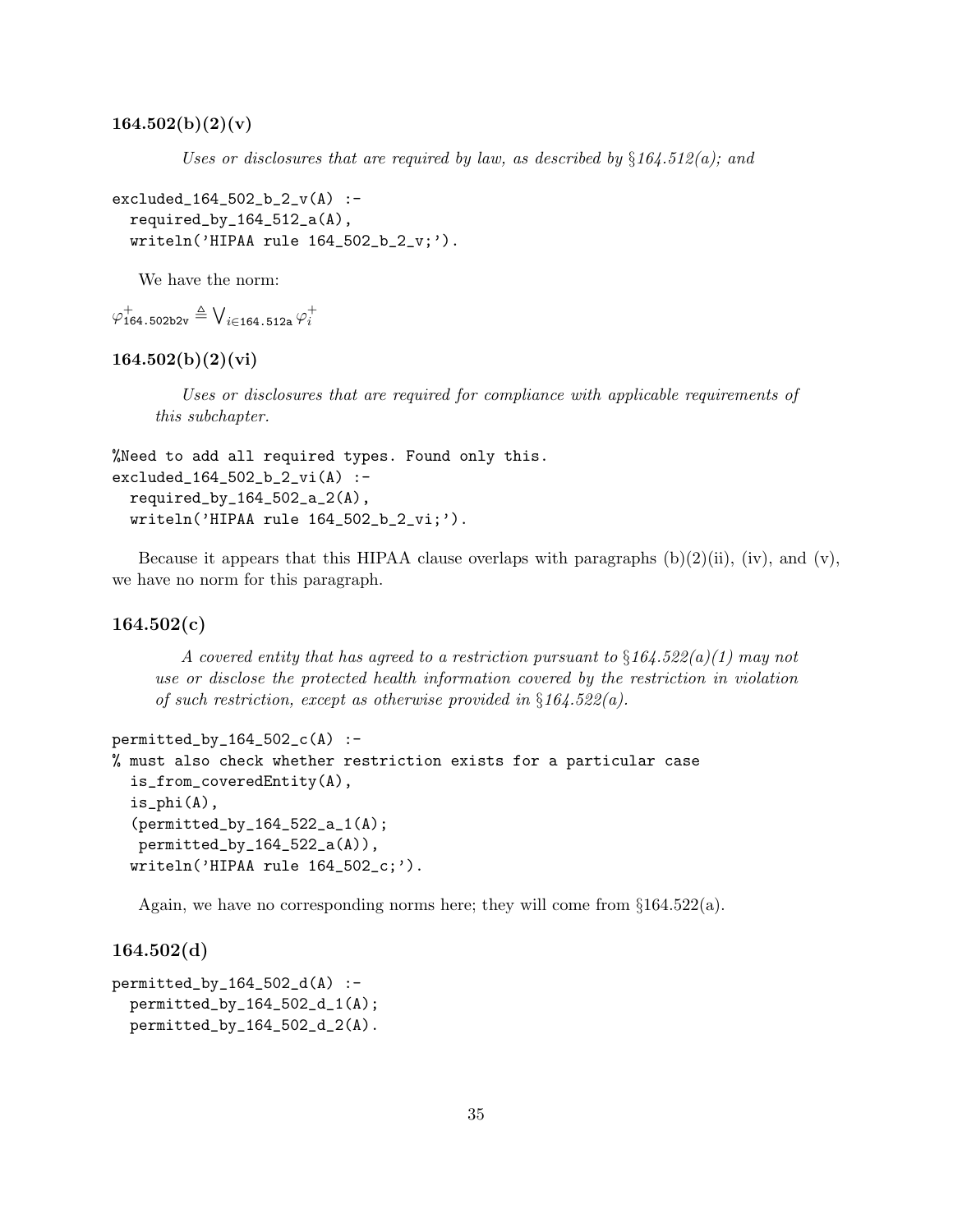#### $164.502(d)(1)$

A covered entity may use protected health information to create information that is not individually identifiable health information or disclose protected health information only to a business associate for such purpose, whether or not the de-identified information is to be used by the covered entity.

```
permitted_by_164_502_d_1(A) :-
%use part is not so clear, just modelled the disclosure part.
  is_phi(A),
  is_from_coveredEntity(A),
  is_to_businessAssociateOf(A),
  is_for_createDeidentifiedInfo(A),
  writeln('HIPAA rule 164_502_d_1;').
```
We have the positive norm:

 $\varphi_{164.502d1}^{+} \triangleq$  activerole $(p_1, covered\it-entity)$ activerole( $p_2$ , business-associate( $p_1$ )) ∧  $(t \in \tau$  phi)  $\wedge$  $(u \in_{\mathcal{U}} \text{create-deidentified-info})$ 

Note that we again rely on purposes to capture the crucial component of this HIPAA clause.

# $164.502(d)(2)$

Health information that meets the standard and implementation specifications for deidentification under  $\S 164.514(a)$  and (b) is considered not to be individually identifiable health information, i.e., de-identified. The requirements of this subpart do not apply to information that has been de-identified in accordance with the applicable requirements of §164.514, provided that:

```
permitted_by_164_502_d_2(A) :-
  permitted_by_164_514(A),
  (excluded_by_164_502_d_2_i(A);
  permitted_by_164_502_d_2_ii(A)),
  writeln('HIPAA rule 164_502_b_2;').
```
In our system, de-identified information will be classified as  $(t \in \tau \, dii)$ . Since we ensure that this class is distinct from phi, we have no norm here. All other norms that we have in HIPAA will include the constraint that the attribute  $t$  is from the class  $phi$ . Therefore, de-identified information will be able to "escape" those norms and be sent.

#### $164.502(d)(2)(i)$

Disclosure of a code or other means of record identification designed to enable coded or otherwise de-identified information to be re-identified constitutes disclosure of protected health information; and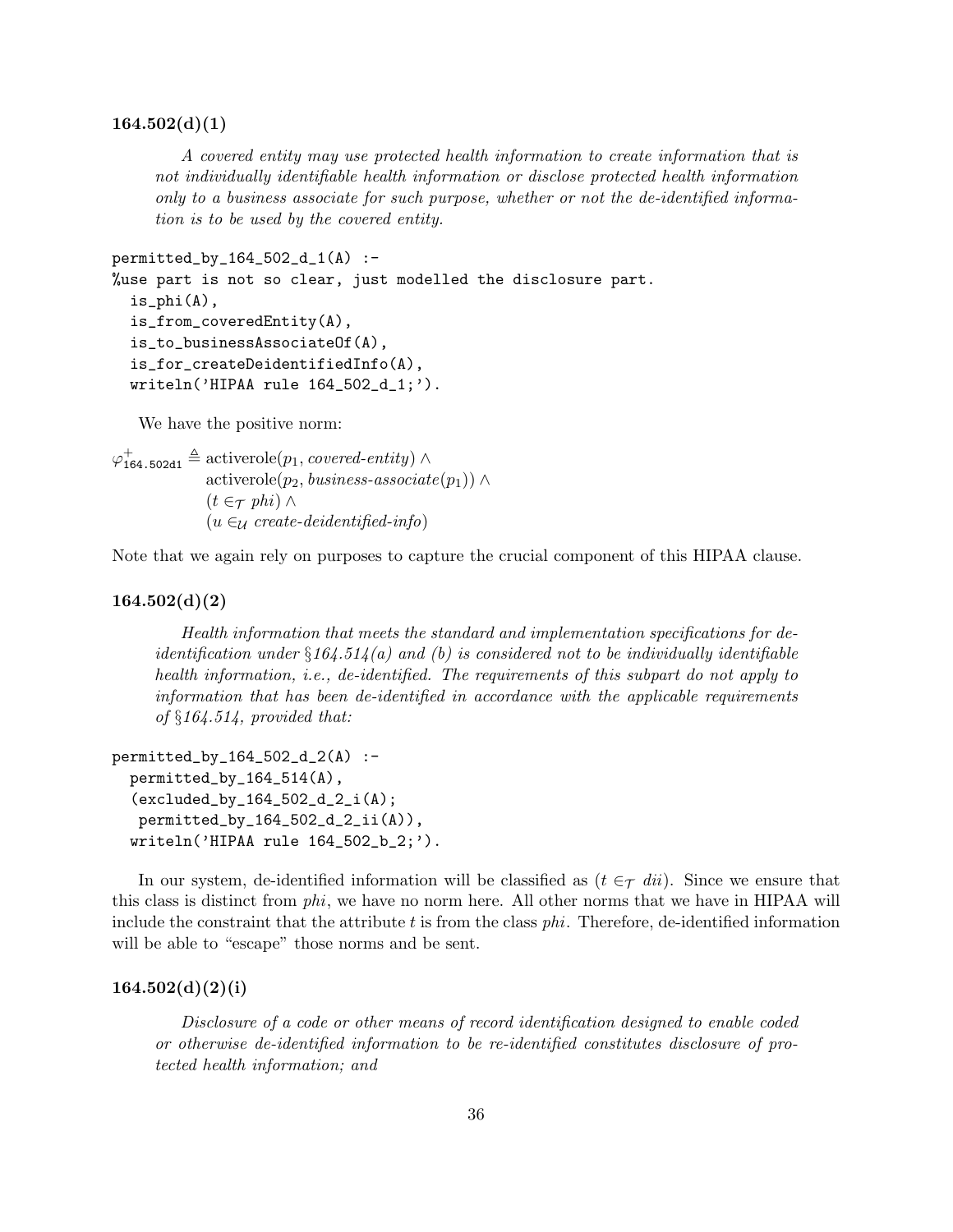excluded\_by\_164\_502\_d\_2\_i(A) :- %verify that the message does not have identifiable %attributes for join like primary keys fail.

We include the following constraint:

```
(t \in \tau \text{ } dii ) \Rightarrow\neg \exists m'. contains(m', (q, identification-code)) \wedge\diamondsuitsend(p_1, p_2, m')
```
where  $\phi \Rightarrow \psi$  means that, in all states,  $\phi$  must imply  $\psi$ .

# $164.502(d)(2)(ii)$

If de-identified information is re-identified, a covered entity may use or disclose such re-identified information only as permitted or required by this subpart.

```
permitted_by_164_502_d_2_ii(A) :-% verify that the de-indentified information is not re-identified
 fail.
```
Since we only classify  $(t \in \tau \text{ } di)$  when t has not been re-identified, we do not need to do anything here. Once t is re-identified, it will be classified as  $(t \in \tau$  phi) and will be appropriately treated by the other norms.

# 164.502(e)

```
permitted_by_164_502_e(A) :-
  excluded_164_502_e_1_ii(A);
  permitted_by_164_502_e_1_i(A).
  %not sure what this means. non-compliance of BA.
  %permitted_164_502_e_1_iii(A).
  %surely cant implement this written notice thing.
  %permitted_164_502_e_2(A).
```
We have a positive norm with negative restrictions, forming a positive norm:

 $\varphi_{\mathtt{164.502e}}^{+}\triangleq(\varphi_{\mathtt{164.502e1i}}^{+}\wedge% \varphi_{\mathtt{164.502e1i}}^{+})$  $\varphi$ <sub>164.502e1iiA</sub>  $\land \varphi$ <sub>164.502e1iiB</sub>  $\land \varphi$ <sub>164.502e1iiC</sub>)

# $164.502(e)(1)$

# $164.502(e)(1)(i)$

A covered entity may disclose protected health information to a business associate and may allow a business associate to create or receive protected health information on its behalf, if the covered entity obtains satisfactory assurance that the business associate will appropriately safeguard the information.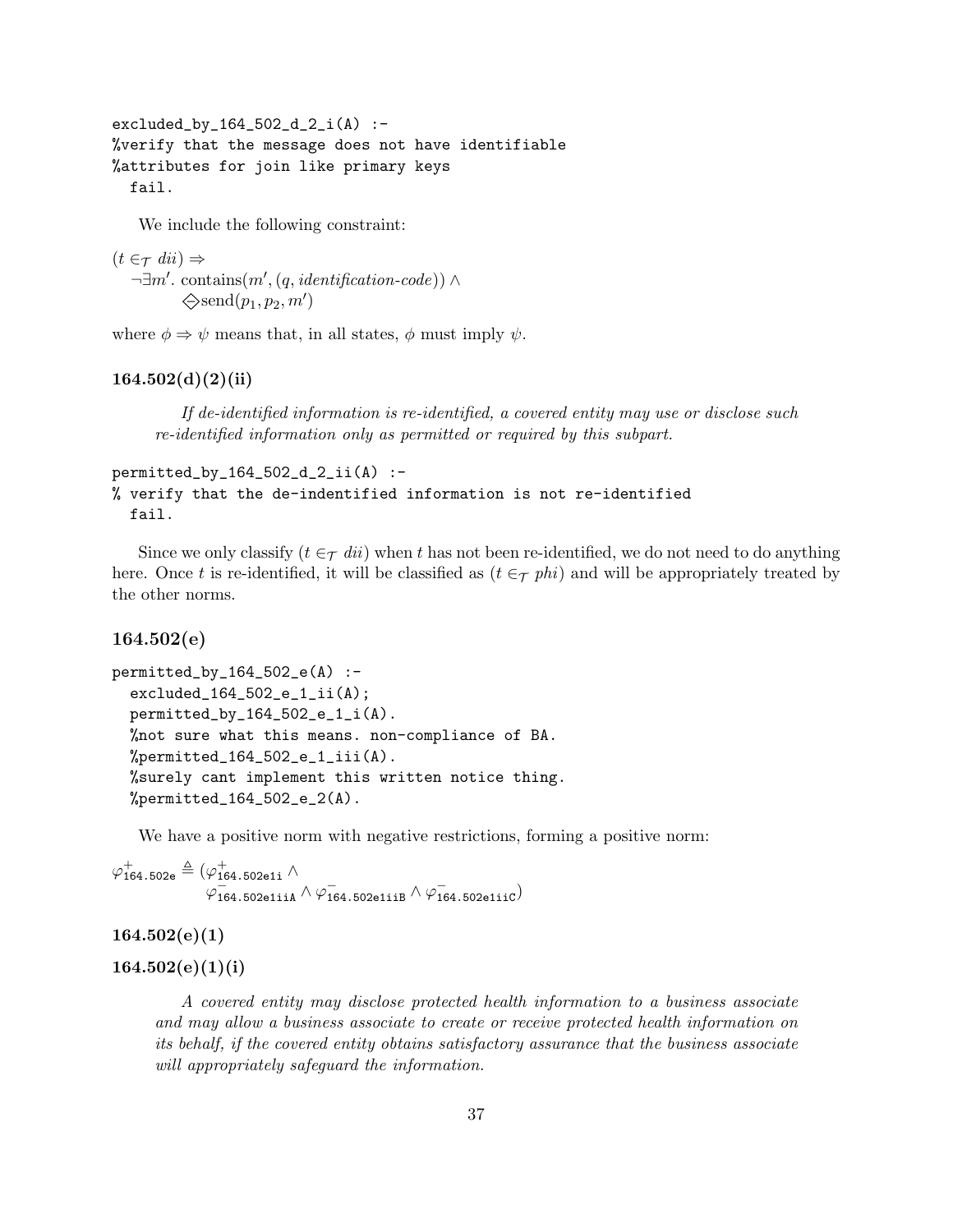%See if the message is allowed to be received by any of the covered entities %of this business associate or if the covered entity is disclosing protected %health to a business associate. An entity is a business associate of some %covered entity if that covered entity receives assurance that the BA will %appropriately safeguard the info and act on behalf of the covered entity.

```
permitted_by_164_502_e_1_i(A) :-
  is_phi(A),
  ( (is_from_coveredEntity(A),
     is_to_businessAssociateOf(A),
     is_belief_to_lawfulBusinessAssociate(A, X));
    (is_to-coveredEntity(A),is_from_businessAssociateOf(A),
     is_belief_from_lawfulBusinessAssociate(A, X))
  ),
  (is_for_createProtectedHealthInfo(A);
   is_for_receiveProtectedHealthInfo(A)),
  writeln('HIPAA rule 164_502_e_1_i;').
```
We have the norm:

```
\varphi_{164.502e1i}^{+} \triangleq activerole(p_1, covered\it-entity) \wedgeactiverole(p_2, business-associate(p_1)) ∧
                 (t \in \tau phi) \wedgesatisfactory-assurances-will-safeguard-info(p_1, p_2, (q, t), u)
```
where the newly introduced predicate satisfactory-assurances-will-safeguard-info is defined as a macro in  $§164.502(e)(2)$ .

# $164.502(e)(1)(ii)$

This standard does not apply:

```
excluded_164_502_e_1_ii(A):-
  excluded_164_502_e_1_ii_2(A);excluded_164_502_e_1_ii_b(A);
  excluded_164_502_e_1_ii_c(A).
```
We have no corresponding norm, as these exceptions were captured in  $\S 164.502(e)$ .

 $164.502(e)(1)(ii)(A)$ 

With respect to disclosures by a covered entity to a health care provider concerning the treatment of the individual;

 $excluded_164_502_e_1_ii_2(A)$  :is\_about\_individual(A),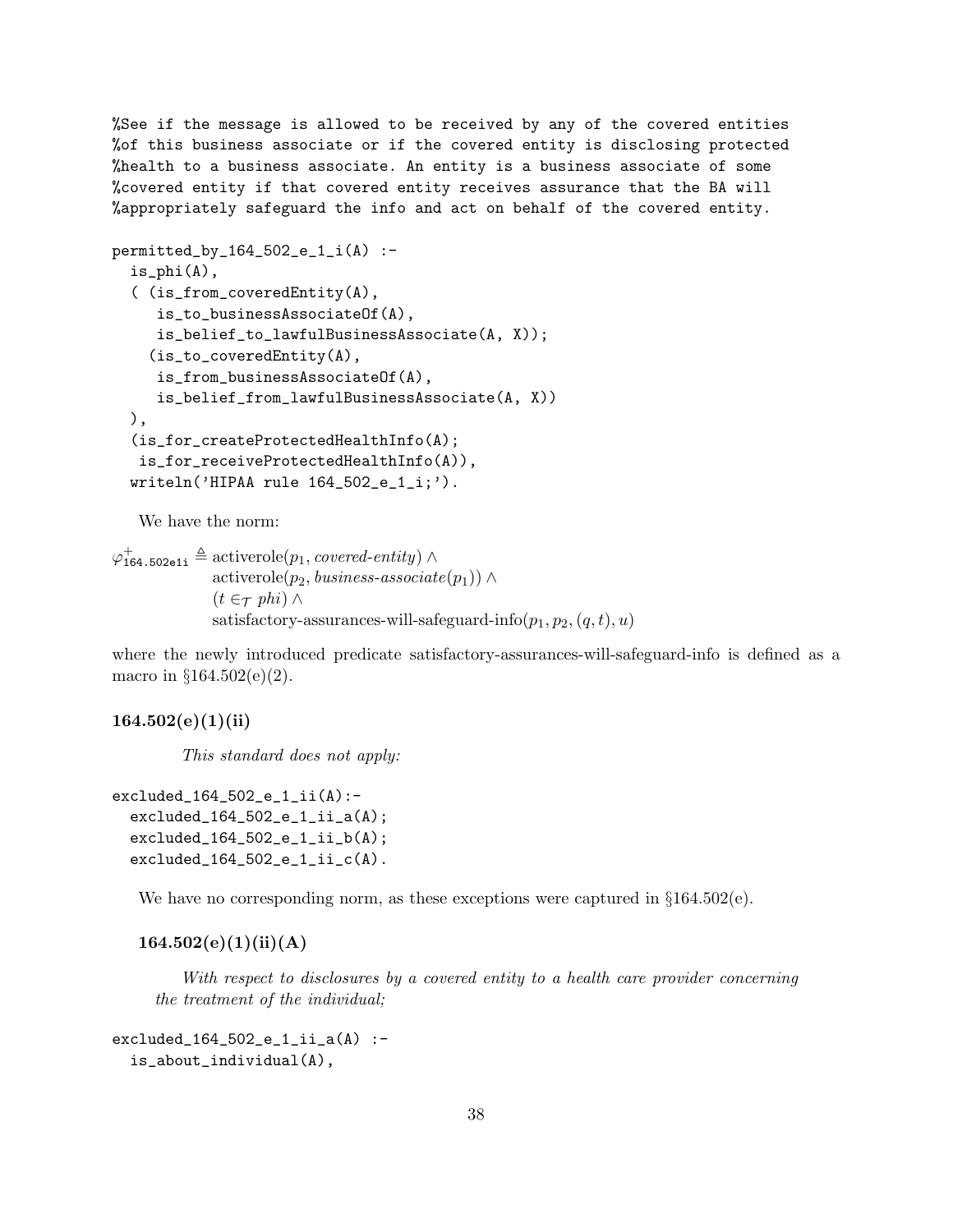```
is_to_healthCareProvider(A),
is_for_treatment(A),
is_from_coveredEntity(A),
writeln('HIPAA rule 164_502_e_1_ii_a;').
```
We have the exception:

 $\varphi_{\texttt{164.502eliiA}}^- \triangleq \neg(\text{activerole}(p_1, \textit{covered-entity}) \land$  $\text{activerole}(p_2, \text{provider}(q)) \wedge$  $(u \in_{\mathcal{U}} treatment)$ 

# $164.502(e)(1)(ii)(B)$

With respect to disclosures by a group health plan or a health insurance issuer or HMO with respect to a group health plan to the plan sponsor, to the extent that the requirements of  $164.504(f)$  apply and are met; or

```
excluded_164_502_e_1_ii_b(A) :-
  %to plan sponsor
  (is_from_healthInsuranceIssuer(A);
   is_from_groupHealthPlan(A)),
  permitted_by_164_504_f(A),
  writeln('HIPAA rule 164_502_e_1_ii_b;').
% "with respect to a group health plan" could be
% represented by storing group health plan in type or purpose?
```
We have the exception:

```
\varphi_{164.502 \text{ellib}}^{-} \triangleq \neg((\exists p'_1 \text{. activerole}(p'_1, group\text{-}health\text{-}plan) \land((p_1 = p'_1) \vee\text{activerole}(p_1, \textit{health-insurance-isuser}(p_1')) \vee\text{activerole}(p_1, HMO(p_1'))\text{activerole}(p_2, sponsor(p_1')) \wedge\varphi_{\mathtt{164.504f}}^{+})
```
To capture "to the extent that the requirements of §164.504(f) apply and are met," we include  $\varphi_{\mathtt{164.504f}}^{+}.$ 

# $164.502(e)(1)(ii)(C)$

With respect to uses or disclosures by a health plan that is a government program providing public benefits, if eligibility for, or enrollment in, the health plan is determined by an agency other than the agency administering the health plan, or if the protected health information used to determine enrollment or eligibility in the health plan is collected by an agency other than the agency administering the health plan, and such activity is authorized by law, with respect to the collection and sharing of individually identifiable health information for the performance of such functions by the health plan and the agency other than the agency administering the health plan.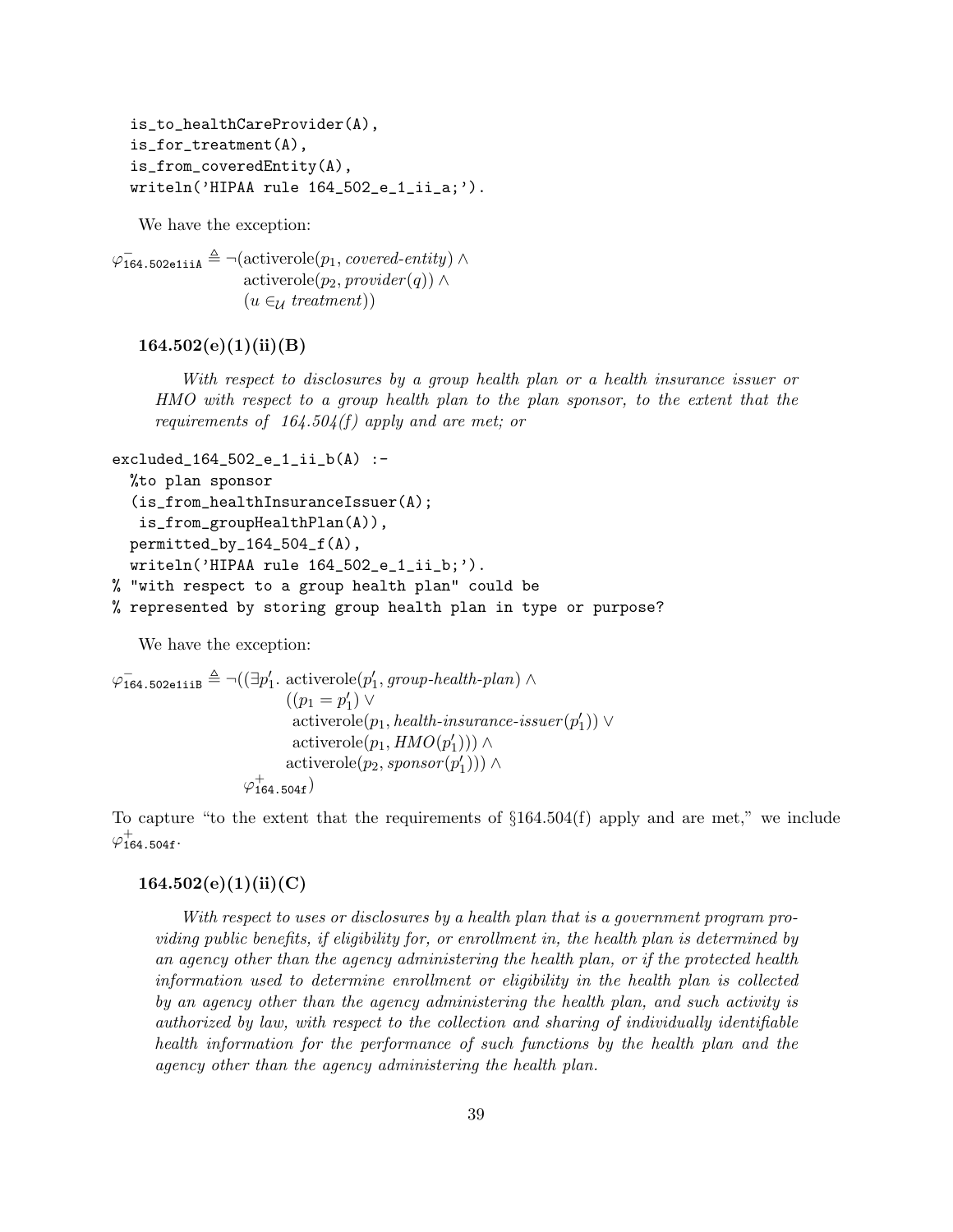%enrollment information is collected by the government agency. %(incomplete) lot of insurance stuff excluded\_164\_502\_e\_1\_ii\_c(A) : is\_from\_governmentAgencyHealthPlan(A), writeln('HIPAA rule 164\_502\_e\_1\_ii\_c;').

We have the exception:

 $\varphi^-_\mathtt{164.502$ e1ii $\mathfrak{c} \triangleq \neg(\text{activerole}(p_1, \textit{agency}) \land$ activerole( $p_2$ , government-health-plan) ∧  $((\neg (p_2 = p_1) \wedge$ determines-eligibility-enrollment $(p_1, p_2)$ ) ∨  $\neg$ eligibility-enrollment-info-collected-by $(p_2)$ ) ∧  $(u \in_{\mathcal{U}} \text{ determine-}eligibility-enrollment))$ 

# $164.502(e)(1)(iii)$

A covered entity that violates the satisfactory assurances it provided as a business associate of another covered entity will be in noncompliance with the standards, implementation specifications, and requirements of this paragraph and  $§164.504(e)$ .

Because this paragraph appears to be simply a statement of intent, we have no norm here.

# 164.502(e)(2)

A covered entity must document the satisfactory assurances required by paragraph  $(e)(1)$  of this section through a written contract or other written agreement or arrangement with the business associate that meets the applicable requirements of  $§164.504(e)$ .

We capture this paragraph using a macro satisfactory-assurances-will-safeguard-info:

```
satisfactory-assurances-will-safeguard-info(p_1, p_2, (q, t), u) \triangleq\exists m'. \diamondsuit \text{send}(p_1, p_2, m') \land
```
is-contract-164.504 $e(m', p_1, p_2, (q, t), u)$ 

# 164.502(f)

A covered entity must comply with the requirements of this subpart with respect to the protected health information of a deceased individual.

```
permitted_by_164_502_f(A) :-
%comply to subpart if individual dead
% so basically dont care dead or alive.
  fail.
```
Similarly to the Datalog formalization of Lam *et al.*, there will be no norms that rely on whether or not an individual is deceased. Therefore, living and deceased individuals will be treated uniformly, and there is no need for an explicit norm here.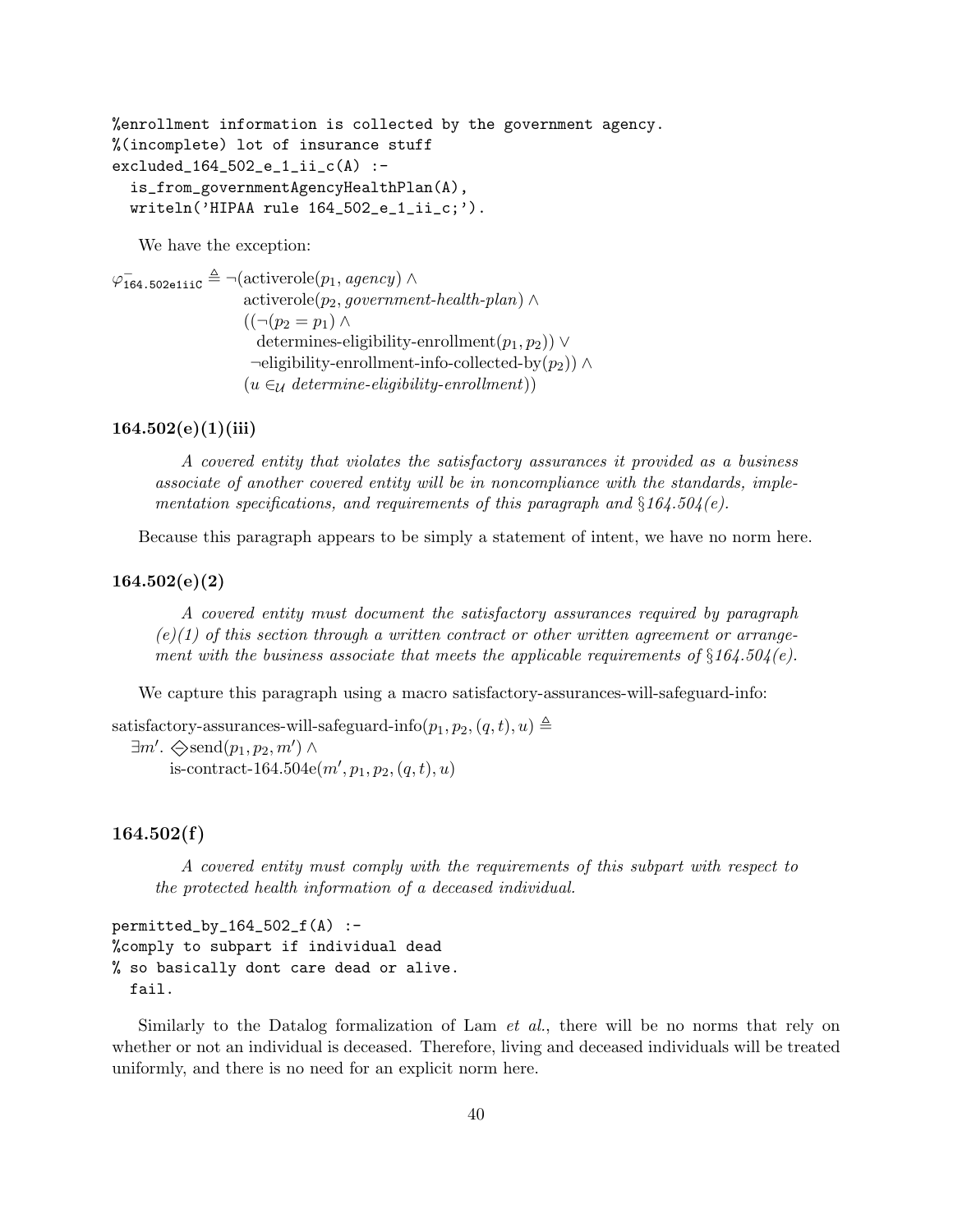$164.502(g)$ 

```
permitted_by_164\_502\_g(A) :-
  permitted_by_164_502_g_1(A);
  permitted_by_164_502_g_2(A);permitted_by_164_502_g_3(A);
  permitted_by_164_502_g_4(A);
 permitted_by_164_502_g_5(A).
```
Again, we have no corresponding norm since the relevant norms will be directly included when they appear.

## $164.502(g)(1)$

As specified in this paragraph, a covered entity must, except as provided in paragraphs  $(q)(3)$  and  $(q)(5)$  of this section, treat a personal representative as the individual for purposes of this subchapter.

```
permitted_by_164_502_g_1(A) :-
%treat personal representative as individual except by g-3 ang g-5.
  fail,
  written('HIPAA rule 164_502_g_1;').
```
# $164.502(g)(2)$

If under applicable law a person has authority to act on behalf of an individual who is an adult or an emancipated minor in making decisions related to health care, a covered entity must treat such person as a personal representative under this subchapter, with respect to protected health information relevant to such personal representation.

```
permitted_by_164_502_g_2(A) :-
```

```
% should treat adult or emancipated minor in making decision as individual,
% relavant to such personal representatives.
  is_about_adult(A),
 msg\_about(A, X),personal_representative(X, Y),
  (msg_to(A, Y);msg_from(A, Y)),
  writeln('HIPAA rule 164_502_g_2;').
```
Unlike Lam *et al.*, we do not choose to base this clause around disclosure. Instead, the clause speaks about when a covered entity should treat a principal as a personal representative. In our view, this is most clearly captured as a constraint on when a principal may act in the role of a personal representative:

```
has-authority-to-act-on-behalf-healthcare(p, q) \wedge(belongstorole(q, adult) ∨
belongstorole(q, emancipated-minor)) \Rightarrowactiverole(p, personal-representative(q))
```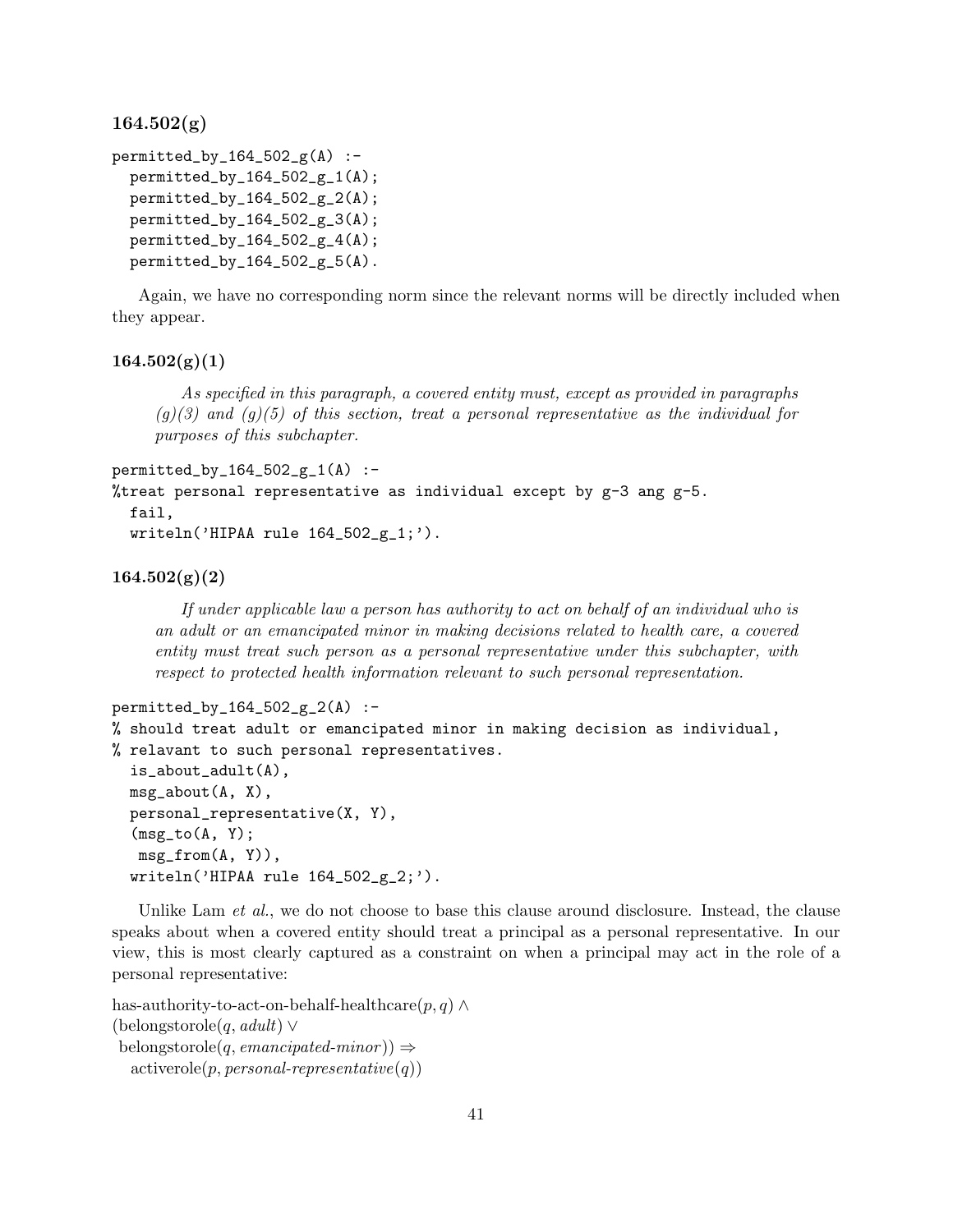The connective  $\Rightarrow$  requires that the underlying implication hold in all states. It effectively functions as a constraint on our model. Also, the semantics of has-authority-to-act-on-behalf-healthcare are given by an oracle.

# $164.502(g)(3)$

```
permitted_by_164_502_g_3(A) :-
%Assuming there are no applicable provisions or other applicable state laws,
%should be allowed if 3i and 164.524 allow it, and denied if they deny.
%Else (when neither are applicable) the decision is made by licensed health
%professional.
 permitted_by_164_502_g_3_i(A);
 permitted_by_164_502_g_3_ii(A).
```
Again, we have no corresponding norm; refer to the following paragraphs.

## $164.502(g)(3)(i)$

If under applicable law a parent, guardian, or other person acting in loco parentis has authority to act on behalf of an individual who is an unemancipated minor in making decisions related to health care, a covered entity must treat such person as a personal representative under this subchapter, with respect to protected health information relevant to such personal representation, except that such person may not be a personal representative of an unemancipated minor, and the minor has the authority to act as an individual, with respect to protected health information pertaining to a health care service, if:

- (A) The minor consents to such health care service; no other consent to such health care service is required by law, regardless of whether the consent of another person has also been obtained; and the minor has not requested that such person be treated as the personal representative;
- (B) The minor may lawfully obtain such health care service without the consent of a parent, guardian, or other person acting in loco parentis, and the minor, a court, or another person authorized by law consents to such health care service; or
- $(C)$  A parent, quardian, or other person acting in loco parentis assents to an agreement of confidentiality between a covered health care provider and the minor with respect to such health care service.

```
is_guardian(X, Y) :-
 parent(X, Y);
 guardian(X, Y);
 loco_parentis(X, Y).
```

```
permitted_by_164_502_g_3_i(A) :-
% relavant to such personal representatives.
% about health care services
  is_about_minor(A),
```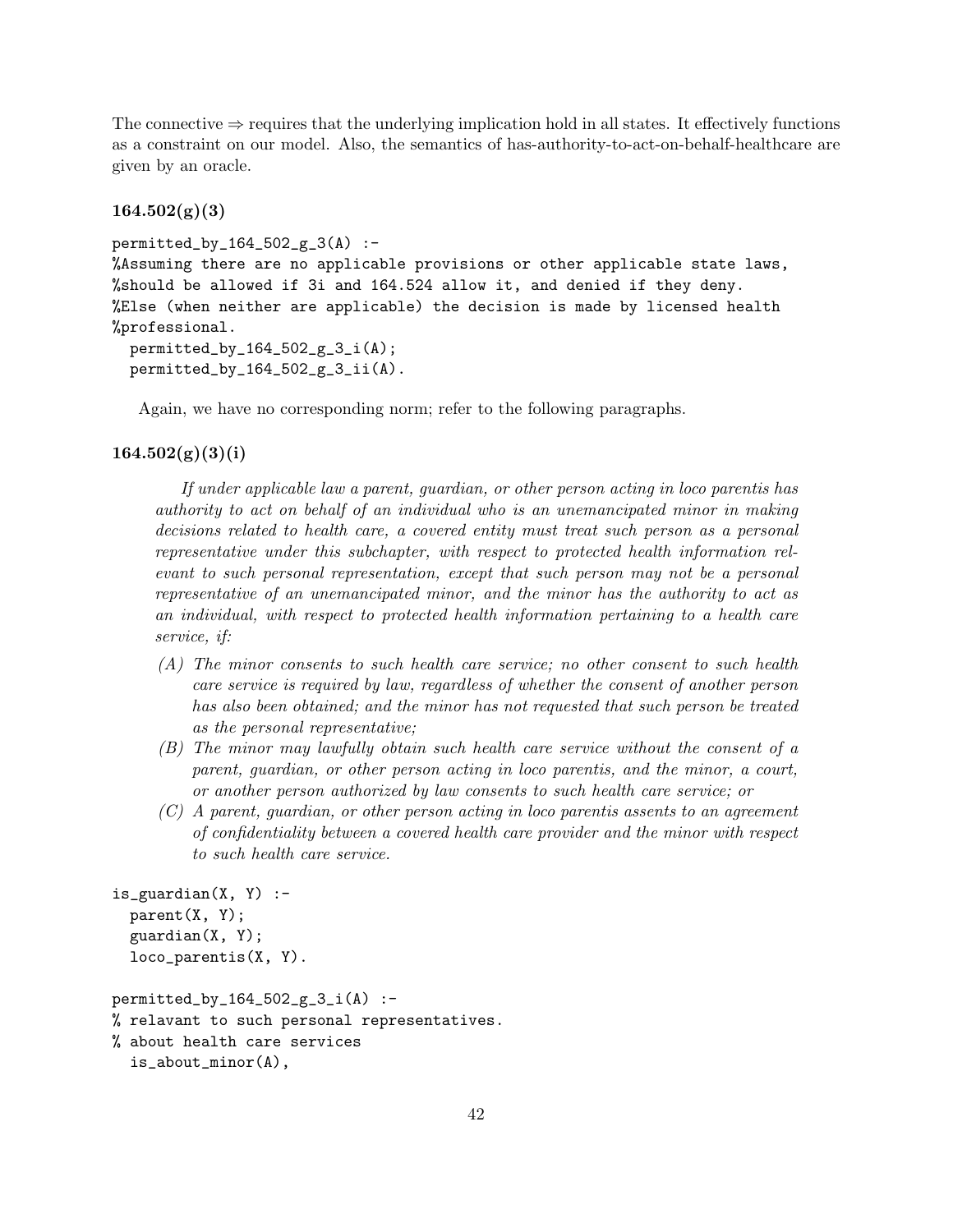```
msg_about(A, X),
  (msg_to(A, Y);msg_from(A,Y)),
  is_guardian(X, Y),
  \+ (permitted_by_164_502_g_3_i_A(A),
      permitted_by_164_502_g_3_i_B(A),
      permitted_by_164_502_g_3_i_C(A),
  writeln('HIPAA rule 164_502_g_3_i;').
%rule requires you to remove a parents role
% as a personal representative globally in the shh file.
% this can be done if the child requests such or parent agrees
permitted_by_164_502_g_3_i_A(A) :-
 fail.
permitted_by_164_502_g_3_i_B(A) :-
  fail.
permitted_by_164_502_g_3_i_C(A) :-
  fail.
```
Again, it is our opinion that it is incorrect to treat this HIPAA clause as being based around disclosures. We consider it to be a constraint on the conditions under which a principal may act as a personal representative:

```
(\text{activerole}(p, parent(q)) \vee\arctiverole(p, \textit{quardian}(q)) \vee\text{activerole}(p, in\text{-}loco\text{-}parents(q))\wedgebelongstorole(q, unemancipated-minor) \wedgehas-authority-to-act-on-behalf-healthcare(p, q) \Rightarrowactiverole(p, personal-representative(q))
```
# $164.502(g)(3)(ii)$

Notwithstanding the provisions of paragraph  $(g)(3)(i)$  of this section:

```
permitted_by_164_502_g_3_ii(A) :-
 permitted_by_164_502_g_3_ii_A(A);
 permitted_by_164_502_g_3_ii_B(A);
  permitted_by_164_502_g_3_ii_C(A).
```
Again, we have no corresponding norm.

## $164.502(g)(3)(ii)(A)$

If, and to the extent, permitted or required by an applicable provision of State or other law, including applicable case law, a covered entity may disclose, or provide access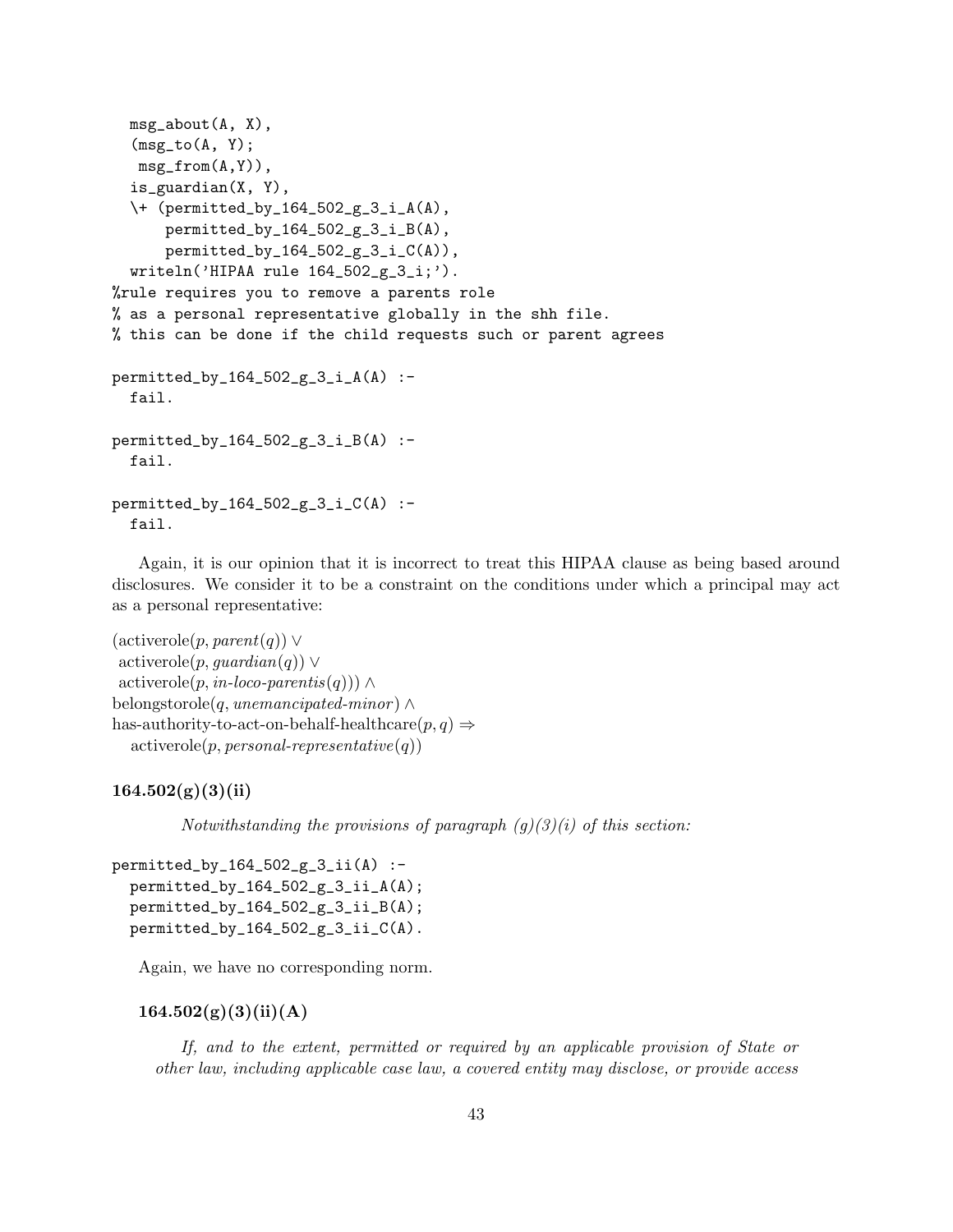in accordance with §164.524 to, protected health information about an unemancipated minor to a parent, guardian, or other person acting in loco parentis;

```
permitted_by_164_502_g_3_ii_A(A) :-
% covered entity may send to guardian based on applicable law
  fail,
  writeln('HIPAA rule 164_502_g_3_ii_A;').
%add if permitted by any othe sepcified by laws
\varphi_{164.502g3iiA}^{+} \triangleq activerole(p_1, covered\text{-}entity) \wedge(\text{activerole}(p_2, \text{parent}(q)) \vee\arctiverole(p_2, \textit{quardian}(q)) \veeactiverole(p_2, in-loco-parentis(q))) ∧
                 (t \in \tau phi) ∧
                 permitted-by-other-law(p_1, p_2, (q, t), u)
```
# $164.502(g)(3)(ii)(B)$

If, and to the extent, prohibited by an applicable provision of State or other law, including applicable case law, a covered entity may not disclose, or provide access in accordance with §164.524 to, protected health information about an unemancipated minor to a parent, guardian, or other person acting in loco parentis; and

```
permitted_by_164_502_g_3_ii_B(A) :-
% covered entity may NOT send to guardian based on applicable law
   fail,
  writeln('HIPAA rule 164_502_g_3_ii_B;').
\varphi_{164.502g3iiB}^{-} \triangleq \neg(\text{activerole}(p_1, \text{covered-entity}) \wedge(\text{activerole}(p_2, parent(q)) \vee\arctiverole(p_2, \textit{quardian}(q)) \veeactiverole(p_2, in-loco-parentis(q))) ∧
                     (t \in \tau phi) \wedge
```
prohibited-by-other-law $(p_1, p_2, (q, t), u)$ 

### $164.502(g)(3)(ii)(C)$

Where the parent, guardian, or other person acting in loco parentis, is not the personal representative under paragraphs  $(g)(3)(i)(A)$ ,  $(B)$ , or  $(C)$  of this section and where there is no applicable access provision under State or other law, including case law, a covered entity may provide or deny access under §164.524 to a parent, guardian, or other person acting in loco parentis, if such action is consistent with State or other applicable law, provided that such decision must be made by a licensed health care professional, in the exercise of professional judgment.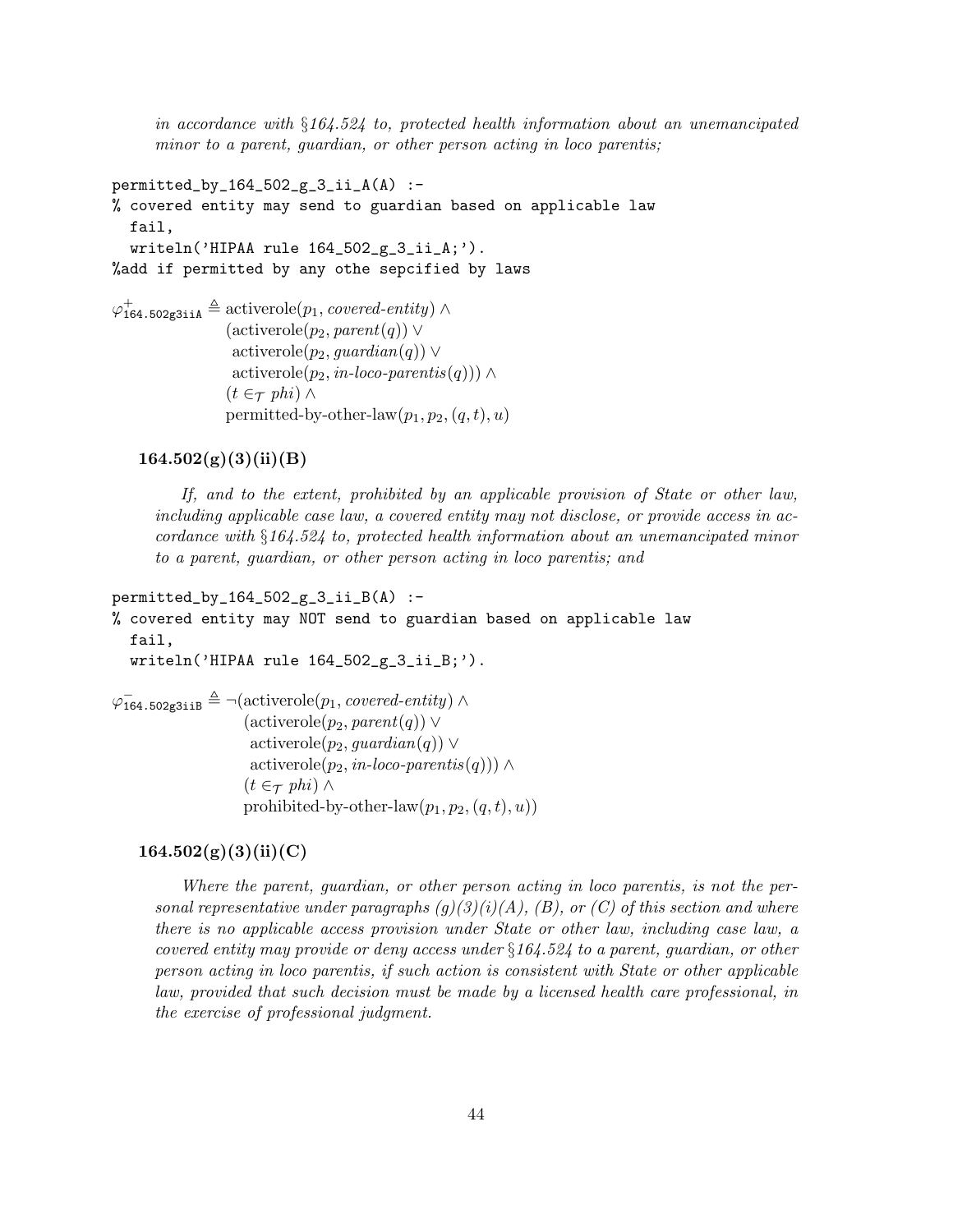```
permitted_by_164_502_g_3_ii_C(A) :-
% will add one more rule representing personal representative in add. to guardian
%if personal rep ties are broken, then
% licensed medical practioner may send based on professional judgement
  fail,
 writeln('HIPAA rule 164_502_g_3_ii_C;').
```
We have no corresponding norm here. This will be handled by the allow and deny rules in §164.524.

# $164.502(g)(4)$

If under applicable law an executor, administrator, or other person has authority to act on behalf of a deceased individual or of the individual's estate, a covered entity must treat such person as a personal representative under this subchapter, with respect to protected health information relevant to such personal representation.

```
permitted_by_164_502_g_4(A) :-
  is_about_deceasedIndividual(A),
  msg_about(A, X),
 personal_representative(X, Y),
  (msg_to(A, Y);msg\_from(A, Y)),writeln('HIPAA rule 164_502_g_4;').
```
Again, we treat this clause as specifying a constraint on when a principal may be considered a personal representative, rather than a disclosure-based clause:

```
(\text{activerole}(p, \text{execute}) \veeactiverole(p, \text{administrator}) \vee\top) \wedgebelongstorole(q, deceased) \wedgehas-authority-to-act-on-behalf-healthcare(p, q) \Rightarrowactiverole(p, personal-representative(q))
```
#### $164.502(g)(5)$

Notwithstanding a State law or any requirement of this paragraph to the contrary, a covered entity may elect not to treat a person as the personal representative of an individual if:

 $(i)$  The covered entity has a reasonable belief that:

- (A) The individual has been or may be subjected to domestic violence, abuse, or neglect by such person; or
- (B) Treating such person as the personal representative could endanger the individual; and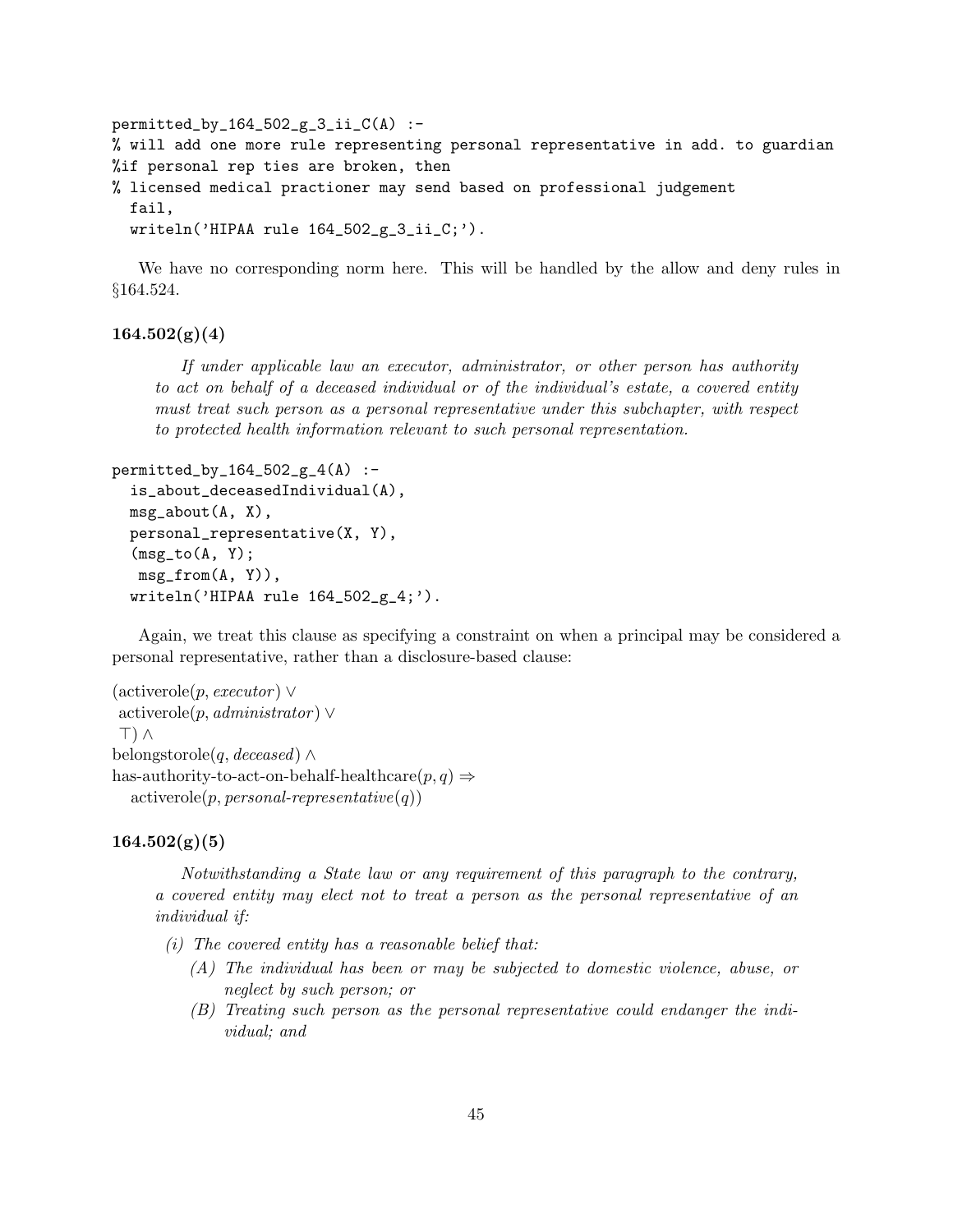(ii) The covered entity, in the exercise of professional judgment, decides that it is not in the best interest of the individual to treat the person as the individual's personal representative.

```
permitted_by_164_502_g_5(A) :-
  permitted_by_164_502_g_5_i(A);permitted_by_164_502_g_5_ii(A).
permitted_by_164_502_g_5_i(A) :-
 msg\_about(A, X),
 msg_to(A, Y),
 %is_belief_dangerousRepresentative(X, Y).
  fail,
  written('HIPAA rule 164_502_g_5_i; ).permitted_by_164_502_g_5_ii(A) :-
 %is_belief_notBestInterestOfIndividual(X, Y).
  fail,
  writeln('HIPAA rule 164_502_g_5_ii;').
```
We have the constraint:

```
believes-has-been-or-may-be-subject-of-abuse-from(q, p) \wedgebelieves-treating-as-personal-representative-dangerous(p, q) \wedgeprofessional-judgment-treating-as-personal-representative-not-best-interest(p, q) \Rightarrowactiverole(p, personal-representative(q))
```
The predicates in this formalization rely on oracles for their semantics.

At this point, we have seen all of the clauses from paragraph  $\S 164.502(g)$ , and have given their formalizations as constraints on when a principal may act as a personal representative. Our interpretation is that  $\S 164.502(g)$  operates under a kind of closed-world assumption: these are sufficient and necessary conditions for a principal to act as a personal representative. Therefore, we replace the earlier constraints with one large constraint that is an equivalence. Since it is an equivalence, we can now treat it as a macro definition:

```
\text{activerole}(p, \text{personal-representative}(q)) \triangleq
```

```
(((\text{belongstorole}(q, adult) \veebelongstorole(q, emancipated-minor)) \wedgehas-authority-to-act-on-behalf-for-healthcare(p, q)) ∨
((\text{activerole}(p, parent) \veeactiverole(p, guardian) ∨
   \text{activerole}(p, in\text{-}loco\text{-}parents)) ∧
  belongstorole(q, unemancipated-minor) \wedgehas-authority-to-act-on-behalf-for-healthcare(p, q)) ∨
((\text{activerole}(p, \text{execute}) \veeactiverole(p, \text{admin} is \text{trator}) \vee
```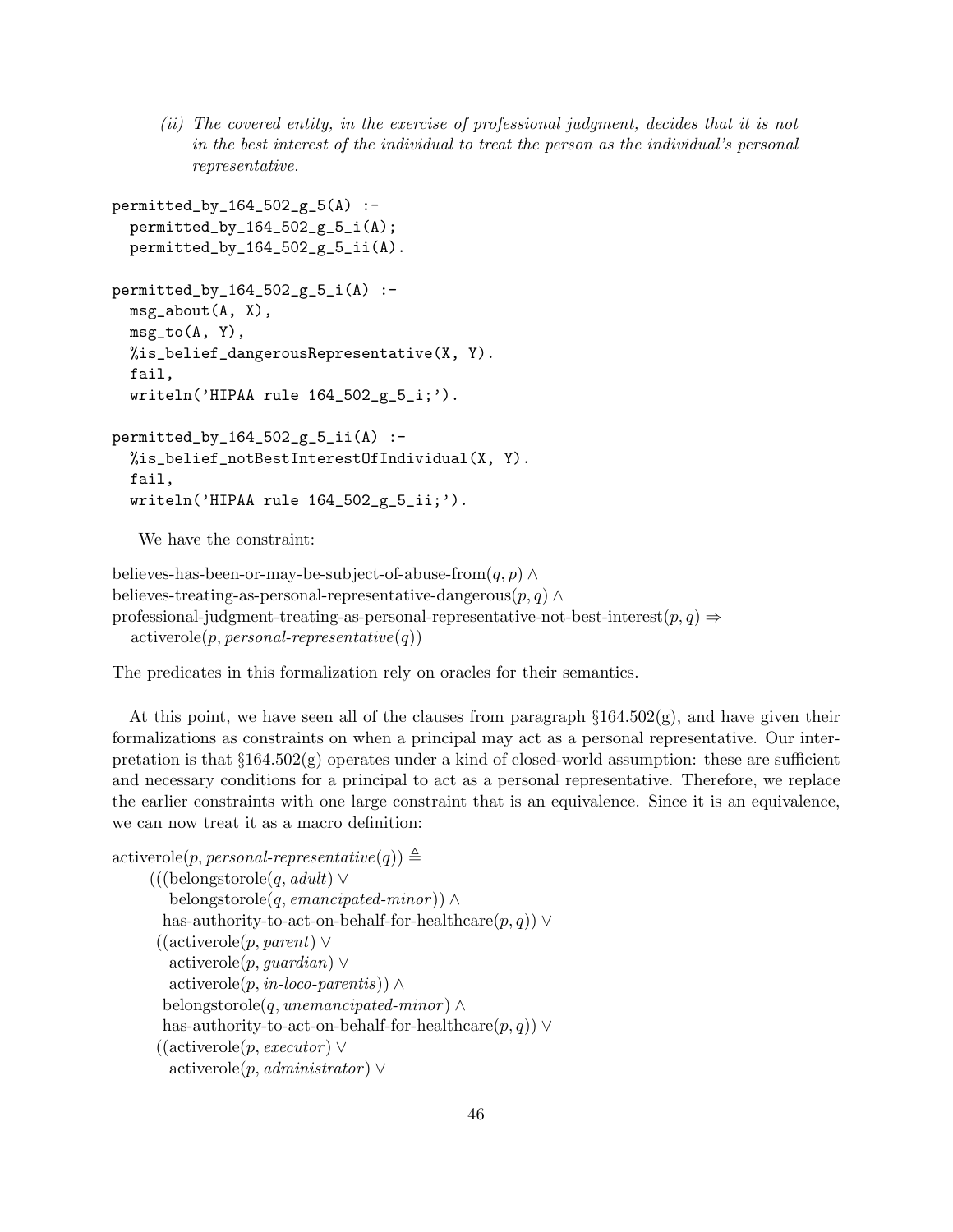```
>) ∧
 belongstorole(q, deceased) \wedgehas-authority-to-act-on-behalf-for-healthcare(p, q))) ∧
\neg((\text{believes-victim-of-abuse-by}(q, p) \veebelieves-treating-as-personal-representative-is-dangerous(p, q)) ∧
  professional-judgment-treating-as-personal-representative-not-in-best-interest(p, q))
```
Unfortunately, there does not appear to be a cleaner way of combining the individual sufficient constraints from the subparagraphs of  $\S 164.502(g)$  in a way that they are also necessary.

## $164.502(h)$

A covered health care provider or health plan must comply with the applicable requirements of  $§164.522(b)$  in communicating protected health information.

```
permitted_by_164_502_h(A) :-
  (is_from_healthCareProvider(A);
   is_from_healthPlan(A)),
  is_phi(A),
  permitted_by_164_522_b(A),
  writeln('HIPAA rule 164_502_h;').
```
We have no norms for  $\S 164.502(h)$ ; the requirements will be satisfied on the basis of norms from  $$164.522(b).$ 

#### 164.502(i)

A covered entity that is required by  $§164.520$  to have a notice may not use or disclose protected health information in a manner inconsistent with such notice. A covered entity that is required by  $\S164.520(b)(1)(iii)$  to include a specific statement in its notice if it intends to engage in an activity listed in  $\S164.520(b)(1)(iii)(A)$ –(C), may not use or disclose protected health information for such activities, unless the required statement is included in the notice.

## $permitted_by_164_502_i(A)$  :debug('160.\_502\_i: not implemeted disclosure with notice;').

Again, we have no corresponding norm since the relevant norms will be introduced by section §164.520.

# 164.502(j)

```
permitted_by_164_502_j(A) :-
 permitted_by_164_502_j_1(A);permitted_by_164_502_j_2(A).
```
We have no directly corresponding norm. The positive norms from  $(i)(1)$  and  $(2)$  will be inserted at the top level.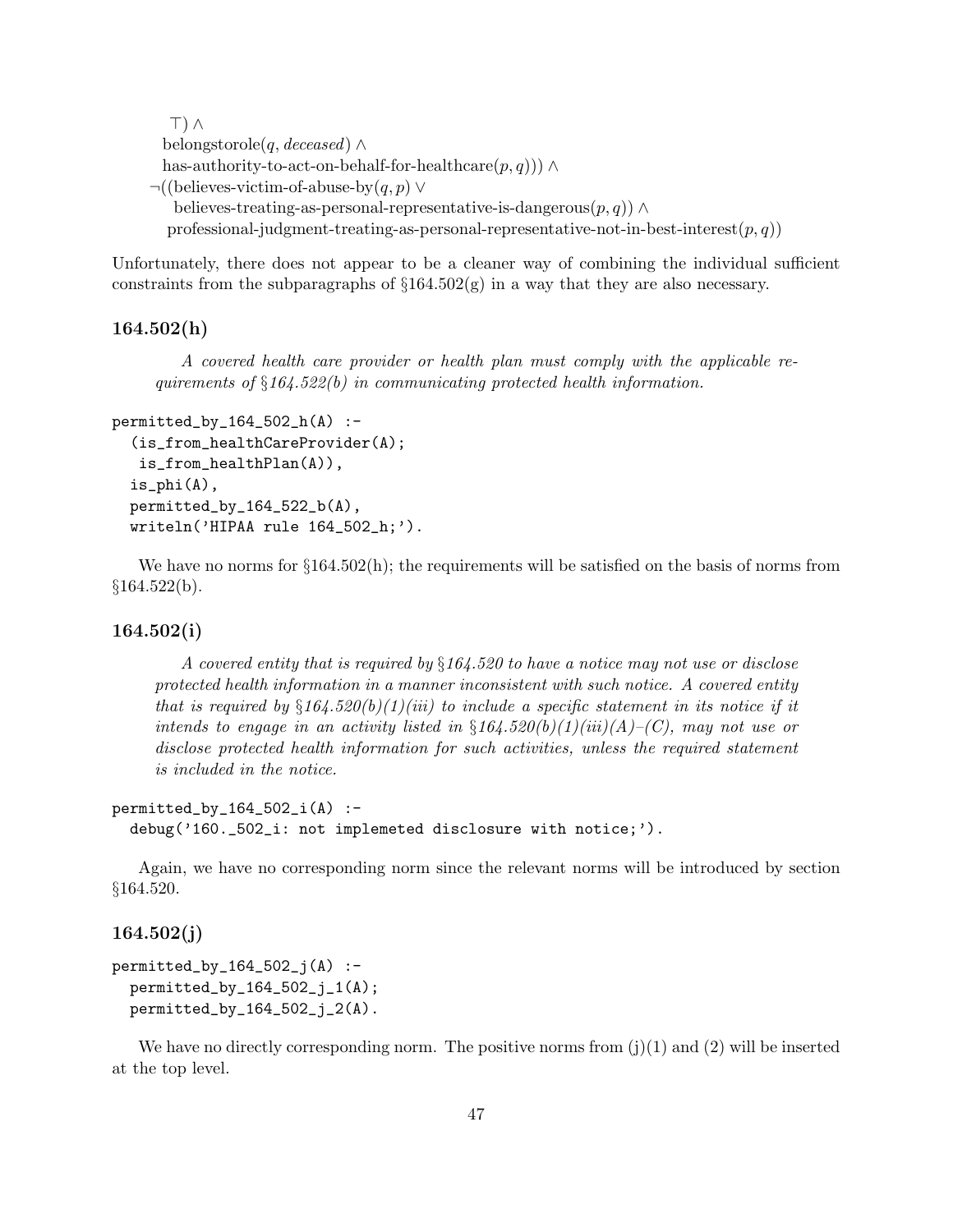#### $164.502(j)(1)$

A covered entity is not considered to have violated the requirements of this subpart if a member of its workforce or a business associate discloses protected health information, provided that:

- (i) The workforce member or business associate believes in good faith that the covered entity has engaged in conduct that is unlawful or otherwise violates professional or clinical standards, or that the care, services, or conditions provided by the covered entity potentially endangers one or more patients, workers, or the public; and
- (ii) The disclosure is to:
	- (A) A health oversight agency or public health authority authorized by law to investigate or otherwise oversee the relevant conduct or conditions of the covered entity or to an appropriate health care accreditation organization for the purpose of reporting the allegation of failure to meet professional standards or misconduct by the covered entity; or
	- (B) An attorney retained by or on behalf of the workforce member or business associate for the purpose of determining the legal options of the workforce member or business associate with regard to the conduct described in paragraph  $(j)(1)(i)$  of this section.

```
permitted_by_164_502_i_1(A) :-
  (is_from_employeeOf(A, Y);
   is_from_businessAssociateOf(A, Y)),
  permitted_by_164_502_j_1_i(A, Y),
  permitted_by_164_502_j_1_1_ii(A, Y).permitted_by_164_502_j_1_i(A, Y) :-
%basically this belief includes "they believe in good faith
% that the covered Entity has engaged in conduct
% that is unlawful or otherwise violates professional
% or clinical standards, or that the care,
% services or conditions provided by covered entity
% potentially endangers one or more patients,
% workers or the public"
  is_belief_from_unlawfulCoveredEntity(A, Y),
  written('HIPAA rule 164_502_i_1_1;').
permitted_by_164_502_j_1_ii(A, Y) :-
  permitted_by_164_502_j_1_ii_A(A, Y);permitted_by_164_502_j_1_ii_Bi(A, Y).permitted_by_164_502_j_1_1_ii_A(A, Y) :-
  is_to_healthOversightAgency(A);
  (is_to_publicHealthAuthority(A),
   is_for_investigation(A));
  (is_to_healthCareAccreditationOrganization(A),
```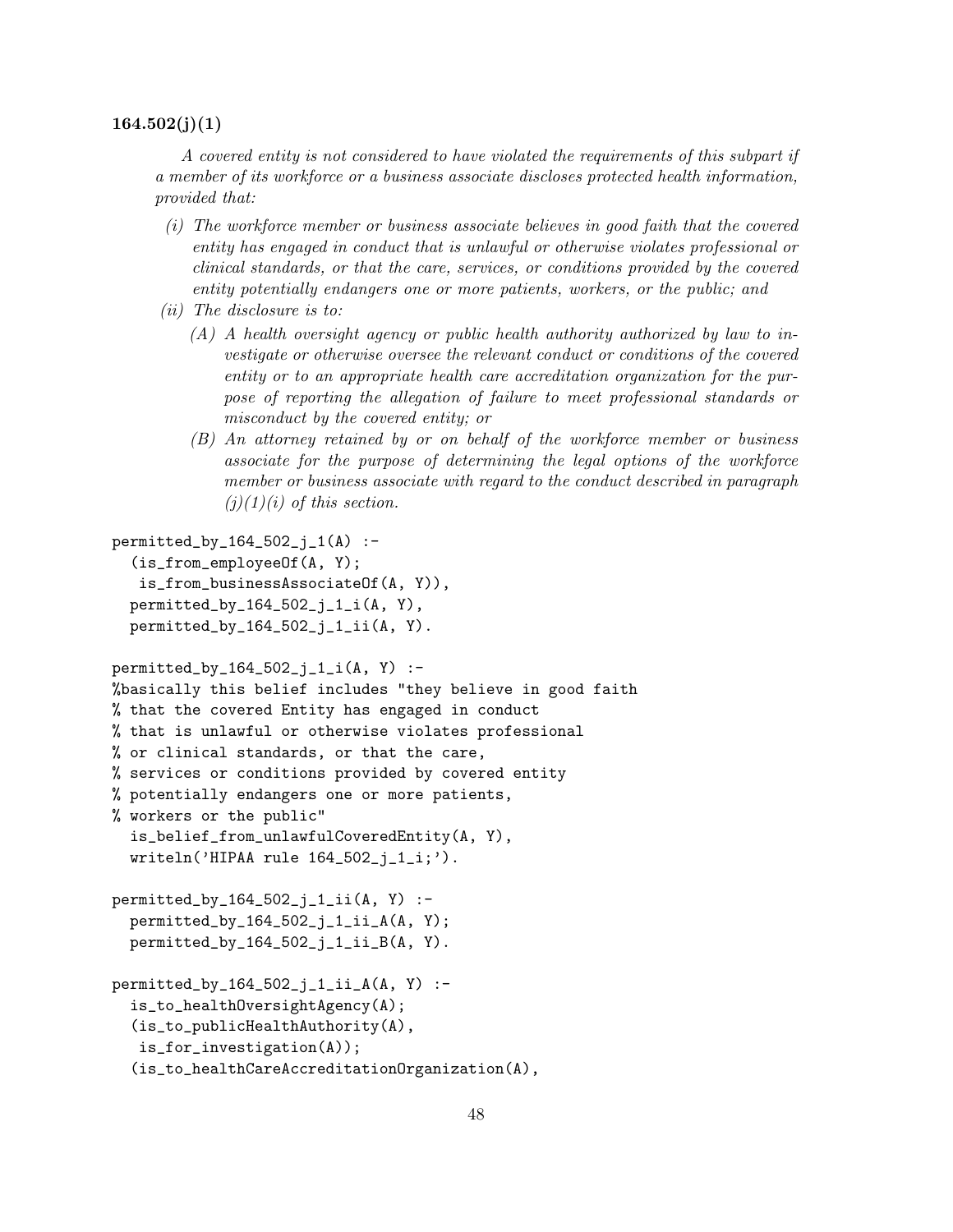```
is_for_standardsFailureMisconduct(A, Y)),
  writeln('HIPAA rule 164_502_j_1_ii_A;').
permitted_by_164_502_j_1_ii_B(A, Y) :-
  is_to_legalAttorney(A),
  is_for_determiningLegalOptions(A),
 %is_belief_from_unlawfulCoveredEntity(A, Y),
  writeln('HIPAA rule 164_502_j_1_ii_B;').
```
We have:

```
\varphi_{164.502j1}^+ \triangleq \exists p_1'. belongstorole(p_1', covered\text{-}entity) \wedge(\text{activerole}(p_1, \text{workforce-member}(p_1')) \vee\text{activerole}(p_1, \text{business-associate}(p_1')) \landbelieves-unlawful-unethical-or-dangerous(p_1, p_1') \wedge(((\text{activerole}(p_2, \text{oversight-aqency}) \veeactiverole(p_2, public-health-authority)) \wedgeauthorized-by-law-to-investigate-allegations(p_2,(p_1, p_1'))) ∨
                          (\text{activerole}(p_2, \text{healthcare-}accreditation-organization) \wedge(u \in \mathcal{U} report-unethical-conduct-allegations (p_1, p'_1))) \vee(\text{activerole}(p_2, \text{atomic}(p_1)) \wedge(u \in_{\mathcal{U}} \text{ determine-legal-options}(p_1, p'_1)))) \wedge(t \in \tau phi)
```
# $164.502(j)(2)$

A covered entity is not considered to have violated the requirements of this subpart if a member of its workforce who is the victim of a criminal act discloses protected health information to a law enforcement official, provided that:

- (i) The protected health information disclosed is about the suspected perpetrator of the criminal act; and
- (ii) The protected health information disclosed is limited to the information listed in  $§164.512(f)(2)(i).$

```
permitted_by_164_502_j_2(A) :-
  is_from_employeeOf(A, Y),
  is_belief_from_employeeVictimOfCriminalAct(A, Y),
  is_to_lawEnforcementOfficer(A),
  is_phi(A),
 permitted_by_164_502_j_2_i(A),
 permitted_by_164_502_j_2_ii(A),
  writeln('HIPAA rule 164_502_j_2;').
```

```
permitted_by_164_502_j_2_i(A) :-
  is_about_suspectedCrimePerpetrator(A).
```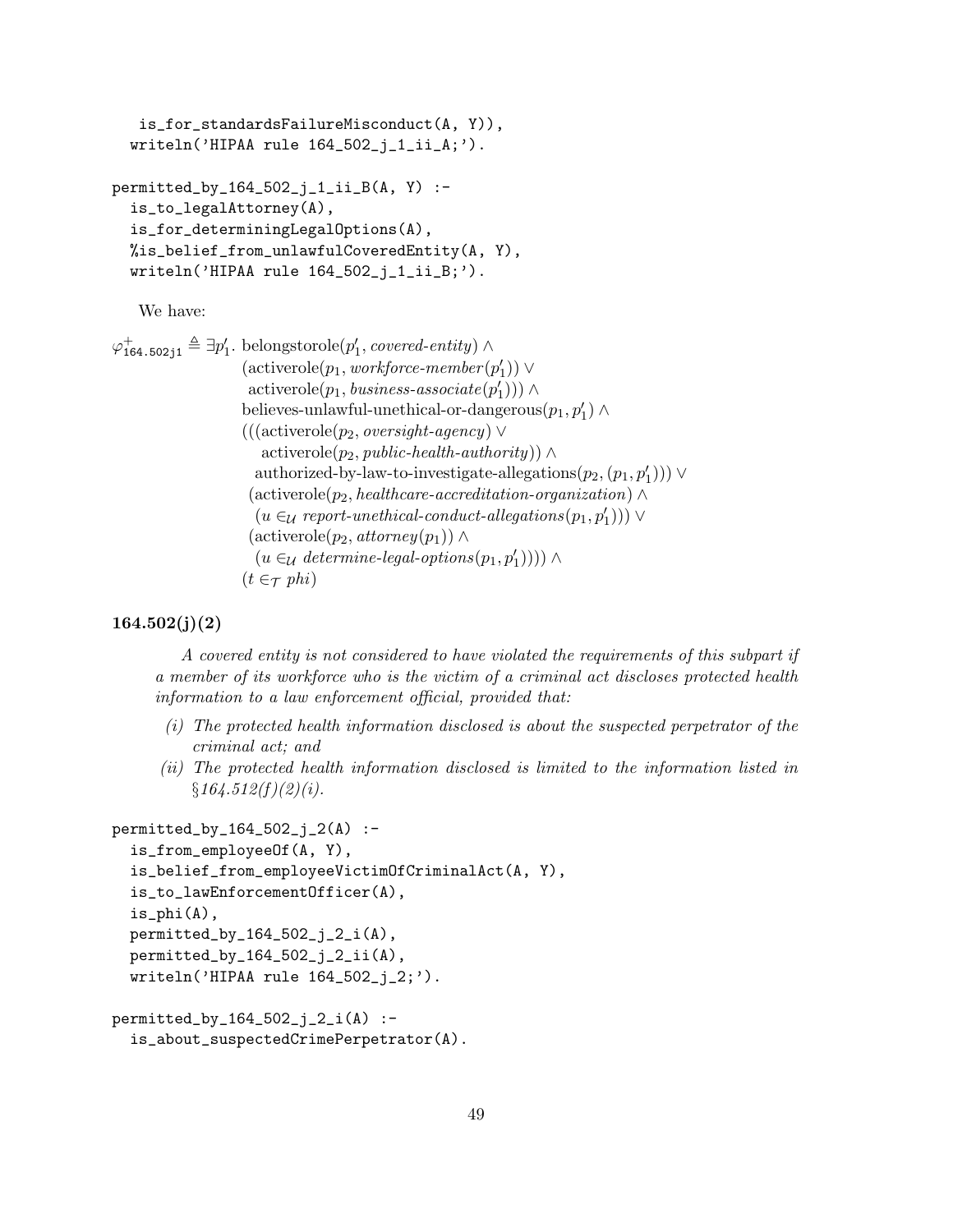```
permitted_by_164_502_j_2_ii(A) :-
 permitted_by_164_512_f_2_i(A).
```
We have the following positive norm, where  $info-164.512f2i$  is an attribute that contains all possible attributes specified in  $\S 164.512(f)(2)(i)$ :

```
\varphi_{164.502j2}^{+} \triangleq \exists c. (\exists p'_1. belongstorole(p'_1, covered-entity) \wedgebelongstorole(p_1, \textit{workforce-member}(p_1'))activerole(p_1, victim\text{-}of\text{-}crime(c)) ∧
                       \text{activerole}(p_2, law\text{-}enforcement\text{-}official) \wedgebelongstorole(q, suspected-perpetrator(c)) \wedge(t \in \tau \; info\text{-}164.512f2i)
```
# 4.3 §164.506 Uses and disclosures to carry out treatment, payment, or health care operations.

```
%%Uses and disclosures to carry out treatment, payment or health care operations.
permitted_by_164_506(A) :-
```

```
permitted_by_164_506_a(A);permitted_by_164_506_b(A);
permitted_by_164_506_c(A).
```
We have no corresponding norm. Instead, all norms from  $\S 164.506$  are installed as top-level positive norms.

# 164.506(a)

Except with respect to uses or disclosures that require an authorization under sections  $164.508(a)(2)$  and (3), a covered entity may use or disclose protected health information for treatment, payment, or health care operations as set forth in paragraph  $(c)$ of this section, provided that such use or disclosure is consistent with other applicable requirements of this subpart.

```
permitted_by_164_506_a(A) :-
%Standard permitted uses and disclosures
  \+ require_authorization_by_164_508(A),
  is_from_coveredEntity(A),
  is_for_eitherPurpose(A),
  permitted_by_164_506_c(A),
  writeln('HIPAA rule 164_506_a;').
```
We have no directly corresponding norms. The relevant positive norms will be extracted from paragraph (c). The exception for disclosures that require an authorization will be handled by the existence of negative norms for authorization. Similarly, other applicable requirements refer to other negative norms.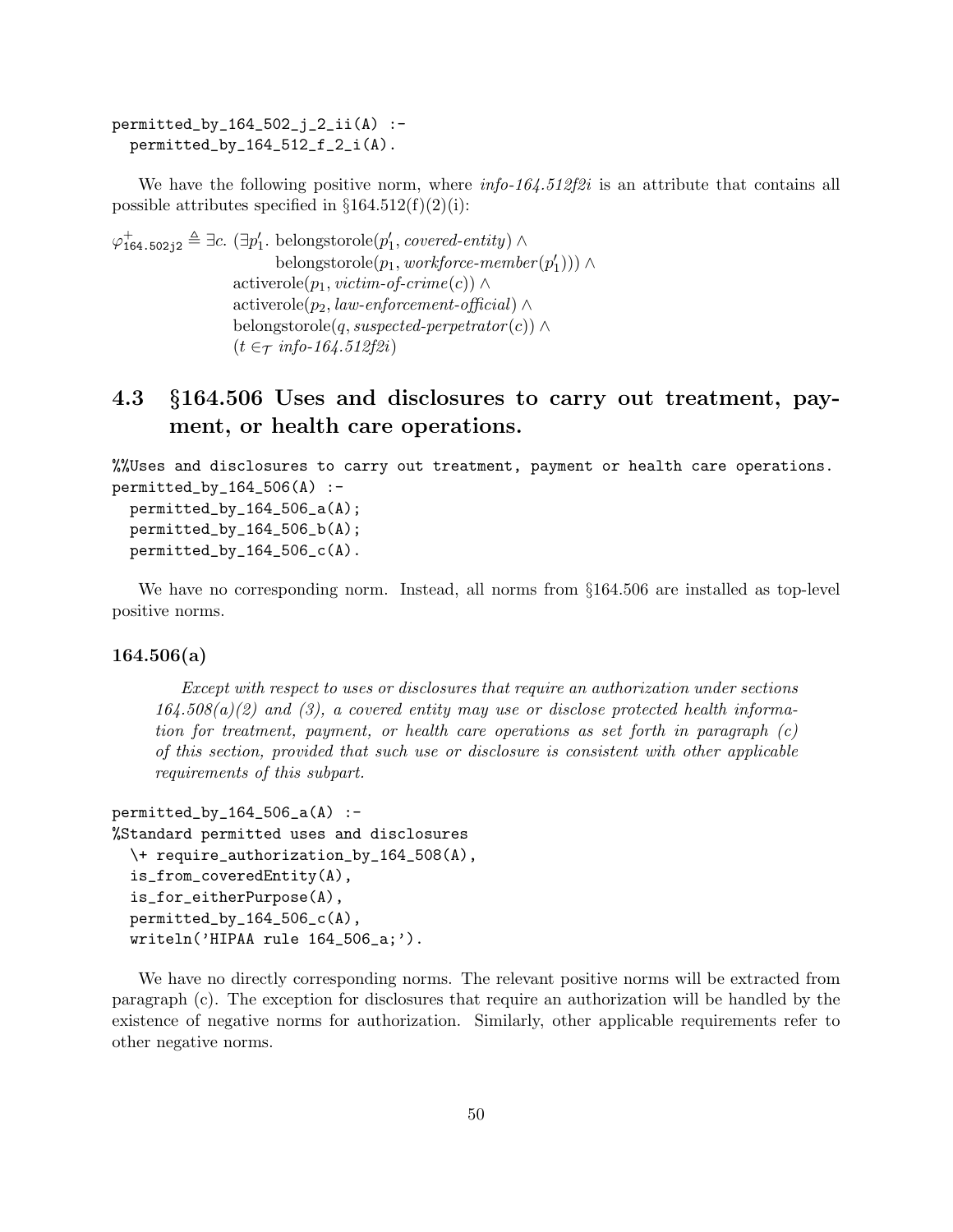#### 164.506(b)

#### $164.506(b)(1)$

A covered entity may obtain consent of the individual to use or disclose protected health information to carry out treatment, payment, or health care operations.

```
permitted_by_164_506_b(A) :-
% This consent is only sufficient if authorization is not
% required or there is no other condition before the diclosure
% that needs to be met.
  is_for_eitherPurpose(A),
  is_consentedby_about(A).
```
We have the following positive norm, where we make crucial use of the purposes treatment, payment, and healthcare-operations:

 $\varphi_{164.506b1}^{+} \triangleq$  activerole $(p_1, covered\it-entity)$ obtained-consent-164.506b $(p_1, p_2, (q, t), u) \wedge$  $(t \in \tau$  phi)  $\wedge$  $((u \in_{\mathcal{U}} treatment) \vee$  $(u \in \mathcal{U}$  payment)  $\vee$  $(u \in \mathcal{U}$  healthcare-operations)

Note that HIPAA does not explicitly give a description of how a covered entity obtains an individual's consent under paragraph §164.506(b). Therefore, the obtained-consent-164.506b predicate relies on an oracle to provide its semantics.

#### $164.506(b)(2)$

Consent, under paragraph (b) of this section, shall not be effective to permit a use or disclosure of protected health information when an authorization, under §164.508, is required or when another condition must be met for such use or disclosure to be permissible under this subpart.

There is no Datalog clause in Lam *et al.*'s formalization for this paragraph.

We also have no directly corresponding norm. Instead, the use of different predicates for consent and authorization and the fact that authorization is handled by negative norms ensure that the distinction between consent and authorization is preserved.

# 164.506(c)

```
permitted_by_164_506_c(A) :-
%Implementation Specification
  permitted_by_164_506_c_1(A);
 permitted_by_164_506_c_2(A);permitted_by_164_506_c_3(A);
  permitted_by_164_506_c_4(A);
  permitted_by_164_506_c_5(A).
```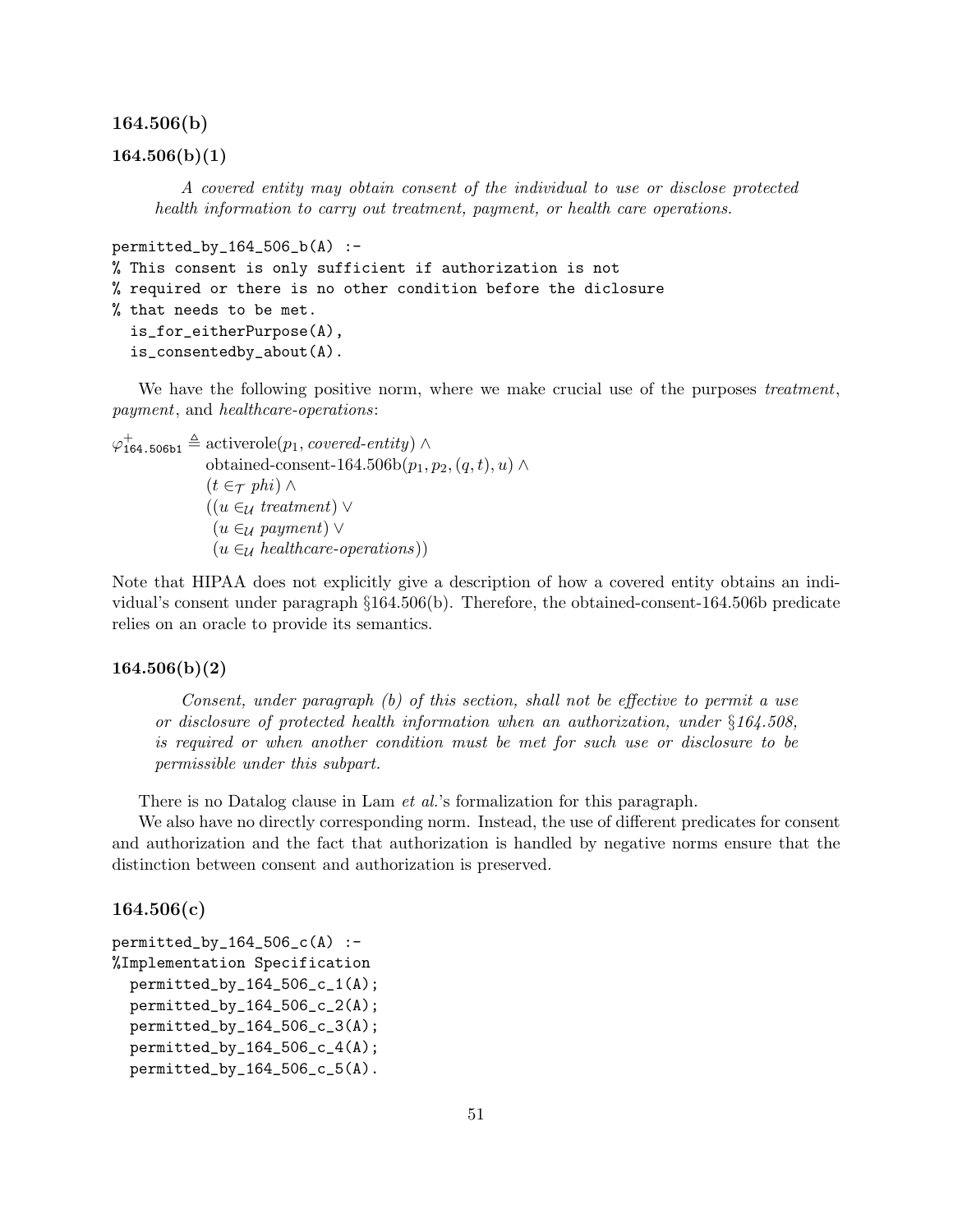We have no corresponding norm. Instead, the norms from the following subparagraphs are installed as positive norms at the top-level.

#### $164.506(c)(1)$

A covered entity may use or disclose protected health information for its own treatment, payment, or health care operations.

```
permitted_by_164_506_c_1(A) :-
  is_for_eitherPurpose(A),
  is_phi(A),
  is_msg_to_within(A).
```
We have the positive norm:

 $\varphi_{164.506c1}^{+} \triangleq$  activerole $(p_1, covered\it-entity)$  $(t \in \tau$  phi) ∧  $((u \in_{\mathcal{U}} treatment(p_1)) \vee$  $(u \in_{\mathcal{U}}$  payment $(p_1)) \vee$  $(u \in_{\mathcal{U}} \mathit{healthcare-operations}(p_1)))$ 

where the purposes are now parameterized by  $p_1$ , indicating that the purpose is the covered entity's own treatment, payment, or health care operations.

This norm brings up a interesting point of difference with the Datalog formalization of Lam et al.. The Datalog implementation requires that the disclosure is made within the covered entity's organization, whereas our formalization makes the weaker requirement that the purpose is that of the covered entity. It is unclear to us which of these interpretations is correct. The stronger requirement could be formalized in our framework as:

```
activerole(p_1, covered-entity) ∧
activerole(p_2, organization-member(p_1)) ∧
(t \in \tau phi) \wedge((u \in_{\mathcal{U}} treatment) \vee(u \in \mathcal{U} payment) \vee(u \in_{\mathcal{U}} \mathit{healthcare-operations}))
```
## $164.506(c)(2)$

A covered entity may disclose protected health information for treatment activities of a health care provider.

```
permitted_by_164_506_c_2(A) :-
  is_for_treatment(A),
  is_phi(A),
  is_to_healthCareProvider(A).
```
We interpret this paragraph as implicitly requiring that the provider is a provider of the subject q (so that providers cannot learn information about strangers) and that the specified provider is actually the recipient. Therefore, we render this clause as: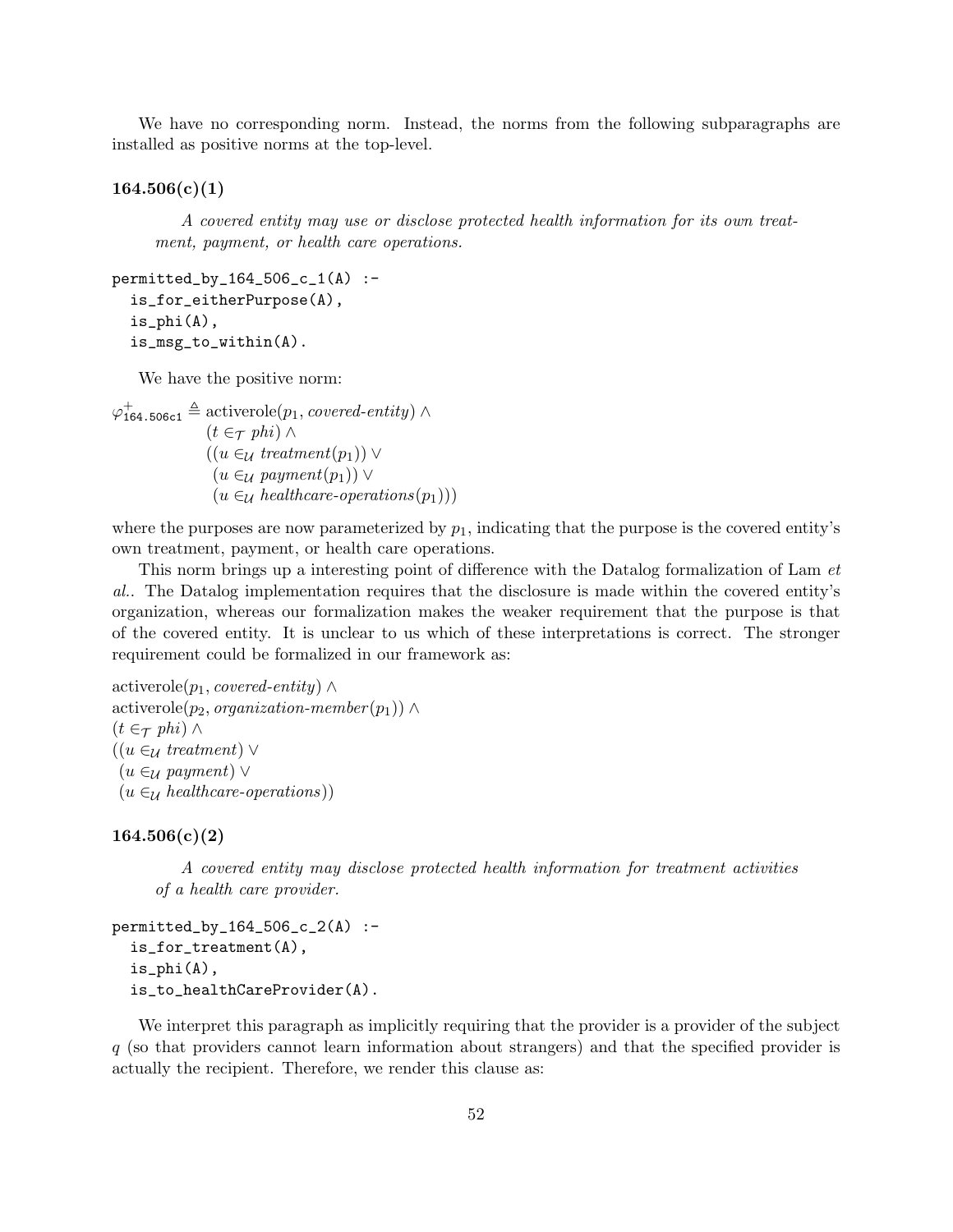$\varphi_{164.506c2}^{+} \triangleq$  activerole $(p_1, covered\it-entity)$ activerole( $p_2$ , provider(q)) ∧  $(t \in \tau$  phi)  $\wedge$  $(u \in_{\mathcal{U}} treatment(p_2))$ 

# $164.506(c)(3)$

A covered entity may disclose protected health information to another covered entity or a health care provider for the payment activities of the entity that receives the information.

```
permitted_by_164_506_c_3(A) :-
  is_for_payment(A),
  is\_phi(A),
  (is_to_healthCareProvider(A);
   is_to_coveredEntity(A)).
```
We interpret this clause as implicitly requiring that the provider be a provider of the subject  $q$ . Therefore, we have the norm:

 $\varphi_{164.506c3}^{+} \triangleq$  activerole $(p_1, covered\it-entity)$  $(\text{activerole}(p_2, covered\text{-}entity) \vee$ activerole( $p_2$ , provider(q))) ∧  $(t \in \tau$  phi)  $\wedge$  $(u \in_{\mathcal{U}}$  payment $(p_2))$ 

# $164.506(c)(4)$

A covered entity may disclose protected health information to another covered entity for health care operations activities of the entity that receives the information, if each entity either has or had a relationship with the individual who is the subject of the protected health information being requested, the protected health information pertains to such relationship, and the disclosure is:

- (i) For a purpose listed in paragraph  $(1)$  or  $(2)$  of the definition of health care operations; or
- (ii) For the purpose of health care fraud and abuse detection or compliance.

```
permitted_by_164_506_c_4(A) :-
  %writeln('HIPAA rule 164.506.c.4: How to ensure that its a
  %diff covered entitiy? information pertains to that relation'),
  is_from_coveredEntity(A),
  is_to_coveredEntity(A),
  is_for_healthCareOperations(A),
  %pertains_to(A),
  is_belief_from_about_pertainingToRelationship(A),
  is_msg_about_to_inRelation(A).
  %satisfy_164_506_c_4(A).
```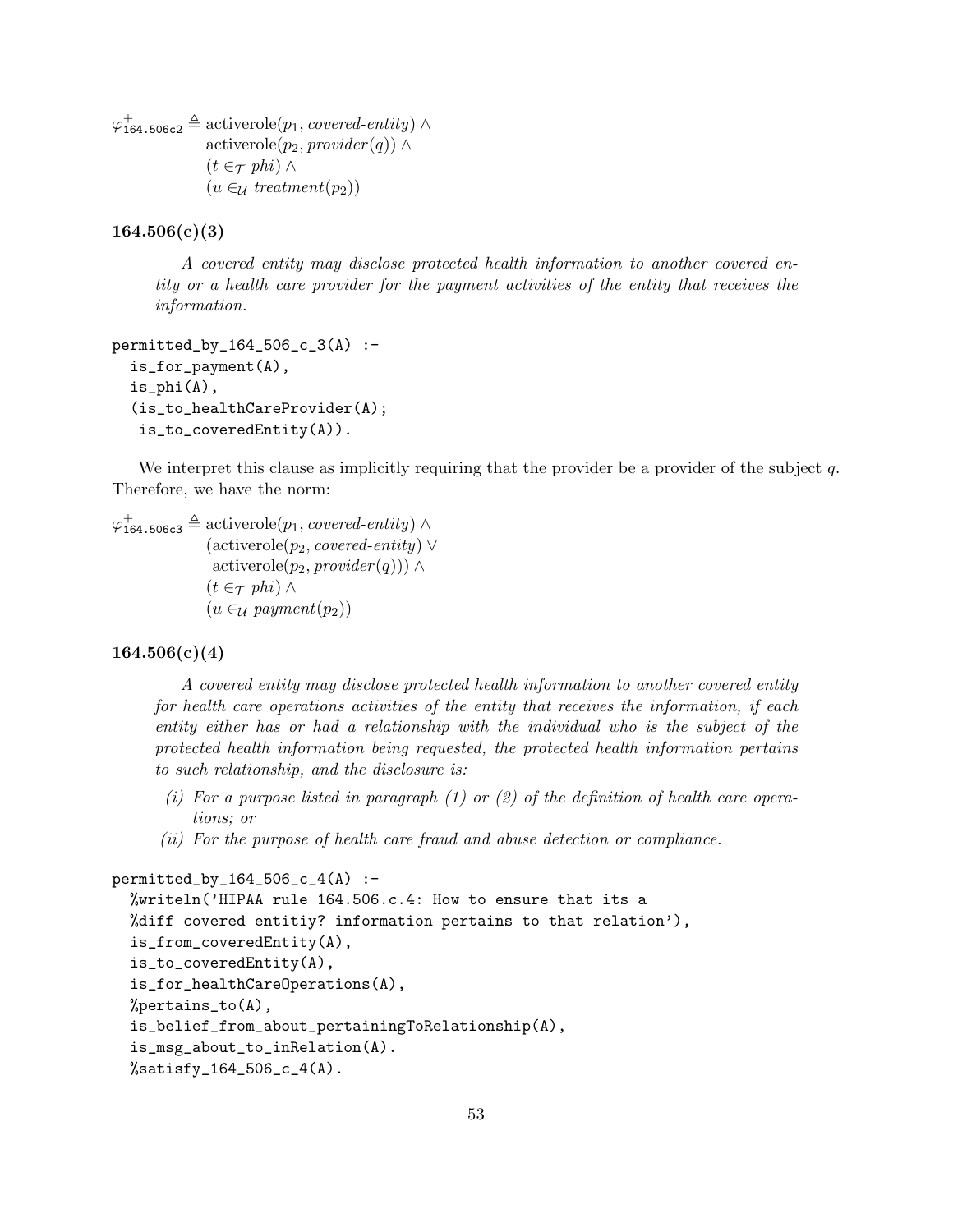```
satisfy_164_506_c_4(A) :-
%%Purpose has to be health care operations along with the ones below.
%%Currently not working as you need a list of purposes. Right now it's
%%just one purpose.
  permitted_by_164_506_c_4_i(A);
  permitted_by_164_506_c_4_ii(A).
permitted_by_164_506_c_4_i(A) :-
  debug('164.506.c.4.i: Could not figure out this para;'),
  is_for_definitionOfHealthCareOperations(A).
permitted_by_164_506_c_4_ii(A) :-
  is_for_healthCareFraudAbuseDetection(A);
  is_for_compliance(A).
   We have the norm:
\varphi_{164.506c4}^{+} \triangleq activerole(p_1, covered\it-entity)activerole(p_2, covered-entity) ∧
             (t \in \tau phi) \wedge(\exists r_1:rel. \Leftrightarrowinrelationship(p_1, r_1, q) \wedgepertains-to(t, r_1)) ∧
             (∃r_2:rel. \diamondsuit inrelationship(p_2, r_2, q) \wedgepertains-to(t, r_2)) ∧
             ((u \in_{\mathcal{U}} \mathit{healthcare-operations-paras-1-2(p_2)) \vee(u \in \mathcal{U}) healthcare-fraud-abuse-detection) \vee(u \in_{\mathcal{U}} \mathit{healthcare-fraud-abuse-compliance}))
```
We introduce a new sort rel for abstract relationships and a predicate inrelationship to judge when a relationship holds. Although this is very similar to our notion of parameterized roles, technically, it is not quite the same. This clause requires us to existentially quantify over a relationship. This cannot be done if parameterized roles are taken as the notion of relationship, since that would mean quantifying over function symbols. The need to add a distinct notion of relationship is somewhat disappointing.

# $164.506(c)(5)$

A covered entity that participates in an organized health care arrangement may disclose protected health information about an individual to another covered entity that participates in the organized health care arrangement for any health care operations activities of the organized health care arrangement.

% Create organizations for each organization and have global rules that % link each member to the organization. Then just confirm that from and to % are part of same organization and the purpose is the organization's %purpose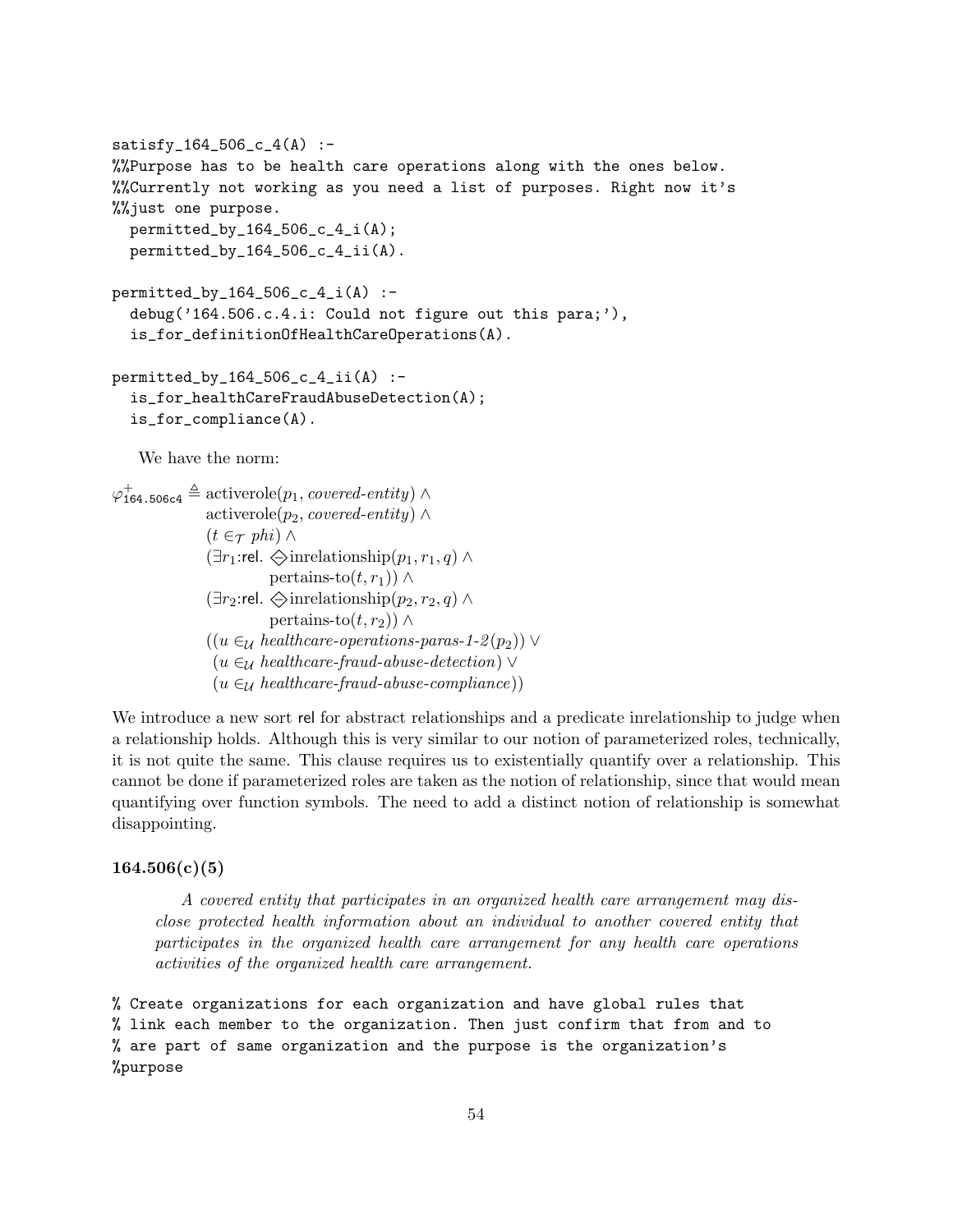permitted\_by\_164\_506\_c\_5(A) : debug('164.506\_c\_5: Not Implemented yet;').

We have the norm:

 $\varphi_{164.506c5}^{+} \triangleq \exists p.$  belongstorole $(p,$  *organized-healthcare-arrangement*) ∧ activerole( $p_1$ , *covered-entity*) ∧ activerole( $p_1$ , participant(p)) ∧ activerole( $p_2$ , *covered-entity*) ∧ activerole( $p_2$ , participant(p)) ∧  $(t \in \tau$  phi)  $\wedge$  $(u \in_{\mathcal{U}} \mathit{healthcare-operations}(p))$ 

# 4.4 §164.508 Uses and disclosures for which an authorization is required.

Lam *et al.*'s Datalog formalization does not cover §164.508:

```
%% Uses and disclosures for which authorization is required.
  %should check if all valid authorizations have been obtained
require_authorization_by_164_508(A) :-
  debug('164.508: TBD no authorizations required, returns true;').
```
164.508(a)

 $164.508(a)(1)$ 

Except as otherwise permitted or required by this subchapter, a covered entity may not use or disclose protected health information without an authorization that is valid under this section. When a covered entity obtains or receives a valid authorization for its use or disclosure of protected health information, such use or disclosure must be consistent with such authorization.

We have no norms for  $\S 164.508(a)(1)$ , since we interpret this paragraph as a statement of intent, rather than a statement of implementation specification.

## $164.508(a)(2)$

Notwithstanding any provision of this subpart, other than the transition provisions in §164.532, a covered entity must obtain an authorization for any use or disclosure of psychotherapy notes, except:

- (i) To carry out the following treatment, payment, or health care operations:
	- $(A)$  Use by the originator of the psychotherapy notes for treatment;
	- (B) Use or disclosure by the covered entity for its own training programs in which students, trainees, or practitioners in mental health learn under supervision to practice or improve their skills in group, joint, family, or individual counseling; or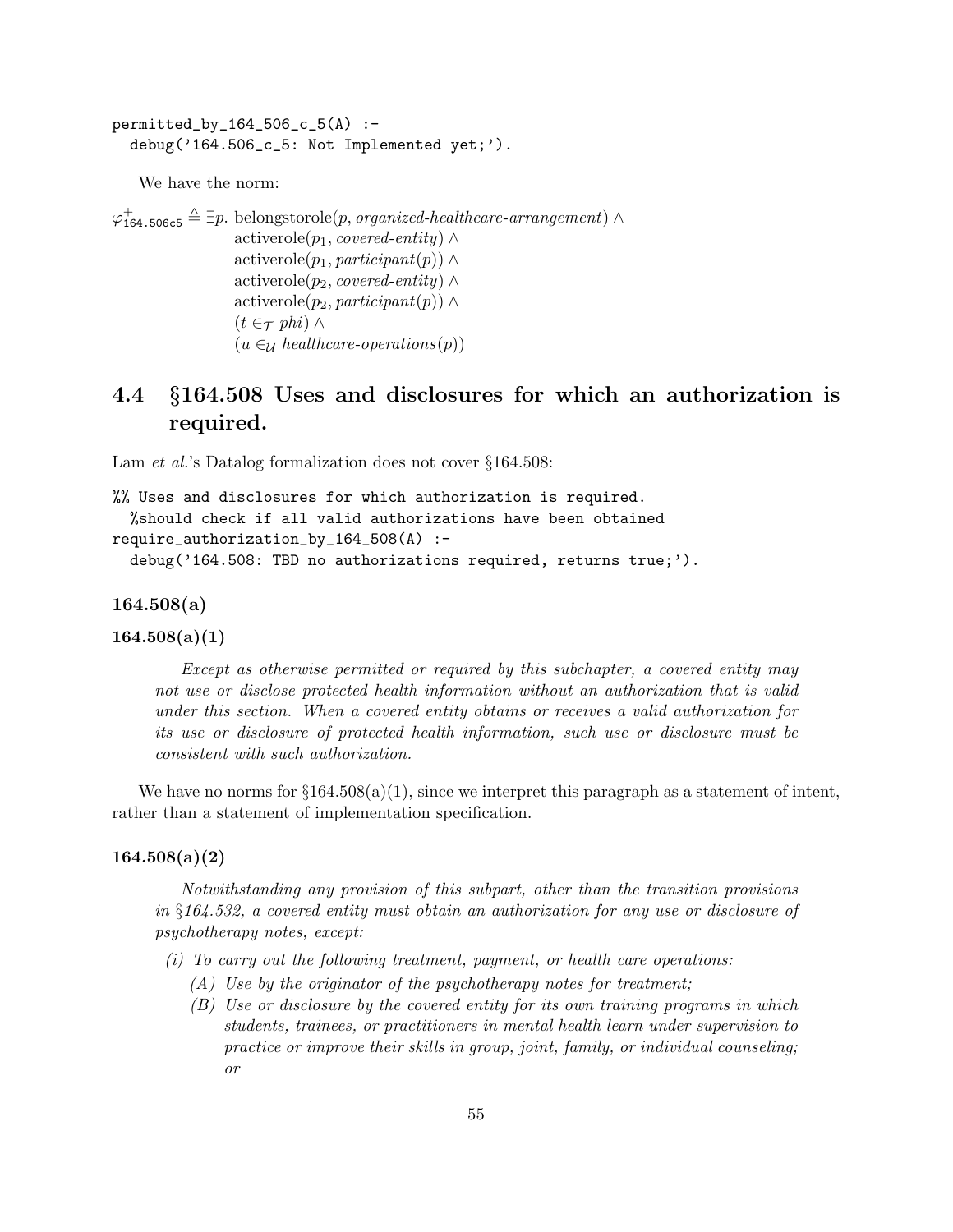- (C) Use or disclosure by the covered entity to defend itself in a legal action or other proceeding brought by the individual; and
- (ii) A use or disclosure that is required by  $\S164.502(a)(2)(ii)$  or permitted by  $\S164.512(a)$ ;  $§164.512(d)$  with respect to the oversight of the originator of the psychotherapy notes;  $§164.512(g)(1)$ ; or  $§164.512(j)(1)(i)$ .

The core of this paragraph is given by the following negative norm:

 $\varphi_{164.508a2}^{-} \triangleq$  activerole $(p_1, covered\text{-}entity)$   $\wedge$  $(t \in \tau$  psychotherapy-notes) ⊃ obtained-authorization-164.508 $(p_1, p_2, (q, t), u)$ 

This negative norm is then given several exceptions, resulting in the new negative norm:

$$
\begin{array}{r}\n\varphi_{164.508a2'}^{-} \triangleq \varphi_{164.508a2}^{-} \vee \\
(\varphi_{164.508a2iB}^{+} \vee \\
\varphi_{164.508a2iC}^{+}) \vee \\
\varphi_{164.508a2i}^{+}\n\end{array}
$$

These positive exception norms are given by the following. First, note that  $\S 164.508(a)(2)(i)(A)$ applies only to uses of the psychotherapy notes, not disclosures. Since we handle only disclosures in our formalization, we ignore this exception.

Second, we have an exception for  $\S 164.508(a)(2)(i)(B)$ :

 $\varphi_{164.508a2iB}^{+} \triangleq$  activerole $(p_1, covered\it-entity)$   $\wedge$  $(u \in_{\mathcal{U}} \text{counts}$  counseling-training-programs $(p_1))$ 

Note that the purpose *counseling-training-programs* $(p_1)$  is parameterized by  $p_1$  to ensure that the programs are run by the covered entity that obtained the authorization.

Third, we have an exception for  $\S 164.508(a)(2)(i)(C)$ :

 $\varphi_{164.508a2iC}^{+} \triangleq$  activerole $(p_1, covered\text{-}entity) \wedge$  $(u \in \mathcal{U} \text{ defense-in-legal-procedure}(\mathcal{p}_1, q))$ 

Again, we parameterize the purpose to ensure that the proceeding is being brought against  $p_1$  by  $q$ .

Finally,  $§164.508(a)(2)(ii)$ :

$$
\varphi_{164.508a2i1}^{+} \triangleq \varphi_{164.502a2i1}^{+} \vee \n(\bigvee_{i \in 164.512a} \varphi_i^{+}) \vee \n(\bigvee_{i \in 164.512d} \varphi_i^{+}) \vee \n\varphi_{164.512g1}^{+} \vee \n\varphi_{164.512j1i}^{+}
$$

 $164.508(a)(3)$ 

 $164.508(a)(3)(i)$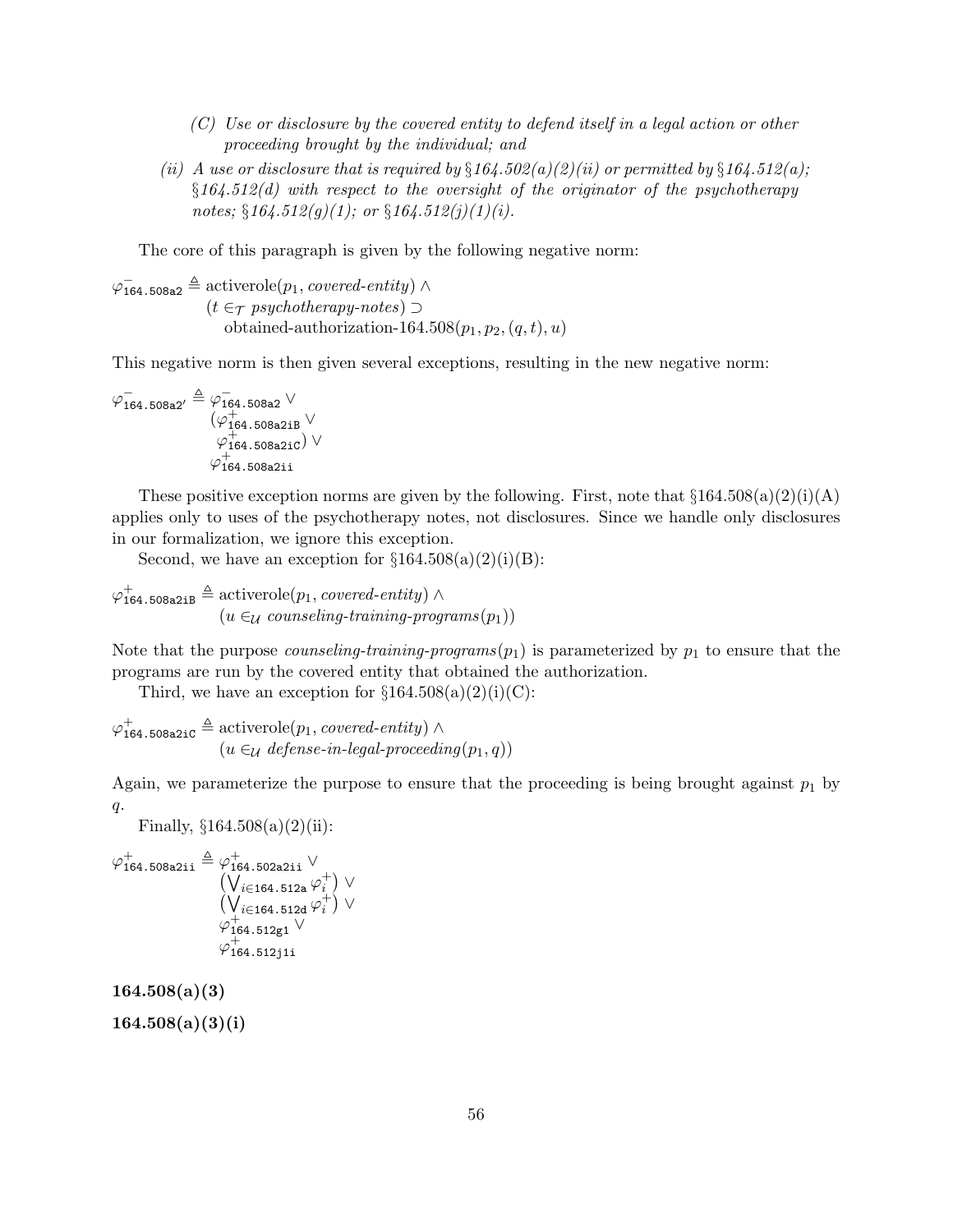Notwithstanding any provision of this subpart, other than the transition provisions in §164.532, a covered entity must obtain an authorization for any use or disclosure of protected health information for marketing, except if the communication is in the form of:

- (A) A face-to-face communication made by a covered entity to an individual; or
- (B) A promotional gift of nominal value provided by the covered entity.

In a manner similar to that of the previous paragraph on psychotherapy notes, we handle the core of this paragraph with a negative norm.

 $\varphi_{164.508a3i}^{-} \triangleq$  activerole $(p_1, covered\text{-}entity) \wedge$  $(t \in \tau$  phi) ∧  $(u ∈ U marketing) ⊇$ obtained-authorization-164.508 $(p_1, p_2, (q, t), u)$ 

This negative norm has several exceptions:

$$
\begin{array}{r}\varphi^-_{164.508a3i'}\triangleq\varphi^-_{164.508a3i}\vee\\\varphi^+_{164.508a3iA}\vee\\\varphi^+_{164.508a3iB}\end{array}
$$

These exceptions are given by the following positive norms. First,  $\S 164.508(a)(3)(i)(A)$ :

 $\varphi_{164.508a3iA}^{+} \triangleq$  activerole $(p_1, covered\text{-}entity) \wedge$  $(p_2 \approx q) \wedge$ face-to-face $(p_1, p_2, (q, t), u)$ 

Here we use a new predicate, face-to-face, to ensure that the disclosure is a face-to-face communication. The semantics of this predicate are given by an oracle.

Second, we have an exception for  $\S 164.508(a)(3)(i)(B)$ :

```
\varphi_{164.508a3iB}^{+} \triangleq activerole(p_1, covered\text{-}entity) \wedgepromotional-gift-of-nominal-value(p_1, p_2, (q, t), u)
```
Again, we rely on an oracle to provide semantics for the new promotional-gift-of-nominal-value predicate.

### $164.508(a)(3)(ii)$

If the marketing involves direct or indirect remuneration to the covered entity from a third party, the authorization must state that such remuneration is involved.

We have the following constraint, which is captured as a macro:

is-valid-authorization-164.508a3ii $(m', p_1, p_2, (q, t), u) \triangleq$  $(u \in_{\mathcal{U}}$  marketing)  $\wedge$ (involves-remuneration $(p_1, p_2, (q, t), u) \supset$ states-remuneration-involvement $(m', p_1, p_2, (q, t), u)$ 

This macro captures a validity condition on authorizations, and is of a different flavor than the previous parts of this paragraph,  $\S 164.508(a)(3)$ .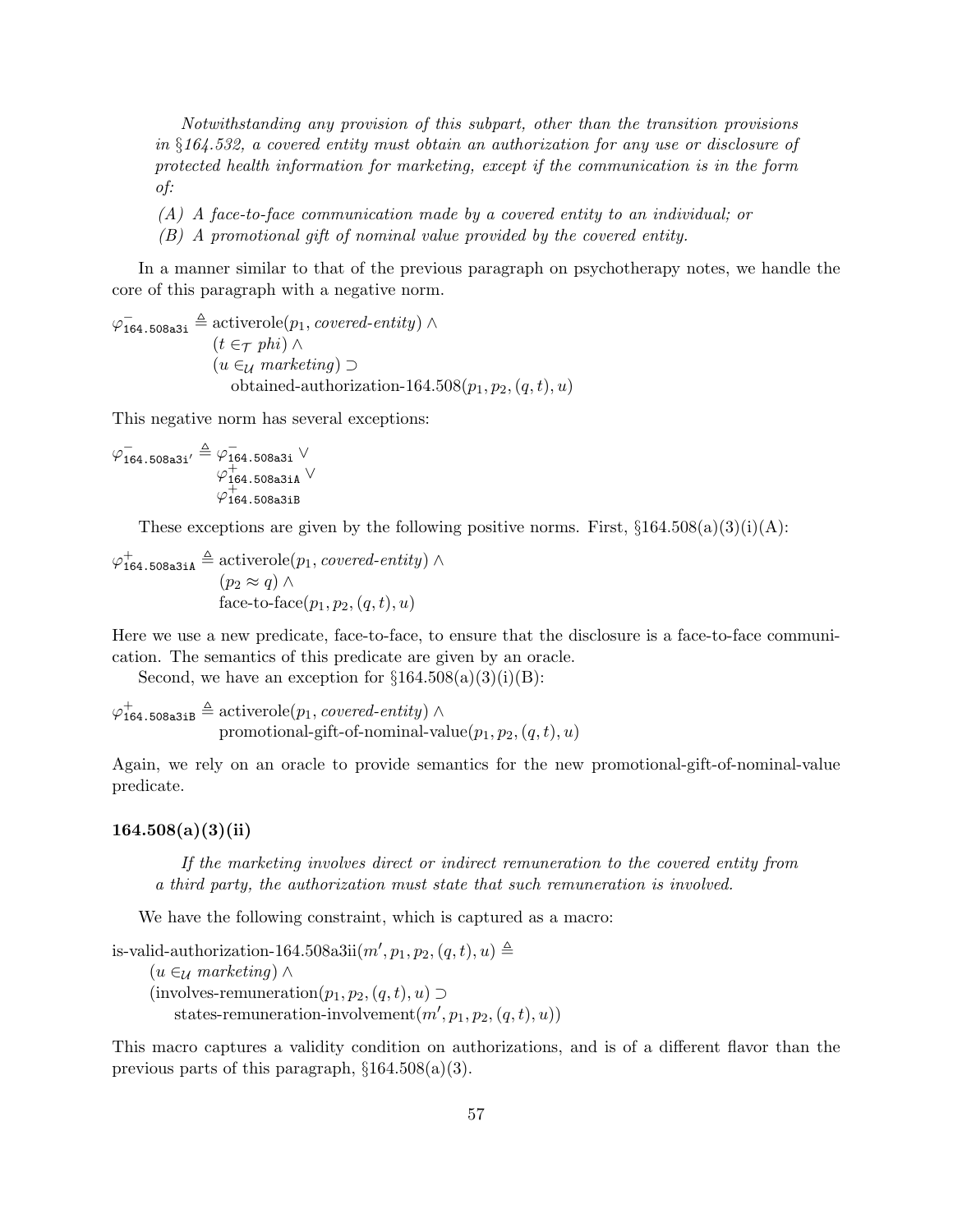# 164.508(b)

At this point, we formalize what it means to obtain an authorization. Although not explicitly stated in the law, it seems reasonable to include the following macro as the means of obtaining an authorization:

obtained-authorization-164.508 $(p_1, p_2, (q, t), u) \triangleq$  $\exists m'. \diamondsuit \text{send}(q, p_1, m') \land$ is-valid-authorization $(m', p_1, p_2, (q, t), u)$ 

Based on paragraphs  $\S164.508(b)(1)$  and (2), an authorization is valid if it is valid under  $\S 164.508(b)(1)$  and not defective under  $\S 164.508(b)(2)$ :

is-valid-authorization $(m', p_1, p_2, (q, t), u) \triangleq$ is-valid-authorization-164.508b1 $(m', p_1, p_2, (q, t), u) \wedge$  $\neg$ is-defective-authorization-164.508b2 $(m', p_1, p_2, (q, t), u)$ 

Unfortunately, this has the distinct disadvantage of not adhering to the structure of the legal text. However, there does not appear to be a clean solution that also adheres to the structure of the text.

### $164.508(b)(1)$

- (i) A valid authorization is a document that meets the requirements in paragraphs  $(a)(3)(ii)$ ,  $(c)(1)$ , and  $(c)(2)$  of this section, as applicable.
- (ii) A valid authorization may contain elements or information in addition to the elements required by this section, provided that such additional elements or information are not inconsistent with the elements required by this section.

is-valid-authorization-164.508b1 $(m', p_1, p_2, (q, t), u) \triangleq$ is-valid-authorization-164.508a3ii $(m', p_1, p_2, (q, t), u) \wedge$ is-valid-authorization-164.508c1 $(m', p_1, p_2, (q, t), u) \wedge$ is-valid-authorization-164.508c2 $(m', p_1, p_2, (q, t), u) \wedge$ is-valid-authorization-164.508c3 $(m', p_1, p_2, (q, t), u) \wedge$  $\lnot$ inconsistent-authorization $(m', p_1, p_2, (q, t), u)$ 

Although it is not mentioned in this paragraph, we have chosen to include the additional constraint that a valid authorization must meet the requirement in paragraph  $(c)(3)$ . Without this addition, paragraph  $(c)(3)$  appears to be an orphan. This is probably just an oversight on the part of the HIPAA authors.

# $164.508(b)(2)$

An authorization is not valid, if the document submitted has any of the following defects:

- (i) The expiration date has passed or the expiration event is known by the covered entity to have occurred;
- (ii) The authorization has not been filled out completely, with respect to an element described by paragraph  $(c)$  of this section, if applicable;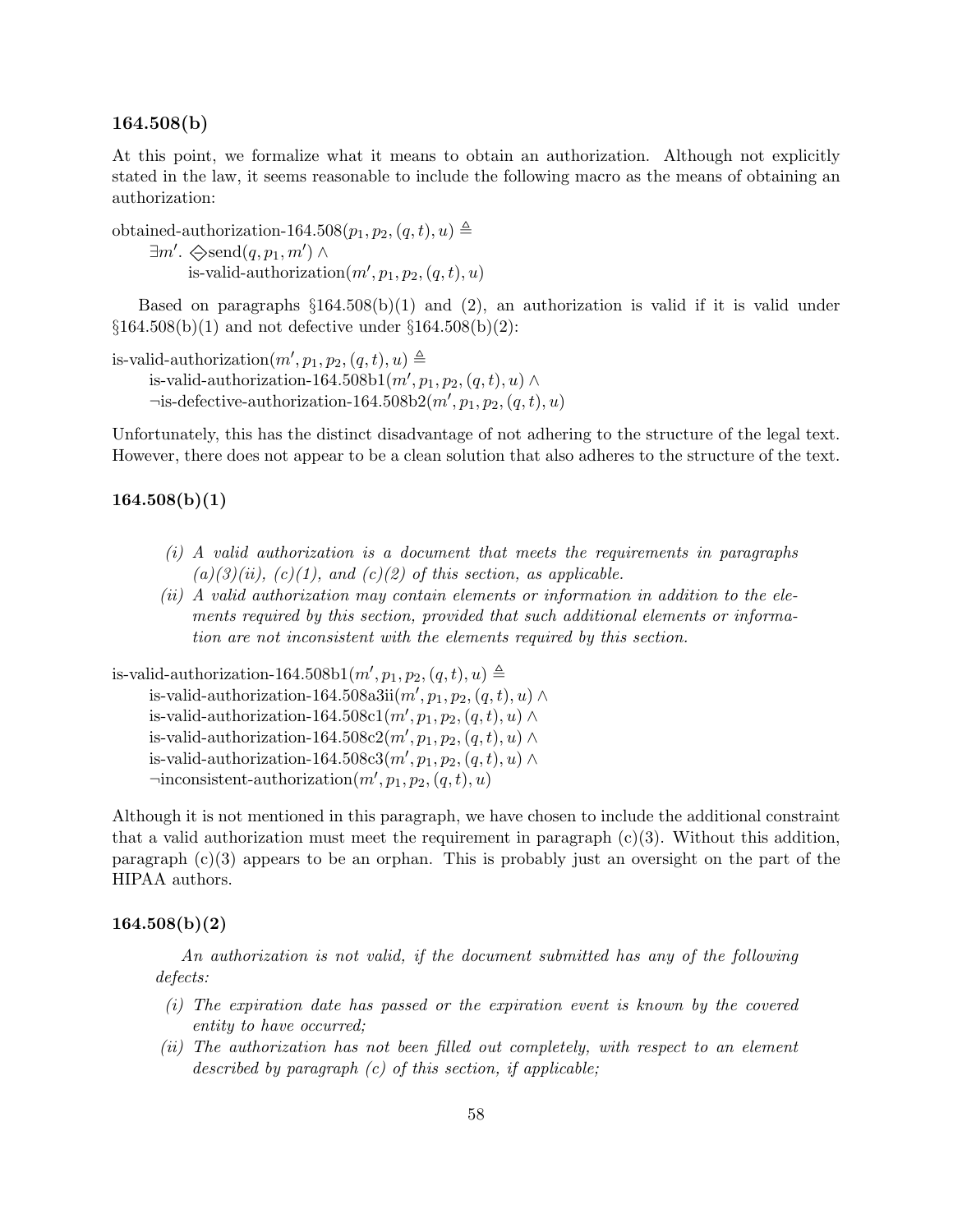- (iii) The authorization is known by the covered entity to have been revoked;
- (iv) The authorization violates paragraph (b)(3) or (4) of this section, if applicable;
- (v) Any material information in the authorization is known by the covered entity to be false.

is-defective-authorization-164.508b2 $(m', p_1, p_2, (q, t), u) \triangleq$ expiration-event-passed $(m', p_1, p_2, (q, t), u) \vee$ is-incompletely-filled-out-authorization $(m', p_1, p_2, (q, t), u)$ authorization-has-been-revoked $(m', p_1, p_2, (q, t), u) \vee$ violates-164.508b3 $(m', p_1, p_2, (q, t), u) \vee$ violates-164.508b4 $(m', p_1, p_2, (q, t), u) \vee$ contains-information-known-to-be-false $(m', p_1)$ 

Note that the new predicates expiration-event-passed, is-incompletely-filled-out-authorization, and contains-information-known-to-be-false are given semantics via oracles. This is because the exact form of authorization messages are not specified in HIPAA. The remaining pieces of this macro are themselves macros defined below.

# $164.508(b)(3)$

An authorization for use or disclosure of protected health information may not be combined with any other document to create a compound authorization, except as follows:

- (i) An authorization for the use or disclosure of protected health information for a research study may be combined with any other type of written permission for the same research study, including another authorization for the use or disclosure of protected health information for such research or a consent to participate in such research;
- (ii) An authorization for a use or disclosure of psychotherapy notes may only be combined with another authorization for a use or disclosure of psychotherapy notes;
- (iii) An authorization under this section, other than an authorization for a use or disclosure of psychotherapy notes, may be combined with any other such authorization under this section, except when a covered entity has conditioned the provision of treatment, payment, enrollment in the health plan, or eligibility for benefits under paragraph  $(b)(4)$  of this section on the provision of one of the authorizations.

# violates-164.508b3 $(m', p_1, p_2, (q, t), u) \triangleq$

```
is-compound-authorization(m', p_1, p_2, (q, t), u) \supsetis-compound-research-authorization(m', p_1, p_2, (q, t), u)is-compound-psychotherapy-authorization(m', p_1, p_2, (q, t), u)\negprovision-of-healthcare-conditioned-on(m', p_1, p_2, (q, t), u)
```
# $164.508(b)(4)$

A covered entity may not condition the provision to an individual of treatment, payment, enrollment in the health plan, or eligibility for benefits on the provision of an authorization, except: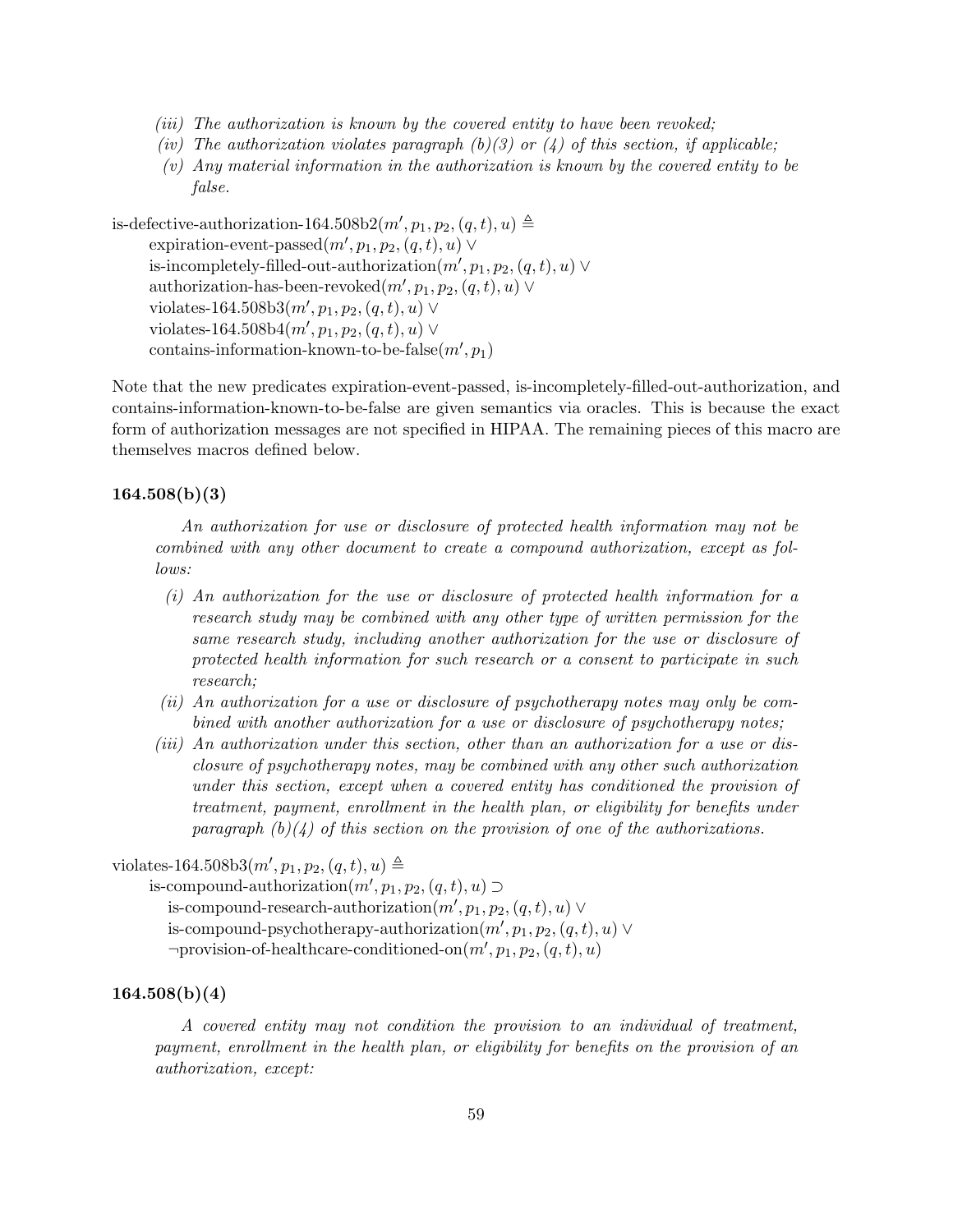- (i) A covered health care provider may condition the provision of research- related treatment on provision of an authorization for the use or disclosure of protected health information for such research under this section;
- (ii) A health plan may condition enrollment in the health plan or eligibility for benefits on provision of an authorization requested by the health plan prior to an individual's enrollment in the health plan, if:
	- (A) The authorization sought is for the health plan's eligibility or enrollment determinations relating to the individual or for its underwriting or risk rating determinations; and
	- (B) The authorization is not for a use or disclosure of psychotherapy notes under paragraph  $(a)(2)$  of this section; and
- (iii) A covered entity may condition the provision of health care that is solely for the purpose of creating protected health information for disclosure to a third party on provision of an authorization for the disclosure of the protected health information to such third party.

We have the constraint:

```
provision-of-healthcare-conditioned-on(m', p_1, p_2, (q, t), u) \Rightarrow
```

```
is-for-research(m', p_1, p_2, (q, t), u) \vee
```
(is-for-healthplan-enrollment $(m', p_1, p_2, (q, t), u) \wedge$  $\neg$ is-psychotherapy-authorization $(m', p_1, p_2, (q, t), u)) \vee$ is-for-creation-solely-for-disclosure $(m', p_1, p_2, (q, t), u)$ 

#### $164.508(b)(5)$

An individual may revoke an authorization provided under this section at any time, provided that the revocation is in writing, except to the extent that:

- (i) The covered entity has taken action in reliance thereon; or
- (ii) If the authorization was obtained as a condition of obtaining insurance coverage, other law provides the insurer with the right to contest a claim under the policy or the policy itself.

We have the macro:

authorization-has-been-revoked $(m', p_1, p_2, (q, t), u) \triangleq$ 

 $\exists m''$ .  $\diamondsuit \text{send}(q, p_1, m'') \land$ is-revocation $(m'', m', p_1, p_2, (q, t), u)$ 

Note that HIPAA does not define what counts as a revocation message, and so we rely on an oracle for the is-revocation predicate.

Also, note that the first exception regarding action taken "in reliance thereon" is handled by the fact that validity of an authorization (and therefore absence of a revocation) is checked at the moment of disclosure. Any disclosure made under an authorization that is later revoked will be valid at the time of disclosure, since the authorization is not yet revoked.

The second exception is handled by other law, and so is not directly a part of our HIPAA formalization.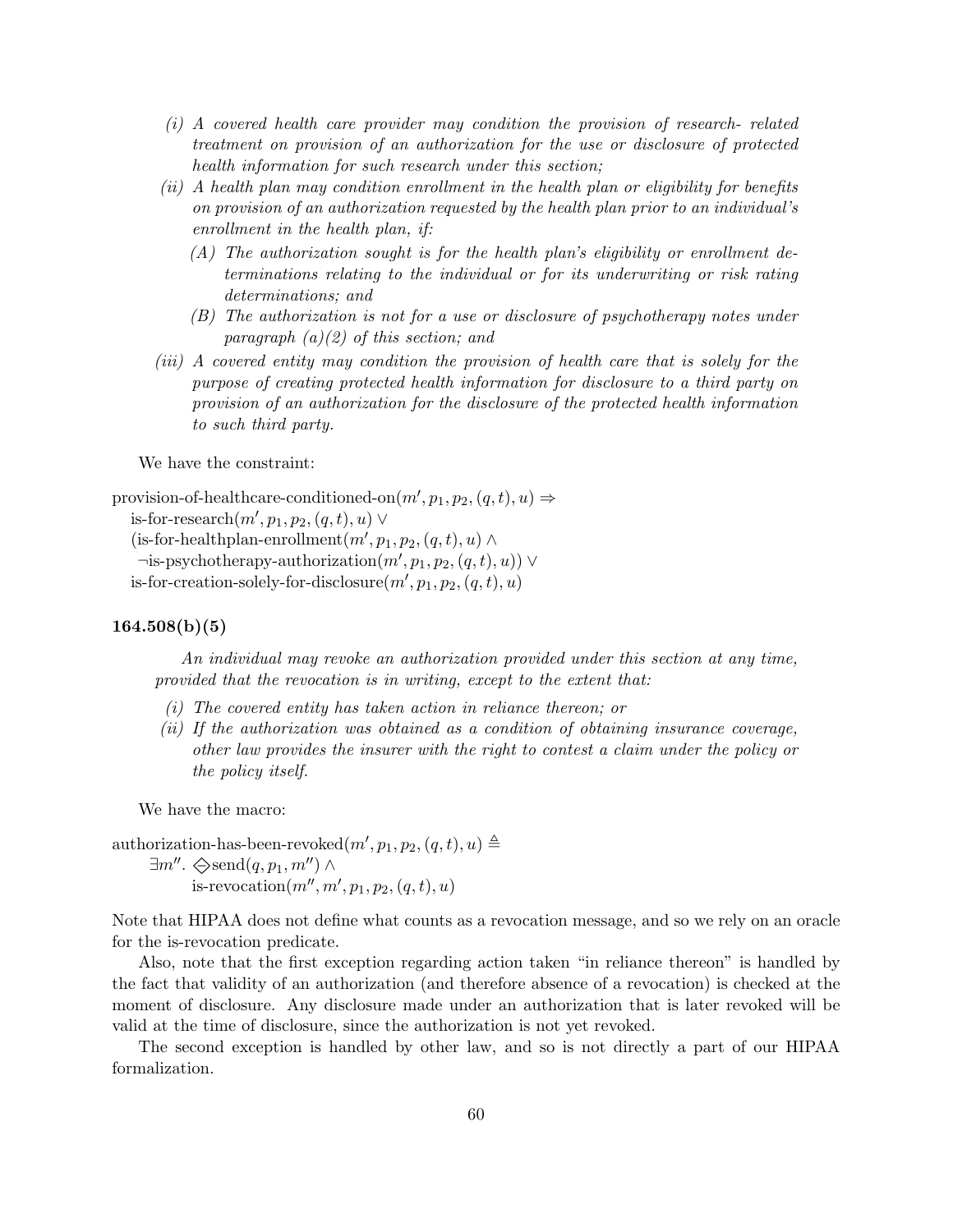#### $164.508(b)(6)$

A covered entity must document and retain any signed authorization under this section as required by  $§164.530(i)$ .

The model used in our formalization currently supports only disclosures; we have no mechanism to track the physical records held by the various entities.

# 164.508(c)

# $164.508(c)(1)$

A valid authorization under this section must contain at least the following elements:

- $(i)$  A description of the information to be used or disclosed that identifies the information in a specific and meaningful fashion.
- (ii) The name or other specific identification of the person(s), or class of persons, authorized to make the requested use or disclosure.
- (iii) The name or other specific identification of the person(s), or class of persons, to whom the covered entity may make the requested use or disclosure.
- (iv) A description of each purpose of the requested use or disclosure. The statement "at the request of the individual" is a sufficient description of the purpose when an individual initiates the authorization and does not, or elects not to, provide a statement of the purpose.
- (v) An expiration date or an expiration event that relates to the individual or the purpose of the use or disclosure. The statement "end of the research study," "none," or similar language is sufficient if the authorization is for a use or disclosure of protected health information for research, including for the creation and maintenance of a research database or research repository.
- (vi) Signature of the individual and date. If the authorization is signed by a personal representative of the individual, a description of such representative's authority to act for the individual must also be provided.
- is-valid-authorization-164.508c1 $(m', p_1, p_2, (q, t), u) \triangleq$ contains-description-allowed-information $(m', (q, t)) \wedge$ contains-description-allowed-senders $(m', p_1) \wedge$ contains-description-allowed-recipients $(m', p_2) \wedge$ contains-description-allowed-purpose $(m', u) \wedge$ contains-expiration-date-or-event $(m') \wedge$ (contains-signature $(m', q)$  ∨  $(\exists p_q. \begin{bmatrix} \text{belongstorole}(p_q, personal-representative(q) \end{bmatrix})$ contains-signature $(m', p_q) \wedge$

contains-description-representation-authority $(m', p_q))$ 

Note that we must use new contains-... predicates, which are given semantics via oracles since HIPAA does not specify a concrete format for authorization messages. Our built-in contains predicate does not work here because the pieces of information in which we are interested are not associated with particular principals.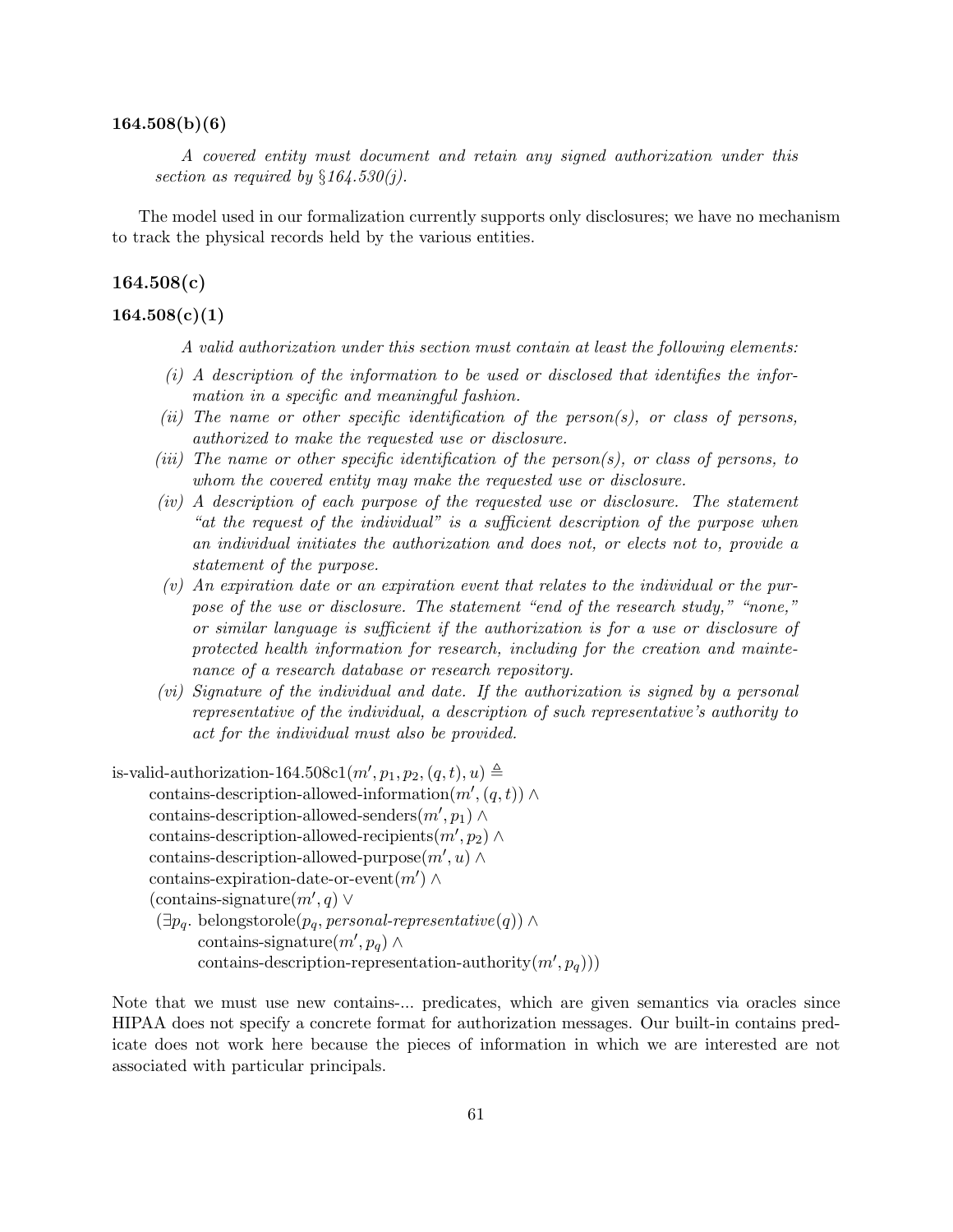#### $164.508(c)(2)$

In addition to the core elements, the authorization must contain statements adequate to place the individual on notice of all of the following:

- $(i)$  The individual's right to revoke the authorization in writing, and either:
	- (A) The exceptions to the right to revoke and a description of how the individual may revoke the authorization; or
	- (B) To the extent that the information in paragraph  $(c)(2)(i)(A)$  of this section is included in the notice required by  $\S164.520$ , a reference to the covered entity's notice.
- (ii) The ability or inability to condition treatment, payment, enrollment or eligibility for benefits on the authorization, by stating either:
	- (A) The covered entity may not condition treatment, payment, enrollment or eligibility for benefits on whether the individual signs the authorization when the prohibition on conditioning of authorizations in paragraph  $(b)(4)$  of this section applies; or
	- (B) The consequences to the individual of a refusal to sign the authorization when, in accordance with paragraph  $(b)(4)$  of this section, the covered entity can condition treatment, enrollment in the health plan, or eligibility for benefits on failure to obtain such authorization.
- (iii) The potential for information disclosed pursuant to the authorization to be subject to redisclosure by the recipient and no longer be protected by this subpart.

is-valid-authorization-164.508c2 $(m', p_1, p_2, (q, t), u) \triangleq$ 

contains-description-right-to-revoke $(m') \wedge$ 

```
((contains-description-exceptions-right-to-revoke(m') ∧
 contains-description-revocation-procedure(m')) ∨
contains-reference-to-164.520notice(m')) ∧
contains-description-conditioning-treatment-etc(m') \wedge\text{contains-descript ion-redisclosure-potential}(m')
```
### $164.508(c)(3)$

The authorization must be written in plain language.

is-valid-authorization-164.508c3 $(m', p_1, p_2, (q, t), u) \triangleq$ in-plain-language $(m', p_1, p_2, (q, t), u)$ 

Again, the new predicate in-plain-language relies on an oracle for its semantics.

#### $164.508(c)(4)$

If a covered entity seeks an authorization from an individual for a use or disclosure of protected health information, the covered entity must provide the individual with a copy of the signed authorization.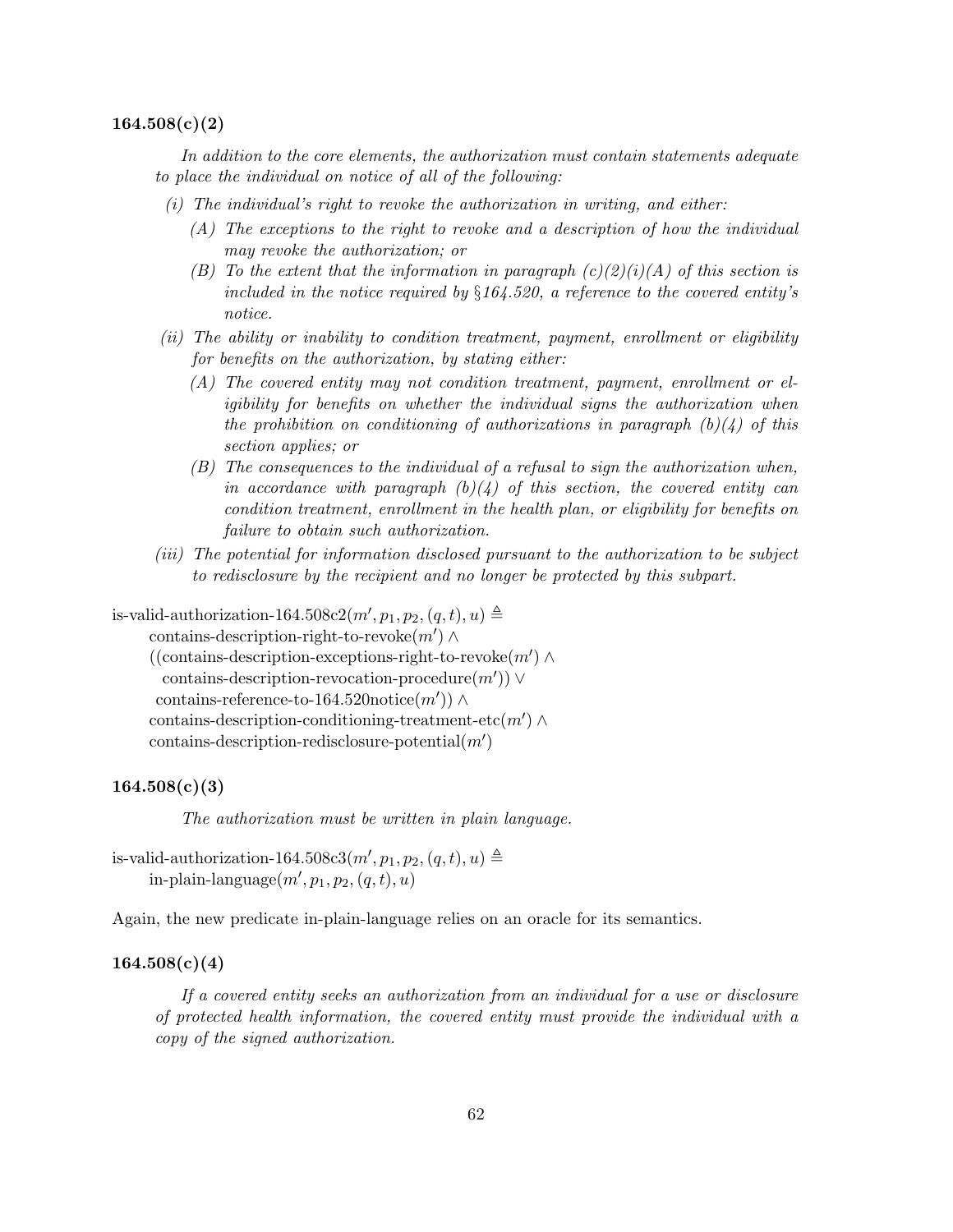This paragraph does not quite fit with our model. In our model, an individual sends the covered entity a signed authorization. Since the authorization comes from the individual, the individual can make his own copy.

# 4.5 §164.510 Uses and disclosures requiring an opportunity for the individual to agree or object.

A covered entity may use or disclose protected health information, provided that the individual is informed in advance of the use or disclosure and has the opportunity to agree to or prohibit or restrict the use or disclosure, in accordance with the applicable requirements of this section. The covered entity may orally inform the individual of and obtain the individual's oral agreement or objection to a use or disclosure permitted by this section.

```
permitted_by_164_510(A):-
  is_phi(A),
  (permitted_by_164_510_a(A);
   permitted_by_164_510_b(A)).
```
As usual, we have no directly corresponding norms. Instead, the norms are taken from paragraphs (a) and (b).

# $164.510(a)$

```
permitted_by_164_510_a(A) :-permitted_by_164_510_a_1(A),
  (permitted_by_164_510_a_2(A);
  excluded_by_164_510_a_3(A).
```
Due to the nested exceptions, we follow the strategy of Lam *et al.*'s Datalog formalization and introduce a macro for the combination of the individual components:

 $\varphi_{164.510a}^{+} \triangleq \varphi_{164.510a1i}^{+} \wedge (\varphi_{164.510a2}^{-} \vee (\varphi_{164.510a3i}^{+} \wedge \varphi_{164.510a3i}^{-})$ 

# $164.510(a)(1)$

Except when an objection is expressed in accordance with paragraphs  $(a)(2)$  or  $(3)$ of this section, a covered health care provider may:

# $164.510(a)(1)(i)$

Use the following protected health information to maintain a directory of individuals in its facility:

- (A) The individual's name;
- (B) The individual's location in the covered health care provider's facility;
- (C) The individual's condition described in general terms that does not communicate specific medical information about the individual; and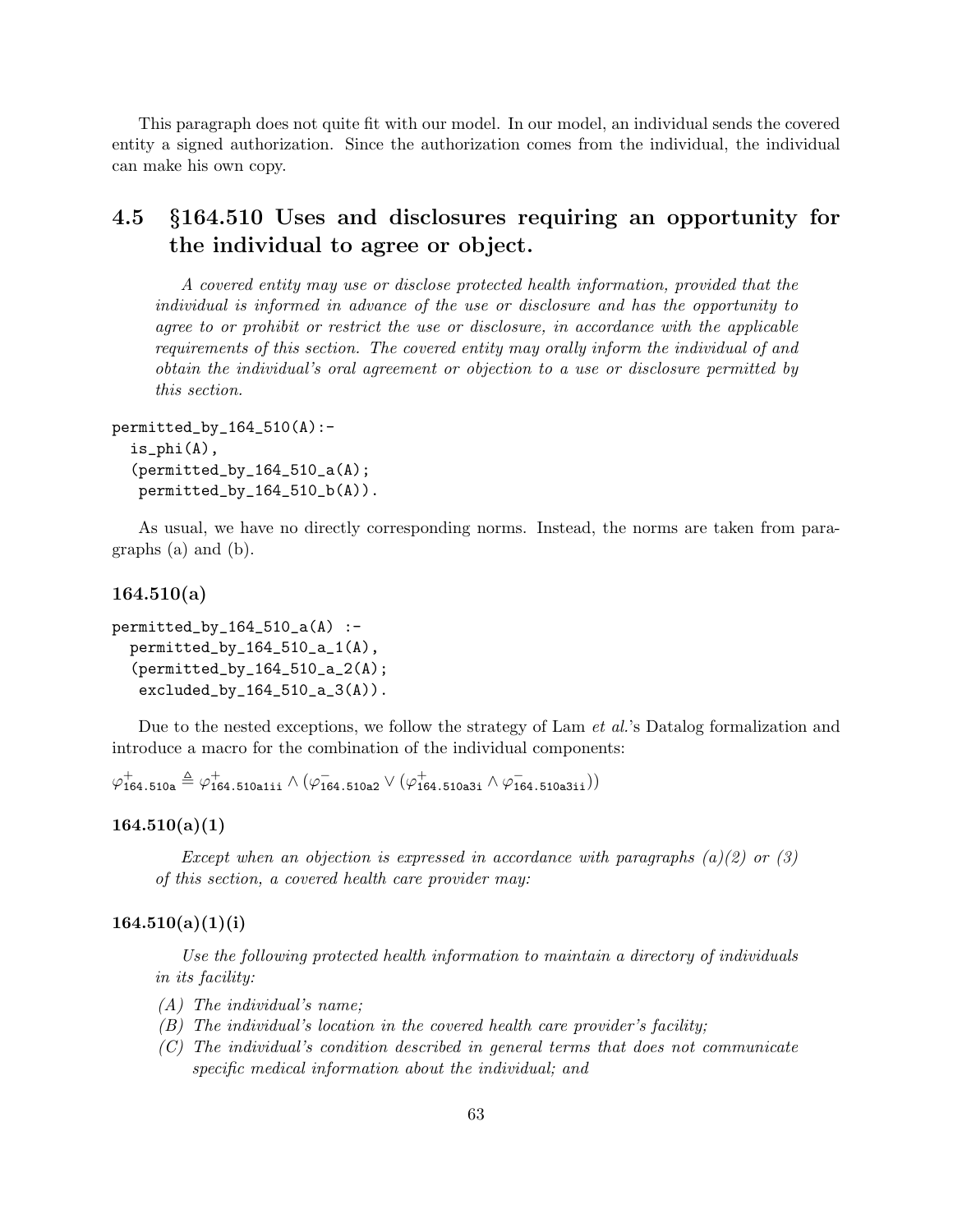(D) The individual's religious affiliation; and

Lam *et al.*'s formalization has no corresponding clauses. Because our model does not currently support uses of protected information, we, too, do not have any corresponding norms.

# $164.510(a)(1)(ii)$

Disclose for directory purposes such information:

- (A) To members of the clergy; or
- (B) Except for religious affiliation, to other persons who ask for the individual by name.

```
permitted_by_164_510_a_1(A):-
  (is_for_directory_purp(A),
   is_nam_loc_or_condition(A),
  %need to implement "asked by name"
  fail);
  (is_to_clergy(A),
   (is_type_relig(A);
    is_nam_loc_or_condition(A)),
  writeln('HIPAA rule 164_510_a_1')).
```
The Datalog formalization of Lam *et al.* does not appear to include, here or elsewhere, the possibility for objection to this disclosure.

We have the positive norm:

```
\varphi_{164.510a1ii}^{+} \triangleq activerole(p_1, covered\text{-}entity) \wedge(\text{activerole}(p_2, \text{clergy}) \vee(\neg(t \in \tau religious-affiliation) ∧
                          \exists m'. \diamondsuit \text{send}(p_2, p_1, m') \landis-directory-request-by-name(m', p_2, p_1, (q, t), u))) ∧
                      (t \in \tau directory-information) \wedge(u \in_{\mathcal{U}} \text{directory})
```
Note that we do not incorporate the "Except when an objection is expressed" phrase here. Instead, we choose to locate this exception in  $\varphi_{164.510a2}^{-1}$  in order to link it to the corresponding opportunity to object.

# $164.510(a)(2)$

A covered health care provider must inform an individual of the protected health information that it may include in a directory and the persons to whom it may disclose such information (including disclosures to clergy of information regarding religious affiliation) and provide the individual with the opportunity to restrict or prohibit some or all of the uses or disclosures permitted by paragraph  $(a)(1)$  of this section.

```
permitted_by_164_510_a_2(A):-
  is_about_was_given_consent_opp(A),
  writeln('HIPAA rule 164_510_a_2').
```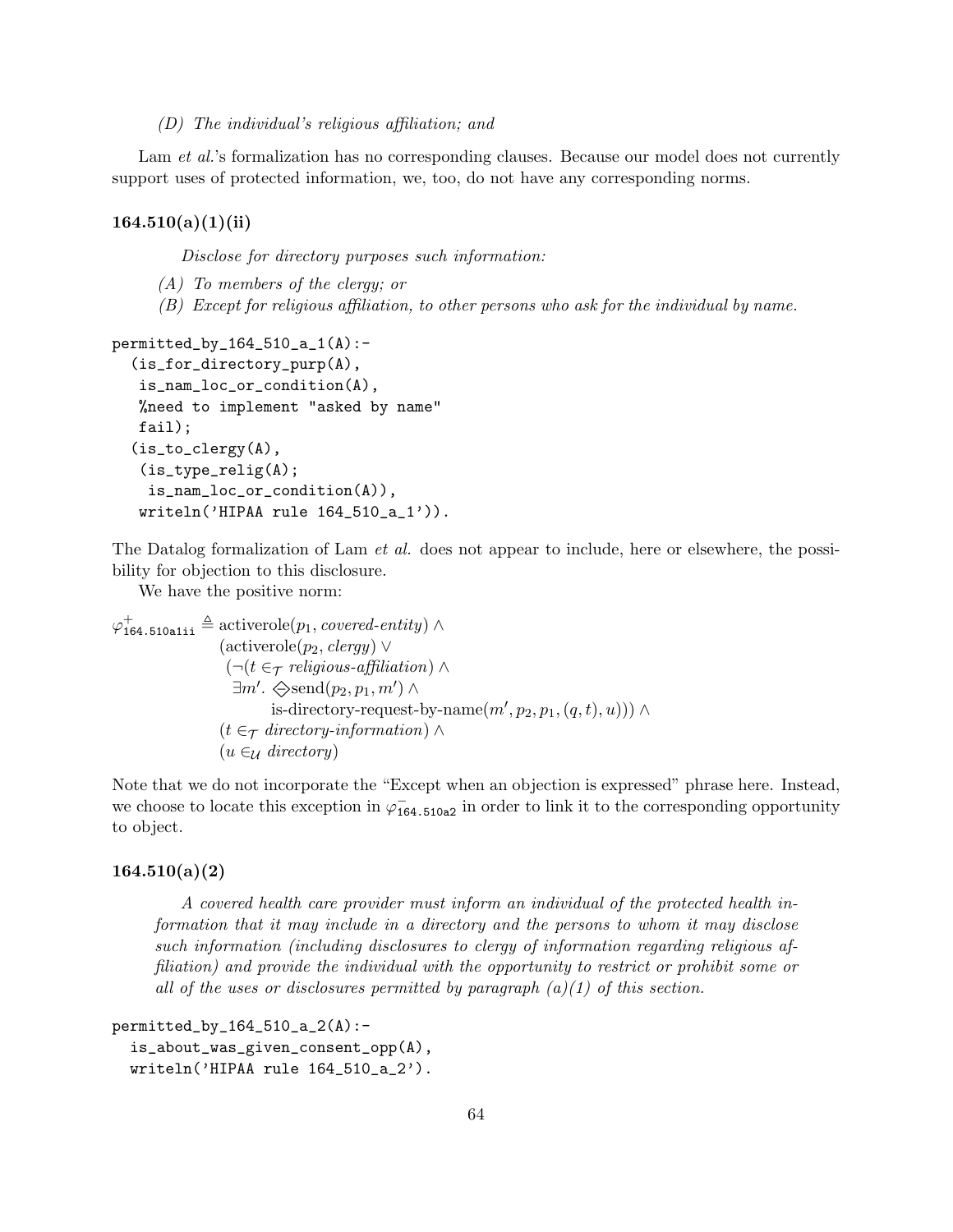We have the negative norm that no objection has been received since the opportunity to object was provided:

$$
\varphi_{164.510a2}^{-} \triangleq (\neg \exists m''. \text{ send}(q, p_1, m'') \land \text{is-direction-164.510a}(m'', p_1, p_2, (q, t), u))
$$
  

$$
\mathcal{S}
$$
  

$$
(\exists m'. \text{ send}(p_1, q, m') \land \text{is-op}ortunity-to-object-164.510a(m', p_1, p_2, (q, t), u))
$$

This is most cleanly expressed using the "since" temporal operator,  $S$ .

# $164.510(a)(3)$

# $164.510(a)(3)(i)$

If the opportunity to object to uses or disclosures required by paragraph  $(a)(2)$  of this section cannot practicably be provided because of the individual's incapacity or an emergency treatment circumstance, a covered health care provider may use or disclose some or all of the protected health information permitted by paragraph  $(a)(1)$  of this section for the facility's directory, if such disclosure is:

- (A) Consistent with a prior expressed preference of the individual, if any, that is known to the covered health care provider; and
- (B) In the individual's best interest as determined by the covered health care provider, in the exercise of professional judgment.

```
excluded_by_164_510_a_3:-
  (is_about_incapac(A);
   is_about_emerg(A)),
  fail,
  % not sure how to implement is consistent with past,
  is_belief_best_interest(A),
  writeln('HIPAA rule 164_510_a3').
```
We have the positive norm:

```
\varphi_{164.510a3i}^{+} \triangleq \negpracticable-to-provide-opportunity-to-object-164.510a(p_1, p_2, (q, t), u) \wedgeconsistent-with-prior-preference(p_1, p_2, (q, t), u) \wedgebelieves-in-best-interest-164.510a3iB(p_1, p_2, (q, t), u)
```
where practicable-to-provide-opportunity-to-object-164.510a is defined as the macro:

```
practicable-to-provide-opportunity-to-object-164.510a(p_1, p_2, (q, t), u) \triangleq¬belongstorole(q, incapacitated) ∧
     \negbelongstorole(q, emergency-treatment)
```
Because this positive norm is joined by disjunction with  $\varphi^-_{164.510a2}$  in  $\varphi^+_{164.510a}$ , this has the effect of allowing the opportunity to object to be skipped if it is not practicable to provide that opportunity.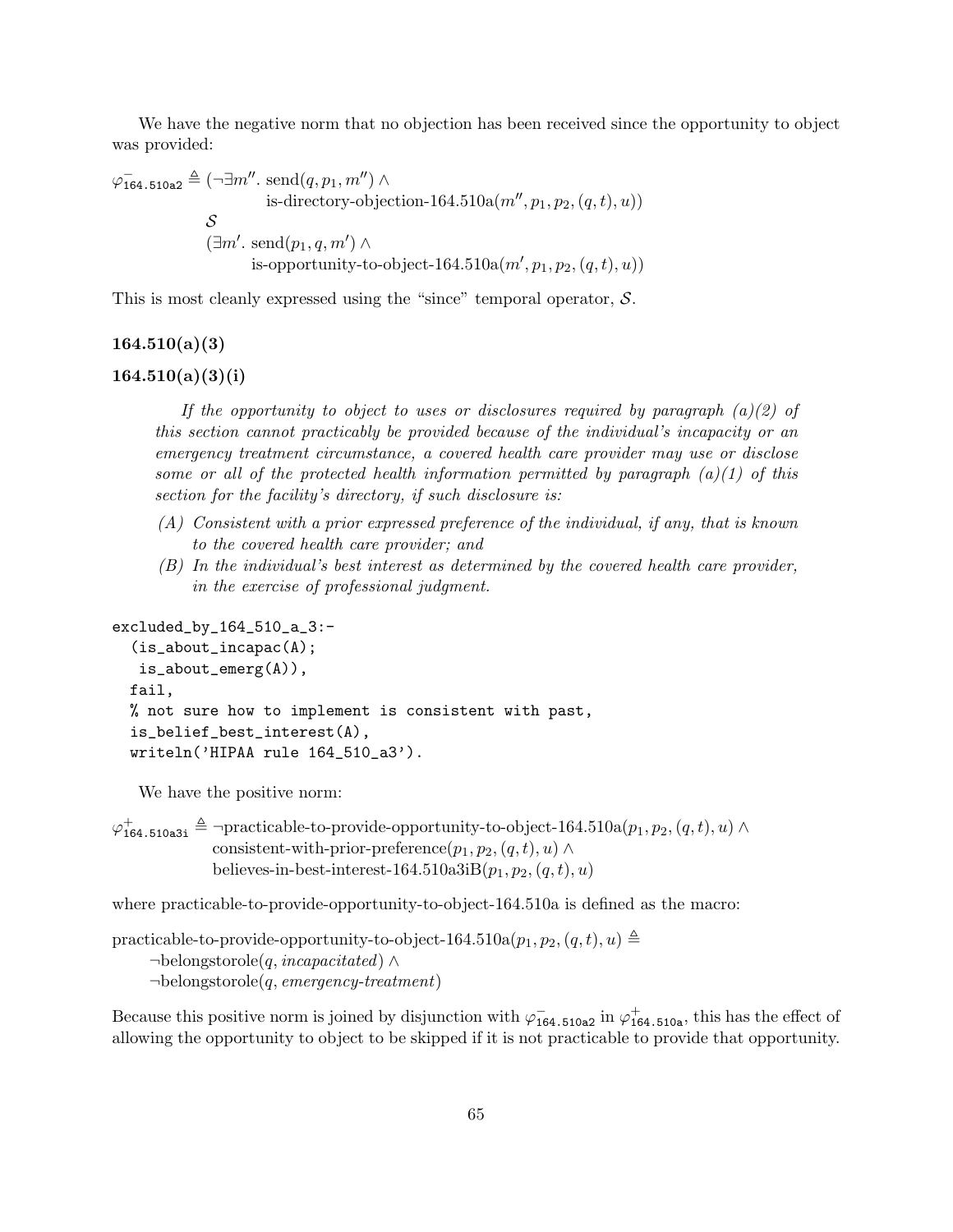The covered health care provider must inform the individual and provide an opportunity to object to uses or disclosures for directory purposes as required by paragraph  $(a)(2)$  of this section when it becomes practicable to do so.

There is no corresponding Datalog clause in Lam et al.'s formalization, likely because Datalog has no means of speaking about future events and their obligations.

We use the following negative exception:

 $\varphi_{164.510a3ii}^{-} \triangleq (\neg \text{practicalble-to-provide-opportunity-to-object-164.510a}(p_1, p_2, (q, t), u))$  $\mathcal W$  $(\exists m'. \text{ send}(p_1, q, m') \land$ is-opportunity-to-object-164.510a $(m', p_1, p_2, (q, t), u)$ 

In other words, an opportunity to object can be sent in the current state or a future state, provided that in no intervening state is it practicable to provide an opportunity to object.

This norm has the drawback of repeating text from  $\varphi_{164.510a2}^{-}$ , but it does not seem possible to avoid doing so.

## 164.510(b)

### $164.510(b)(1)$

## $164.510(b)(1)(i)$

A covered entity may, in accordance with paragraphs  $(b)(2)$  or (3) of this section, disclose to a family member, other relative, or a close personal friend of the individual, or any other person identified by the individual, the protected health information directly relevant to such person's involvement with the individual's care or payment related to the individual's health care.

```
permitted_by_164_510_b_1_i(A):-
  is_phi(A),
  is_from_coveredEntity(A),
  (is_to_relative(A);
  is_to_closeFriend(A);
  is_to_personIdentified(A)),
  is_relevant_to_payment_or_care_involvement(A),
  writeln('HIPAA rule 164_510_b_1_i').
```
We have the positive norm:

```
\varphi_{164.510b1i}^{+} \triangleq activerole(p_1, covered\text{-}entity) \wedge(\text{activerole}(p_2, \text{family-member}(q)) \veeactiverole(p_2, relative(q)) ∨
                    \text{activerole}(p_2, close\text{-}personal\text{-}friend(q)) \veeactiverole(p_2, identified-164.510b(q))) ∧
                   (t \in \tau phi) \wedgerelevant-to-involvement(t, p_2, q)
```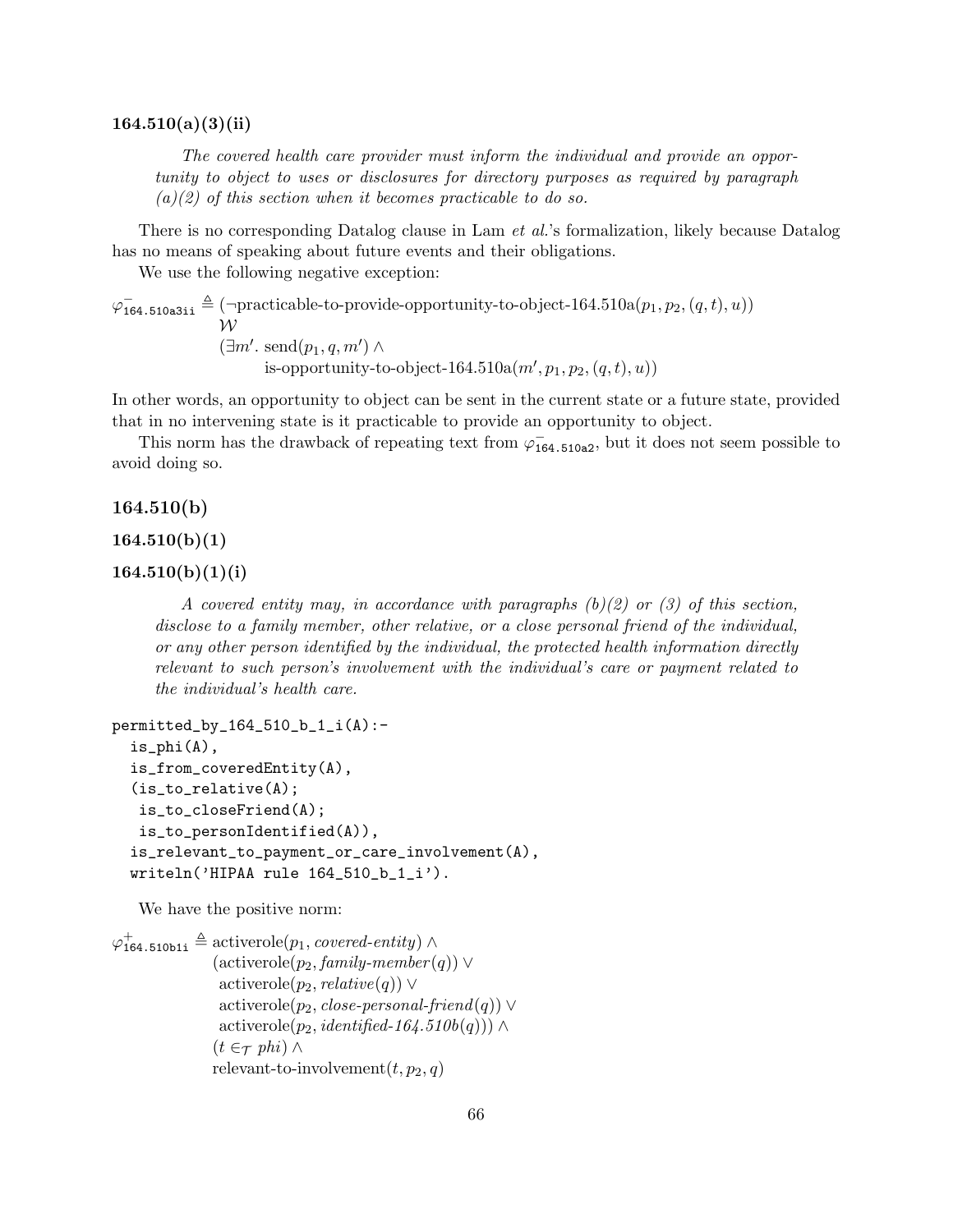Because HIPAA does not describe the process under which an individual may identify a person to which protected health information may be sent, we abstractly represent this relationship using a role *identified-164.510b(q)*. The process of naming this person would constrain the principals that may hold this role.

# $164.510(b)(1)(ii)$

A covered entity may use or disclose protected health information to notify, or assist in the notification of (including identifying or locating), a family member, a personal representative of the individual, or another person responsible for the care of the individual of the individual's location, general condition, or death. Any such use or disclosure of protected health information for such notification purposes must be in accordance with paragraphs  $(b)(2)$ ,  $(3)$ , or  $(4)$  of this section, as applicable.

```
permitted_by_164_510_b_1_ii(A):-
```

```
is_phi(A),
is_from_coveredEntity(A),
(is_for_notification_fam_personalrep_respons_of_location(A);
is_for_notification_fam_personalrep_respons_of_gencond(A);
 is_for_notification_fam_personalrep_respons_of_death(A)),
writeln('HIPAA rule 164_510_b_1_ii;').
```
We have the positive norm:

 $\varphi_{164.510blii}^{+} \triangleq$  activerole $(p_1, covered\text{-}entity) \wedge$  $(((\text{activerole}(p_2, \text{family-member}(q)) \vee$  $activerole(p_2, personal-representative(q)) \vee$ activerole( $p_2$ , responsible-for-care-of  $(q)$ )) ∧  $(t \in \tau$  location-condition-death) ∧  $(u \in_{\mathcal{U}} \text{notification-164.510b})) \vee$  $((t \in \tau \phi h_i) \wedge$  $(u \in \mathcal{U} \text{ assist-} \text{notification-164.510b})))$ 

#### $164.510(b)(2)$

If the individual is present for, or otherwise available prior to, a use or disclosure permitted by paragraph  $(b)(1)$  of this section and has the capacity to make health care decisions, the covered entity may use or disclose the protected health information if it:

- (i) Obtains the individual's agreement;
- (ii) Provides the individual with the opportunity to object to the disclosure, and the individual does not express an objection; or
- (iii) Reasonably infers from the circumstances, based the exercise of professional judgment, that the individual does not object to the disclosure.

%not sure how to implement these yet: %is\_about\_present,is\_about\_avail\_for\_consent,is\_about\_in\_capac\_to\_make\_dec %currently they fail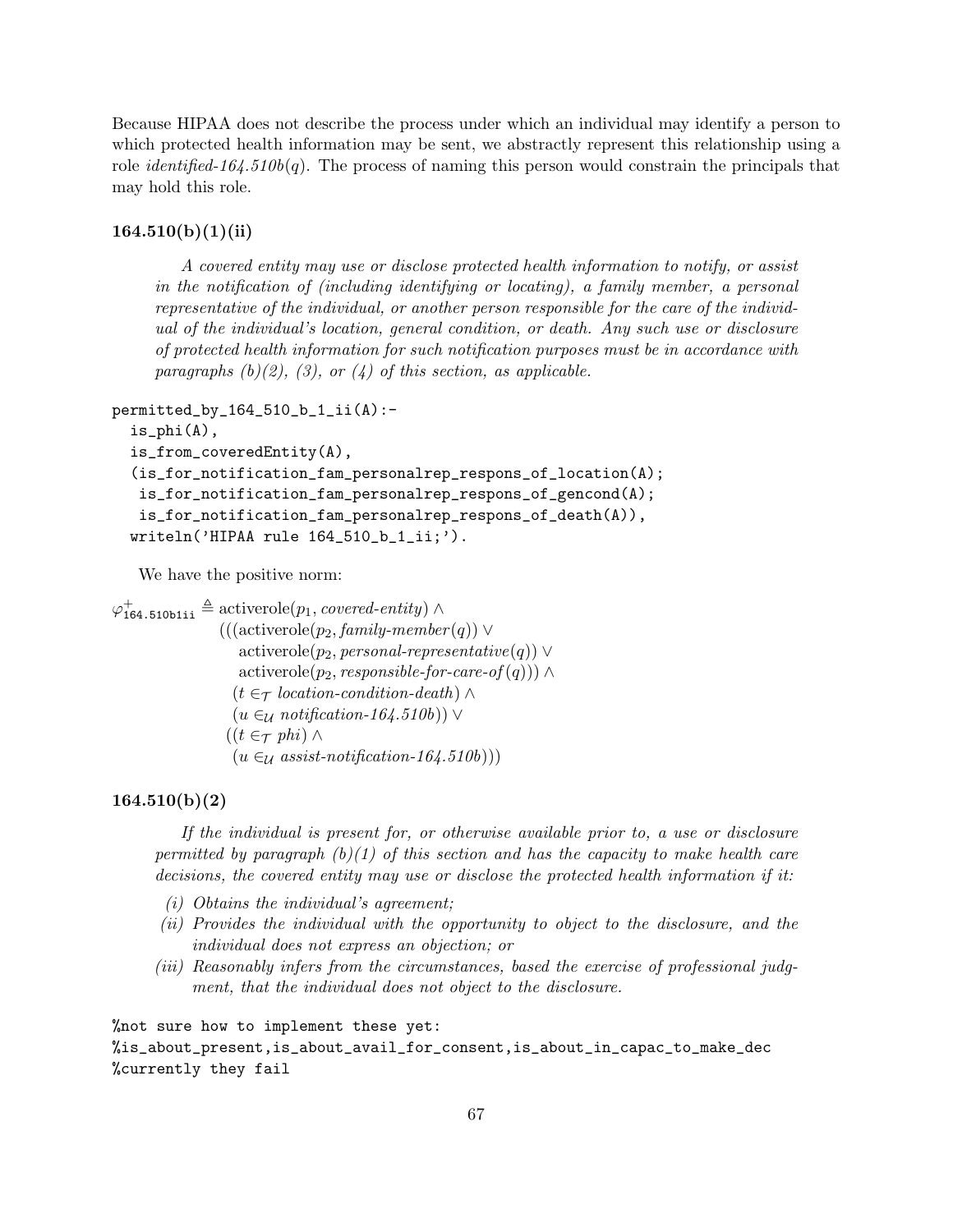```
permitted_by_164_510_b_2(A):-
  ((not(is_about_present(A));not(is_about_avail_for_consent(A))),
  not(is_about_in_capac_to_make_dec(A)));
  ((is_about_present(A);
    is_about_avail_for_consent(A)),
   (is_about_in_capac_to_make_dec(A)),
   (is_consentedby_about(A);
    is_about_was_given_consent_opp(A);
    is_belief_can_be_inferred_indiv_wouldnt_object(A))),
  writeln('HIPAA rule 164_510_b_2').
```
Lam *et al.* seem to be using negation as a means of simulating classical implication. We have the negative norm:

 $\varphi^-_{\texttt{164.510b2}} \triangleq \diamondsuit(\text{available}(p_1, q) \land$ has-capacity-to-make-healthcare-decisions $(q)$ ) ⊃ has-obtained-agreement-164.510b2 $(p_1, p_2, (q, t), u) \vee$ has-provided-opportunity-no-objection-164.510b2( $p_1, p_2, (q, t), u$ ) ∨ professional-judgment-individual-does-not-object $(p_1, p_2, (q, t), u)$ 

Although HIPAA does not explicitly define what it means to obtain the individual's agreement or provide an opportunity to object, it seems reasonable to implement these as the following macros:

```
has-obtained-agreement-164.510b2(p_1, p_2, (q, t), u) \triangleq\exists m'. \diamondsuit \text{send}(q, p_1, m') \landis-agreement-164.510b2(m', p_1, p_2, (q, t), u)
```
and

has-provided-opportunity-no-objection-164.510b2( $p_1, p_2, (q, t), u$ )  $\triangleq$  $(\neg \exists m'' \ldotp \text{send}(q, p_1, m'') \land$ is-objection-164.510b2( $m'', p_1, p_2, (q, t), u$ )) S  $(\exists m'. \text{ send}(p_1, q, m') \wedge$ is-opportunity-to-object-164.510b2 $(m', p_1, p_2, (q, t), u)$ 

The predicate professional-judgment-individual-does-not-object is given semantics via an oracle.

### $164.510(b)(3)$

If the individual is not present, or the opportunity to agree or object to the use or disclosure cannot practicably be provided because of the individual's incapacity or an emergency circumstance, the covered entity may, in the exercise of professional judgment, determine whether the disclosure is in the best interests of the individual and, if so, disclose only the protected health information that is directly relevant to the person's involvement with the individual's health care. A covered entity may use professional judgment and its experience with common practice to make reasonable inferences of the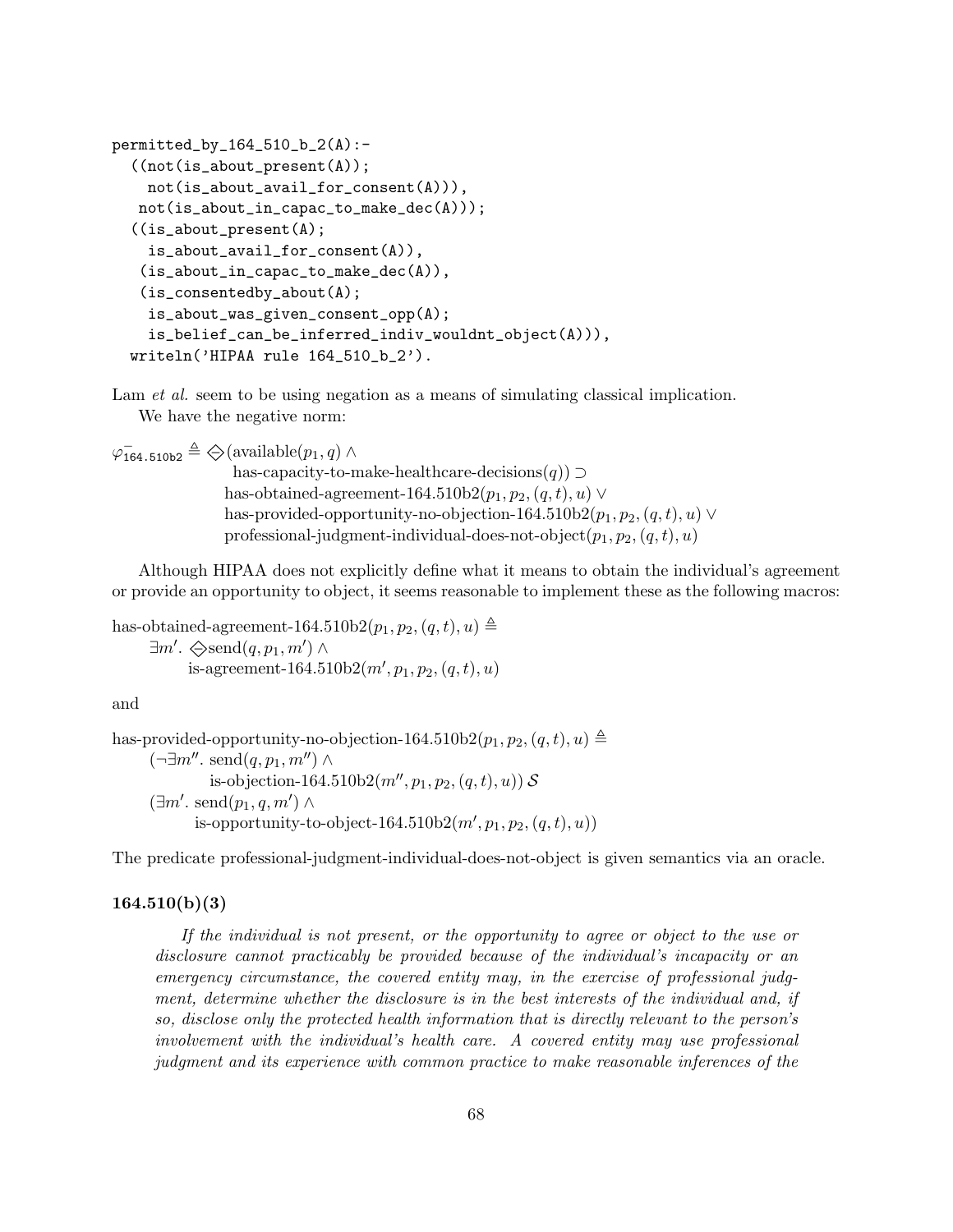individual's best interest in allowing a person to act on behalf of the individual to pick up filled prescriptions, medical supplies, X-rays, or other similar forms of protected health information.

```
permitted_by_164_510_b_3(A):-
  (is_about_present(A),
   (not(is_about_incapac(A)),
    not(is_about_emerg(A))));
  (is_belief_best_interest(A),
   (is_relevant_to_payment_or_health_involvement(A);
    is_msg_type(A,pres_medsupp_xray_etc))),
  writeln('HIPAA rule 164_510_b_3').
```
relevant-to-involvement $(t, p_2, q)$ 

Again, it seems that Lam et al. use negation to simulate classical implication. We have the following negative norm:

 $\varphi^-$ <sub>164.510b3</sub>  $\triangleq \neg \diamondsuit$ (available $(p_1, q) \wedge$ has-capacity-to-make-healthcare-decisions $(q)$ ) ⊃ professional-judgment-is-in-best-interest-of-164.510b3 $(p_1, p_2, (q, t), u) \wedge$ 

The new predicates introduced here all rely on oracles for their semantics.

# $164.510(b)(4)$

A covered entity may use or disclose protected health information to a public or private entity authorized by law or by its charter to assist in disaster relief efforts, for the purpose of coordinating with such entities the uses or disclosures permitted by paragraph  $(b)(1)(ii)$  of this section. The requirements in paragraphs  $(b)(2)$  and  $(3)$  of this section apply to such uses and disclosure to the extent that the covered entity, in the exercise of professional judgment, determines that the requirements do not interfere with the ability to respond to the emergency circumstances.

```
permitted_by_164_510_b_4(A):-
  permitted_by_164_510_b_1_ii(A),(is_to_privateEntity(A);
  is_to_publicEntity(A)),
  (is_to_authorizedByLaw_to_assist_disasterRelief(A);
   is_to_authorizedByCharter_to_assist_disasterRelief(A)),
  ((permitted_by_164_510_b_2(A),
    permitted_by_164_510_b_3(A));
   is_belief_not_disclosing_would_interfere_with_emergResponse(A)),
  writeln('HIPAA rule 164_510_b_4').
```
We have the positive norm:

 $\varphi_{164.510b4}^{+} \triangleq$  activerole $(p_1, covered\text{-}entity)$   $\wedge$  $activerole(p_2, authorized-by-law-or-character-to-assist-in-disaster-relief) \wedge$  $(t \in \tau$  phi)  $\wedge$  $(u \in_{\mathcal{U}} coordinate\text{-}disclosure\text{-}under\text{-}164.510b1ii)$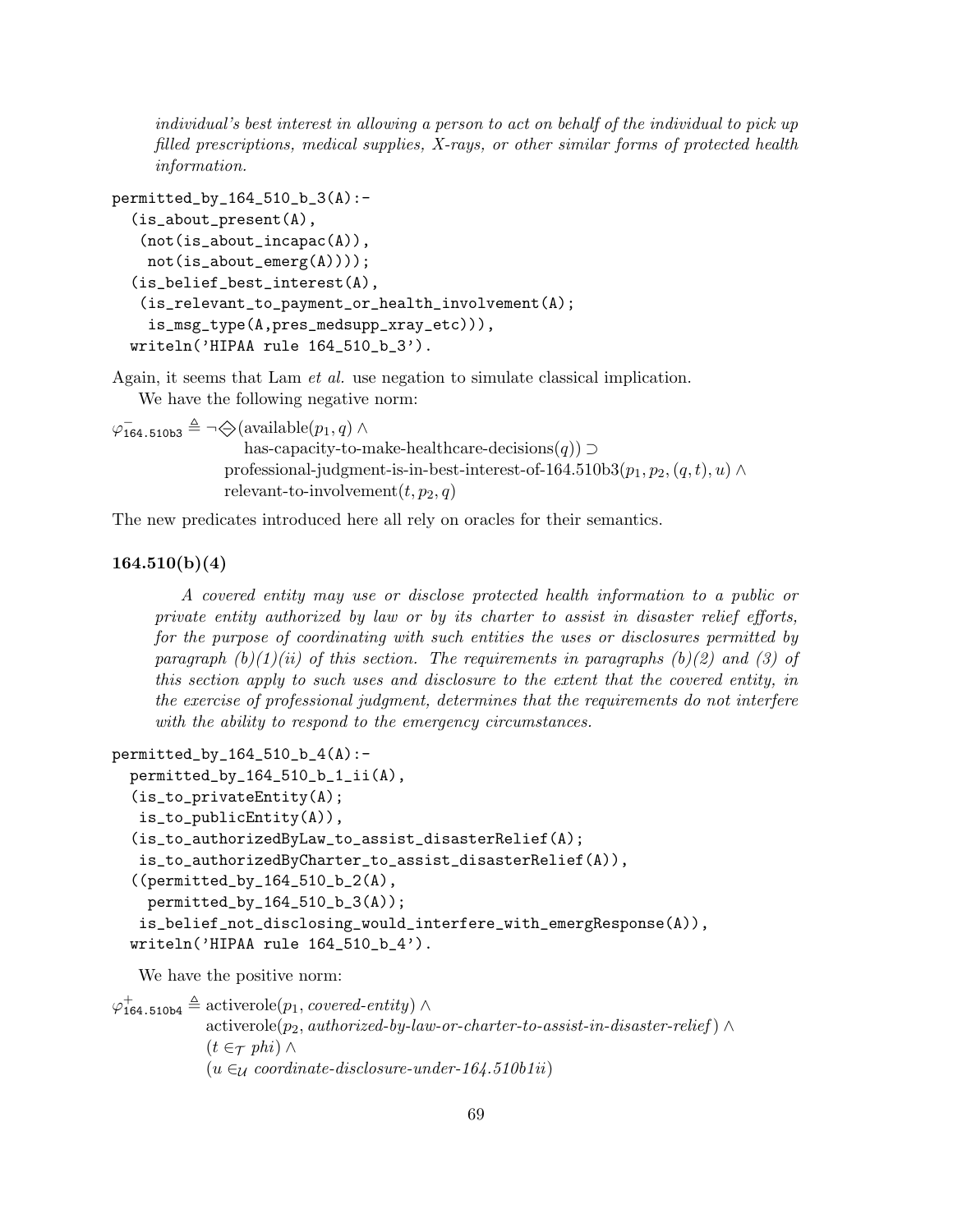The final positive norm would be restricted according to the negative norms from paragraphs  $(b)(2)$ and (3):

 $\varphi_{\texttt{164.510b4}'}^{+} \triangleq$  $\varphi_{164.510b4}^{+} \wedge$  $(\neg \text{prof-judgment-regs-do-not-interfere-with-emerg-response}(p_1, p_2, (q, t), u) \vee$  $(\varphi^-_{164.510b2}$  ∧  $\varphi$ <sub>164.510b3</sub>))

# 4.6 §164.512 Uses and disclosures for which an authorization or opportunity to agree or object is not required.

A covered entity may use or disclose protected health information without the written authorization of the individual, as described in §164.508, or the opportunity for the individual to agree or object as described in  $\S164.510$ , in the situations covered by this section, subject to the applicable requirements of this section. When the covered entity is required by this section to inform the individual of, or when the individual may agree to, a use or disclosure permitted by this section, the covered entity's information and the individual's agreement may be given orally.

The Datalog formalization of Lam et al. does not cover §164.512:

```
permitted_by_164_512(A) :-
```

```
debug('164.512: not implemented: uses and disclosure where authorization
      not required;').
```
Since  $\S 164.502(a)(1)(vi)$  explicitly permits disclosures under this section, there is no need to add any norms at this point; they will come from the following paragraphs.

# 164.512(a)

# $164.512(a)(1)$

A covered entity may use or disclose protected health information to the extent that such use or disclosure is required by law and the use or disclosure complies with and is limited to the relevant requirements of such law.

 $\varphi_{164.512a1}^{+} \triangleq$  activerole $(p_1, covered\text{-}entity) \wedge$  $(t \in \tau$  phi)  $\wedge$ is-required-by-law $(p_1, p_2, (q, t), u)$ 

The phrase "is limited to the relevant requirements of such law" is captured by the fact that we examine one piece of information at a time. Since we choose not to formalize all relevant laws, we rely on an oracle to provide semantics for the is-required-by-law predicate.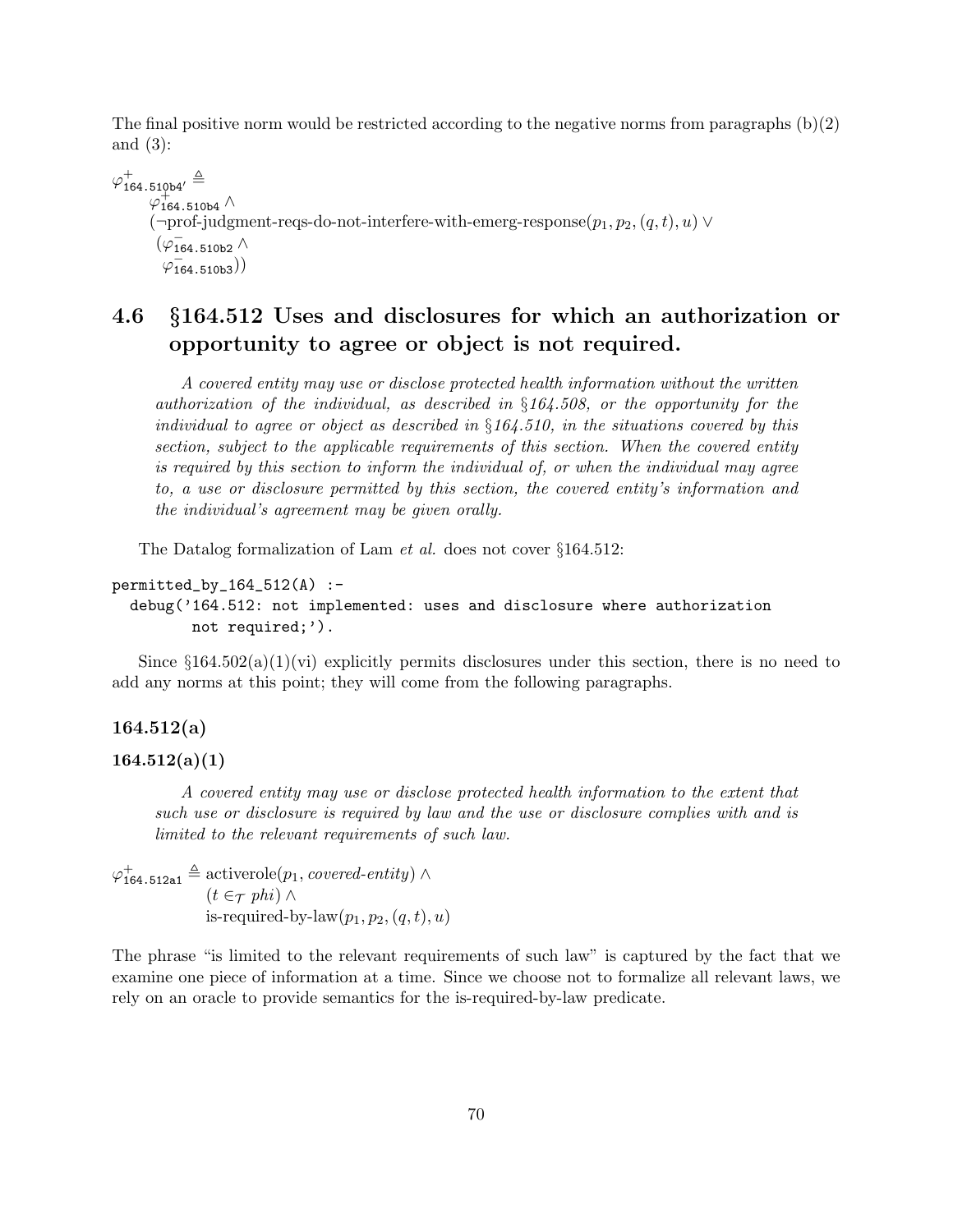#### 164.512(a)(2)

A covered entity must meet the requirements described in paragraph  $(c)$ ,  $(e)$ , or  $(f)$ of this section for uses or disclosures required by law.

To ensure that the requirements from paragraphs (c), (e), and (f) are satisfied, we join the negative norms from those paragraphs with  $\varphi^+_{164.512a1}$  to form a new positive norm:

$$
\varphi_{164.512a2}^{+} \triangleq \varphi_{164.512a1}^{+} \wedge \newline \wedge_{i \in 164.512c} \varphi_i^{-} \wedge \newline \wedge_{i \in 164.512e} \varphi_i^{-} \wedge \newline \wedge_{i \in 164.512f} \varphi_i^{-}
$$

# 164.512(b)

#### $164.512(b)(1)$

A covered entity may disclose protected health information for the public health activities and purposes described in this paragraph to:

# $164.512(b)(1)(i)$

A public health authority that is authorized by law to collect or receive such information for the purpose of preventing or controlling disease, injury, or disability, including, but not limited to, the reporting of disease, injury, vital events such as birth or death, and the conduct of public health surveillance, public health investigations, and public health interventions; or, at the direction of a public health authority, to an official of a foreign government agency that is acting in collaboration with a public health authority;

 $\varphi_{164.512b1i}^{+} \triangleq$  activerole $(p_1, covered\text{-}entity) \wedge$ 

 $(\exists p'_2$ . activerole $(p'_2, public\text{-}health\text{-}authority) \wedge$  $\text{activerole}(p_2', \text{authorized-by-law-for-purpose}(u))$  $((p_2 = p'_2) \vee$  $(\text{activerole}(p_2, \text{foreign-government-agency}) \wedge$ directed-disclosure $(p'_2, p_1, p_2, (q, t), m'))$ )  $\wedge$  $(t \in \tau$  phi)  $\wedge$  $((u \in_{\mathcal{U}} \mathit{disease-prevention-or-control}) \vee$  $(u \in_{\mathcal{U}} public\text{-}health\text{-}surveillance) \vee$  $(u \in_{\mathcal{U}} public\text{-}health\text{-}investigation)$  $(u \in_{\mathcal{U}} public\text{-}health\text{-}intervention))$ 

# $164.512(b)(1)(ii)$

A public health authority or other appropriate government authority authorized by law to receive reports of child abuse or neglect;

 $\varphi_{\mathtt{164.512b1ii}}^{+} \triangleq \mathrm{activerole}(p_1, covered\text{-}entity) \wedge$  $(\text{activerole}(p_2, \text{public-health-authority}) \vee$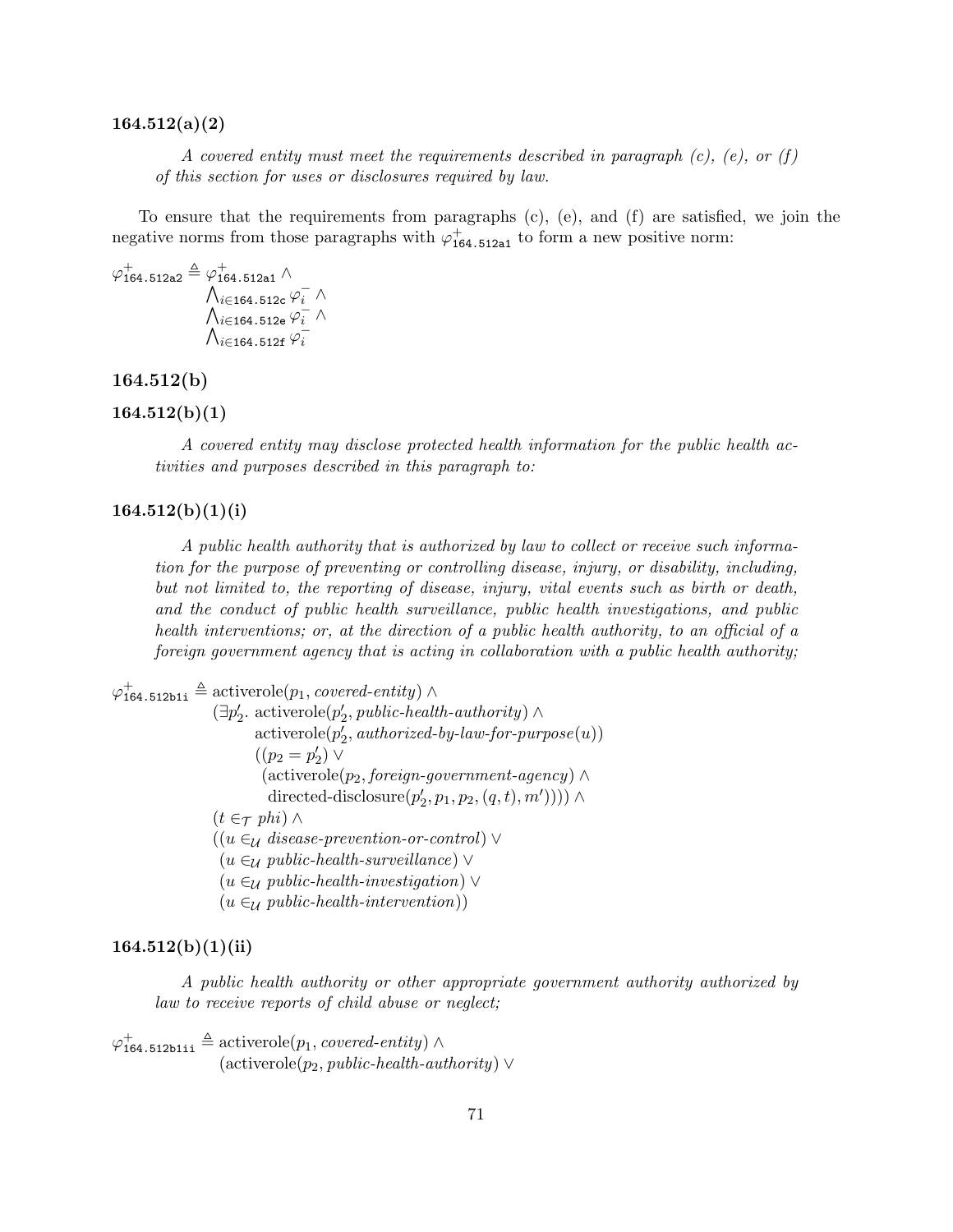$activerole(p_2, government-authority)) \wedge$ belongstorole( $p_2$ , authorized-by-law-for-purpose(u)) ∧  $(t \in \tau$  phi)  $\wedge$  $(u \in \mathcal{U}$  reports-of-child-abuse)

# $164.512(b)(1)(iii)$

A person subject to the jurisdiction of the Food and Drug Administration (FDA) with respect to an FDA-regulated product or activity for which that person has responsibility, for the purpose of activities related to the quality, safety or effectiveness of such FDAregulated product or activity. Such purposes include:

- (A) To collect or report adverse events (or similar activities with respect to food or dietary supplements), product defects or problems (including problems with the use or labeling of a product), or biological product deviations;
- (B) To track FDA-regulated products;
- (C) To enable product recalls, repairs, or replacement, or lookback (including locating and notifying individuals who have received products that have been recalled, withdrawn, or are the subject of lookback); or
- (D) To conduct post marketing surveillance;

 $\varphi_{\mathtt{164.512b1iii}}^{+} \triangleq \mathrm{activerole}(p_1, \textit{covered-entity}) \land$ 

 $\exists p$ :prod. is-FDA-regulated(p) ∧ activerole( $p_2$ , responsible-for-product(p)) ∧  $(t \in \tau$  phi) ∧  $(u \in_{\mathcal{U}} \text{quality-safety-effectiveness-activities}(p))$ 

Note that we use existential quantification over a new sort, prod, to link the recipient to the same product mentioned in the purpose.

# $164.512(b)(1)(iv)$

A person who may have been exposed to a communicable disease or may otherwise be at risk of contracting or spreading a disease or condition, if the covered entity or public health authority is authorized by law to notify such person as necessary in the conduct of a public health intervention or investigation; or

Somewhat surprisingly, the protected health information that may be disclosed is left wholly unconstrained in this paragraph. We believe that the purpose of public health information and principle of minimum necessary disclosure will appropriately limit the protected health information that may be disclosed.

 $\varphi_{\mathtt{164.512b1iv}}^{+} \triangleq \mathrm{activerole}(p_1, covered\text{-}entity) \wedge$ belongstorole(p<sub>2</sub>, risk-of-contracting-or-spreading-disease)  $\wedge$  $(t \in \tau$  phi) ∧  $(u \in \mathcal{U}$  notify-for-public-health-intervention)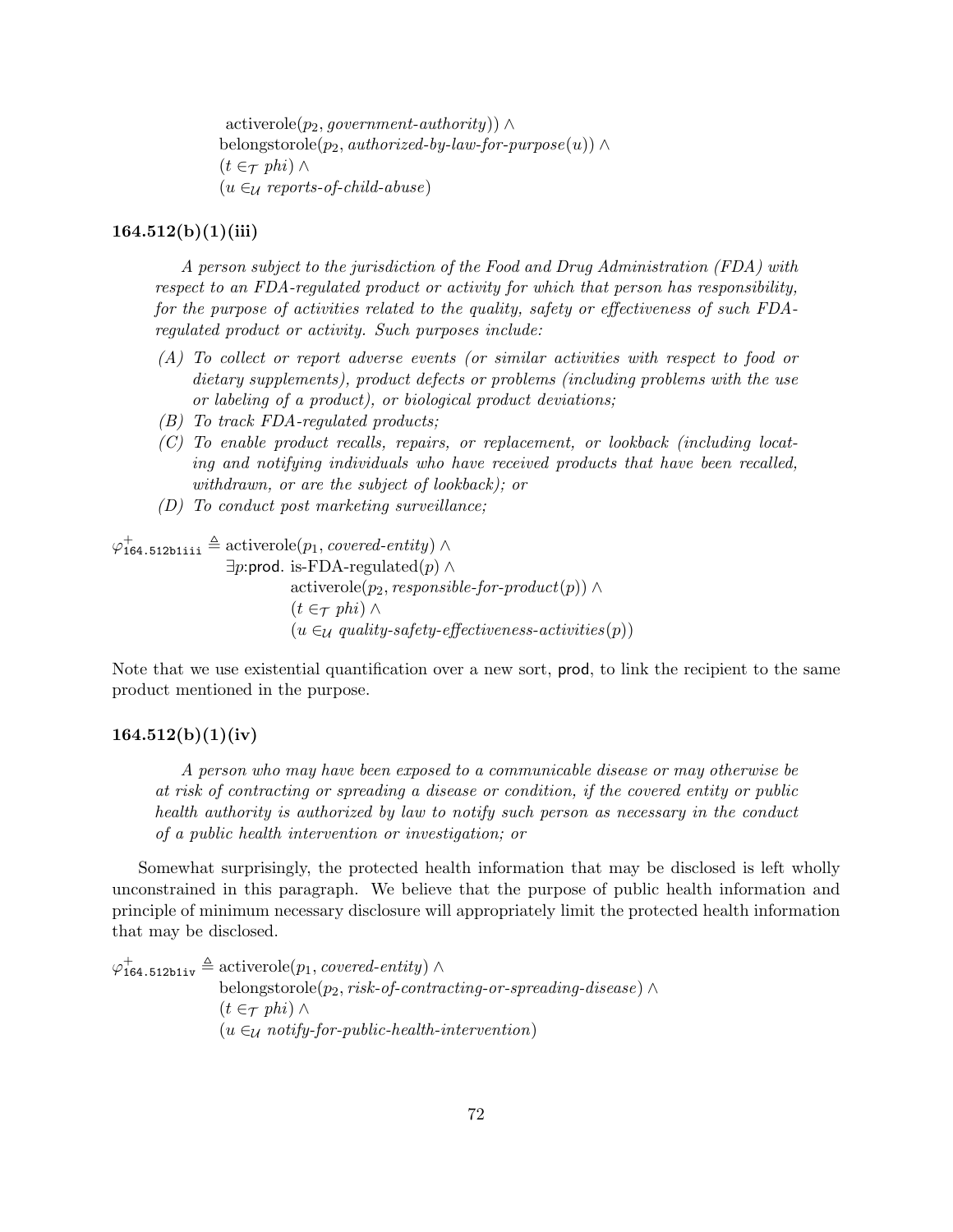#### $164.512(b)(1)(v)$

An employer, about an individual who is a member of the workforce of the employer, if:

(A) The covered entity is a covered health care provider who is a member of the workforce of such employer or who provides health care to the individual at the request of the employer:

(1) To conduct an evaluation relating to medical surveillance of the workplace; or (2) To evaluate whether the individual has a work-related illness or injury;

- (B) The protected health information that is disclosed consists of findings concerning a work-related illness or injury or a workplace-related medical surveillance;
- (C) The employer needs such findings in order to comply with its obligations, under 29 CFR parts 1904 through 1928, 30 CFR parts 50 through 90, or under state law having a similar purpose, to record such illness or injury or to carry out responsibilities for workplace medical surveillance; and
- (D) The covered health care provider provides written notice to the individual that protected health information relating to the medical surveillance of the workplace and work-related illnesses and injuries is disclosed to the employer:
	- (1) By giving a copy of the notice to the individual at the time the health care is provided; or
	- (2) If the health care is provided on the work site of the employer, by posting the notice in a prominent place at the location where the health care is provided.

We have the positive norm:

 $\varphi_{164.512\text{b1v}}^+ \triangleq (\text{activerole}(p_1, provider) \wedge$  $($ belongstorole $(p_1, \textit{workforce-member}(p_2)) \vee$ belongstorole( $p_1$ , provides-medical-surveillance( $p_2$ )) ∨ belongstorole( $p_1$ , provides-injury-evaluation( $p_2$ ))) ∧ activerole( $p_2$ , employer) ∧ belongstorole(q, workforce-member  $(p_2)$ ) ∧  $(((t \in \tau \text{ workplace-injury-finding}) \wedge$  $(u \in \mathcal{U}$  obligation-to-record-workplace-injury))  $\vee$  $((t \in \tau \text{ medical-surveillance-finding}) \wedge$  $(u \in \mathcal{U}$  obligation-to-perform-medical-surveillance))) ∧  $\exists m'. \diamondsuit \text{send}(p_1, q, m') \land$ is-notice-of-workplace-disclosure $(m')$ 

Note that we have tied the attribute class *workplace-injury-findings* to the corresponding purpose obligation-to-record-workplace-injury. Similarly, the information type medical-surveillance-findings and purpose *obligation-to-perform-medical-surveillance* are tied together. Although this is not made explicit in the text, we believe that it is reasonable to assume that this was the intended meaning.

Due to our abstract send-based model, we cannot capture the distinction between giving a copy of the notice and posting the notice in a prominent public place. Therefore, we do not include paragraph  $(D)(2)$ .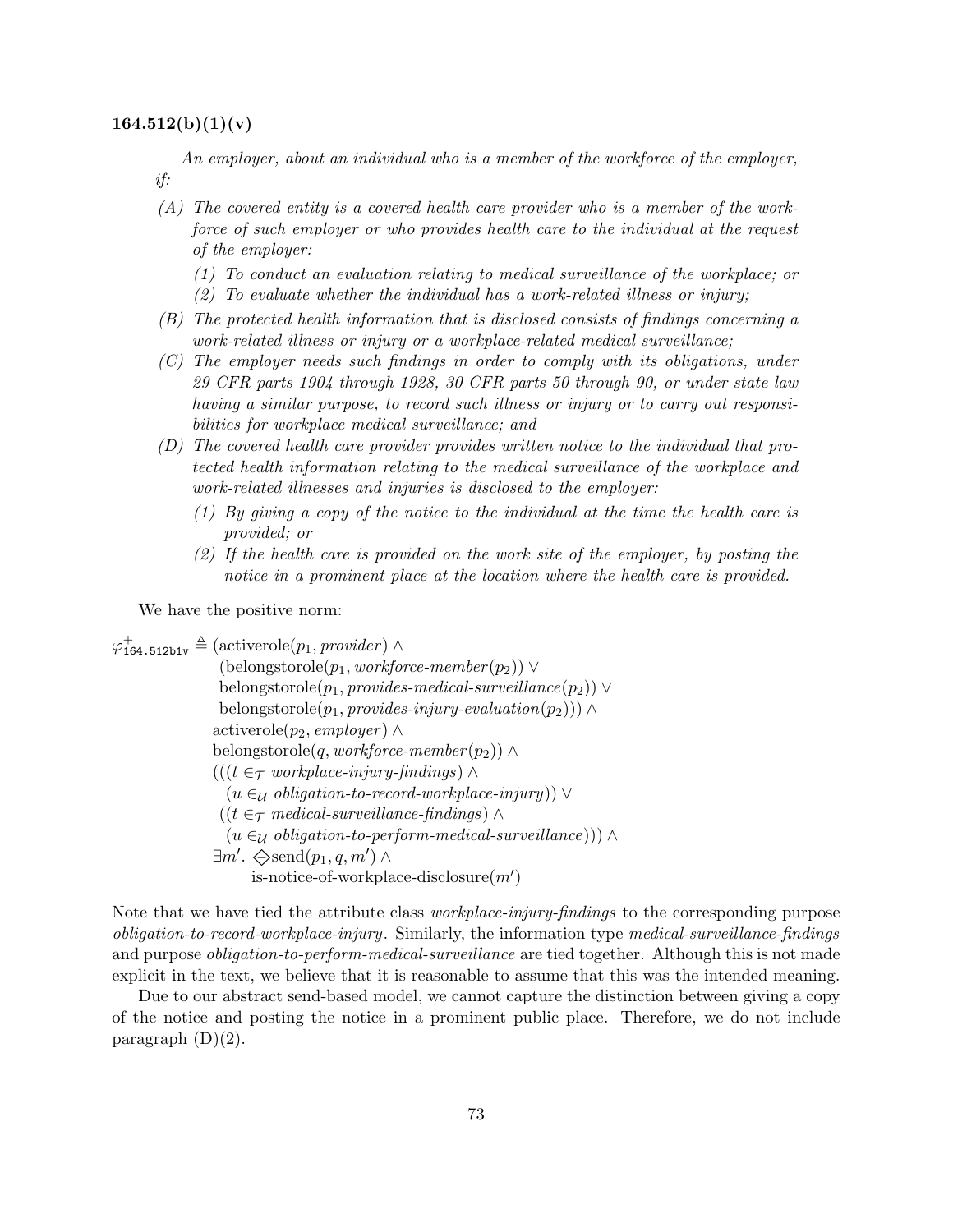#### 164.512(b)(2)

If the covered entity also is a public health authority, the covered entity is permitted to use protected health information in all cases in which it is permitted to disclose such information for public health activities under paragraph  $(b)(1)$  of this section.

Because our model cannot express usage-based norms, we cannot handle this paragraph. However, given a model that supports usage-based norms, we expect that it would be straightforward to copy the norms from paragraph  $(b)(1)$  and make only slight modifications.

# $164.512(c)$

We combine the following norms from this paragraph to form a new positive norm:

$$
\varphi_{164.512c}^{+} \triangleq \varphi_{164.512c1}^{+} \wedge (\varphi_{164.512c2}^{-} \vee \varphi_{164.512c2i}^{+} \vee \varphi_{164.512c2i}^{+})
$$

Note that this construction contains a local negative norm with its own exceptions.

#### $164.512(c)(1)$

Except for reports of child abuse or neglect permitted by paragraph  $(b)(1)(ii)$  of this section, a covered entity may disclose protected health information about an individual whom the covered entity reasonably believes to be a victim of abuse, neglect, or domestic violence to a government authority, including a social service or protective services agency, authorized by law to receive reports of such abuse, neglect, or domestic violence:

- (i) To the extent the disclosure is required by law and the disclosure complies with and is limited to the relevant requirements of such law;
- (ii) If the individual agrees to the disclosure; or
- (iii) To the extent the disclosure is expressly authorized by statute or regulation and:
	- (A) The covered entity, in the exercise of professional judgment, believes the disclosure is necessary to prevent serious harm to the individual or other potential victims; or
	- (B) If the individual is unable to agree because of incapacity, a law enforcement or other public official authorized to receive the report represents that the protected health information for which disclosure is sought is not intended to be used against the individual and that an immediate enforcement activity that depends upon the disclosure would be materially and adversely affected by waiting until the individual is able to agree to the disclosure.

```
\varphi_{164.512c1}^{+} = \text{activerole}(p_1, covered\text{-}entity) \wedgebelongstorole(p_2, government-authority) ∧
                 \text{activerole}(p_2, \text{authorized-by-law-for-purpose}(u)) \wedgebelieves-victim-of-abuse(p_1, q) \wedge(t \in \tau phi) \wedge(u \in \mathcal{U} reports-of-abuse) \wedge(is-required-by-law(p_1, p_2, (q, t), u) \vee
```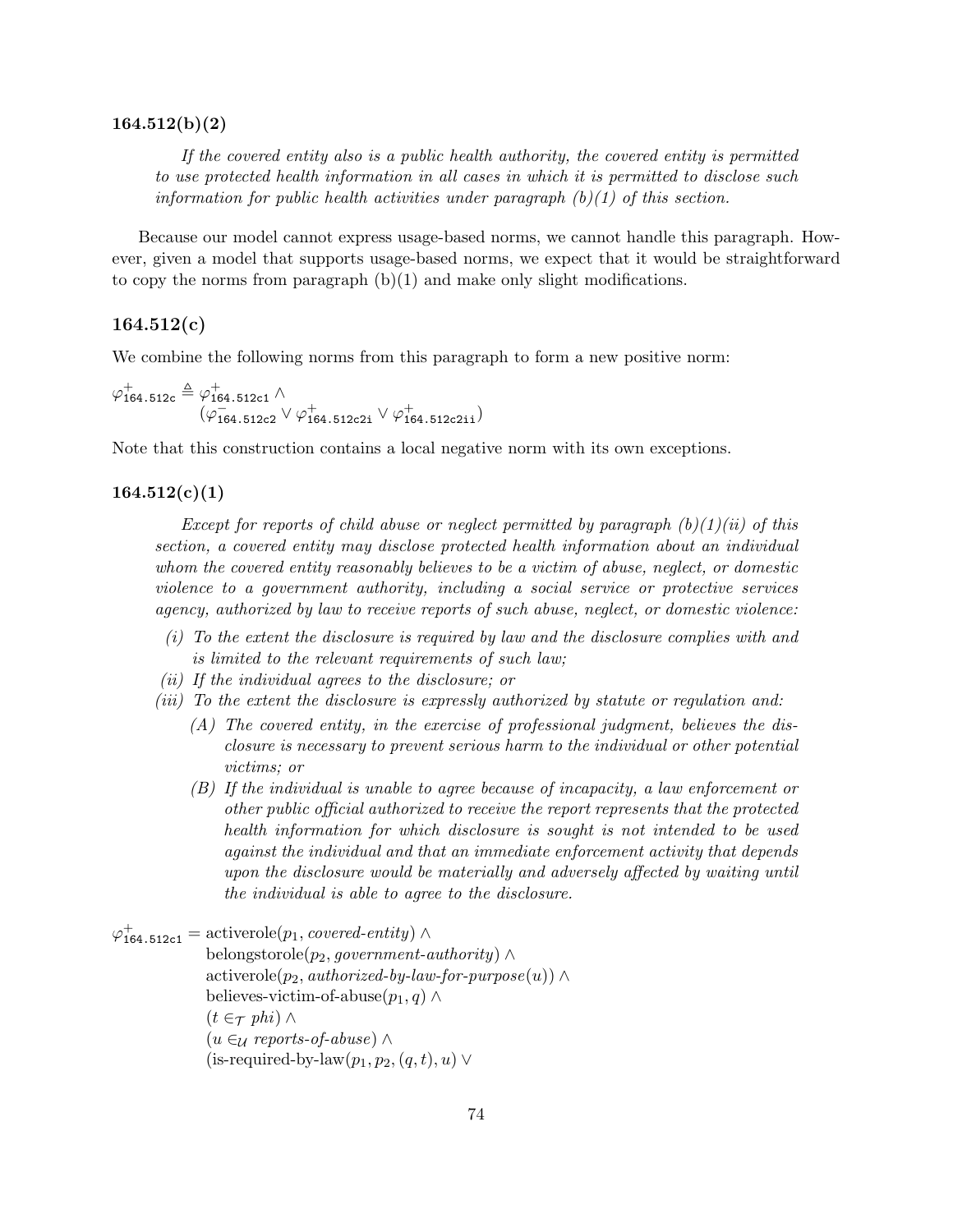individual-has-agreed $(p_1, p_2, (q, t), u) \vee$ (authorized-by-statute-regulation $(p_1, p_2, (q, t), u) \wedge$ (believes-disclosure-necessary-to-prevent-harm $(p_1, p_2, (q, t), u)$  ∨ (belongstorole(q, incapacitated)  $\wedge$  $\exists p_3$ . belongstorole( $p_3$ , public-official) ∧ activerole( $p_3$ , authorized-for-purpose(u)) ∧ assurance-disclosure-not-used-against-individual $(p_3, p_1, p_2, (q, t), u) \wedge$ believes-waiting-for-agreement-would-hinder-enforcement $(p_3, p_1, p_2, (q, t), u))$ ))

Because there is no implementation specification for an individual's agreement, we factor this out as a new predicate, individual-has-agreed. Also, because the negative norm  $\varphi_{164.512c2}^{-}$  applies locally to  $\varphi_{164.512c1}^+$  (and not to  $\varphi_{164.512b11i}^+$ ), no additional work is necessary to capture the phrase "except for reports of child abuse or neglect permitted by paragraph  $(b)(1)(ii)$  of this section."

# $164.512(c)(2)$

A covered entity that makes a disclosure permitted by paragraph  $(c)(1)$  of this section must promptly inform the individual that such a report has been or will be made, except if:

We have the following negative norm. Although no definition of "promptly" is provided by the law, if we are given a promptness constant,  $c_{prompt}$ , we write:

 $\varphi_{164.512c2} \triangleq \downarrow x. \exists m'. (\diamondsuit \text{send}(p_1, q, m') \vee \emptyset)$  $\Diamond (\downarrow y. (y \leq x + c_{prompt}) \land$  $\mathrm{send}(p_1, q, m'))$   $\wedge$ is-notice-of-report $(m', p_1, p_2, (q, t), u)$ 

#### $164.512(c)(2)(i)$

The covered entity, in the exercise of professional judgment, believes informing the individual would place the individual at risk of serious harm; or

We have the positive norm:

 $\varphi^+_{164.512c2i} \triangleq$  believes-notice-would-risk-individual $(p_1, p_2, (q, t), u)$ 

Again, we rely on an oracle for the semantics of believes-notice-would-risk-individual.

#### $164.512(c)(2(ii)$

The covered entity would be informing a personal representative, and the covered entity reasonably believes the personal representative is responsible for the abuse, neglect, or other injury, and that informing such person would not be in the best interests of the individual as determined by the covered entity, in the exercise of professional judgment.

It is not clear to us how to represent the necessity modality present in the phrase "[If] the covered entity would be informing a personal representative". We could consider adding a new modality to the logic, but it seems likely to impose more technical complications than the benefit we would gain. However, even if we considered adding a new modality, we would be breaking the abstraction of whether a message goes to an individual or the personal representative.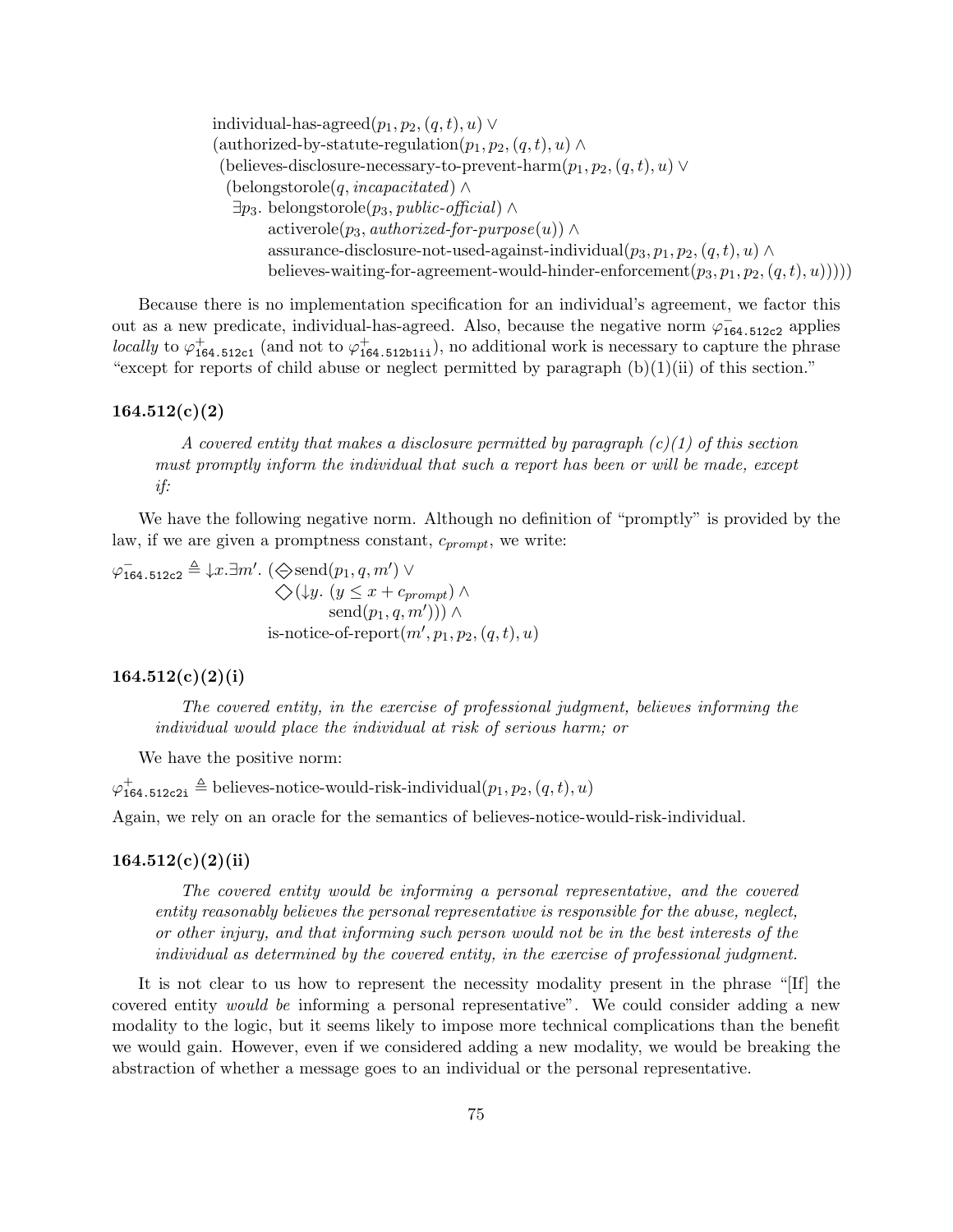#### 164.512(d)

#### $164.512(d)(1)$

A covered entity may disclose protected health information to a health oversight agency for oversight activities authorized by law, including audits; civil, administrative, or criminal investigations; inspections; licensure or disciplinary actions; civil, administrative, or criminal proceedings or actions; or other activities necessary for appropriate oversight of:

- (i) The health care system;
- (ii) Government benefit programs for which health information is relevant to beneficiary eligibility;
- (iii) Entities subject to government regulatory programs for which health information is necessary for determining compliance with program standards; or
- (iv) Entities subject to civil rights laws for which health information is necessary for determining compliance.

We have the positive norm:

 $\varphi_{164.512d1}^{+} \triangleq$  activerole $(p_1, covered\text{-}entity) \wedge$ belongstorole( $p_2$ , health-oversight-agency) ∧ activerole( $p_2$ , authorized-by-law(u)) ∧  $(t \in \tau$  phi) ∧ ∃p<sub>3</sub>. (u ∈<sub>U</sub> oversight(p<sub>3</sub>)) ∧  $(\text{activerole}(p_3, \text{health-care-system}) \vee$  $activerole(p_3, government\text{-}beneft\text{-}programs\text{-}health\text{-}eliqibility) \vee$  $activerole(p_3, government-regulated-entity-health-compliance) \vee$  $activerole(p_3, subject-to-civil-right-health-compliance)$ 

Note the use of the *authorized-by-law(u)* role, which is parameterized by the purpose u and captures the principals that are authorized by law for purpose u.

Also, paragraph (i) is unclear to us: The term "health care system" seems too generic of a term to be useful in practice. Nevertheless, we choose to formalize it using a role health-care-system.

# $164.512(d)(2)$

For the purpose of the disclosures permitted by paragraph  $(d)(1)$  of this section, a health oversight activity does not include an investigation or other activity in which the individual is the subject of the investigation or activity and such investigation or other activity does not arise out of and is not directly related to:

- (i) The receipt of health care;
- (ii) A claim for public benefits related to health; or
- (iii) Qualification for, or receipt of, public benefits or services when a patient's health is integral to the claim for public benefits or services.

We would like to express this paragraph as: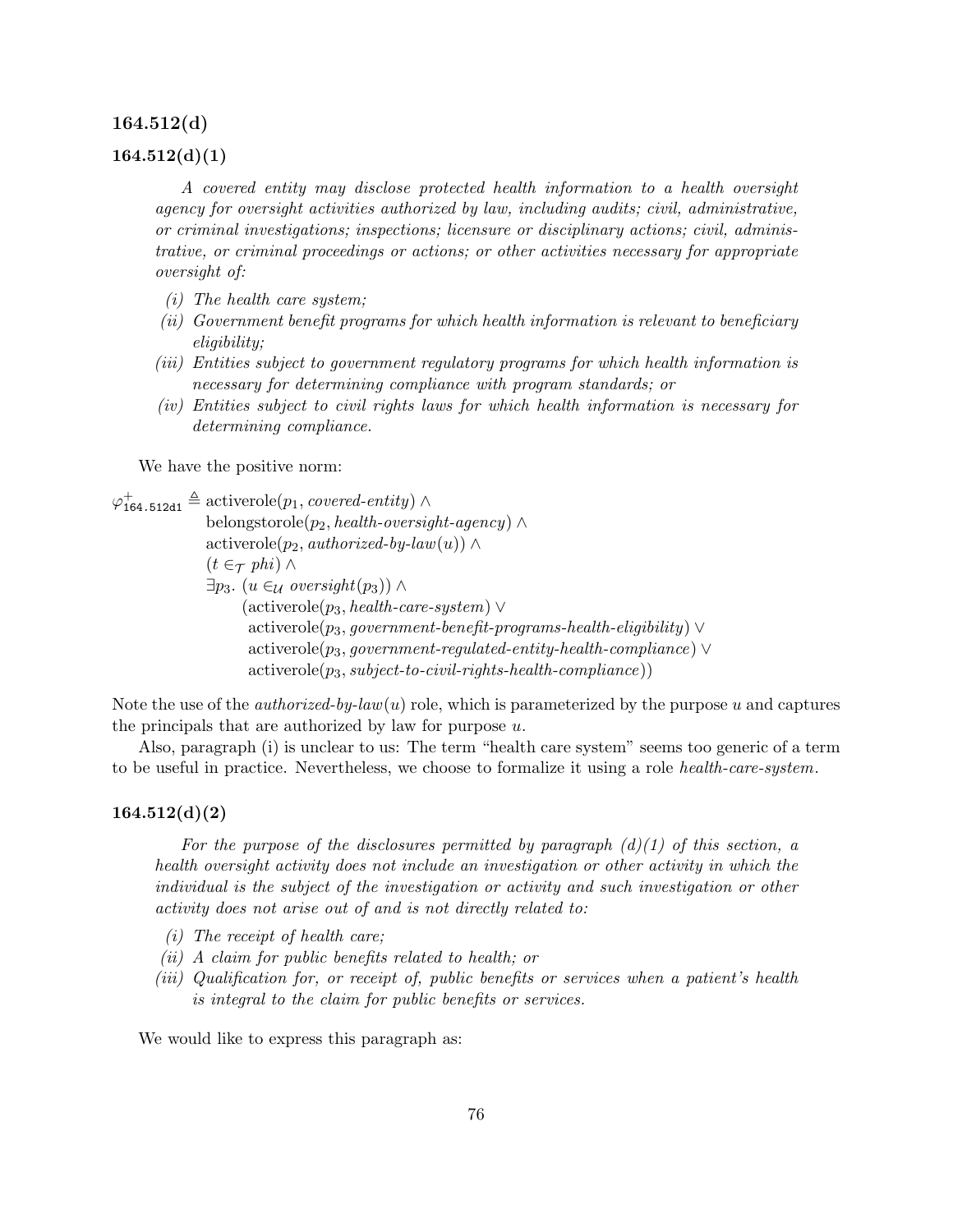$(u \in_{\mathcal{U}} \text{oversight}(q)) \supset$ related-to-receipt-health-care $(u) \vee$ related-to-public-health-benefits $(u) \vee$ related-to-public-benefits-qualification-depends-on-health $(u)$ 

However, this cannot be expressed as an isolated constraint because q must refer to the individual. We resolve this problem by merging this paragraph into the norm from  $(d)(1)$ :

 $\varphi^+_{164.512 \text{d}1'} \triangleq \text{activerole}(p_1, covered\text{-}entity) \wedge$ belongstorole( $p_2$ , health-oversight-agency) ∧ activerole( $p_2$ , authorized-by-law(u)) ∧  $(t \in \tau$  phi)  $\wedge$ ∃p<sub>3</sub>. (u ∈<sub>U</sub> oversight(p<sub>3</sub>)) ∧  $(\text{activerole}(p_3, \text{health-care-system}) \vee$  $activerole(p_3, government\text{-}beneft\text{-}programs\text{-}health\text{-}elightly) \vee$ activerole( $p_3$ , government-regulated-entity-health-compliance)  $\vee$  $activerole(p_3, subject-to-civil- rights-health-compliance)) \wedge$  $((p_3 = q) \supset$ related-to-receipt-health-care $(u) \vee$ related-to-public-health-benefits $(u) \vee$ related-to-public-benefits-qualification-depends-on-health $(u)$ )

Admittedly, this weakens the correspondence with the text's structure, but that seems unavoidable.

#### 164.512 (d)(3)

Notwithstanding paragraph  $(d)(2)$  of this section, if a health oversight activity or investigation is conducted in conjunction with an oversight activity or investigation relating to a claim for public benefits not related to health, the joint activity or investigation is considered a health oversight activity for purposes of paragraph (d) of this section.

Again, it seems necessary to merge this paragraph into the norm for paragraph  $(d)(1)$ :

 $\varphi_{164.512d''}^+ \triangleq$  activerole $(p_1, covered\text{-}entity) \wedge$ belongstorole( $p_2$ , health-oversight-agency) ∧ activerole( $p_2$ , authorized-by-law(u)) ∧  $(t \in \tau$  phi)  $\wedge$ ∃p<sub>3</sub>. (u ∈<sub>U</sub> oversight(p<sub>3</sub>)) ∧  $(\text{activerole}(p_3, \text{health-care-system}) \vee$  $active role(p_3, government\text{-}bene\text{fit-}programs\text{-}health\text{-}eliqibility) \vee$  $activerole(p_3, government-regulated-entity-health-compliance) \vee$  $activerole(p_3, subject-to-civil-right-health-compliance)$  ∧  $((p_3 = q) \supset$  $\exists u'.$  (related-to-receipt-health-care $(u') \vee$  $related-to-public-health-benefits(u') \vee$ related-to-public-benefits-qualification-depends-on-health $(u')$ ) ∧  $((u' = u) \vee$ joint-oversight $(u, u'))$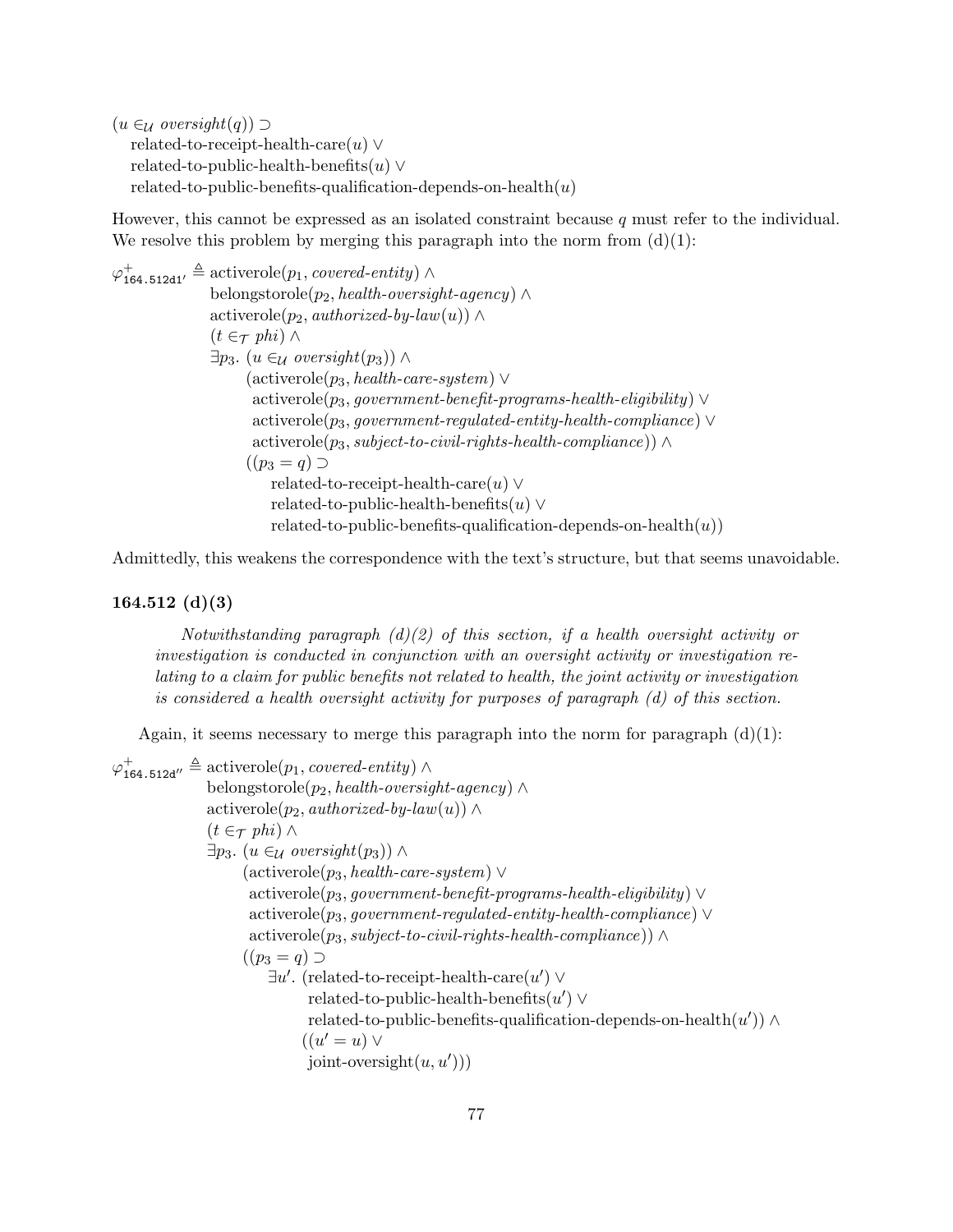#### $164.512(d)(4)$

If a covered entity also is a health oversight agency, the covered entity may use protected health information for health oversight activities as permitted by paragraph  $(d)$ of this section.

Again, because our model does not support usage-based norms, we cannot handle this paragraph. However, we expect that, in such a model, it would be straightforward to modify the norms from paragraph (d) to apply to uses.

# 164.512(e)

#### $164.512(e)(1)$

A covered entity may disclose protected health information in the course of any judicial or administrative proceeding:

# $164.512(e)(1)(i)$

In response to an order of a court or administrative tribunal, provided that the covered entity discloses only the protected health information expressly authorized by such order; or

 $\varphi_{164.512e1i}^{+} \triangleq$  activerole $(p_1, covered\text{-}entity) \wedge$  $(t \in \tau$  phi)  $\wedge$  $(u \in \mathcal{U})$  judicial-administrative-proceeding) ∧  $\exists p_3, m'.$  (activerole $(p_3, court)$ ) activerole( $p_3$ , administrative-tribunal)) ∧  $\diamondsuit$ send $(p_3, p_1, m') \wedge$ is-order $(m', p_1, p_2, (q, t))$ 

We rely on an oracle for the semantics of in-order.

#### $164.512(e)(1)(ii)$

In response to a subpoena, discovery request, or other lawful process, that is not accompanied by an order of a court or administrative tribunal, if:

- (A) The covered entity receives satisfactory assurance, as described in para. (e)(1)(iii) of this section, from the party seeking the information that reasonable efforts have been made by such party to ensure that the individual who is the subject of the protected health information that has been requested has been given notice of the request; or
- (B) The covered entity receives satisfactory assurance, as described in para.  $(e)(1)(iv)$ of this section, from the party seeking the information that reasonable efforts have been made by such party to secure a qualified protective order that meets the requirements of paragraph  $(e)(1)(v)$  of this section.

We have the positive norm: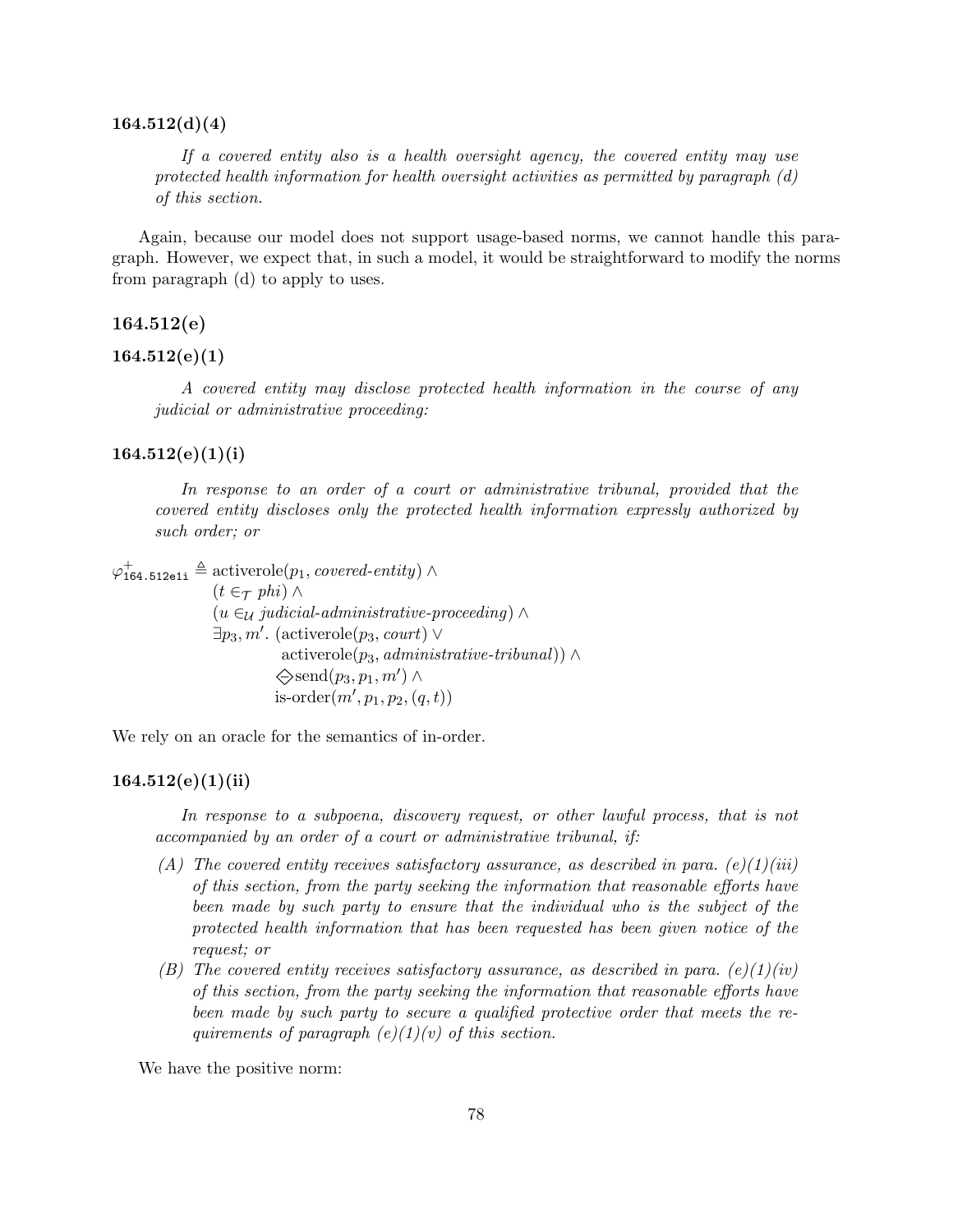$\varphi_{\mathtt{164.512e1ii}}^{+} \triangleq \mathrm{activerole}(p_1, \textit{covered-entity}) \land$  $(t \in \tau$  phi)  $\wedge$  $(u \in_{\mathcal{U}} \textit{judicial-administrative-proceeding}) \wedge$  $\exists m'. \diamondsuit \text{send}(p_2, p_1, m') \land$ is-lawful-process $(m', p_1, p_2, (q, t)) \wedge$ (received-satisfactory-assurances-164.512e1iii $(p_1, p_2, (q, t), u)$   $\vee$ received-satisfactory-assurances-164.512e1iv $(p_1, p_2, (q, t), u)$ 

We rely on an oracle for the semantics of is-lawful-process. The macros for receiving satisfactory assurances are defined in the following paragraphs.

# $164.512(e)(1)(iii)$

For the purposes of paragraph  $(e)(1)(ii)(A)$  of this section, a covered entity receives satisfactory assurances from a party seeking protecting health information if the covered entity receives from such party a written statement and accompanying documentation demonstrating that:

- (A) The party requesting such information has made a good faith attempt to provide written notice to the individual (or, if the individual's location is unknown, to mail a notice to the individual's last known address);
- (B) The notice included sufficient information about the litigation or proceeding in which the protected health information is requested to permit the individual to raise an objection to the court or administrative tribunal; and
- (C) The time for the individual to raise objections to the court or administrative tribunal has elapsed, and:
	- (1) No objections were filed; or
	- (2) All objections filed by the individual have been resolved by the court or the administrative tribunal and the disclosures being sought are consistent with such resolution.

received-satisfactory-assurances-164.512e1iii $(p_1, p_2, (q, t), u) \triangleq$ 

 $\exists m'. \diamondsuit \text{send}(p_2, p_1, m') \land$ contains-evidence-of-attempt-to-sufficiently-notify $(m', p_1, p_2, (q, t), u) \wedge$ contains-evidence-of-objection-time-elapsed $(m', p_1, p_2, (q, t), u) \wedge$ (contains-evidence-of-no-objections $(m', p_1, p_2, (q, t), u)$   $\vee$ contains-evidence-of-all-objections-resolved $(m', p_1, p_2, (q, t), u)$ 

We revive the use of special purpose contains-... predicates. Our generic contains predicate requires that the attribute be given with respect to a particular subject principal. This is not the case here.

#### $164.512(e)(1)(iv)$

For the purposes of paragraph  $(e)(1)(ii)(B)$  of this section, a covered entity receives satisfactory assurances from a party seeking protected health information, if the covered entity receives from such party a written statement and accompanying documentation demonstrating that: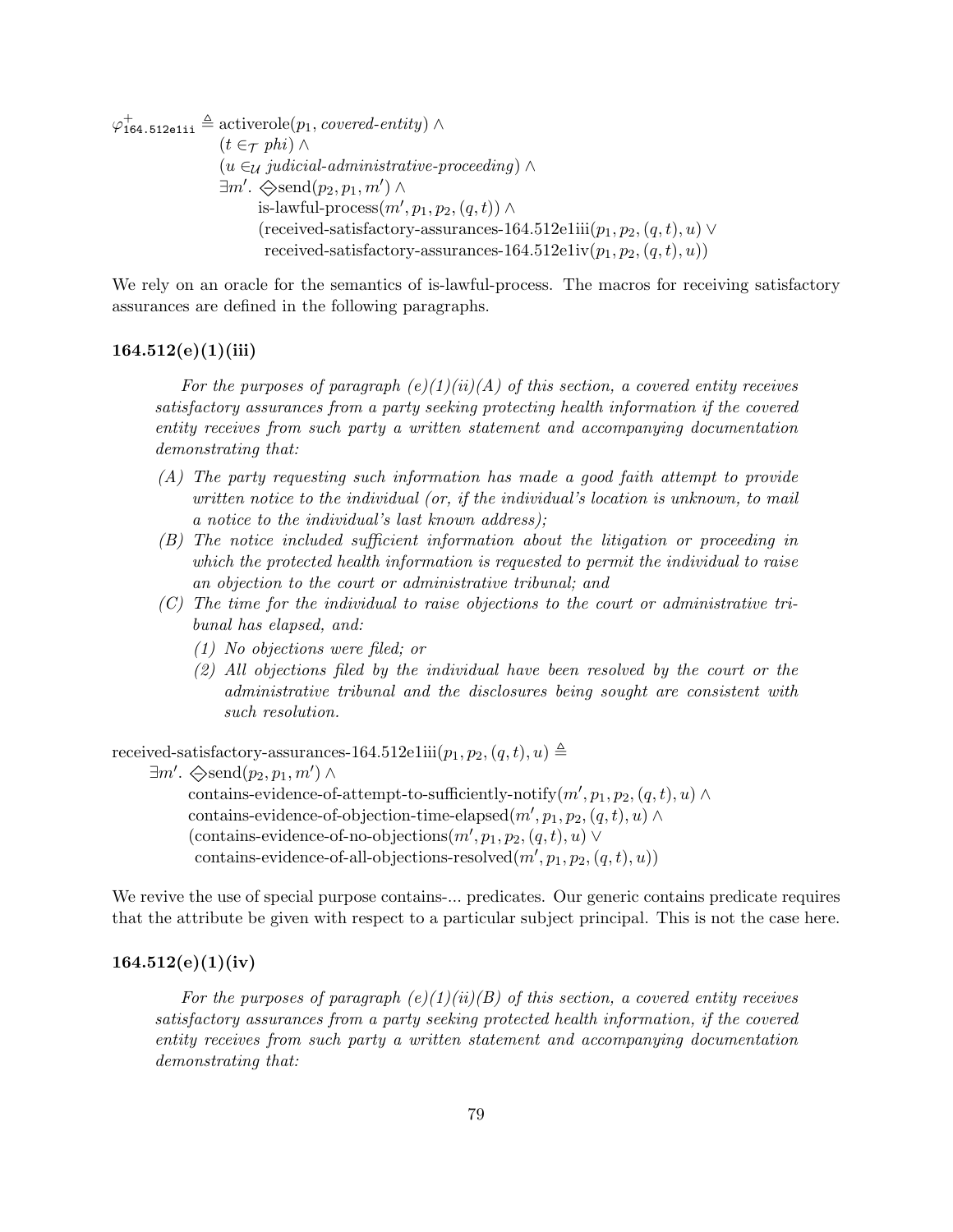- (A) The parties to the dispute giving rise to the request for information have agreed to a qualified protective order and have presented it to the court or administrative tribunal with jurisdiction over the dispute; or
- (B) The party seeking the protected health information has requested a qualified protective order from such court or administrative tribunal.

received-satisfactory-assurances-164.512e1iv $(p_1, p_2, (q, t), u) \triangleq$ 

 $\exists m'. \diamondsuit \text{send}(p_2, p_1, m') \land$ 

(contains-evidence-of-parties-agreed-to-protective-order $(m', p_1, p_2, (q, t), u) \vee$  $\text{contains-evidence-of-request-for-protective-order}(m', p_1, p_2, (q, t), u))$ 

Again, we rely solely on predicates because the requirement is for evidence of a qualified protective order, not the actual order itself. We assume that the legal proceeding purpose  $u$  captures all of the information regarding parties in the dispute and the relevant court.

# $164.512(e)(1)(v)$

For purposes of paragraph  $(e)(1)$  of this section, a qualified protective order means, with respect to protected health information requested under paragraph  $(e)(1)(ii)$  of this section, an order of a court or of an administrative tribunal or a stipulation by the parties to the litigation or administrative proceeding that:

- (A) Prohibits the parties from using or disclosing the protected health information for any purpose other than the litigation or proceeding for which such information was requested; and
- (B) Requires the return to the covered entity or destruction of the protected health information (including all copies made) at the end of the litigation or proceeding.

By relying on predicates to check the *evidence* of a protective order, and not the existence of the protective order itself, this paragraph seems unnecessary.

# $164.512(e)(1)(vi)$

Notwithstanding paragraph  $(e)(1)(ii)$  of this section, a covered entity may disclose protected health information in response to lawful process described in paragraph  $(e)(1)(ii)$ of this section without receiving satisfactory assurance under paragraph  $(e)(1)(ii)(A)$  or (B) of this section, if the covered entity makes reasonable efforts to provide notice to the individual sufficient to meet the requirements of paragraph  $(e)(1)(iii)$  of this section or to seek a qualified protective order sufficient to meet the requirements of paragraph  $(e)(1)(iv)$  of this section.

 $\varphi_{\mathtt{164.512e1vi}}^{+} \triangleq \mathrm{activerole}(p_1, covered\text{-}entity) \wedge$  $(t \in \tau$  phi)  $\wedge$  $(u \in_{\mathcal{U}} \mathit{judicial-dmin}$ istrative-proceeding) ∧  $\exists m'. \diamondsuit \text{send}(p_2, p_1, m') \land$ is-lawful-process $(m', p_1, p_2, (q, t), u) \wedge$ made-reasonable-effort-to-notify $(p_1, p_2, (q, t), u)$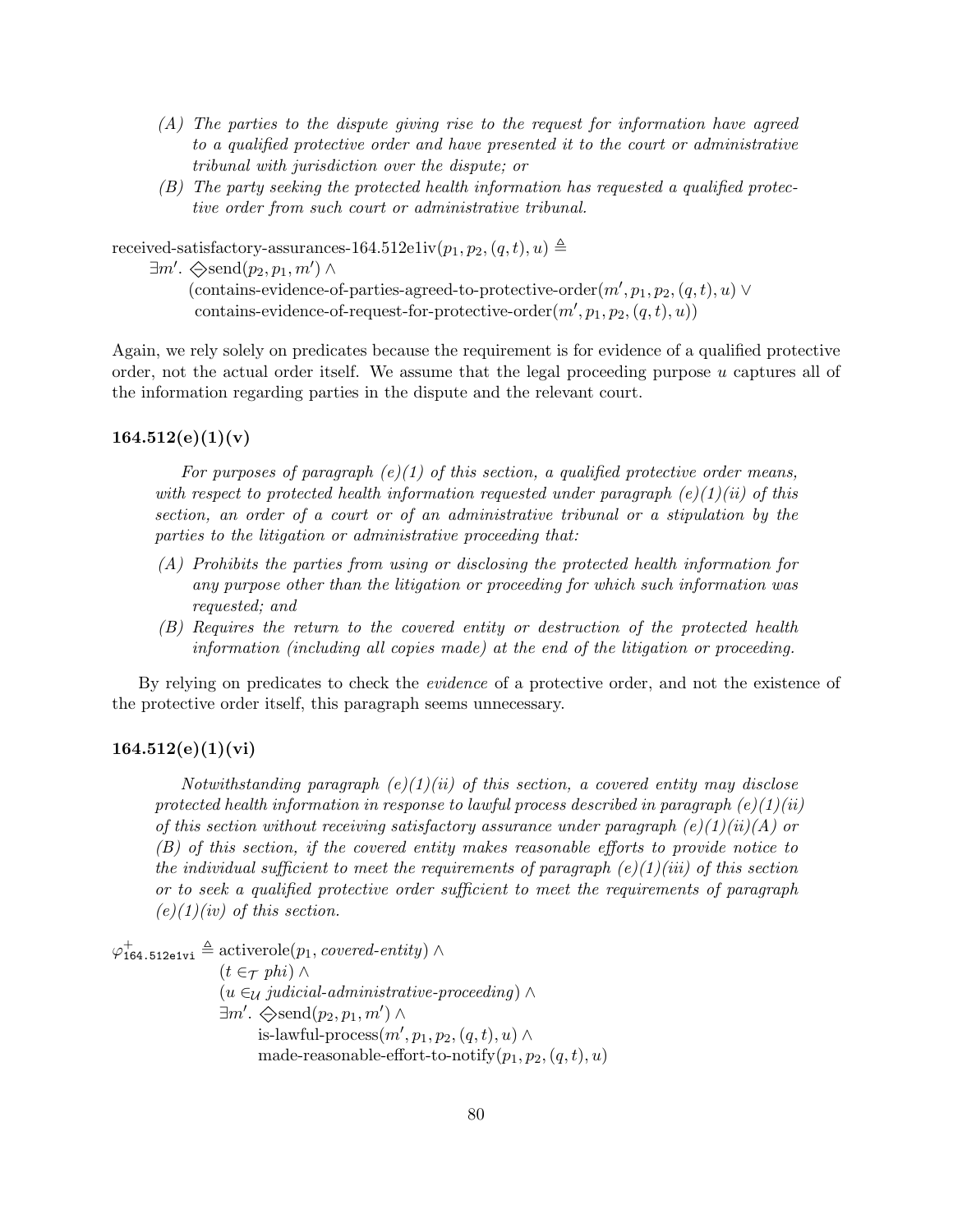#### 164.512(e)(2)

The provisions of this paragraph do not supersede other provisions of this section that otherwise permit or restrict uses or disclosures of protected health information.

In our opinion, this paragraph simply requires that all negative norms in this section apply to the positive norms from paragraph (e). This will automatically be the case due to our top-level formula and the fact that the positive norms of paragraph (e) will be injected there.

## $164.512(f)$

A covered entity may disclose protected health information for a law enforcement purpose to a law enforcement official if the conditions in paragraphs  $(f)(1)$  through  $(f)(6)$  of this section are met, as applicable.

This paragraph serves to factor out the constraint that paragraphs  $(f)(1)$ – $(6)$  apply to disclosures for law enforcement purposes to a law enforcement official. Our norms in the following paragraphs take this into account.

# $164.512(f)(1)$

A covered entity may disclose protected health information:

#### $164.512(f)(1)(i)$

As required by law including laws that require the reporting of certain types of wounds or other physical injuries, except for laws subject to paragraph  $(b)(1)(ii)$  or  $(c)(1)(i)$  of this section; or

```
\varphi_{164.512f1i}^{+} \triangleq activerole(p_1, covered\text{-}entity) \wedge
```

```
activerole(p_2, law-enforcement-official) ∧
(t \in \tau phi) \wedge(u \in_{\mathcal{U}} law\text{-}enforcement) \wedgerequired-by-law(p_1, p_2, (q, t), u) \wedge\neg \varphi_{\texttt{164.512b1ii}}^{+} \land\neg \varphi_{164.512c1i}^{+}
```
## $164.512(f)(1)(ii)$

In compliance with and as limited by the relevant requirements of:

- (A) A court order or court-ordered warrant, or a subpoena or summons issued by a judicial officer;
- (B) A grand jury subpoena; or
- (C) An administrative request, including an administrative subpoena or summons, a civil or an authorized investigative demand, or similar process authorized under law, provided that:
	- (1) The information sought is relevant and material to a legitimate law enforcement inquiry;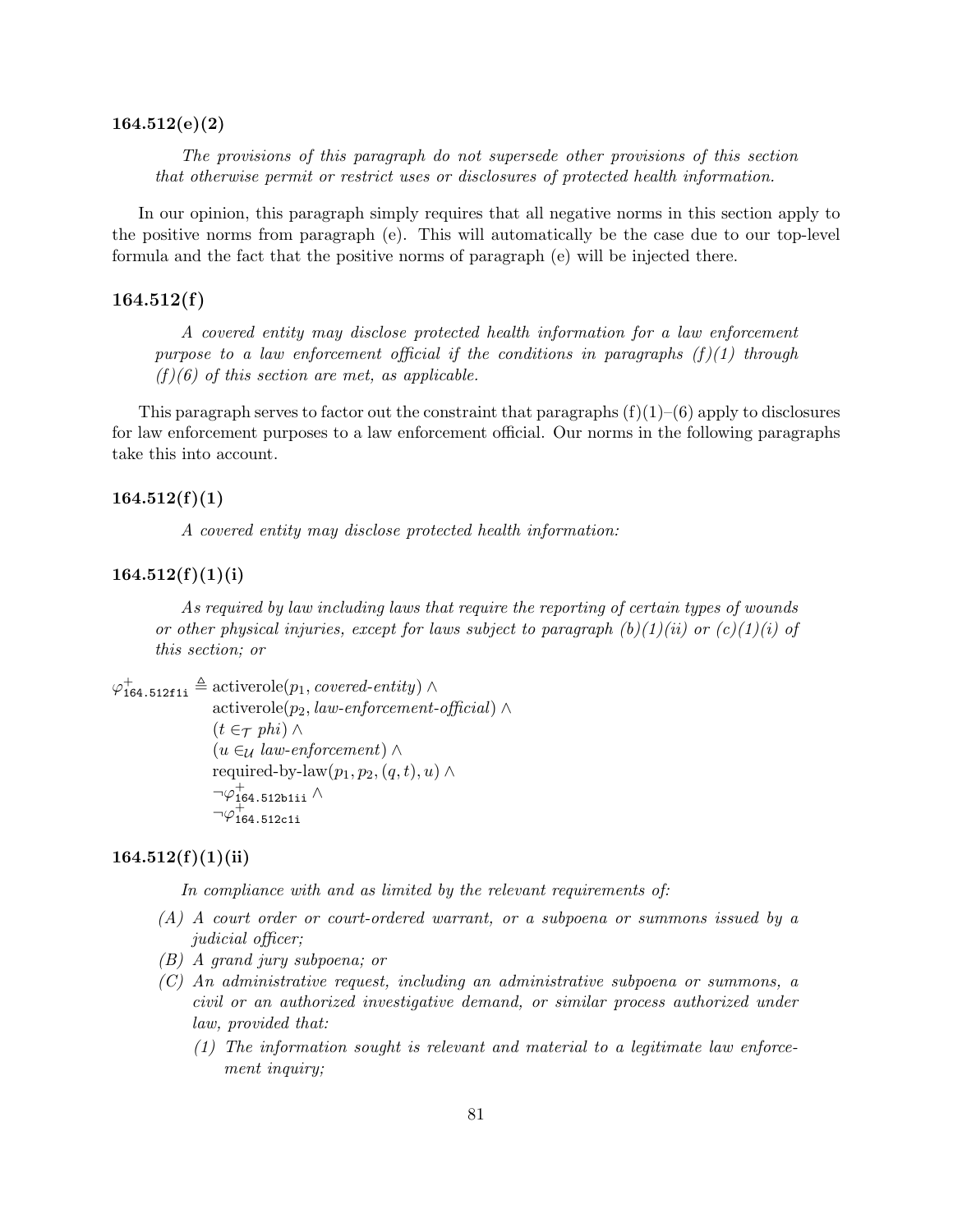- (2) The request is specific and limited in scope to the extent reasonably practicable in light of the purpose for which the information is sought; and
- (3) De-identified information could not reasonably be used.

 $\varphi_{164.512\texttt{f1ii}}^+ \triangleq \text{activerole}(p_1, covered\text{-}entity) \wedge$ activerole( $p_2$ , law-enforcement-official) ∧  $(t \in \tau$  phi)  $\wedge$  $(u \in \mathcal{U} \text{ law-enforcement})$  ∧ (in-compliance-with-court-order $(p_1, p_2, (q, t), u) \vee$ in-compliance-with-grand-jury-subpoena $(p_1, p_2, (q, t), u) \vee$ (in-compliance-with-administrative-request( $p_1, p_2, (q, t), u$ ) ∧ minimum-necessary $(p_1, p_2, m, u) \wedge$ deidentified-information-not-sufficient $(u)$ )

It seems that paragraph  $(f)(1)(ii)(C)(1)$  is redundant since the opening of paragraph (f) explicitly states that the disclosure must be for a law enforcement purpose.

### $164.512(f)(2)$

Except for disclosures required by law as permitted by paragraph  $(f)(1)$  of this section, a covered entity may disclose protected health information in response to a law enforcement official's request for such information for the purpose of identifying or locating a suspect, fugitive, material witness, or missing person, provided that:

- (i) The covered entity may disclose only the following information:
	- (A) Name and address;
	- (B) Date and place of birth;
	- (C) Social security number;
	- (D) ABO blood type and rh factor;
	- (E) Type of injury;
	- (F) Date and time of treatment;
	- (G) Date and time of death, if applicable; and
	- (H) A description of distinguishing physical characteristics, including height, weight, gender, race, hair and eye color, presence or absence of facial hair (beard or moustache), scars, and tattoos.
- (ii) Except as permitted by paragraph  $(f)(2)(i)$  of this section, the covered entity may not disclose for the purposes of identification or location under paragraph  $(f)(2)$ of this section any protected health information related to the individual's DNA or DNA analysis, dental records, or typing, samples or analysis of body fluids or tissue.

We have the following positive norm:

 $\varphi_{164.512f2}^{+} \triangleq$  activerole $(p_1, covered\text{-}entity) \wedge$ activerole( $p_2$ , law-enforcement-official) ∧  $((t \in \tau \text{ name-and-address}) \vee$  $(t \in \tau$  date-and-place-of-birth)  $\vee$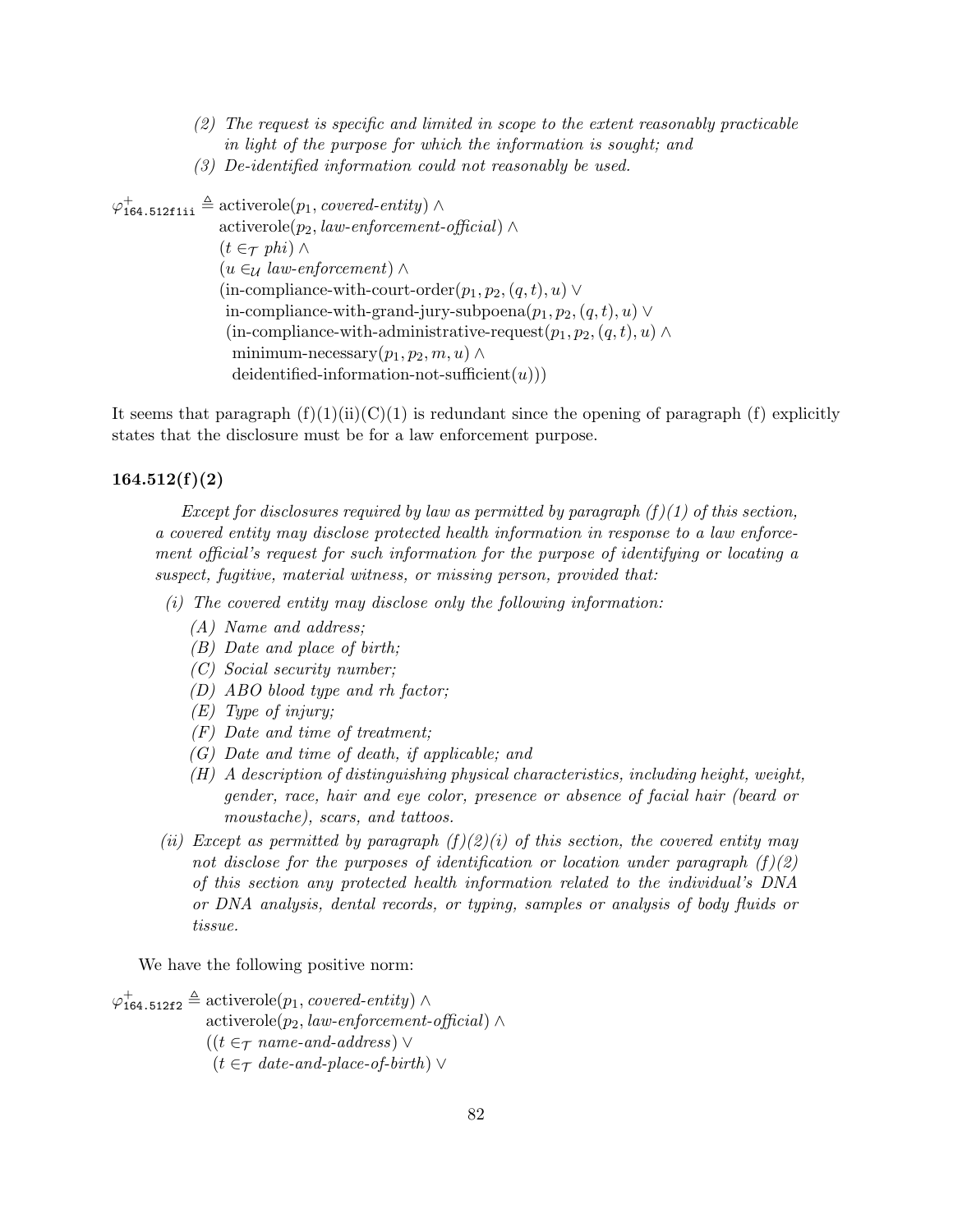$(t \in \tau \text{ social-security-number}) \vee$  $(t \in \tau$  ABO-blood-type-and-rh-factor)  $\vee$  $(t \in \tau$  type-of-injury)  $\vee$  $(t \in \tau$  date-and-time-of-treatment)  $\vee$  $(t \in \tau$  date-and-time-of-death)  $\vee$  $(t \in \tau$  distinguishing-physical-characteristics)) ∧  $(u \in \mathcal{U} \text{ law-enforcement-relevant-identification-or-location}(q))$  $(\exists m'. \diamondsuit \text{send}(p_2, p_1, m') \wedge$ is-request-for $(m', p_1, p_2, (q, t), u))$ 

Since paragraph  $(f)(2)(i)$  does not mention DNA information, we believe that the "exception" given in paragraph  $(f)(2)(ii)$  is simply a statement of intent that serves to underscore the fact that DNA information is not mentioned in  $(f)(2)(i)$ . As a result, we include no logical mention of DNA information.

We also do not understand the need for the "except for disclosures required by law as permitted by paragraph  $(f)(1)$ " exception. However, because this paragraph introduces no negative norms, the disjunctive character of positive norms will do the correct thing: these categories would only apply in  $\varphi_{164.512f2}^+$ . It seems that the authors of HIPAA may be confusing "if" with "only if".

## $164.512(f)(3)$

Except for disclosures required by law as permitted by paragraph  $(f)(1)$  of this section, a covered entity may disclose protected health information in response to a law enforcement official's request for such information about an individual who is or is suspected to be a victim of a crime, other than disclosures that are subject to paragraph  $(b)$ or (c) of this section, if:

Note that we will not need to handle the phrase "other than disclosures that are subject to paragraph (b) or (c) of this section". Even though this paragraph requires things (essentially agreement) beyond (b) and (c), these additional requirements need not occur for disclosures that fit (b) or (c): by their disjunctive nature, only one positive norm needs to be satisfied. Satisfying only paragraph (b) is enough, for example. This is similar to our previous comment.

#### $164.512(f)(3)(i)$

The individual agrees to the disclosure; or

 $\varphi_{164.512f3i}^{+} \triangleq$  activerole $(p_1, covered\text{-}entity) \wedge$ activerole( $p_2$ , law-enforcement-official) ∧ (belongstorole(q, victim-of-crime) ∨ belongstorole(q, suspected-victim-of-crime))  $\wedge$  $(t \in \tau$  phi)  $\wedge$  $(u \in \mathcal{U} law-enforcement) \wedge$  $(\exists m'. \diamondsuit \text{send}(p_2, p_1, m') \wedge$ is-request-for $(m', p_1, p_2, (q, t), u)) \wedge$  $(\exists m'' \ldots \diamondsuit \text{send}(q, p_1, m'') \land$ is-agreement-to $(m'', p_1, p_2, (q, t), u)$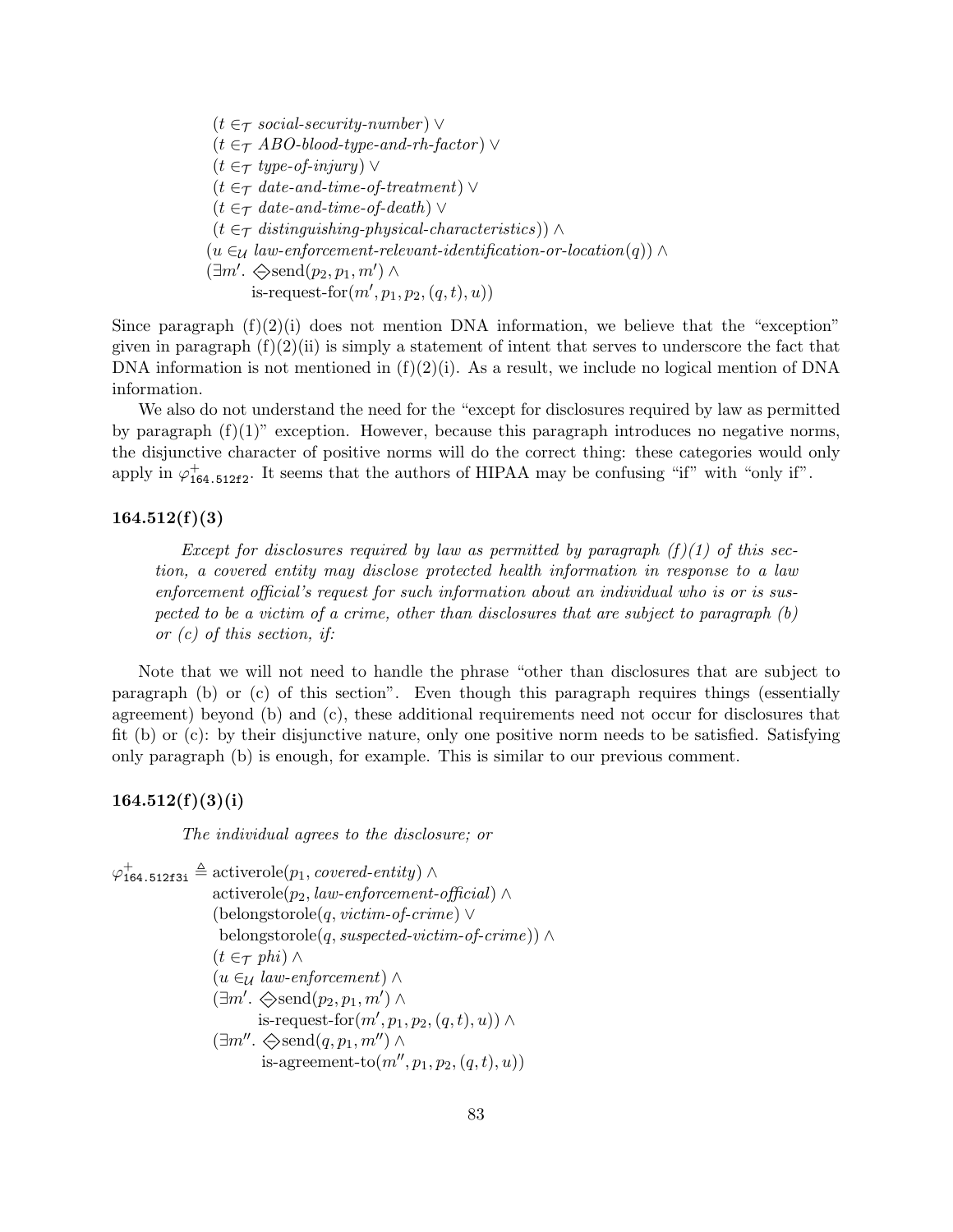#### $164.512(f)(3)(ii)$

The covered entity is unable to obtain the individual's agreement because of incapacity or other emergency circumstance, provided that:

- (A) The law enforcement official represents that such information is needed to determine whether a violation of law by a person other than the victim has occurred, and such information is not intended to be used against the victim;
- (B) The law enforcement official represents that immediate law enforcement activity that depends upon the disclosure would be materially and adversely affected by waiting until the individual is able to agree to the disclosure; and
- (C) The disclosure is in the best interests of the individual as determined by the covered entity, in the exercise of professional judgment.

 $\varphi_{\mathtt{164.512f3ii}}^{+} \triangleq \mathrm{activerole}(p_1, \textit{covered-entity}) \land$ 

activerole( $p_2$ , law-enforcement-official)  $\wedge$ (belongstorole(q, victim-of-crime) ∨ belongstorole(q, suspected-victim-of-crime))  $\wedge$  $(t \in \tau$  phi)  $\wedge$  $(u \in_{\mathcal{U}} \mathit{law-enforcement}) \wedge$  $(\exists m'. \diamondsuit \text{send}(p_2, p_1, m') \wedge$ is-request-for $(m', p_1, p_2, (q, t), u)) \wedge$ belongstorole(q, emergency-circumstance)  $\wedge$ represents-needed-to-determine-crime $(p_2, p_1, p_2, (q, t), u) \wedge$ represents-not-used-against-victim $(p_2, p_1, p_2, (q, t), u) \wedge$ represents-activity-adversely-affected-by-wait $(p_2, p_1, p_2, (q, t), u) \wedge$ believes-in-best-interest $(p_1, p_1, p_2, (q, t), u)$ 

Again, the represents-... predicates and the believes-in-best-interest predicate rely on oracles for their semantics.

# $164.512(f)(4)$

A covered entity may disclose protected health information about an individual who has died to a law enforcement official for the purpose of alerting law enforcement of the death of the individual if the covered entity has a suspicion that such death may have resulted from criminal conduct.

 $\varphi_{164.512\texttt{f4}}^+ \triangleq \text{activerole}(p_1, covered\text{-}entity) \wedge$ activerole( $p_2$ , law-enforcement-official) ∧ belongstorole(q, deceased)  $\wedge$  $(t \in \tau$  phi)  $\wedge$  $(u \in \mathcal{U}$  suspicious-death-notification $(q)$ ) ∧ believes-death-may-be-result-of-crime $(p_1, q)$ 

The believes-death-may-be-result-of-crime predicate also uses an oracle for its semantics.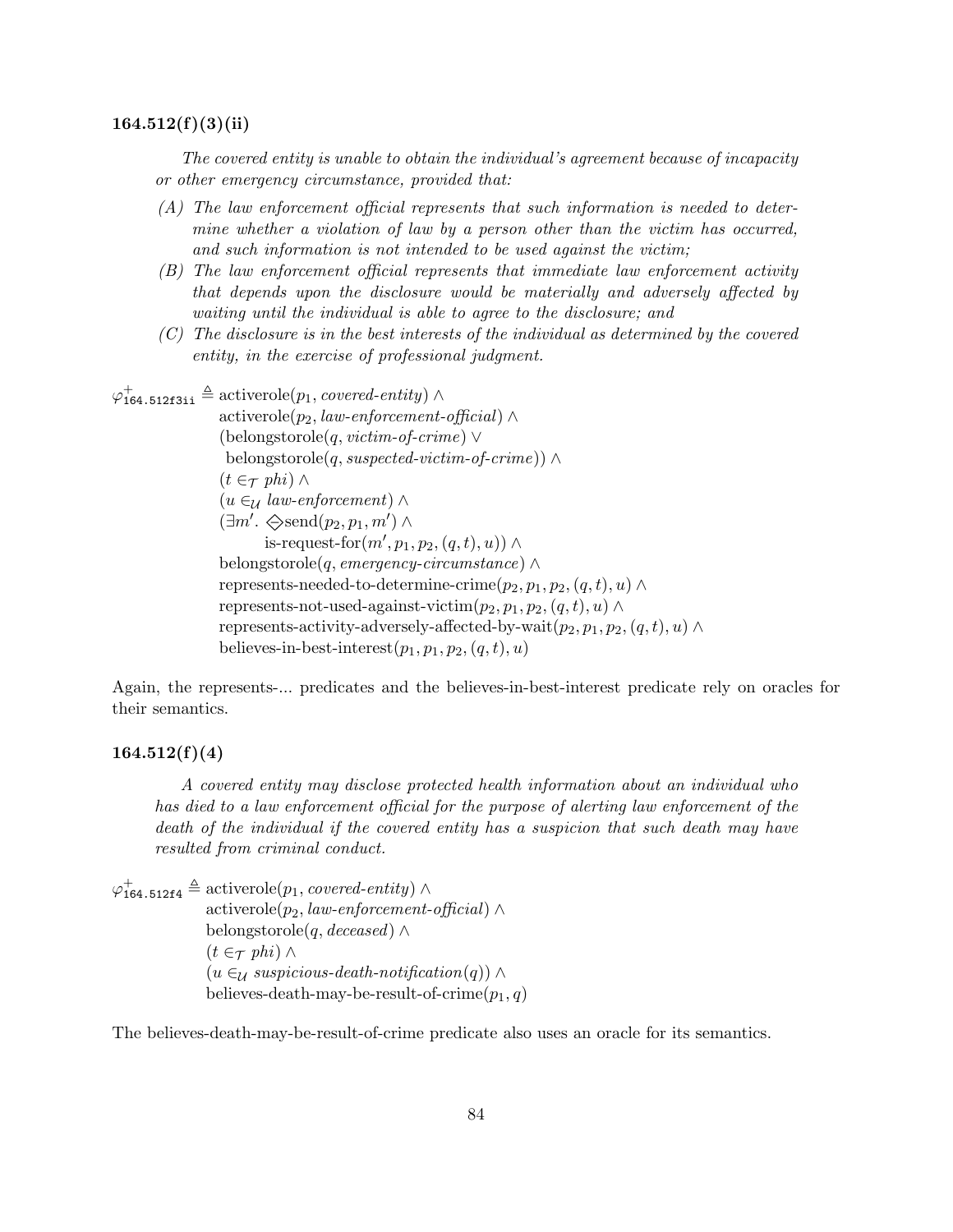#### $164.512(f)(5)$

A covered entity may disclose to a law enforcement official protected health information that the covered entity believes in good faith constitutes evidence of criminal conduct that occurred on the premises of the covered entity.

 $\varphi^+_{164.512(f)(5)} \triangleq$  activerole $(p_1, covered\text{-}entity) \wedge$ activerole( $p_2$ , law-enforcement-official) ∧  $(t \in \tau$  phi) ∧  $(u \in \mathcal{U}$  report-possible-crime-on-premises $(p_1)$ ) ∧ believes-evidence-of-crime-on-premises $(p_1,(q,t))$ 

# $164.512(f)(6)$

Since  $\S 164.512(f)(6)(ii)$  constitutes a local negative norm on  $\S 164.512(f)(6)(i)$ , the norms are joined with conjunction, forming a new positive norm:

 $\varphi_{\mathtt{164.512f6}}^{+} \triangleq \varphi_{\mathtt{164.512f6i}}^{+} \wedge \varphi_{\mathtt{164.512f6ii}}^{-}$ 

# $164.512(f)(6)(i)$

A covered health care provider providing emergency health care in response to a medical emergency, other than such emergency on the premises of the covered health care provider, may disclose protected health information to a law enforcement official if such disclosure appears necessary to alert law enforcement to:

(A) The commission and nature of a crime;

- (B) The location of such crime or of the victim(s) of such crime; and
- (C) The identity, description, and location of the perpetrator of such crime.

 $\varphi_{164.51216i}^{+} \triangleq$  activerole $(p_1, \text{provider})$   $\wedge$ 

activerole( $p_2$ , law-enforcement-official) ∧  $(t \in \tau$  phi)  $\wedge$  $(u \in \mathcal{U}$  alert-of-crime-commission-location-victims-perpetrator)  $\wedge$ providing-emergency-healthcare $(p_1, q) \wedge$ appears-necessary-to-alert-of-crime-commission-location-victims-perpetrator $(p_1, p_2, (q, t), u)$ 

# $164.512(f)(6)(ii)$

If a covered health care provider believes that the medical emergency described in paragraph  $(f)(6)(i)$  of this section is the result of abuse, neglect, or domestic violence of the individual in need of emergency health care, paragraph  $(f)(\theta)(i)$  of this section does not apply and any disclosure to a law enforcement official for law enforcement purposes is subject to paragraph (c) of this section.

 $\varphi$ <sub>164.512f6ii</sub>  $\triangleq$  ¬believes-emergency-result-of-abuse-neglect-domestic-violence $(p_1, q)$ 

Note that we have changed "a covered healthcare provider" to refer to the covered healthcare provider of the potential disclosure. We believe that this is the intended or implied meaning.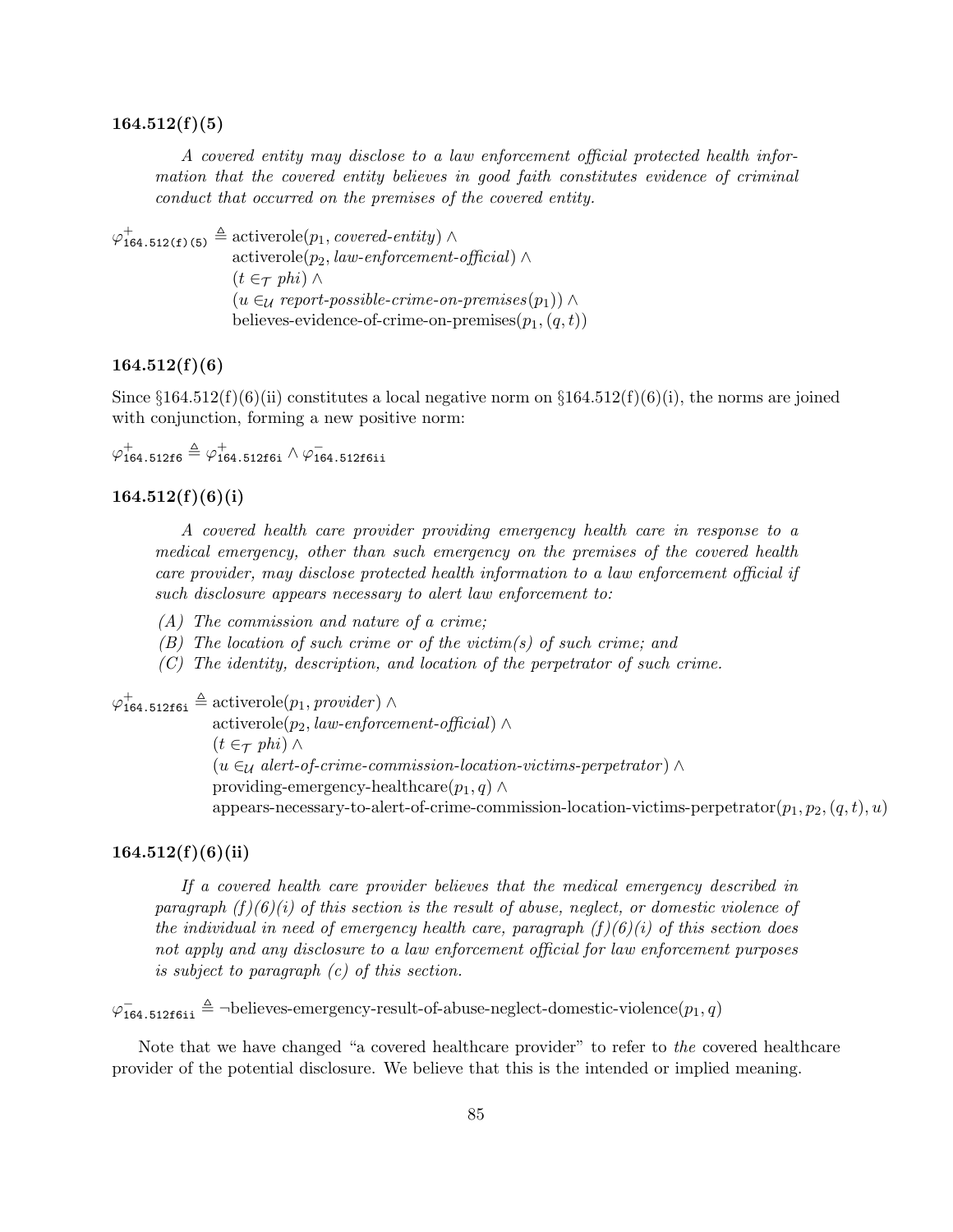#### $164.512(g)$

# $164.512(g)(1)$

A covered entity may disclose protected health information to a coroner or medical examiner for the purpose of identifying a deceased person, determining a cause of death, or other duties as authorized by law. A covered entity that also performs the duties of a coroner or medical examiner may use protected health information for the purposes described in this paragraph.

 $\varphi_{164.512g1}^{+} \triangleq$  activerole $(p_1, covered\text{-}entity) \wedge$  $(\text{activerole}(p_2, \text{corner}) \vee$  $\text{activerole}(p_2, \text{ medical-examiner})\ \wedge$ belongstorole(q, deceased)  $\wedge$  $(t \in \tau$  phi)  $\wedge$  $((u \in_{\mathcal{U}} \text{identification}(q)) \vee$  $(u \in_{\mathcal{U}} \text{determining-}cause-of-death(q))$  ∨ authorized-by-law $(p_2, u)$ 

We have taken the liberty of parameterizing the identification and cause of death purposes by the deceased individual  $q$  to more tightly reflect what we believe to be the intended meaning.

#### $164.512(g)(2)$

A covered entity may disclose protected health information to funeral directors, consistent with applicable law, as necessary to carry out their duties with respect to the decedent. If necessary for funeral directors to carry out their duties, the covered entity may disclose the protected health information prior to, and in reasonable anticipation of, the individual's death.

 $\varphi_{164.512g2}^{+} \triangleq$  activerole $(p_1, covered\text{-}entity)$   $\wedge$  $\text{activerole}(p_2, {\text{functional}}\text{-}director) \wedge$ (belongstorole(q, deceased) ∨  $(\diamondsuit(\downarrow y. (x \geq y - c) \wedge$ belongstorole(q, deceased))  $\wedge$ early-disclosure-necessary $(p_1, p_2, (q, t), u))$ ) ∧  $(t \in \tau$  phi)  $\wedge$  $(u \in_{\mathcal{U}} \text{funeral-direction-duties}(q)) \wedge$ necessary-for-duties $(p_1, p_2, (q, t), u)$ 

Note that we use the  $\Diamond$  operator to formalize disclosure prior to death, where c stands for a reasonable interval of time.

#### 164.512(h)

A covered entity may use or disclose protected health information to organ procurement organizations or other entities engaged in the procurement, banking, or transplantation of cadaveric organs, eyes, or tissue for the purpose of facilitating organ, eye or tissue donation and transplantation.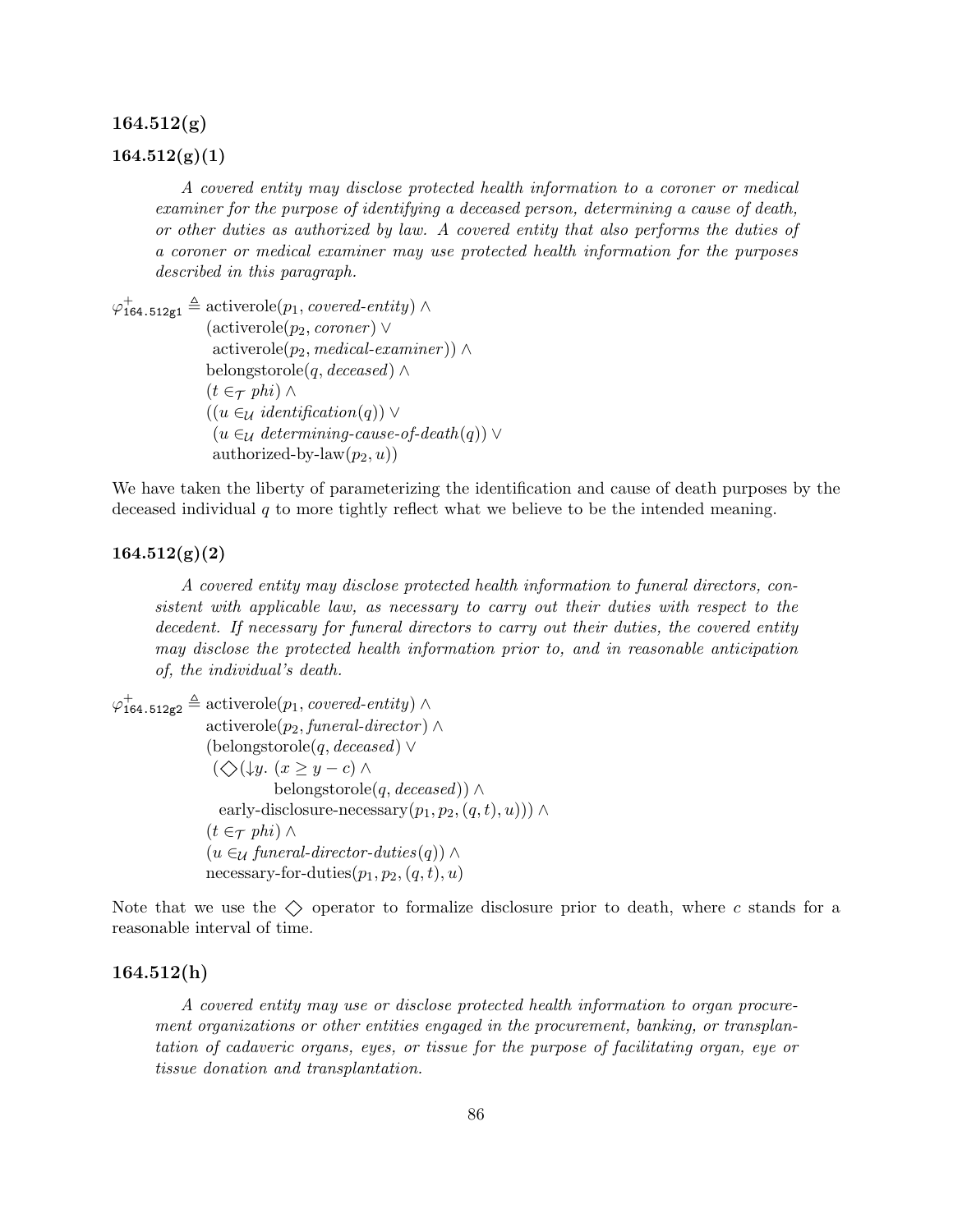$\varphi_{164.512h}^{+} \triangleq$  activerole $(p_1, covered\text{-}entity) \wedge$  $(\text{activerole}(p_2, organ-procurrent-organization) \vee$  $activerole(p_2, engaged-in-procurrent-banking-transplantation-of-organs-eyes-tissue)) \wedge$  $(t \in \tau$  phi)  $\wedge$  $(u \in \mathcal{U}$  facilitate-organ-eye-tissue-donation-transplantation)

Note that, in accordance with a literal reading of this paragraph, this norm allows arbitrary protected health information of any individual to be disclosed to transplant organizations. In our interpretation, the principle of minimum necessary disclosure for the purpose of facilitating organ donation and transplantation will appropriately constrain the particular classes of information that may be disclosed.

#### 164.512(i)

# $164.512(i)(1)$

A covered entity may use or disclose protected health information for research, regardless of the source of funding of the research, provided that:

- $(i)$  Board approval of a waiver of authorization. The covered entity obtains documentation that an alteration to or waiver, in whole or in part, of the individual authorization required by §164.508 for use or disclosure of protected health information has been approved by either:
	- (A) An Institutional Review Board (IRB), established in accordance with 7 CFR lc.107, 10 CFR 745.107, 14 CFR 1230.107, 15 CFR 27.107, 16 CFR 1028.107, 21 CFR 56.107, 22 CFR 225.107, 24 CFR 60.107, 28 CFR 46.107, 32 CFR 219.107, 34 CFR 97.107, 38 CFR 16.107, 40 CFR 26.107, 45 CFR 46.107, 45 CFR 690.107, or 49 CFR 11.107; or
	- (B) A privacy board that:
		- (1) Has members with varying backgrounds and appropriate professional competency as necessary to review the effect of the research protocol on the individual's privacy rights and related interests;
		- (2) Includes at least one member who is not affiliated with the covered entity, not affiliated with any entity conducting or sponsoring the research, and not related to any person who is affiliated with any of such entities; and
		- (3) Does not have any member participating in a review of any project in which the member has a conflict of interest.
- (ii) Reviews preparatory to research. The covered entity obtains from the researcher representations that:
	- (A) Use or disclosure is sought solely to review protected health information as necessary to prepare a research protocol or for similar purposes preparatory to research;
	- (B) No protected health information is to be removed from the covered entity by the researcher in the course of the review; and
	- (C) The protected health information for which use or access is sought is necessary for the research purposes.
- (iii) Research on decedent's information. The covered entity obtains from the researcher: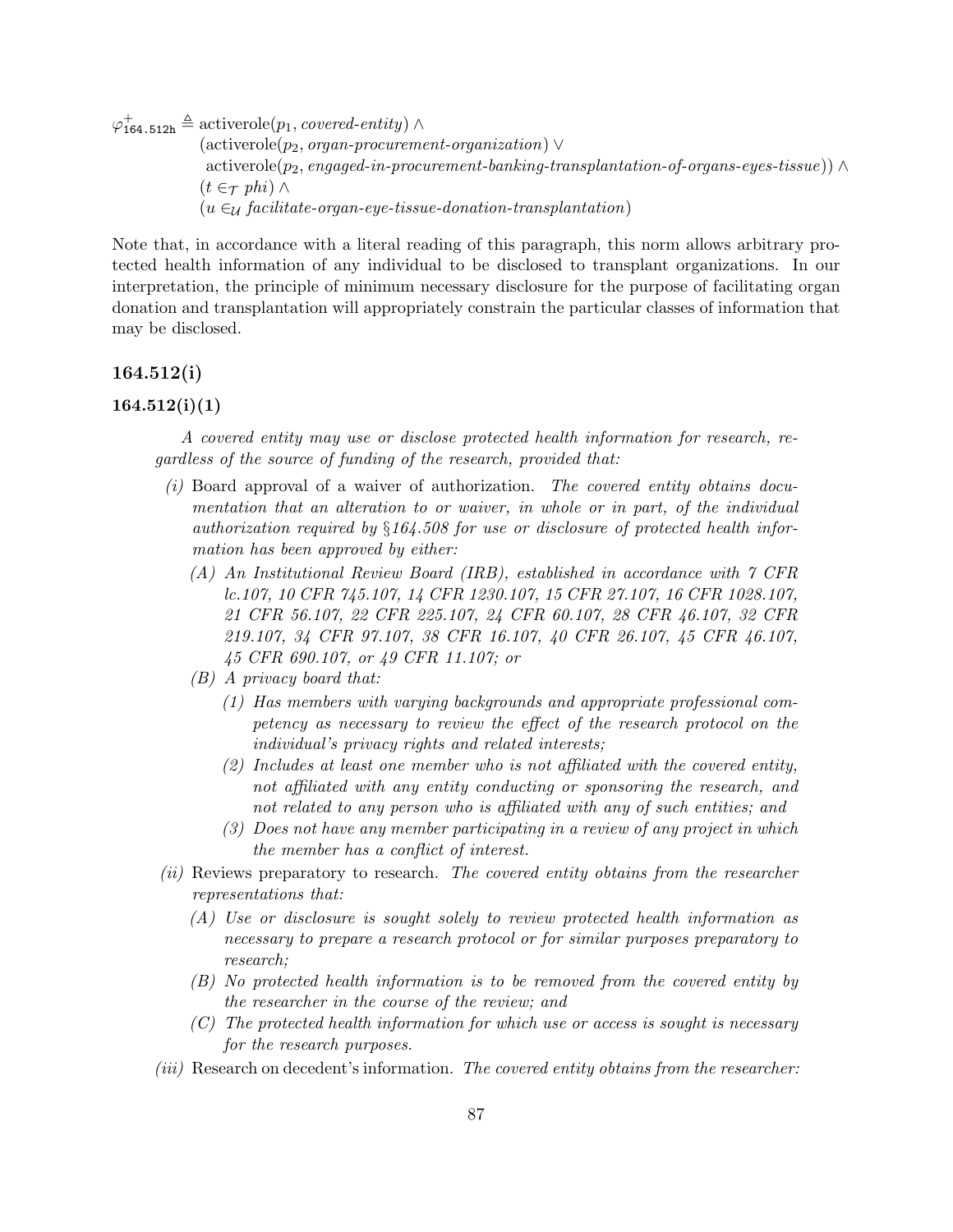- (A) Representation that the use or disclosure sought is solely for research on the protected health information of decedents;
- (B) Documentation, at the request of the covered entity, of the death of such individuals; and
- (C) Representation that the protected health information for which use or disclosure is sought is necessary for the research purposes.

We have the positive norm:

 $\varphi_{164.512 \text{ i}1}^{\text{+}} \triangleq \text{activerole}(p_1, covered\text{-}entity) \land$ activerole( $p_2$ , researcher) ∧ belongstorole(q, deceased)  $\wedge$  $(t \in \tau$  phi)  $\wedge$  $(u \in_{\mathcal{U}} \mathit{research}) \wedge$  $(\exists p_3, m'.$  (activerole $(p_3,$  institutional-review-board $(p_1)) \vee$ activerole( $p_3$ , privacy-board( $p_1, p_2, (q, t), u$ ))) ∧  $\diamondsuit$ send $(p_3, p_1, m') \wedge$ is-approval-of-authorization-waiver $(m', p_3, p_1, p_2, (q, t), u)) \wedge$ represents-disclosure-solely-for-research-preparation $(p_2, p_1, p_2, (q, t), u) \wedge$ represents-no-information-removed-during-review $(p_2, p_1, p_2, (q, t), u) \wedge$ represents-information-necessary-for-research $(p_2, p_1, p_2, (q, t), u) \wedge$ represents-disclosure-solely-for-decedent-research $(p_2, p_1, p_2, (q, t), u) \wedge$ represents-disclosure-necessary-for-research $(p_2, p_1, p_2, (q, t), u)$ 

and the constraint:

```
\text{activerole}(p_3, \text{ privacy-board}(p_1, p_2, (q, t), u)) \Rightarrowis-varied-and-competent-to-review-research-effect-on-privacy(p_3, p_1, p_2, (q, t), u) \wedge
```

```
at-least-one-member-not-affiliated-covered-entity-or-sponsor(p_3, p_1, p_2, (q, t), u) \wedgehas-no-conflict-of-interest(p_3, p_1, p_2, (q, t), u)
```
Note that we leave the institutional-review-board role unconstrained since it will be defined by the other relevant laws. We also have constrained *privacy-board* as in paragraph (i)(B). Finally, the represents-... predicates rely on oracles to give their semantics.

## 164.512(i)(2)

For a use or disclosure to be permitted based on documentation of approval of an alteration or waiver, under paragraph  $(i)(1)(i)$  of this section, the documentation must include all of the following:

We have the following macro which describes the conditions under which a message is a valid approval of a waiver of authorization:

is-approval-of-authorization-waiver $(m', p_3, p_1, p_2, (q, t), u) \triangleq$ is-approval-of-authorization-waiver-164.512i2i $(m', p_3, p_1, p_2, (q, t), u) \wedge$ is-approval-of-authorization-waiver-164.512i2ii $(m', p_3, p_1, p_2, (q, t), u) \wedge$ is-approval-of-authorization-waiver-164.512i2iii $(m', p_3, p_1, p_2, (q, t), u) \wedge$ is-approval-of-authorization-waiver-164.512i2iv $(m', p_3, p_1, p_2, (q, t), u) \wedge$ is-approval-of-authorization-waiver- $164.512\mathrm{i}2\mathrm{v}(m', p_3, p_1, p_2, (q, t), u)$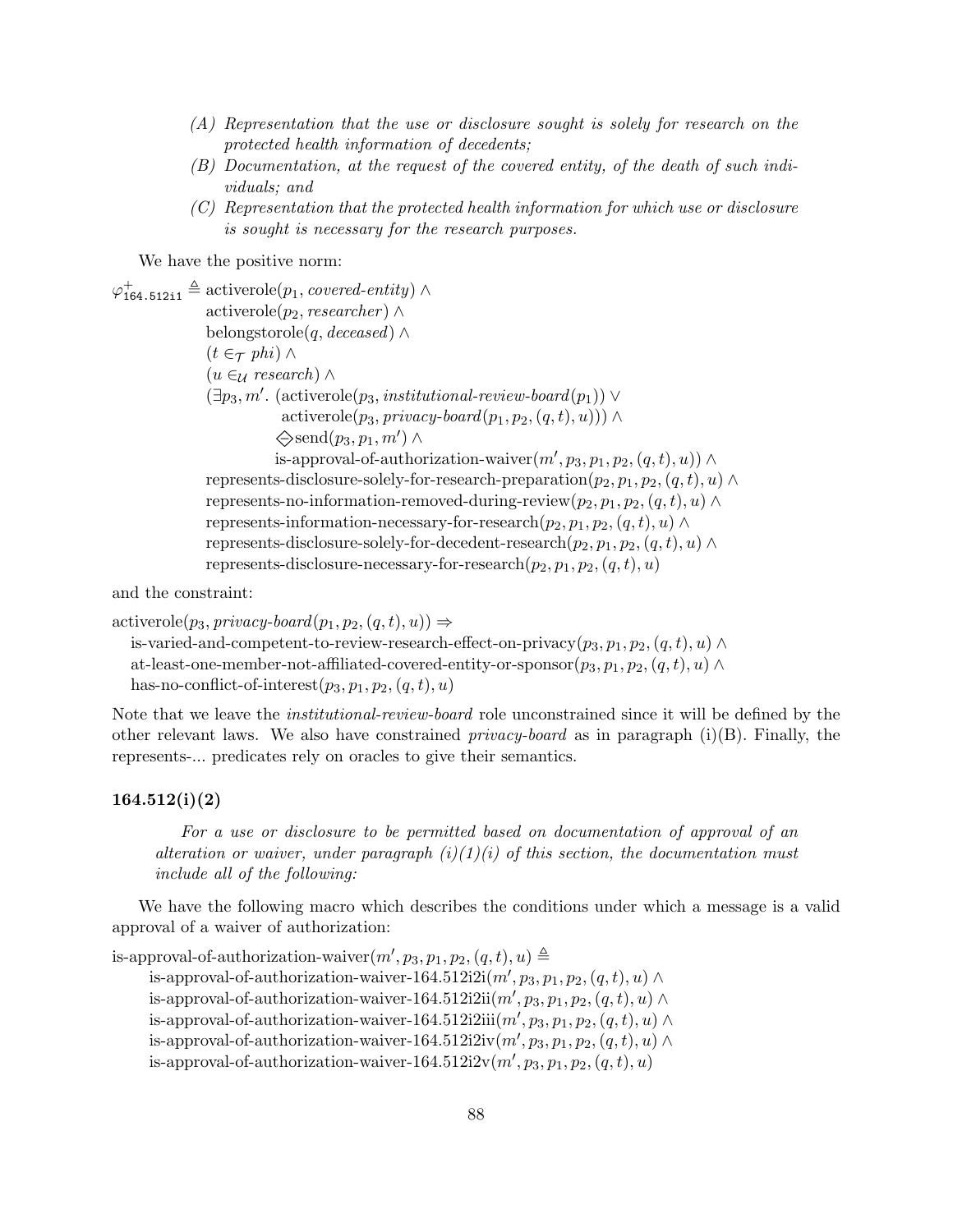#### $164.512(i)(2)(i)$

Identification and date of action. A statement identifying the IRB or privacy board and the date on which the alteration or waiver of authorization was approved;

We have another macro:

is-approval-of-authorization-waiver-164.512i2i $(m', p_3, p_1, p_2, (q, t), u) \triangleq$ 

contains-statement-identifying-privacy-board $(m', p_3) \wedge$ 

 $\exists \tau :$ time. contains-date-of-approval $(m', \tau)$ 

# $164.512(i)(2)(ii)$

Waiver criteria. A statement that the IRB or privacy board has determined that the alteration or waiver, in whole or in part, of authorization satisfies the following criteria:

- (A) The use or disclosure of protected health information involves no more than a minimal risk to the privacy of individuals, based on, at least, the presence of the following elements:
	- (1) An adequate plan to protect the identifiers from improper use and disclosure;
	- (2) An adequate plan to destroy the identifiers at the earliest opportunity consistent with conduct of the research, unless there is a health or research justification for retaining the identifiers or such retention is otherwise required by law; and
	- (3) Adequate written assurances that the protected health information will not be reused or disclosed to any other person or entity, except as required by law, for authorized oversight of the research study, or for other research for which the use or disclosure of protected health information would be permitted by this subpart;
- (B) The research could not practicably be conducted without the waiver or alteration; and
- (C) The research could not practicably be conducted without access to and use of the protected health information.

And another macro:

is-approval-of-authorization-waiver-164.512i2ii $(m', p_3, p_1, p_2, (q, t), u) \triangleq$ 

contains-statement-of-minimal-risk $(m', p_3, p_1, p_2, (q, t), u) \wedge$ 

contains-statement-of-protection-plan-is-adequate $(m', p_3, p_1, p_2, (q, t), u) \wedge$ 

contains-statement-of-destruction-plan-is-adequate $(m', p_3, p_1, p_2, (q, t), u) \wedge$ 

contains-statement-of-assurances-of-no-redisclosure-are-adequate $(m', p_3, p_1, p_2, (q, t), u) \wedge$ contains-statement-of-waiver-is-necessary $(m', p_3, p_1, p_2, (q, t), u) \wedge$ 

contains-statement-of-phi-is-necessary $(m', p_3, p_1, p_2, (q, t), u)$ 

#### $164.512(i)(2)(iii)$

Protected health information needed. A brief description of the protected health information for which use or access has been determined to be necessary by the IRB or privacy board has determined, pursuant to paragraph  $(i)(2)(ii)(C)$  of this section;

is-approval-of-authorization-waiver-164.512i2iii $(m', p_3, p_1, p_2, (q, t), u) \triangleq$ contains-description-of-phi-necessary $(m', (q, t))$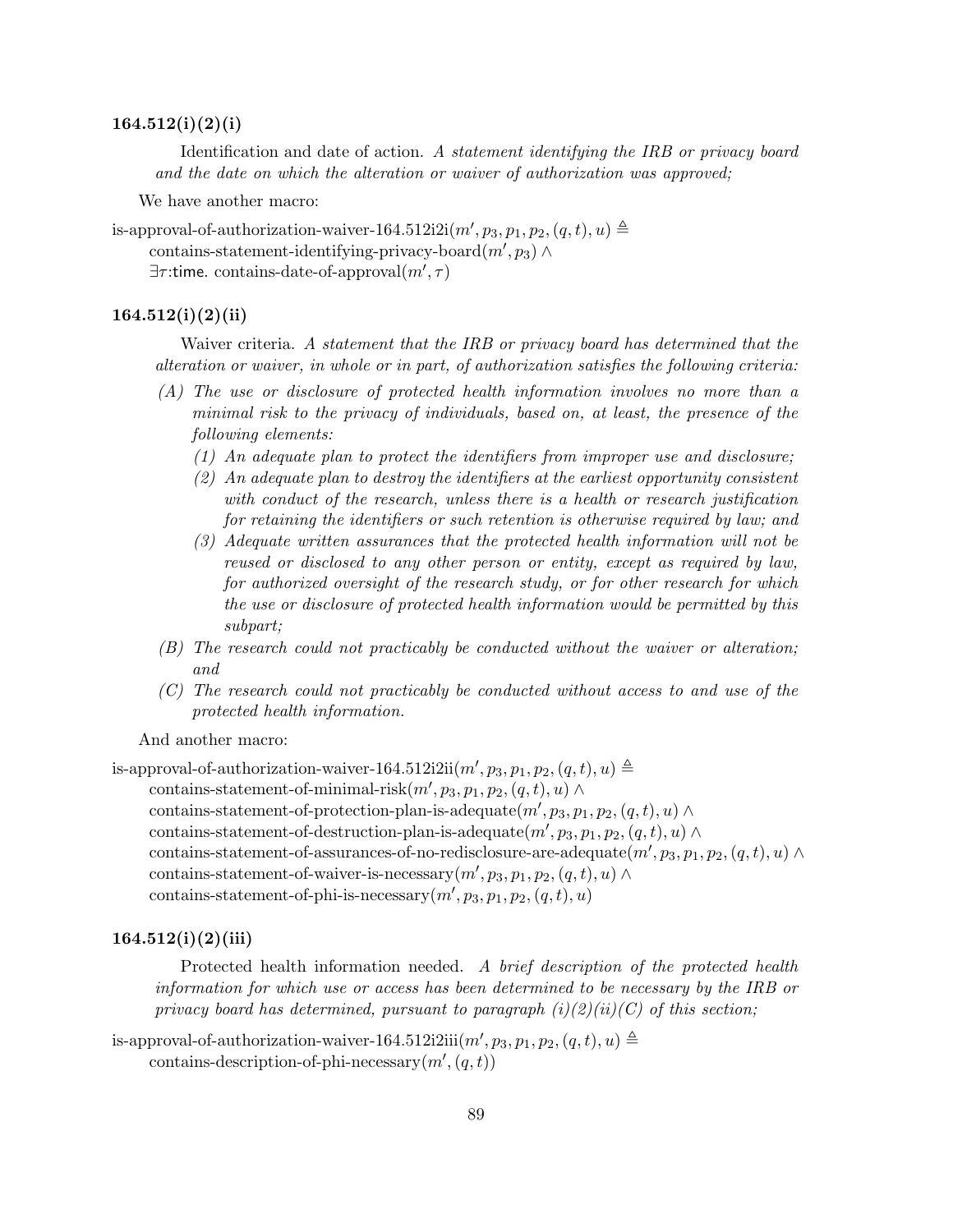#### $164.512(i)(2)(iv)$

Review and approval procedures. A statement that the alteration or waiver of authorization has been reviewed and approved under either normal or expedited review procedures, as follows:

- (A) An IRB must follow the requirements of the Common Rule, including the normal review procedures (7 CFR 1c.108(b), 10 CFR 745.108(b), 14 CFR 1230.108(b), 15 CFR 27.108(b), 16 CFR 1028.108(b), 21 CFR 56.108(b), 22 CFR 225.108(b), 24 CFR 60.108(b), 28 CFR 46.108(b), 32 CFR 219.108(b), 34 CFR 97.108(b), 38 CFR 16.108(b), 40 CFR 26.108(b), 45 CFR 46.108(b), 45 CFR 690.108(b), or 49 CFR 11.108(b)) or the expedited review procedures (7 CFR 1c.110, 10 CFR 745.110, 14 CFR 1230.110, 15 CFR 27.110, 16 CFR 1028.110, 21 CFR 56.110, 22 CFR 225.110, 24 CFR 60.110, 28 CFR 46.110, 32 CFR 219.110, 34 CFR 97.110, 38 CFR 16.110, 40 CFR 26.110, 45 CFR 46.110, 45 CFR 690.110, or 49 CFR 11.110);
- (B) A privacy board must review the proposed research at convened meetings at which a majority of the privacy board members are present, including at least one member who satisfies the criterion stated in paragraph  $(i)(1)(i)(B)(2)$  of this section, and the alteration or waiver of authorization must be approved by the majority of the privacy board members present at the meeting, unless the privacy board elects to use an expedited review procedure in accordance with paragraph  $(i)(2)(iv)(C)$  of this section;
- (C) A privacy board may use an expedited review procedure if the research involves no more than minimal risk to the privacy of the individuals who are the subject of the protected health information for which use or disclosure is being sought. If the privacy board elects to use an expedited review procedure, the review and approval of the alteration or waiver of authorization may be carried out by the chair of the privacy board, or by one or more members of the privacy board as designated by the chair; and

is-approval-of-authorization-waiver-164.512i2iv $(m', p_3, p_1, p_2, (q, t), u) \triangleq$ contains-statement-of-review-and-approval-under- $...(m', p_3, p_1, p_2, (q, t), u) \wedge$ (contains-statement-of-adherence-to-regular-review $(m', p_3, p_1, p_2, (q, t), u) \vee$  $\text{contains-state}$  meth-of-adherence-to-expedited-review $(m', p_3, p_1, p_2, (q, t), u)$ 

#### $164.512(i)(2)(v)$

Required signature. The documentation of the alteration or waiver of authorization must be signed by the chair or other member, as designated by the chair, of the IRB or the privacy board, as applicable.

is-approval-of-authorization-waiver-164.512i2v $(m', p_3, p_1, p_2, (q, t), u) \triangleq$  $contains\text{-}signature(m', p_3)$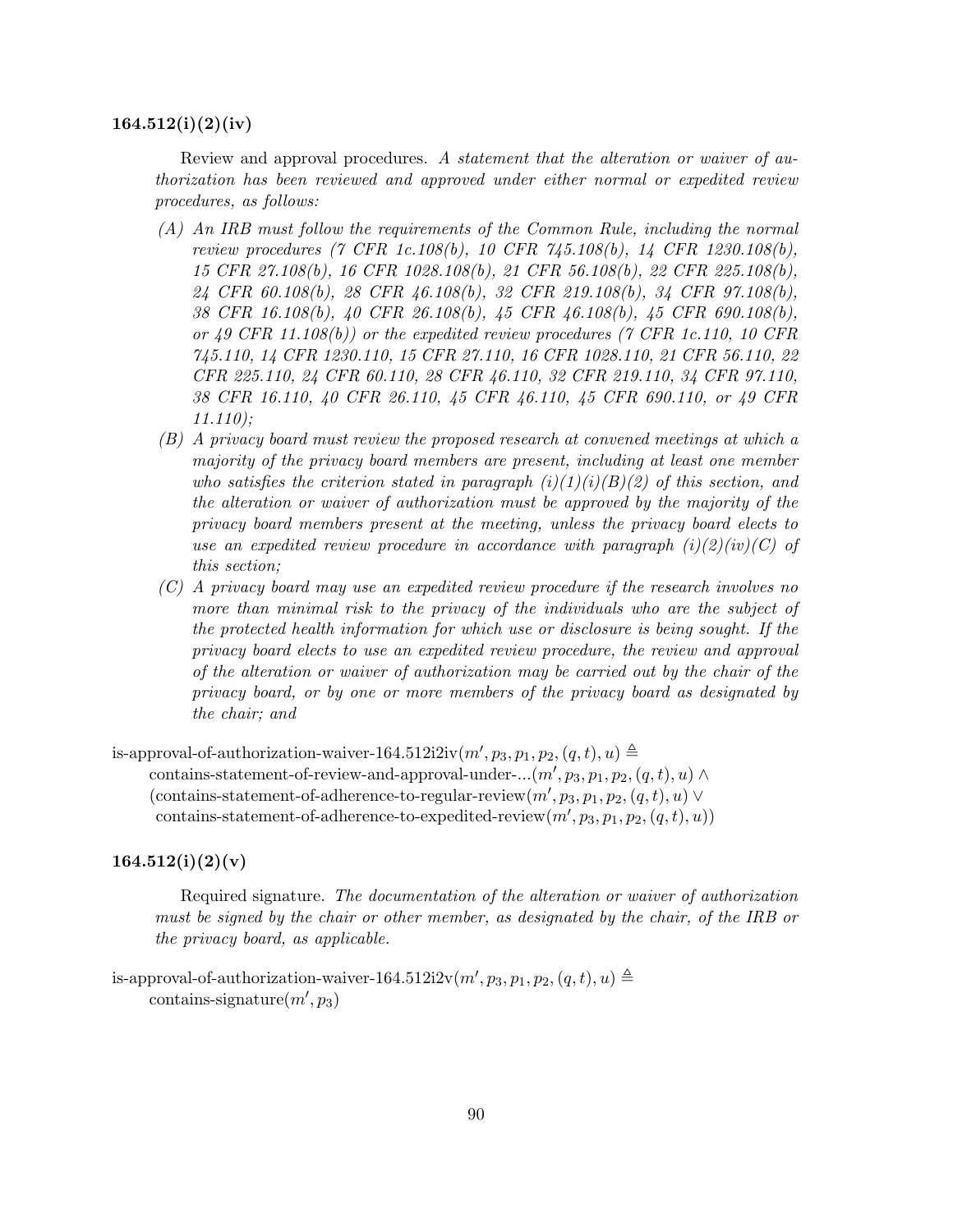#### 164.512(j)

#### $164.512(j)(1)$

A covered entity may, consistent with applicable law and standards of ethical conduct, use or disclose protected health information, if the covered entity, in good faith, believes the use or disclosure:

# $164.512(j)(1)(i)$

- (A) Is necessary to prevent or lessen a serious and imminent threat to the health or safety of a person or the public; and
- (B) Is to a person or persons reasonably able to prevent or lessen the threat, including the target of the threat; or

 $\varphi_{164.512j11}^{+} \triangleq$  activerole $(p_1, \textit{covered-entity}) \wedge$ 

 $(t \in \tau$  phi)  $\wedge$  $(u \in \mathcal{U} \text{ lessen-health-thread}) \wedge$ consistent-with-applicable-law $(p_1, p_2, (q, t), u) \wedge$ believes-necessary-to-lessen-health-threat $(p_1, p_1, p_2, (q, t), u) \wedge$ believes-can-lessen-threat $(p_1, p_2, u)$ 

As usual, the new predicates are given semantics by oracles.

### $164.512(j)(1)(ii)$

Is necessary for law enforcement authorities to identify or apprehend an individual:

# $164.512(j)(1)(ii)(A)$

Because of a statement by an individual admitting participation in a violent crime that the covered entity reasonably believes may have caused serious physical harm to the victim; or

We have the positive norm:

 $\varphi^+_{164.512 \text{j}111} \triangleq \text{activerole}(p_1, covered\text{-}entity) \wedge$ activerole( $p_2$ , law-enforcement-official)??? ∧  $(t \in \tau$  phi) ∧  $(u \in \mathcal{U} \text{ identity-}append(q)) \wedge$ consistent-with-applicable-law $(p_1, p_2, (q, t), u) \wedge$  $(\exists m'. \diamondsuit \text{send}(q, p_1, m') \land$ is-admission-of-crime $(m') \wedge$ believes-crime-caused-serious-harm $(p_1, m')$ 

Although it is not stated explicitly in the text, we believe that this paragraph applies only when the information is disclosed to a law enforcement official. Therefore, we have constrained the recipient appropriately in our norm.

As we will see in the following paragraphs, local negative norms constrain this positive norm. Therefore, we form the new positive norm: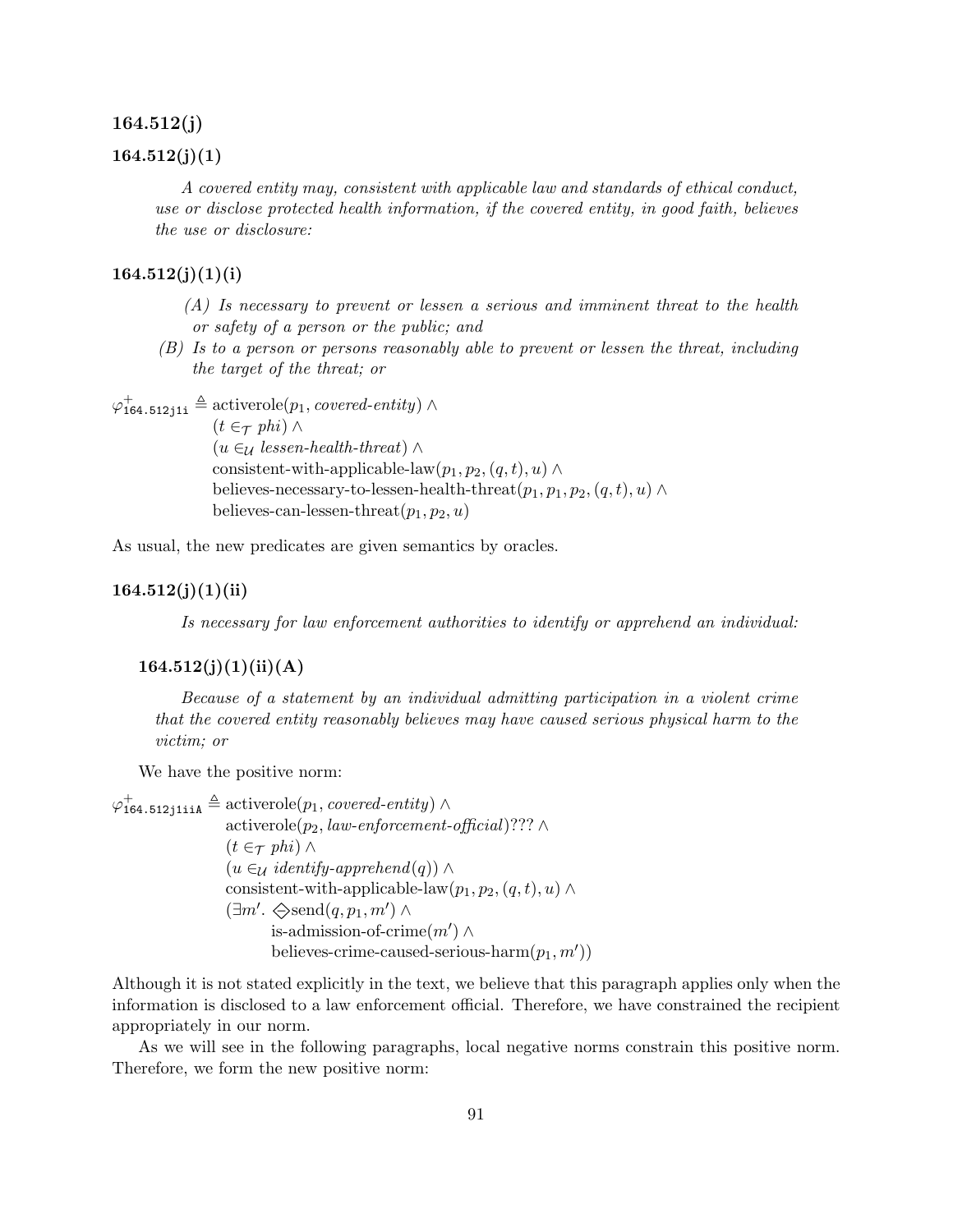$\varphi_{\texttt{164.512j1iiA}^{\texttt{+}}}\triangleq \varphi_{\texttt{164.512j1iiA}}^{+}\wedge$  $(\varphi^-_{164.512j2i}$  ∧  $\varphi^-_{164.512j2i}$  ∧  $\varphi^-_{164.512j3})$ 

# $164.512(j)(1)(ii)(B)$

Where it appears from all the circumstances that the individual has escaped from a correctional institution or from lawful custody, as those terms are defined in §164.501.

We have the positive norm:

 $\varphi^+_{\texttt{164.512j1iiB}} \triangleq \text{activerole}(p_1, covered\text{-}entity) \wedge$ activerole( $p_2$ , law-enforcement-official)??? ∧  $(t \in \tau$  phi)  $\wedge$  $(u \in_{\mathcal{U}} \text{identity-}append(q)) \wedge$ consistent-with-applicable-law $(p_1, p_2, (q, t), u) \wedge$ believes-escaped-lawful-custody $(p_1, q)$ 

Again, we believe that the intended recipient is a law enforcement official.

# 164.512(j)(2)

A use or disclosure pursuant to paragraph  $(j)(1)(ii)(A)$  of this section may not be made if the information described in paragraph  $(j)(1)(ii)(A)$  of this section is learned by the covered entity:

# 164.512(j)(2)(i)

In the course of treatment to affect the propensity to commit the criminal conduct that is the basis for the disclosure under paragraph  $(j)(1)(ii)(A)$  of this section, or counseling or therapy; or

 $\varphi_{164.512j2i} \triangleq \neg$ learned-while-treating-propensity-for-crime $(p_1,(q,t))$ 

#### $164.512(j)(2)(ii)$

Through a request by the individual to initiate or to be referred for the treatment, counseling, or therapy described in paragraph  $(i)(2)(i)$  of this section.

 $\varphi_{164.512j21i}^{-} \triangleq$  -learned-through-request-for-treatment-of-propensity-for-crime $(p_1,(q,t))$ 

#### $164.512(j)(3)$

A disclosure made pursuant to paragraph  $(j)(1)(ii)(A)$  of this section shall contain only the statement described in paragraph  $(j)(1)(ii)(A)$  of this section and the protected health information described in paragraph  $(f)(2)(i)$  of this section.

We have the following negative norm, which is local to paragraph  $(i)(1)(ii)(A)$ :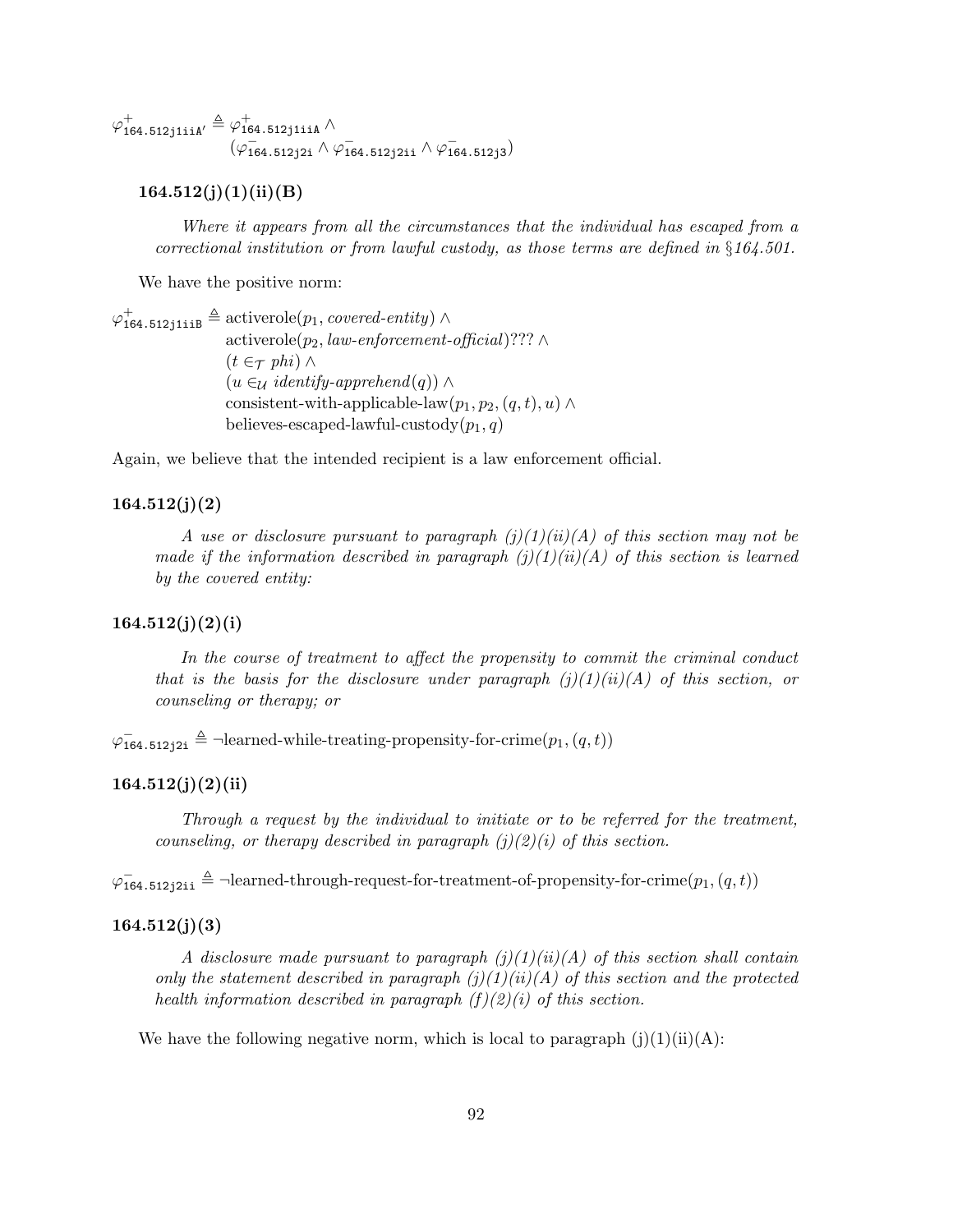$\varphi^-_{164.512j3} \triangleq (\exists m'. \diamondsuit \text{send}(q, p_1, m') \land$ is-admission-of-crime $(m', q) \wedge$ contains- $\text{msg}(m, m') \wedge$ contains $(m', q, t)$ ) ∨  $(t \in \tau$  name-and-address)  $\vee$  $(t \in \tau$  date-and-place-of-birth)  $\vee$  $(t \in \tau \text{ social-}security-number)$   $\vee$  $(t \in \tau$  ABO-blood-type-and-rh-factor)  $\vee$  $(t \in \tau$  type-of-injury)  $\vee$  $(t \in \tau$  date-and-time-of-treatment)  $\vee$  $(t \in \tau$  date-and-time-of-death)  $\vee$  $(t \in \tau$  distinguishing-physical-characteristics)

Although this paragraph refers back to paragraph  $(f)(2)(i)$ , it does not do so with the intent of referencing the permitted disclosure there. Instead, the reference is to the list of allowable attribute classes. Therefore, we choose to copy those attributes here.

# $164.512(j)(4)$

A covered entity that uses or discloses protected health information pursuant to paragraph  $(j)(1)$  of this section is presumed to have acted in good faith with regard to a belief described in paragraph  $(j)(1)(i)$  or  $(ii)$  of this section, if the belief is based upon the covered entity's actual knowledge or in reliance on a credible representation by a person with apparent knowledge or authority.

We believe that this paragraph is making a "meta-level" comment that is applicable only if legal complaints are brought against the covered entity for an alleged failure to act in good faith. Consequently, we do not include any norms here.

### $164.512(k)$

 $164.512(k)(1)$ 

## $164.512(k)(1)(i)$

A covered entity may use and disclose the protected health information of individuals who are Armed Forces personnel for activities deemed necessary by appropriate military command authorities to assure the proper execution of the military mission, if the appropriate military authority has published by notice in the FEDERAL REGISTER the following information:

- (A) Appropriate military command authorities; and
- (B) The purposes for which the protected health information may be used or disclosed.

We have the positive norm:

 $\varphi_{164.512k1i}^{+} \triangleq$  activerole $(p_1, covered\text{-}entity) \wedge$ belongstorole(q, armed-forces-personnel)  $\wedge$  $(t \in \tau$  phi)  $\wedge$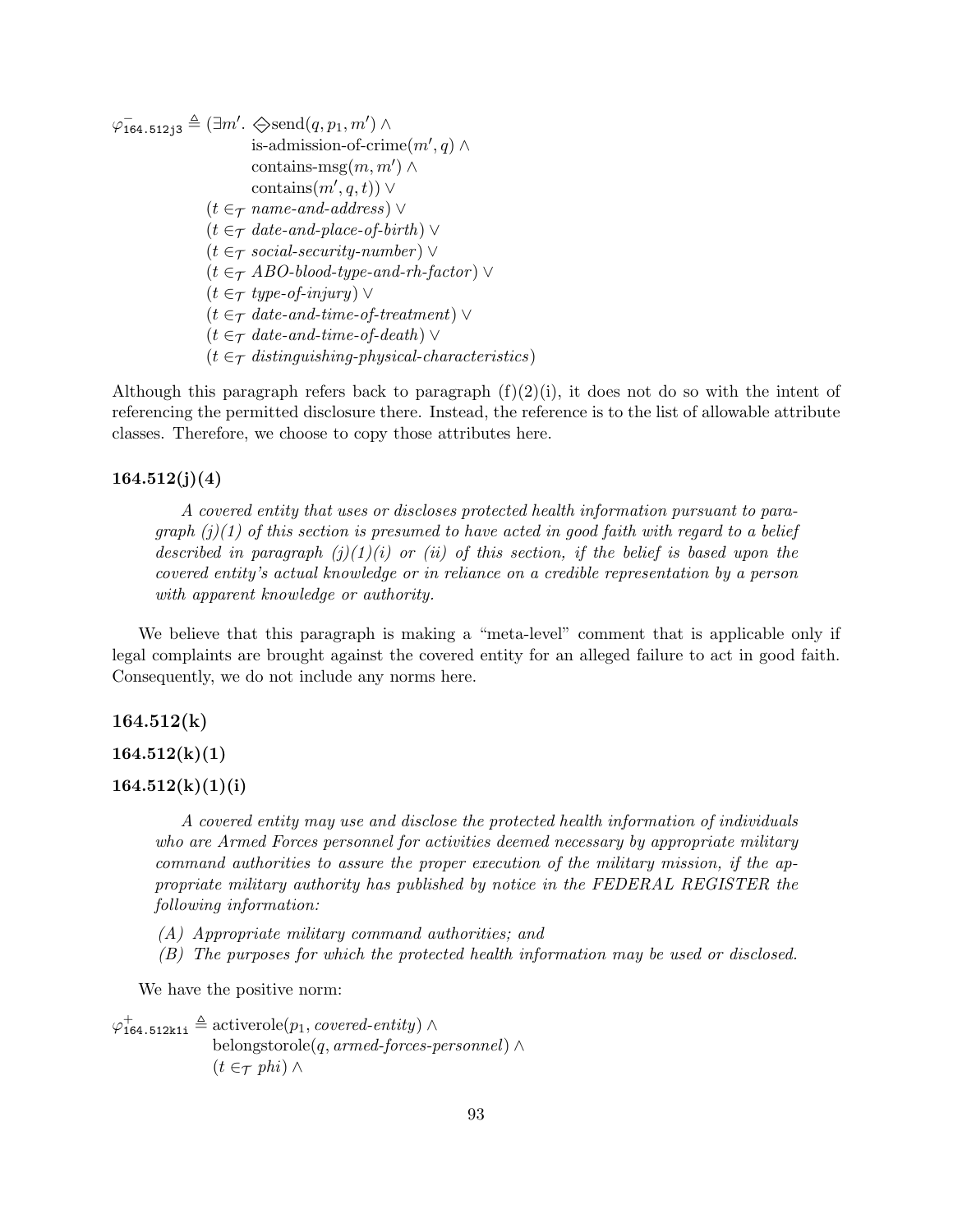$(\exists p_3.$  deemed-necessary-for-mission $(p_3, p_1, p_2, (q, t), u) \wedge$ published-in-FR-command-authority-for-disclosure $(p_3, p_1, p_2, (q, t), u) \wedge$ published-in-FR-purpose-for-disclosure $(u, p_1, p_2, (q, t), u)$ 

As usual, the new predicates depend on oracles.

#### $164.512(k)(1)(ii)$

A covered entity that is a component of the Departments of Defense or Transportation may disclose to the Department of Veterans Affairs (DVA) the protected health information of an individual who is a member of the Armed Forces upon the separation or discharge of the individual from military service for the purpose of a determination by DVA of the individual's eligibility for or entitlement to benefits under laws administered by the Secretary of Veterans Affairs.

 $\varphi_{164.512k1ii}^{+} \triangleq$  activerole $(p_1, covered\text{-}entity) \wedge$ belongstorole( $p_1$ , *component-of-DoD-or-DoT*) ∧ activerole $(p_2, DVA)$  ∧  $\Diamond$ belongstorole(q, armed-forces-member)  $\land$  $(t \in \tau$  phi)  $\wedge$  $(u \in \mathcal{U})$  eligibility-determination-for-veterans-benefits)

Note the use of the temporal  $\Diamond$  operator on belongstorole to ensure that the individual was a member of the Armed Forces.

Also, it is not clear to us whether there is (or should be) a distinction between the terms "member" and "personnel" as used in paragraphs  $(k)(1)(i)$  and (ii). We choose to follow the vocabulary used in law.

# $164.512(k)(1)(iii)$

A covered entity that is a component of the Department of Veterans Affairs may use and disclose protected health information to components of the Department that determine eligibility for or entitlement to, or that provide, benefits under the laws administered by the Secretary of Veterans Affairs.

We have the positive norm:

 $\varphi_{164.512k1111}^{+} \triangleq$  activerole $(p_1, covered\text{-}entity) \wedge$ activerole( $p_1$ , *component-of-DVA*) ∧ activerole( $p_2$ , *component-of-DVA*) ∧  $(t \in \tau$  phi) ∧  $((u \in_{\mathcal{U}} \mathit{eligibility-determination-for-veterns-benefits}) \vee$  $(u \in \mathcal{U} \text{ provision-of-veterans-benefits})$ 

Because this paragraph makes no mention of q's role, we leave q's role unconstrained. It is possible that this paragraph intends that  $q$  is a former member of the Armed Forces, as is explicitly required in  $(k)(1)(ii)$ . However, we choose to be conservative and follow the text literally.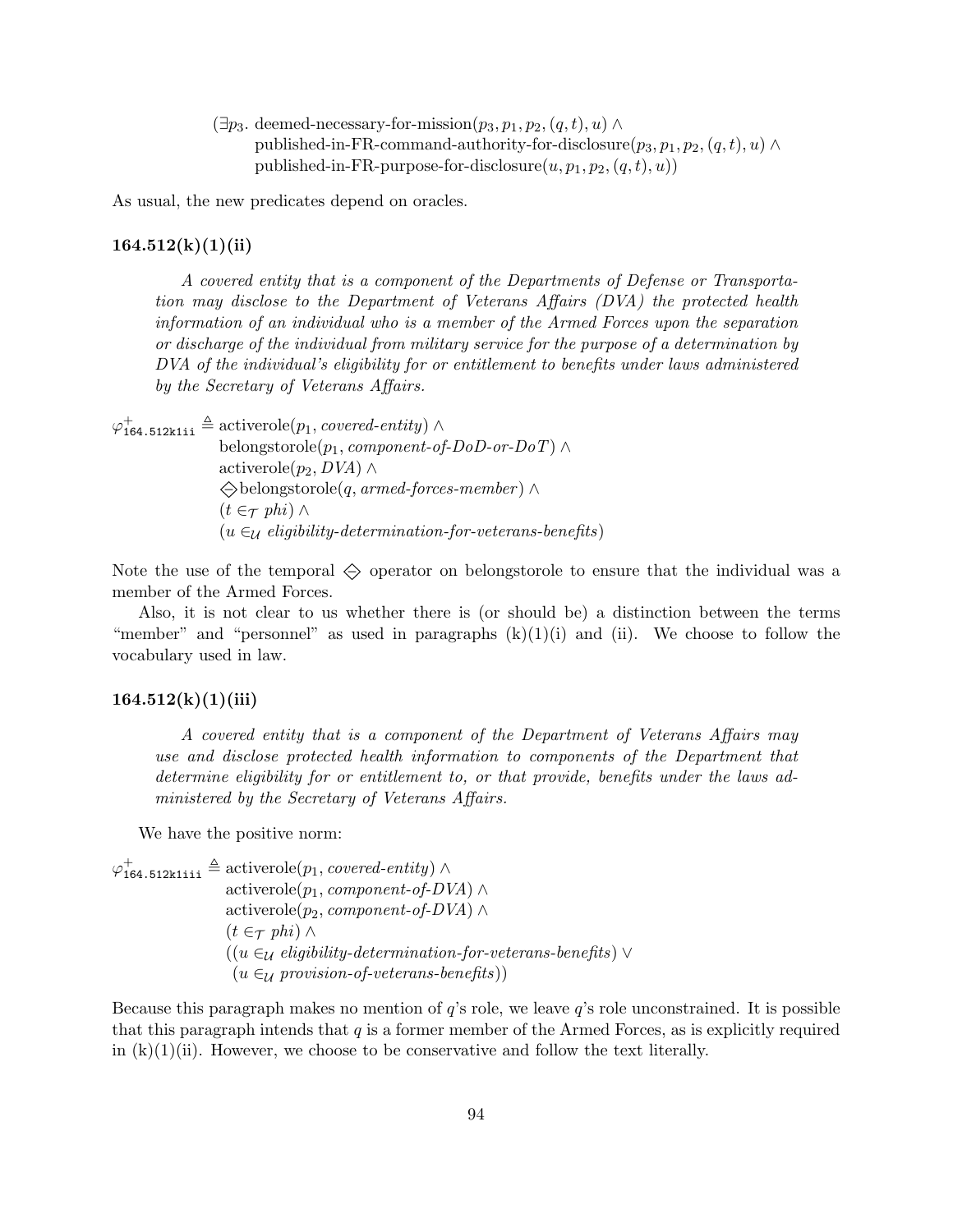#### $164.512(k)(1)(iv)$

A covered entity may use and disclose the protected health information of individuals who are foreign military personnel to their appropriate foreign military authority for the same purposes for which uses and disclosures are permitted for Armed Forces personnel under the notice published in the FEDERAL REGISTER pursuant to paragraph  $(k)(1)(i)$  of this section.

 $\varphi_{164.512k1iv}^{+} \triangleq$  activerole $(p_1, covered\text{-}entity) \wedge$ 

belongstorole(q, foreign-military-personnel)  $\wedge$  $(t \in \tau$  phi)  $\wedge$  $(\exists p_3.$  deemed-necessary-for-mission $(p_3, p_1, p_2, (q, t), u) \wedge$ published-in-FR-command-authority-for-disclosure $(p_3, p_1, p_2, (q, t), u) \wedge$ published-in-FR-purpose-for-disclosure $(u, p_1, p_2, (q, t), u)$ 

Note that this is the same as paragraph  $(k)(1)(i)$ , with the exception of q's role, which is now foreign-military-personnel.

#### $164.512(k)(2)$

A covered entity may disclose protected health information to authorized federal officials for the conduct of lawful intelligence, counter-intelligence, and other national security activities authorized by the National Security Act (50 U.S.C. 401, et seq.) and implementing authority (e.g., Executive Order 12333).

We have the positive norm:

 $\varphi_{164.512k2}^{+} \triangleq$  activerole $(p_1, covered\text{-}entity) \wedge$  $(t \in \tau$  phi)  $\wedge$  $(u \in \mathcal{U}$  national-security-activities) ∧ NSA-authorized-recipient $(p_2) \wedge$  $NSA$ -authorized-purpose $(u)$ 

#### $164.512(k)(3)$

A covered entity may disclose protected health information to authorized federal officials for the provision of protective services to the President or other persons authorized by 18 U.S.C. 3056, or to foreign heads of state or other persons authorized by 22 U.S.C.  $2709(a)(3)$ , or to for the conduct of investigations authorized by 18 U.S.C. 871 and 879.

 $\varphi_{164.512k3}^{+} \triangleq$  activerole $(p_1, covered\text{-}entity)$   $\wedge$ activerole( $p_2$ , authorized-federal-official) ∧  $(t \in \tau$  phi)  $\wedge$  $((\exists p_3. (u \in \mathcal{U} provision-of-protective-service (p_3))) \wedge$ (authorized-to-receive-protection-18USC3056 $(p_3)$ ) authorized-to-receive-protection-22USC2709a3 $(p_3)$ ) $\vee$  $(u \in_{\mathcal{U}} \text{conduct-investigations-18USC871-and-879})$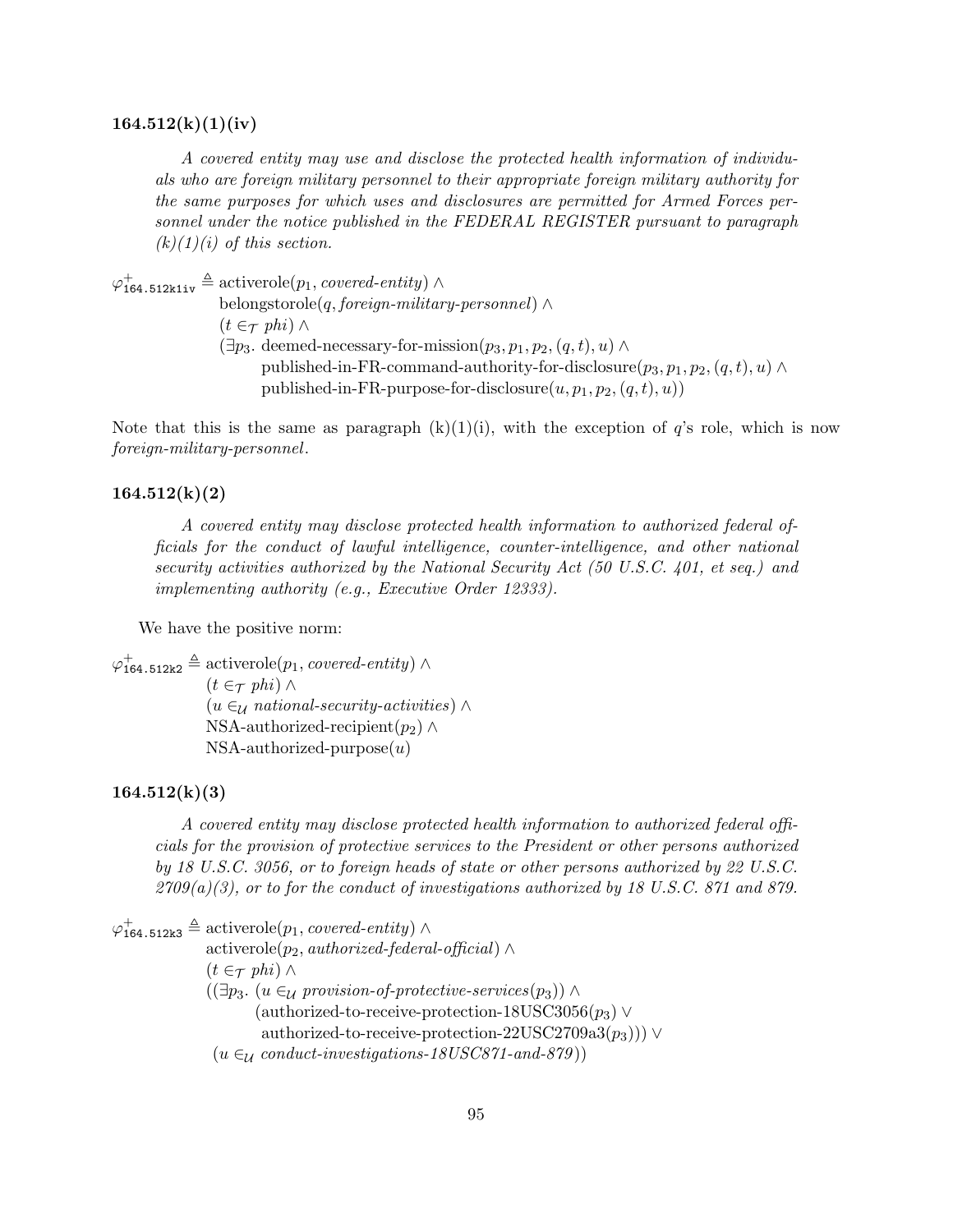#### $164.512(k)(4)$

A covered entity that is a component of the Department of State may use protected health information to make medical suitability determinations and may disclose whether or not the individual was determined to be medically suitable to the officials in the Department of State who need access to such information for the following purposes:

- (i) For the purpose of a required security clearance conducted pursuant to Executive Orders 10450 and 12698;
- (ii) As necessary to determine worldwide availability or availability for mandatory service abroad under sections  $101(a)/4$  and  $504$  of the Foreign Service Act; or
- (iii) For a family to accompany a Foreign Service member abroad, consistent with section  $101(b)(5)$  and  $904$  of the Foreign Service Act.

 $\varphi_{164.512k4}^{+} \triangleq$  activerole $(p_1, covered\text{-}entity) \wedge$ 

activerole( $p_1$ , *component-of-DoS*) ∧

activerole( $p_2$ , DoS-official) ∧

 $(t \in \tau$  medical-suitability $(u)$ ) ∧

 $((u \in \mathcal{U} \text{ security-}cleanance-EO-10450-and-12698) \vee$ 

- $(u \in \mathcal{U} \text{ determine-availability-for-foreign-service-FSA-101a4-and-504})$
- $(u \in_{\mathcal{U}} \text{ determine-family-accompaniment-FSA-101b5-and-904}))$

# $164.512(k)(5)$

## $164.512(k)(5)(i)$

A covered entity may disclose to a correctional institution or a law enforcement official having lawful custody of an inmate or other individual protected health information about such inmate or individual, if the correctional institution or such law enforcement official represents that such protected health information is necessary for:

- (A) The provision of health care to such individuals;
- (B) The health and safety of such individual or other inmates;
- (C) The health and safety of the officers or employees of or others at the correctional institution;
- (D) The health and safety of such individuals and officers or other persons responsible for the transporting of inmates or their transfer from one institution, facility, or setting to another;
- (E) Law enforcement on the premises of the correctional institution; and
- (F) The administration and maintenance of the safety, security, and good order of the correctional institution.

 $\varphi_{164.512k5i}^{+} \triangleq$  activerole $(p_1, covered\text{-}entity) \wedge$ 

 $(\text{activerole}(p_2, \text{correctional-institution}) \vee$  $activerole(p_2, law-enforcement-official)) \wedge$ belongstorole(q, in-lawful-custody(p<sub>2</sub>)) ∧  $(t \in \tau$  phi)  $\wedge$ represents-necessary-for-providing-healthcare $(p_2, p_1, p_2, (q, t), u) \wedge$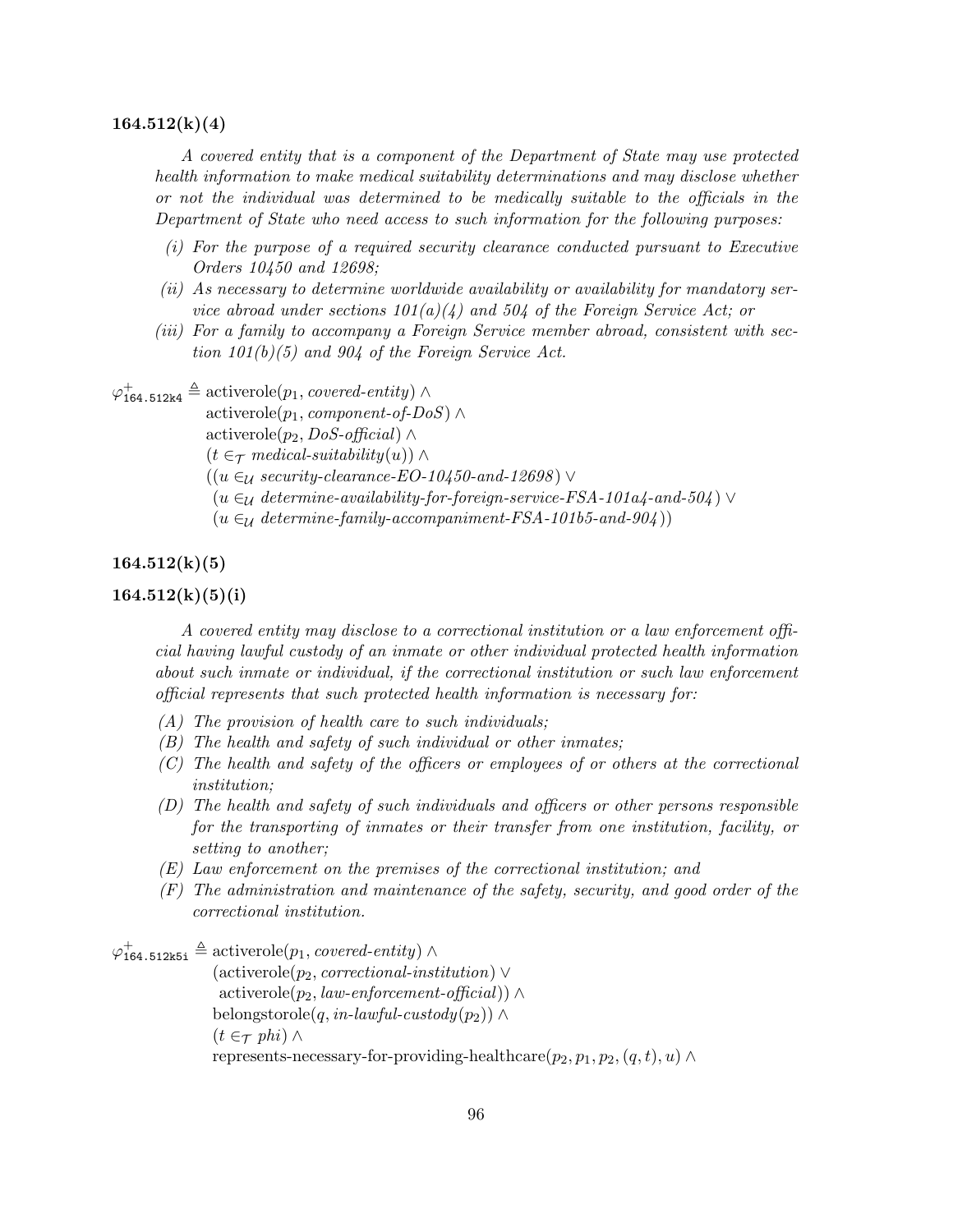represents-necessary-for-health-safety-of-inmates $(p_2, p_1, p_2, (q, t), u) \wedge$ represents-necessary-for-health-safety-of-employees $(p_2, p_1, p_2, (q, t), u) \wedge$ represents-necessary-for-health-safety-of-transportation-officers $(p_2, p_1, p_2, (q, t), u) \wedge$ represents-necessary-for-law-enforcement-on-premises $(p_2, p_1, p_2, (q, t), u) \wedge$ represents-necessary-for-safety-security-order $(p_2, p_1, p_2, (q, t), u)$ 

# $164.512(k)(5)(ii)$

A covered entity that is a correctional institution may use protected health information of individuals who are inmates for any purpose for which such protected health information may be disclosed

Because our model does not support usage-based norms, we cannot handle this paragraph. However, given an appropriately extended model, we believe that it would be relatively straightforward to include modified versions of the corresponding disclosure-based norms.

# $164.512(k)(5)(iii)$

For the purposes of this provision, an individual is no longer an inmate when released on parole, probation, supervised release, or otherwise is no longer in lawful custody.

Given that we used the role in-lawful-custody( $p_2$ ) in paragraph (k)(5)(i), this paragraph seems to suggest that  $\neg$ belongstorole(q, in-lawful-custody(p<sub>2</sub>)) characterizes the fact that an individual is not in lawful custody. This seems completely trivial, and so we do not include any norms or constraints here.

 $164.512(k)(6)$ 

# $164.512(k)(6)(i)$

A health plan that is a government program providing public benefits may disclose protected health information relating to eligibility for or enrollment in the health plan to another agency administering a government program providing public benefits if the sharing of eligibility or enrollment information among such government agencies or the maintenance of such information in a single or combined data system accessible to all such government agencies is required or expressly authorized by statute or regulation.

 $\varphi_{164.512k6i}^{+} \triangleq$  activerole $(p_1, \text{health-plan}) \wedge$ 

 $\text{activerole}(p_1, government-public-benefits-program) \wedge$  $\text{activerole}(p_2, government-public-benefits-program) \wedge$  $(t \in \tau$  phi)  $\wedge$ relates-to-eligibility-enrollment-in-health-plan $((q, t), p_1) \wedge$ disclosure-required-or-authorized-by-statute-or-regulation $(p_1, p_2, (q, t), u)$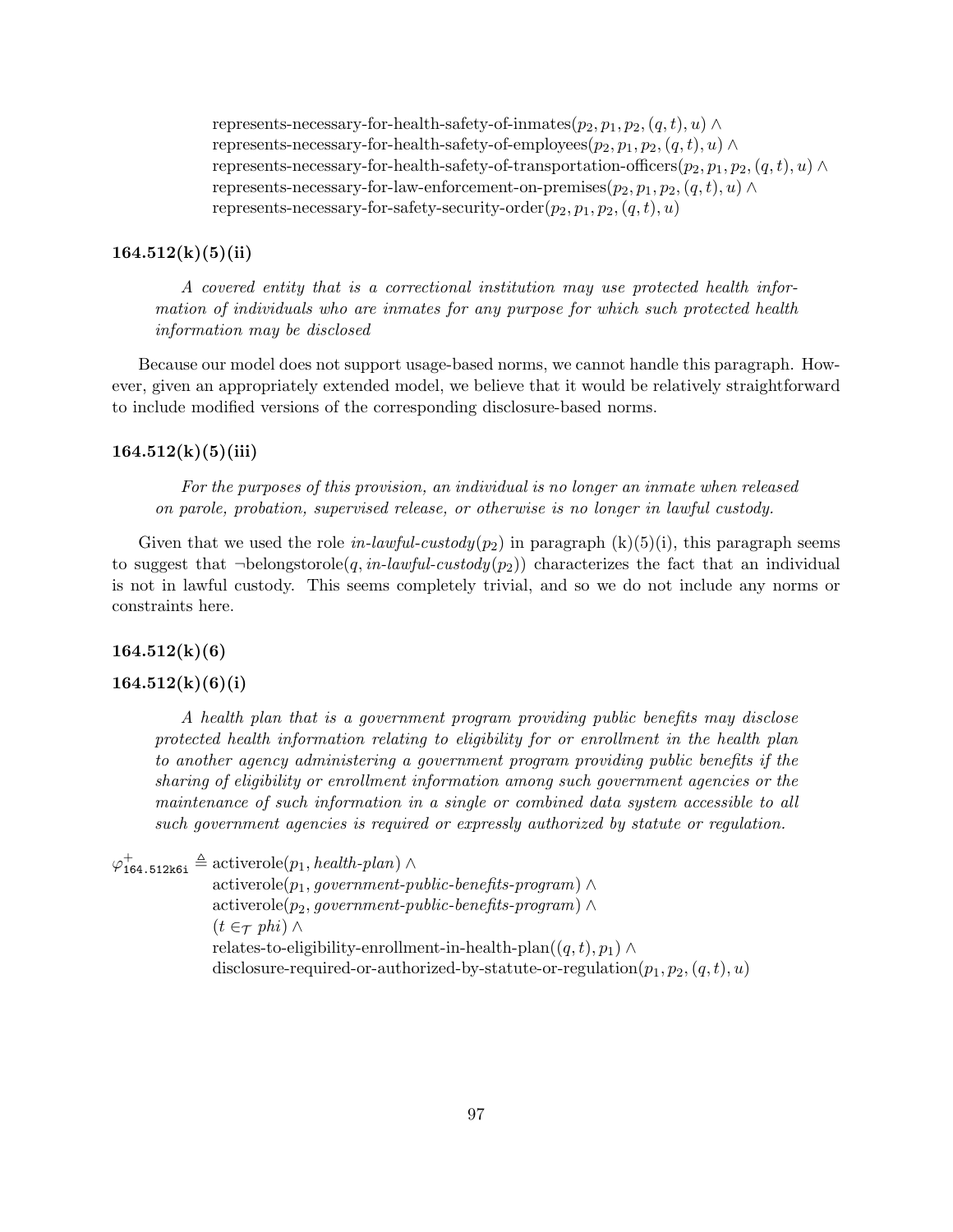#### $164.512(k)(6)(ii)$

A covered entity that is a government agency administering a government program providing public benefits may disclose protected health information relating to the program to another covered entity that is a government agency administering a government program providing public benefits if the programs serve the same or similar populations and the disclosure of protected health information is necessary to coordinate the covered functions of such programs or to improve administration and management relating to the covered functions of such programs.

 $\varphi_{164.512k6ii}^{+} \triangleq \exists p_3, p_4$ . activerole $(p_1, covered\text{-}entity)$   $\wedge$  $activerole(p_1, government\text{-}agent\text{-}agency\text{-}administering(p_3)) \wedge$ activerole( $p_2$ , *covered-entity*) ∧  $\text{activerole}(p_2, government\text{-}agent\text{-}agency\text{-}administering(p_4)) \wedge$ belongstorole( $p_3$ , government-public-benefits-program)  $\wedge$ belongstorole( $p_4$ , government-public-benefits-program)  $\wedge$  $(t \in \tau$  phi)  $\wedge$ relates-to-program $((q, t), p_3) \wedge$ serve-similar-populations $(p_3, p_4) \wedge$ (necessary-for-coordination $(p_3, p_4, p_1, p_2, (q, t), u) \vee$ necessary-for-improve-management $(p_3, p_4, p_1, p_2, (q, t), u)$ 

# 164.512(l)

A covered entity may disclose protected health information as authorized by and to the extent necessary to comply with laws relating to workers' compensation or other similar programs, established by law, that provide benefits for work-related injuries or illness without regard to fault.

 $\varphi_{164.5121}^{+} \triangleq$  activerole $(p_1, covered\text{-}entity) \wedge$  $(t \in \tau$  phi)  $\wedge$ authorized-and-necessary-for-workers-compensation-laws $(p_1, p_2, (q, t), u)$ 

# 4.7 §164.514 Other requirements relating to uses and disclosures of protected health information.

## 164.514(a)

Health information that does not identify an individual and with respect to which there is no reasonable basis to believe that the information can be used to identify an individual is not individually identifiable health information.

This paragraph appears to state an intent and so requires no formalization.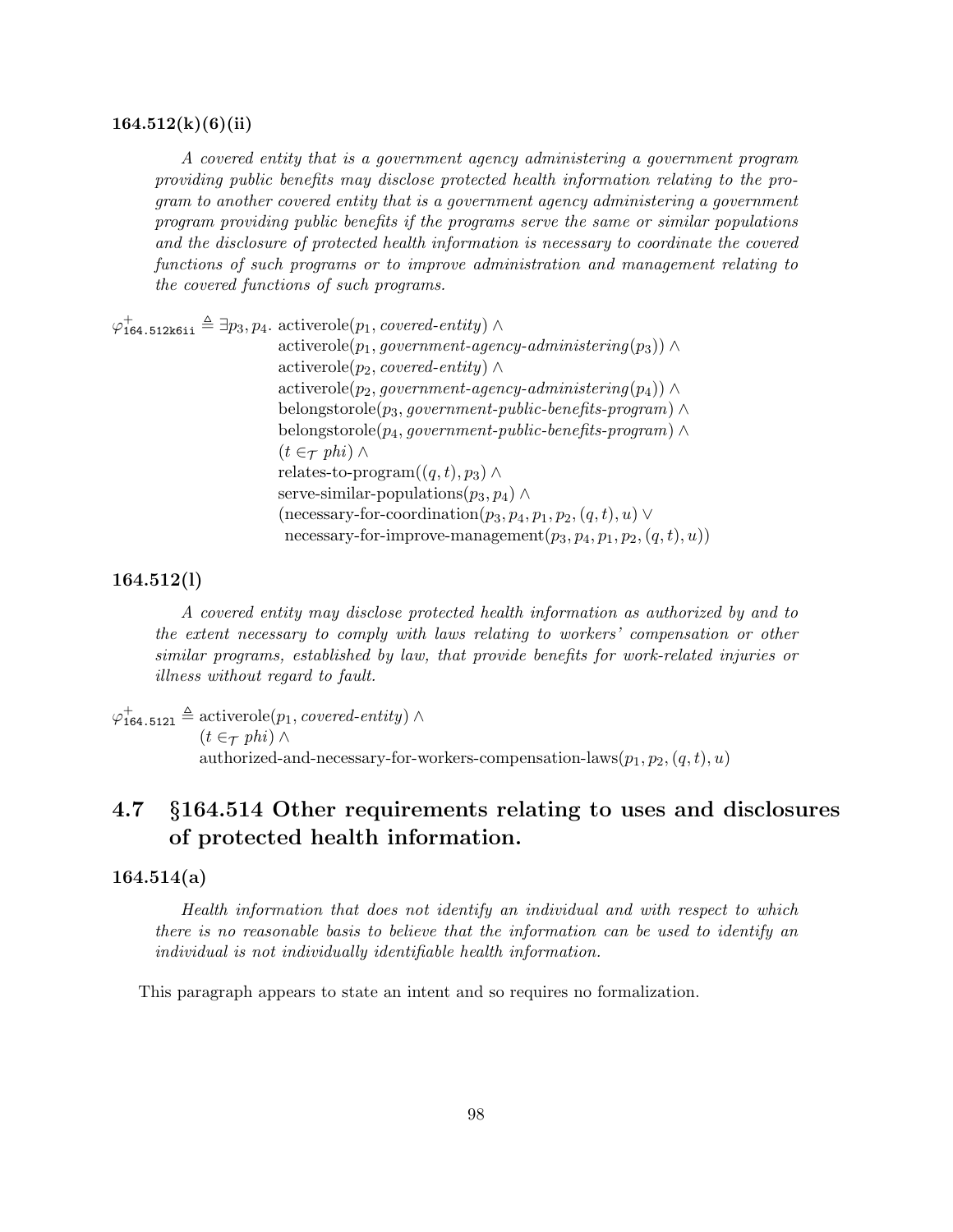# 164.514(b)

A covered entity may determine that health information is not individually identifiable health information only if:

We require the following constraint:

```
\neg(t \in \tau \phi h_i) \Rightarrow\varphi164.514b1 \vee\varphi164.514b2
```
#### $164.514(b)(1)$

A person with appropriate knowledge of and experience with generally accepted statistical and scientific principles and methods for rendering information not individually identifiable:

- (i) Applying such principles and methods, determines that the risk is very small that the information could be used, alone or in combination with other reasonably available information, by an anticipated recipient to identify an individual who is a subject of the information; and
- (ii) Documents the methods and results of the analysis that justify such determination; or

We have the macro:

 $\varphi_{164.514\mathrm{b1}} \triangleq \exists p.$  has-experience-with-deidentified-info(p)  $\wedge$ determines-and-documents-reidentification-risk-is-small $(p, t)$ 

# 164.514(b)(2)

- (i) The following identifiers of the individual or of relatives, employers, or household members of the individual, are removed:
	- (A) Names;
	- (B) All geographic subdivisions smaller than a State, including street address, city, county, precinct, zip code, and their equivalent geocodes, except for the initial three digits of a zip code if, according to the current publicly available data from the Bureau of the Census:
		- (1) The geographic unit formed by combining all zip codes with the same three initial digits contains more than 20,000 people; and
		- (2) The initial three digits of a zip code for all such geographic units containing 20,000 or fewer people is changed to 000.
	- (C) All elements of dates (except year) for dates directly related to an individual, including birth date, admission date, discharge date, date of death; and all ages over 89 and all elements of dates (including year) indicative of such age, except that such ages and elements may be aggregated into a single category of age 90 or older;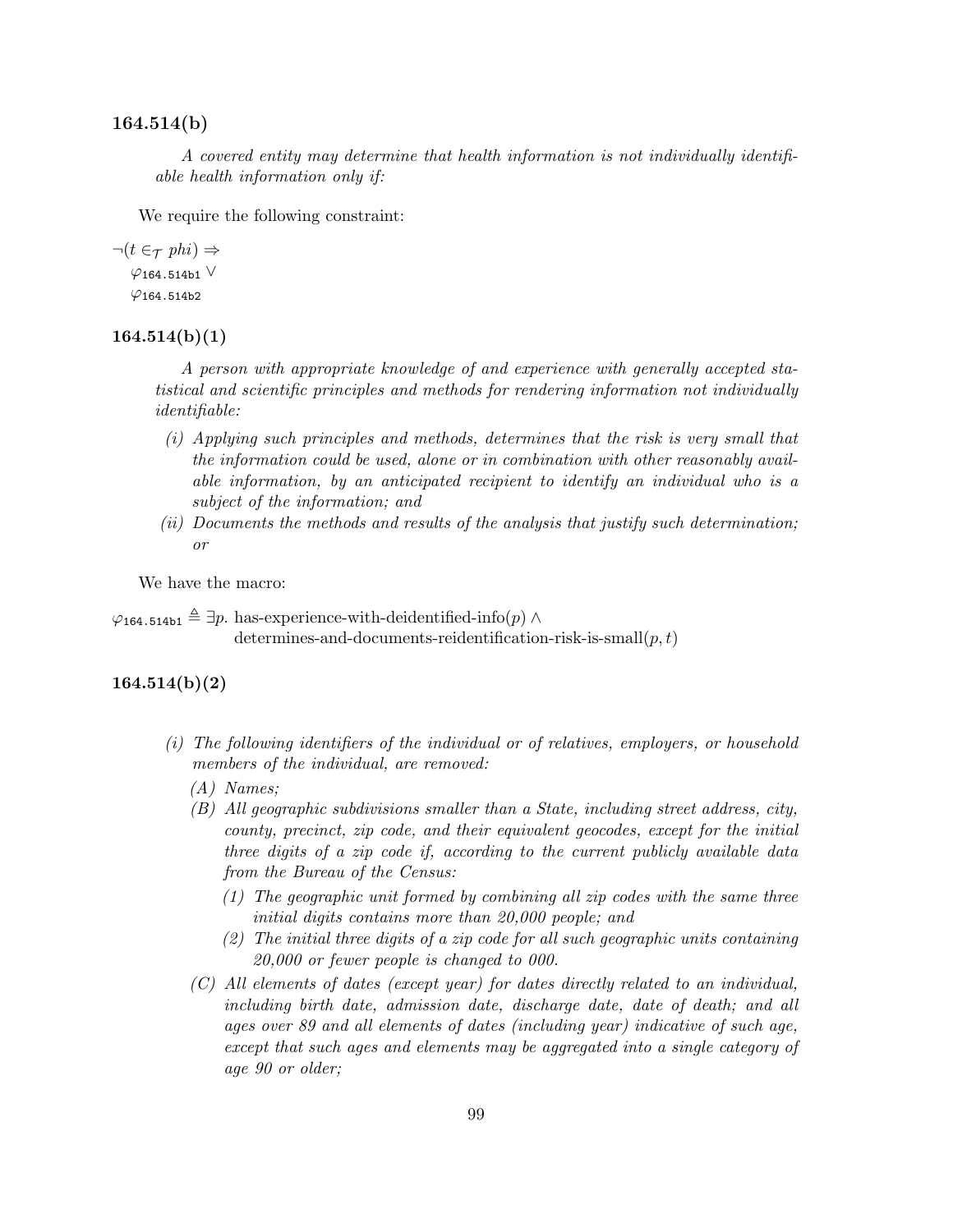- (D) Telephone numbers;
- (E) Fax numbers;
- (F) Electronic mail addresses;
- (G) Social security numbers;
- (H) Medical record numbers;
- (I) Health plan beneficiary numbers;
- (J) Account numbers;
- (K) Certificate/license numbers;
- (L) Vehicle identifiers and serial numbers, including license plate numbers;
- (M) Device identifiers and serial numbers;
- (N) Web Universal Resource Locators (URLs);
- (O) Internet Protocol (IP) address numbers;
- (P) Biometric identifiers, including finger and voice prints;
- (Q) Full face photographic images and any comparable images; and
- (R) Any other unique identifying number, characteristic, or code, except as permitted by paragraph (c) of this section; and
- (ii) The covered entity does not have actual knowledge that the information could be used alone or in combination with other information to identify an individual who is a subject of the information.

We have the macro:

```
\varphi_{164.514b2} \triangleq \neg(name \in \tau t) \wedge((t \in \tau \text{ geographic-subdivision}) \wedgesmaller-than-State(t) ⊃
                          (t \in \tau first-three-zip-code-digits) ∧
                          population-of-first-three-zip-code-digits-larger-than-20000(t)) ∧
                     (\forall t'. (t' \in \tau t) \land (t' \in \tau date) \supset(t' \in \tau \text{ year})) \wedge\neg (telephone-numbers \in \tau t) \wedge\neg(fax-numbers \in_{\mathcal{T}} t) \wedge\neg(email-addresses \in_{\mathcal{T}} t) \wedge\neg (social\text{-}security\text{-}numbers \in \tau t) \land\neg(medical-record-numbers \in\taut) \land\neg(health\text{-}plan\text{-}beneficiency\text{-}numbers \in \tau t) \wedge\neg (account-numbers \in_{\mathcal{T}} t) \land\neg( \textit{license-numbers} \in \tau t) \land\neg (wehicle-identifiers \in_{\mathcal{T}} t) \wedge\neg(device-identifiers \in_{\mathcal{T}} t) \wedge\neg(URLs \in \tau t) \wedge\neg (IP-addresses \in_{\mathcal{T}} t) \land\neg(biometric-identifiers \in_{\mathcal{T}} t) \wedge\neg(full-face-images \in \tau t) \wedge(\forall t'. (t' \in \tau \text{ unique-identification-number}) \land(t' \in \tau t) \supset\varphi<sub>164.514c</sub>) ∧
```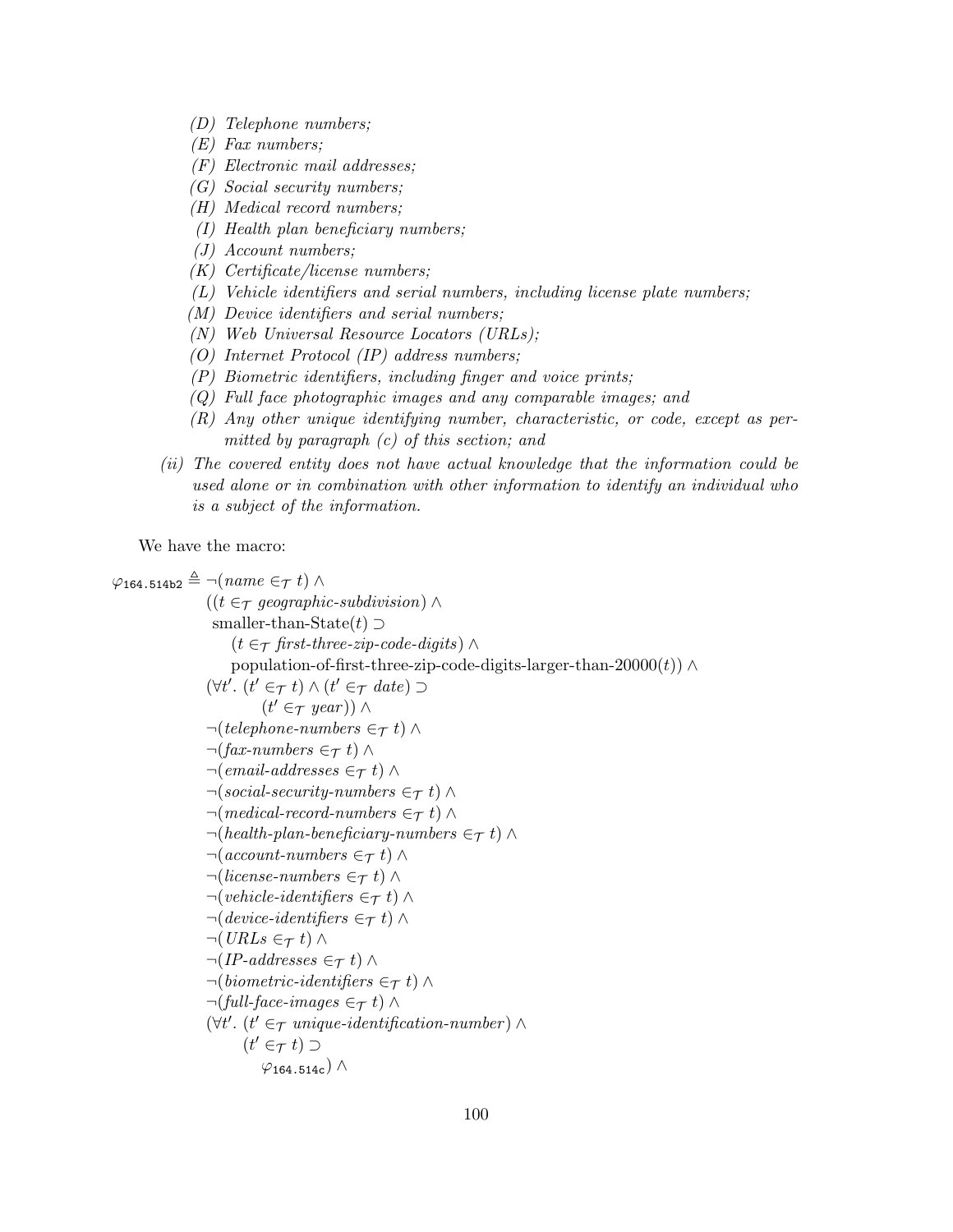$\neg$ has-knowledge-of-identification-risk $(t)$ 

#### 164.514(c)

A covered entity may assign a code or other means of record identification to allow information deidentified under this section to be reidentified by the covered entity, provided that:

- (1) The code or other means of record identification is not derived from or related to information about the individual and is not otherwise capable of being translated so as to identify the individual; and
- (2) The covered entity does not use or disclose the code or other means of record identification for any other purpose, and does not disclose the mechanism for reidentification.

We have the macro:

$$
\varphi_{164.514c} \triangleq (t' \in \tau \text{ reidentification-code}) \land \neg code-derived-from-phi(t') \land \n\neg \Diamond \exists p', m'. send(p_1, p', m') \land \n\text{contains}(m', p_1, t') \land \n\text{contains}(m', p_1, \text{reidentification-mechanism})
$$

# 164.514(d)

#### $164.514(d)(1)$

In order to comply with  $\S164.502(b)$  and this section, a covered entity must meet the requirements of paragraphs  $(d)(2)$  through  $(d)(5)$  of this section with respect to a request for, or the use and disclosure of, protected health information.

believes-minimum-necessary-for-purpose $(p_1, p_2, (q, t), u) \triangleq$ 

 $\varphi$ 164.514d2 ∧  $\varphi$ 164.514d3  $\wedge$  $\varphi$ 164.514d4  $\wedge$  $\varphi$ 164.514d5

# $164.514(d)(2)$

- $(i)$  A covered entity must identify:
	- (A) Those persons or classes of persons, as appropriate, in its workforce who need access to protected health information to carry out their duties; and
	- (B) For each such person or class of persons, the category or categories of protected health information to which access is needed and any conditions appropriate to such access.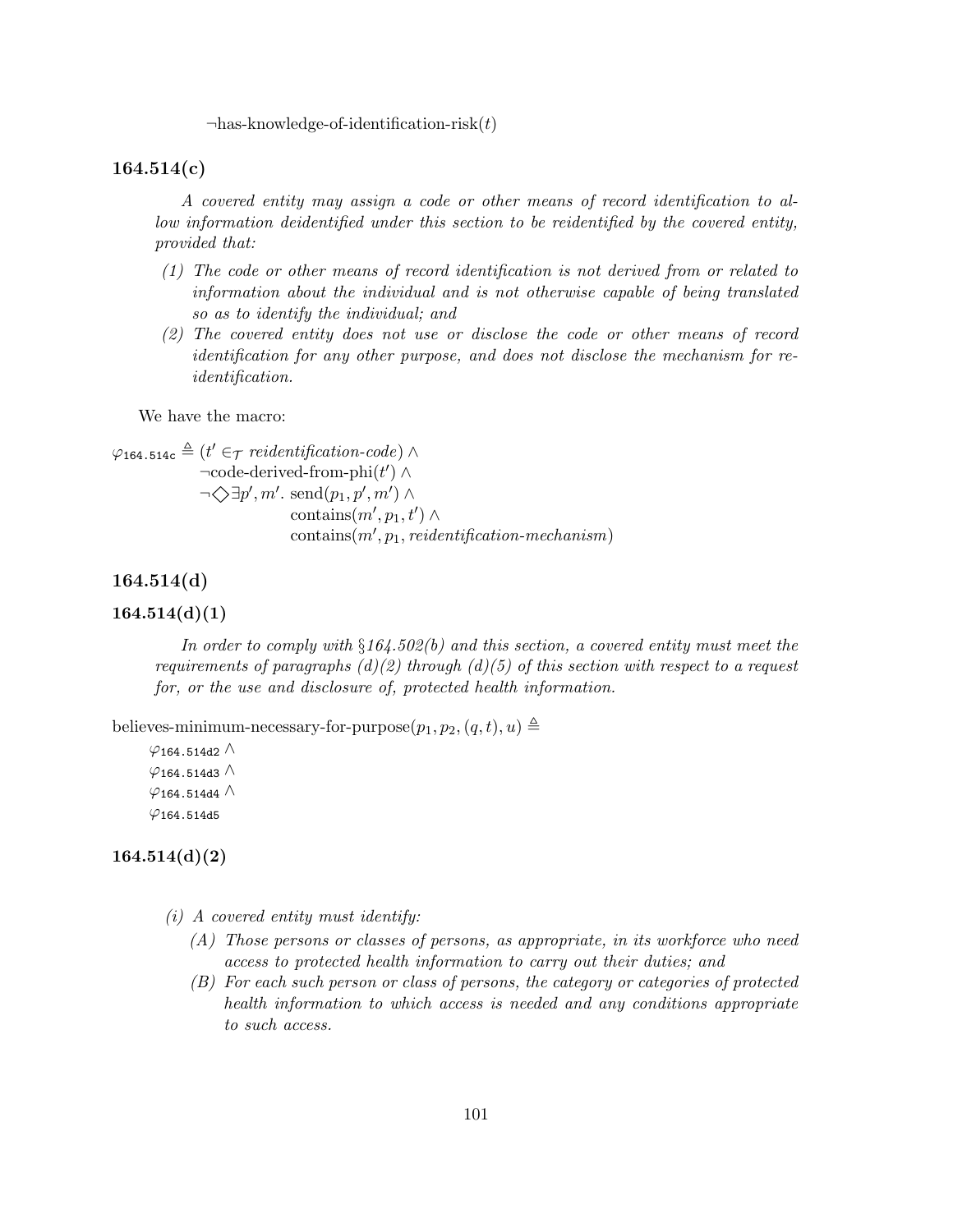(ii) A covered entity must make reasonable efforts to limit the access of such persons or classes identified in paragraph  $(d)(2)(i)(A)$  of this section to protected health information consistent with paragraph  $(d)(2)(i)(B)$  of this section.

We have the macro:

 $\varphi$ <sub>164.514d2</sub>  $\triangleq$  identifies-workforce-members-needing-phi(p<sub>1</sub>) ∧ reasonably-limits-phi-access $(p_1)$ 

# $164.514(d)(3)$

- (i) For any type of disclosure that it makes on a routine and recurring basis, a covered entity must implement policies and procedures (which may be standard protocols) that limit the protected health information disclosed to the amount reasonably necessary to achieve the purpose of the disclosure.
- (ii) For all other disclosures, a covered entity must:
	- (A) Develop criteria designed to limit the protected health information disclosed to the information reasonably necessary to accomplish the purpose for which disclosure is sought; and
	- (B) Review requests for disclosure on an individual basis in accordance with such criteria.
- (iii) A covered entity may rely, if such reliance is reasonable under the circumstances, on a requested disclosure as the minimum necessary for the stated purpose when:
	- (A) Making disclosures to public officials that are permitted under §164.512, if the public official represents that the information requested is the minimum necessary for the stated purpose $(s)$ ;
	- (B) The information is requested by another covered entity;
	- $(C)$  The information is requested by a professional who is a member of its workforce or is a business associate of the covered entity for the purpose of providing professional services to the covered entity, if the professional represents that the information requested is the minimum necessary for the stated purpose $(s)$ ; or
	- (D) Documentation or representations that comply with the applicable requirements of  $§164.512(i)$  have been provided by a person requesting the information for research purposes.

We have the macro:

 $\varphi_{164.514d3} \triangleq$  implements-policies-for-routine-disclosures( $p_1$ ) ∧ implements-criteria-for-limiting-phi( $p_1$ ) ∧ (meets-policies-and-criteria $(p_1, p_2, (q, t), u) \vee$  $(\text{activerole}(p_2, \text{public-official}) \wedge$ represents-minimum-necessary $(p_2, p_1, p_2, (q, t), u)$ ) ∨ activerole( $p_2$ , *covered-entity*)  $\vee$  $((\text{activerole}(p_2, \text{workforce-member}(p_1)) \vee$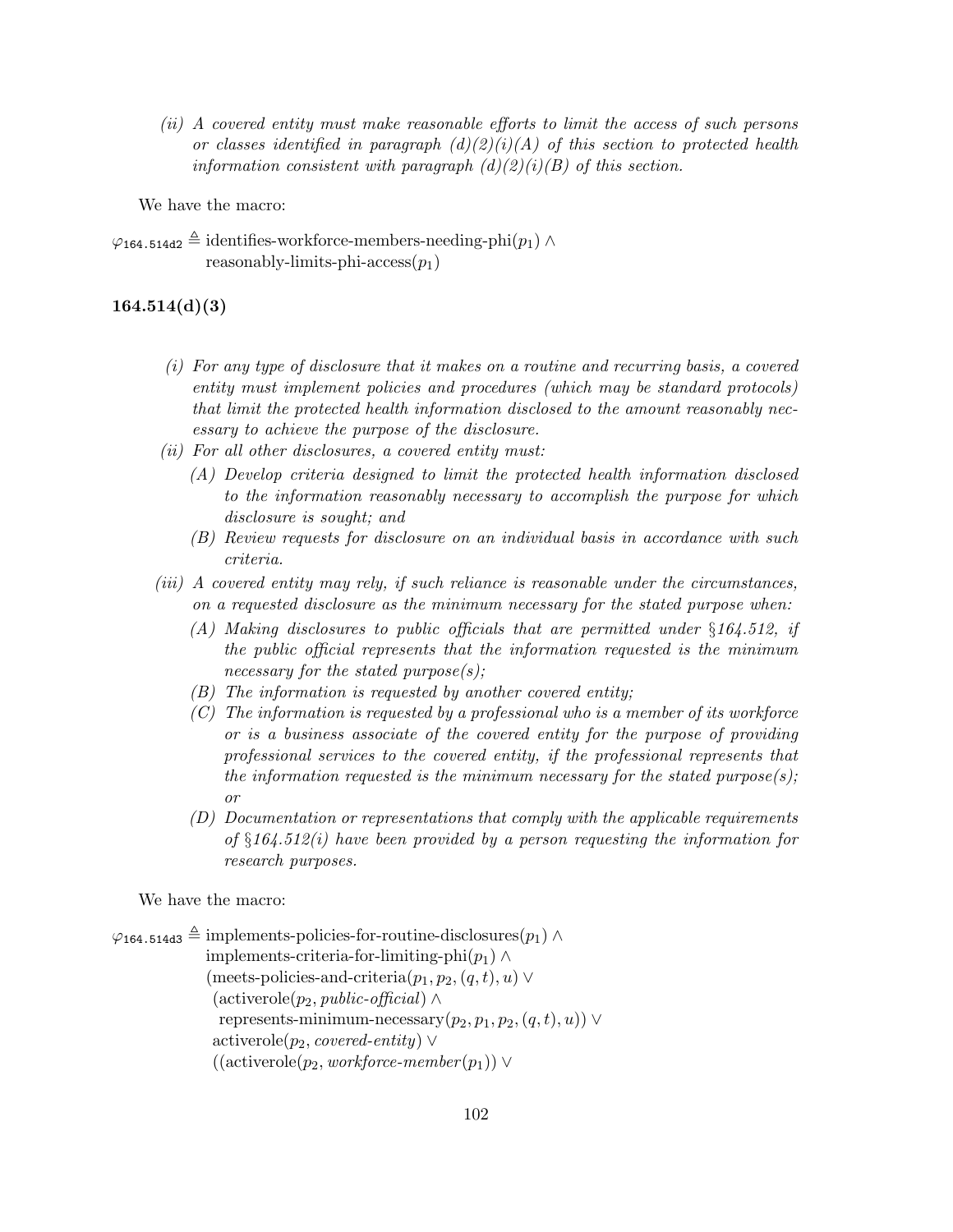$\text{activerole}(p_2, business\text{-}associate(p_1))\land$  $(u \in_{\mathcal{U}} \text{providing-professional-services}(p_1))$  ∧ represents-minimum-necessary $(p_2, p_1, p_2, (q, t), u)$ ) ∨  $((u \in \mathcal{U} \, research) \wedge$ represents-minimum-necessary-164.512i $(p_2, p_1, p_2, (q, t), u))$ 

# $164.514(d)(4)$

- (i) A covered entity must limit any request for protected health information to that which is reasonably necessary to accomplish the purpose for which the request is made, when requesting such information from other covered entities.
- (ii) For a request that is made on a routine and recurring basis, a covered entity must implement policies and procedures (which may be standard protocols) that limit the protected health information requested to the amount reasonably necessary to accomplish the purpose for which the request is made.
- (iii) For all other requests, a covered entity must:
	- (A) Develop criteria designed to limit the request for protected health information to the information reasonably necessary to accomplish the purpose for which the request is made; and
	- (B) Review requests for disclosure on an individual basis in accordance with such criteria.

We do not handle this paragraph.

## $164.514(d)(5)$

For all uses, disclosures, or requests to which the requirements in paragraph (d) of this section apply, a covered entity may not use, disclose or request an entire medical record, except when the entire medical record is specifically justified as the amount that is reasonably necessary to accomplish the purpose of the use, disclosure, or request.

We have the macro:

 $\varphi$ 164.514d5  $\triangleq$  (full-medical-record ∈ $\tau$  t) ⊃ full-record-specifically-justified $(p_1, p_2, (q, t), u)$ 

# 164.514(e)

# 164.514(e)(1)

A covered entity may use or disclose a limited data set that meets the requirements of paragraphs  $(e)(2)$  and  $(e)(3)$  of this section, if the covered entity enters into a data use agreement with the limited data set recipient, in accordance with paragraph  $(e)(4)$ of this section.

We have the following positive norm: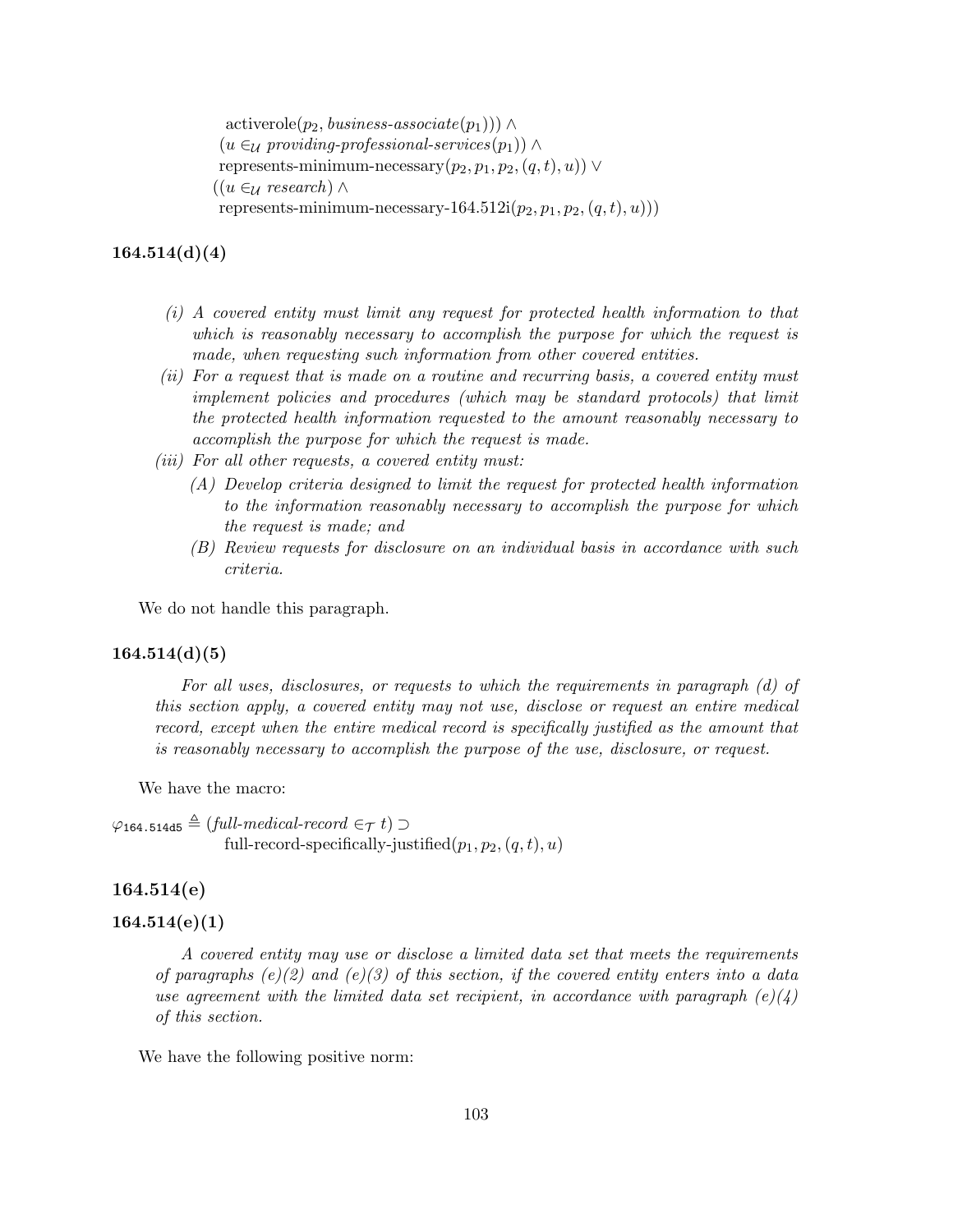$\varphi_{164.514e1}^{+} \triangleq$  activerole $(p_1, covered\text{-}entity) \wedge$  $\varphi$ 164.514e2  $\wedge$  $\varphi$ 164.514e3  $\wedge$ has-limited-data-use-agreement $(p_1, p_2, (q, t), u)$ 

# 164.514(e)(2)

A limited data set is protected health information that excludes the following direct identifiers of the individual or of relatives, employers, or household members of the individual:

- (i) Names;
- (ii) Postal address information, other than town or city, State, and zip code;
- (iii) Telephone numbers;
- (iv) Fax numbers;
- (v) Electronic mail addresses;
- (vi) Social security numbers;
- (vii) Medical record numbers;
- (viii) Health plan beneficiary numbers;
- (ix) Account numbers;
- (x) Certificate/license numbers;
- (xi) Vehicle identifiers and serial numbers, including license plate numbers;
- (xii) Device identifiers and serial numbers;
- (xiii) Web Universal Resource Locators (URLs);
- (xiv) Internet Protocol (IP) address numbers;
- (xv) Biometric identifiers, including finger and voice prints; and
- (xvi) Full face photographic images and any comparable images.

We have the macro:

$$
\varphi_{164.514e2} \triangleq (t \in \tau \text{ phi}) \land \n\neg(name \in \tau t) \land \n(\forall t'. (t' \in \tau \text{ postal-address}) \land \n(t' \in \tau t) \supset \n(t' \in \tau \text{ state}) \lor \n(t' \in \tau \text{ state}) \lor \n(t' \in \tau \text{ state}) \land \n\neg(t) \in \tau \text{ state} \land \n\neg(t) \in \tau \text{ state} \land \n\neg(t) \land \n\neg(t) \in \tau \text{ state} \land \n\neg(t) \land \n\neg(t) \in \tau \text{ state} \land \n\neg(t) \land \n\neg(t) \in \tau \text{ state} \land \n\neg(t) \in \tau \text{ state} \land \n\neg(t) \in \tau \text{ state} \land \n\neg(t) \in \tau \text{ state} \land \n\neg(t) \in \tau \text{ state} \land \n\neg(t) \in \tau \text{ state} \land \n\neg(t) \in \tau \text{ state} \land \n\neg(t) \in \tau \text{ state} \land \n\neg(t) \in \tau \text{ state} \land \n\neg(t) \in \tau \text{ state} \land \n\neg(t) \in \tau \text{ state} \land \n\neg(t) \in \tau \text{ state} \land \n\neg(t) \in \tau \text{ state} \land \n\neg(t) \in \tau \text{ state} \land \n\neg(t) \in \tau \text{ state} \land \n\neg(t) \in \tau \text{ state} \land \n\neg(t) \in \tau \text{ state} \land \n\neg(t) \in \tau \text{ state} \land \n\neg(t) \in \tau \text{ state} \land \n\neg(t) \in \tau \text{ state} \land \n\neg(t) \in \tau \text{ state} \land \n\neg(t) \in \tau \text{ state} \land \n\neg(t) \in \tau \text{ state} \land \n\neg(t) \in \tau \text{ state} \land \n\neg(t) \in \tau \text{ state} \land \n\neg(t) \in \tau \text{ state} \land \n\neg(t) \in \tau \text{ state} \land \n\neg
$$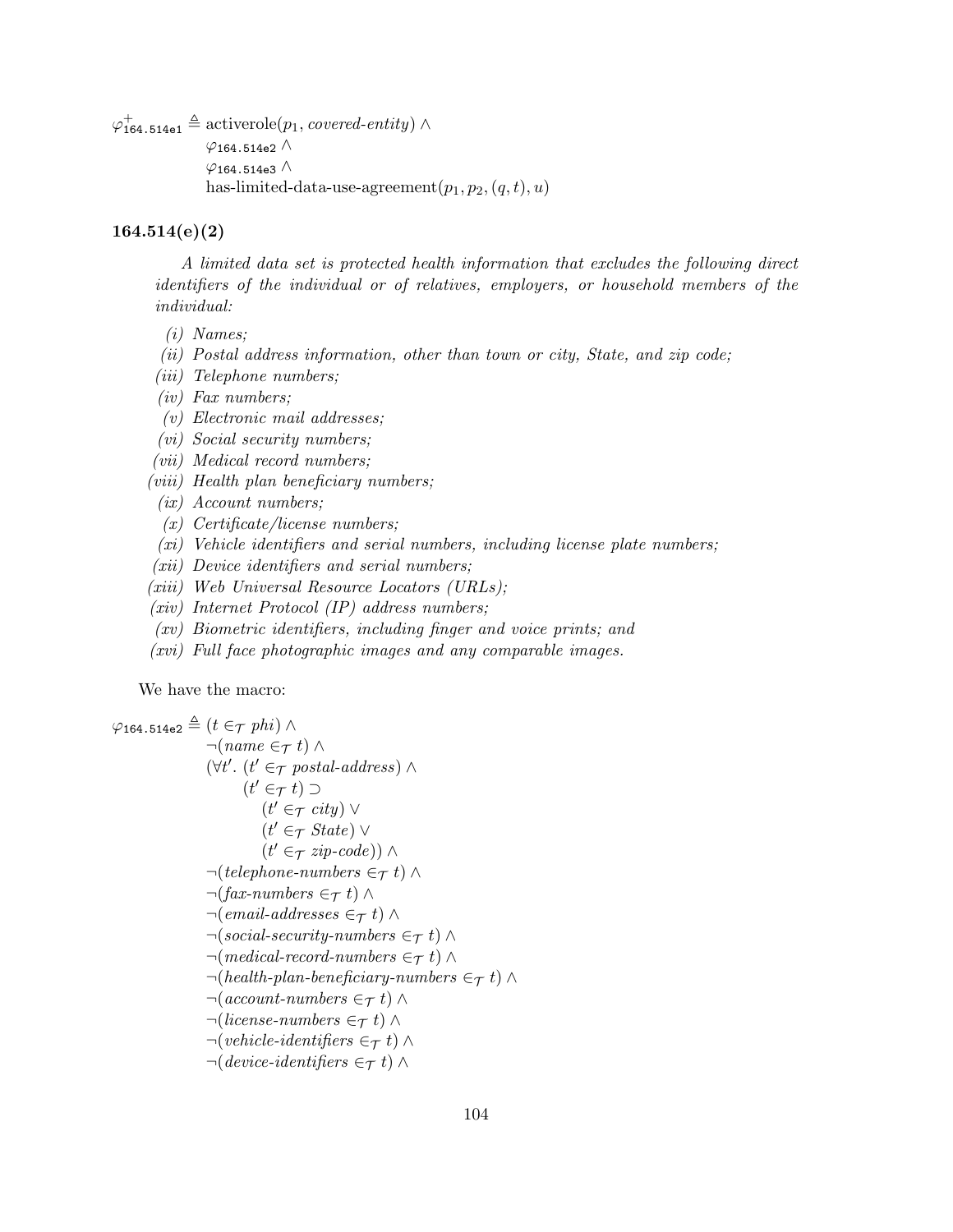$\neg(URLs \in \tau t) \wedge$  $\neg (IP-addresses \in_{\mathcal{T}} t) \land$  $\neg(biometric-identifiers \in_{\mathcal{T}} t) \wedge$  $\neg$ (full-face-images  $\in \tau$  t)

164.514(e)(3)

- (i) A covered entity may use or disclose a limited data set under paragraph  $(e)(1)$  of this section only for the purposes of research, public health, or health care operations.
- (ii) A covered entity may use protected health information to create a limited data set that meets the requirements of paragraph  $(e)(2)$  of this section, or disclose protected health information only to a business associate for such purpose, whether or not the limited data set is to be used by the covered entity.

We have the macro:

 $\varphi_{164.514e3} \triangleq (u \in_{\mathcal{U}} \text{research}) \vee$  $(u \in \mathcal{U}$  public-health)  $\vee$  $(u \in_{\mathcal{U}} \mathit{healthcare-operations})$ 

Note that we cannot handle paragraph (ii) since our model does not support an action for creating a limited data set. In other words, there is nothing in our model that paragraph (ii) can constrain.

#### 164.514(e)(4)

# $164.514(e)(4)(i)$

A covered entity may use or disclose a limited data set under paragraph  $(e)(1)$  of this section only if the covered entity obtains satisfactory assurance, in the form of a data use agreement that meets the requirements of this section, that the limited data set recipient will only use or disclose the protected health information for limited purposes.

Because this paragraph simply restates the final part of paragraph  $(e)(1)$ , there is nothing new to handle here.

## $164.514(e)(4)(ii)$

A data use agreement between the covered entity and the limited data set recipient must:

- (A) Establish the permitted uses and disclosures of such information by the limited data set recipient, consistent with paragraph  $(e)(3)$  of this section. The data use agreement may not authorize the limited data set recipient to use or further disclose the information in a manner that would violate the requirements of this subpart, if done by the covered entity;
- (B) Establish who is permitted to use or receive the limited data set; and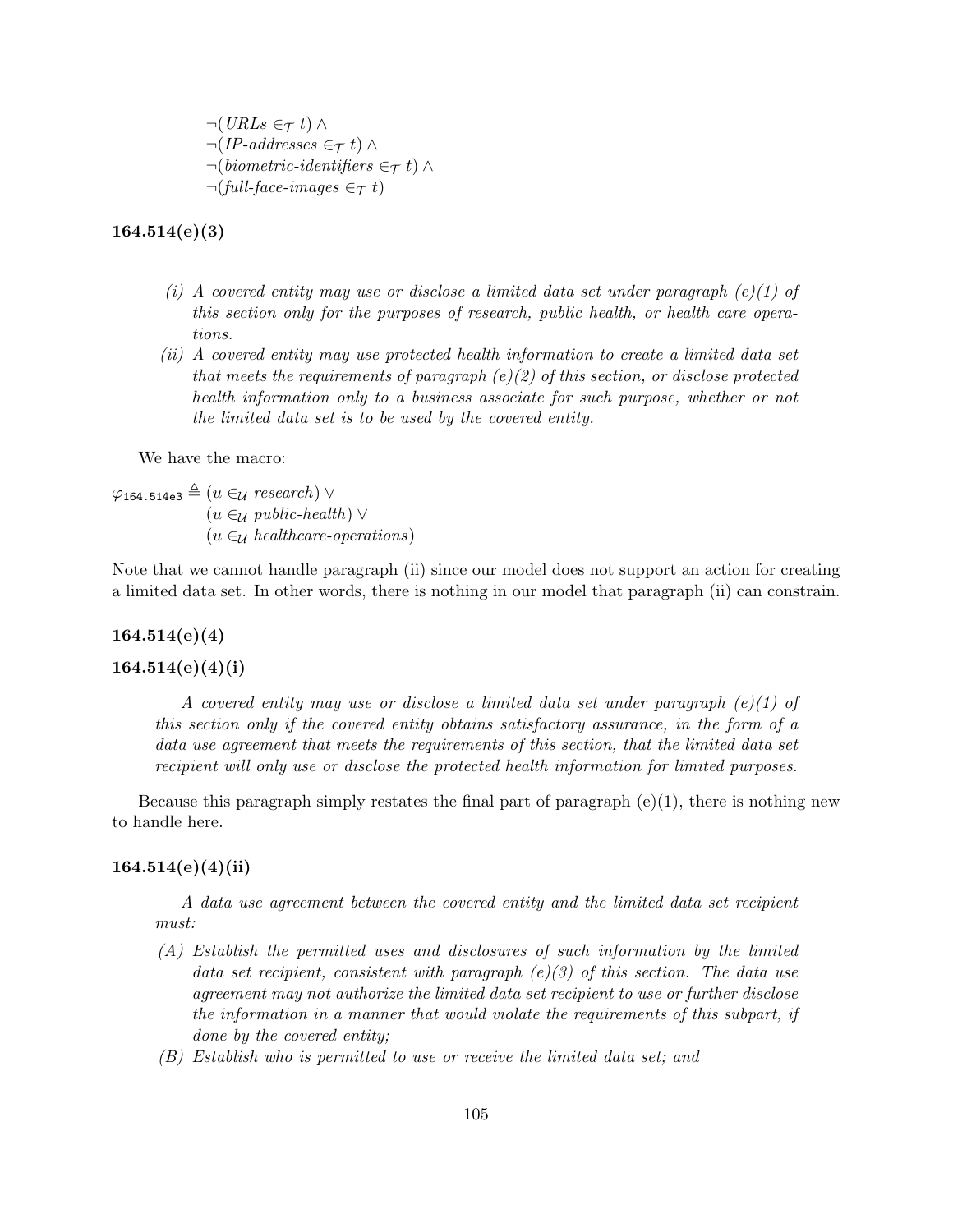- (C) Provide that the limited data set recipient will:
	- (1) Not use or further disclose the information other than as permitted by the data use agreement or as otherwise required by law;
	- (2) Use appropriate safeguards to prevent use or disclosure of the information other than as provided for by the data use agreement;
	- (3) Report to the covered entity any use or disclosure of the information not provided for by its data use agreement of which it becomes aware;
	- (4) Ensure that any agents, including a subcontractor, to whom it provides the limited data set agrees to the same restrictions and conditions that apply to the limited data set recipient with respect to such information; and
	- (5) Not identify the information or contact the individuals.

We use the following macro to specify the conditions under which a limited data use agreement exists:

has-limited-data-use-agreement $(p_1, p_2) \triangleq$ 

$$
\bigotimes (\exists m'.\,\,\text{send}(p_2,p_1,m')\land\,\,
$$

is-limited-data-use-agreement $(m') \wedge$ contains-permitted-uses-disclosures $(p_1, p_2, m') \wedge$ contains-permitted-recipients $(p_1, p_2, m') \wedge$ contains-agreement-to-no-further-disclosures $(p_1, p_2, m') \wedge$ contains-agreement-to-safeguards $(p_1, p_2, m') \wedge$ contains-agreement-to-report-further-disclosures $(p_1, p_2, m') \wedge$ contains-agreement-to-subcontractor-agreements $(p_1, p_2, m') \wedge$  $\text{contains-agreement-to-no-contact-or-identification}(p_1, p_2, m'))$ 

Note the use of special purpose contains-... predicates. This is because the ordinary contains predicate requires that the information attribute be given with respect to a subject principal. This is not the case here, so we cannot use ordinary contains.

# $164.514(e)(4)(iii)$

- $(A)$  A covered entity is not in compliance with the standards in paragraph (e) of this section if the covered entity knew of a pattern of activity or practice of the limited data set recipient that constituted a material breach or violation of the data use agreement, unless the covered entity took reasonable steps to cure the breach or end the violation, as applicable, and, if such steps were unsuccessful:
	- (1) Discontinued disclosure of protected health information to the recipient; and
	- (2) Reported the problem to the Secretary.
- (B) A covered entity that is a limited data set recipient and violates a data use agreement will be in noncompliance with the standards, implementation specifications, and requirements of paragraph (e) of this section.

There does not appear to be anything to add here; this paragraph seems to describe "meta-level" operations that must occur when an entity is in noncompliance.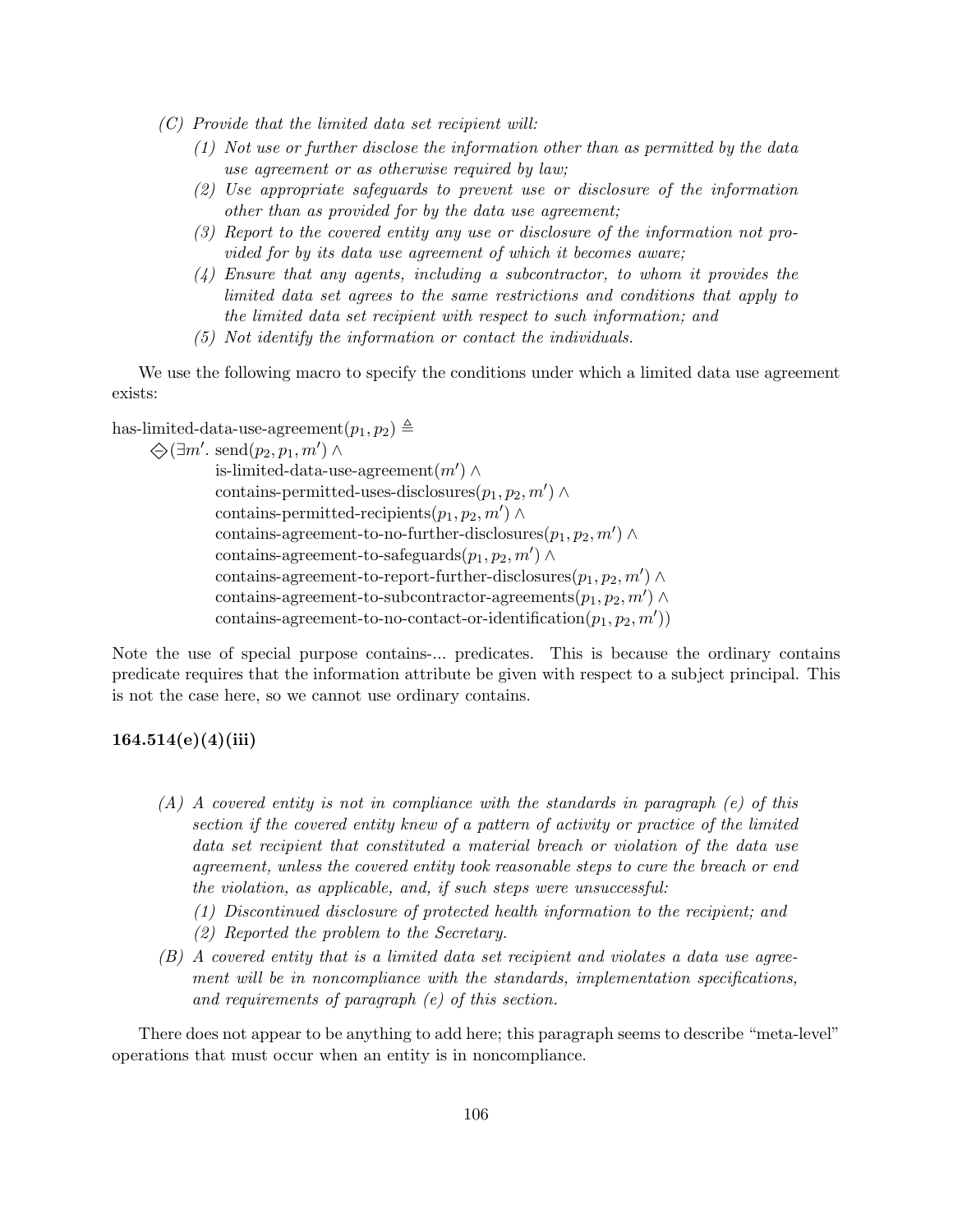#### 164.514(f)

#### $164.514(f)(1)$

A covered entity may use, or disclose to a business associate or to an institutionally related foundation, the following protected health information for the purpose of raising funds for its own benefit, without an authorization meeting the requirements of  $\S 164.508$ :

- (i) Demographic information relating to an individual; and
- (ii) Dates of health care provided to an individual.

```
\varphi_{164.514\text{f1}}^+ \triangleq \text{activerole}(p_1, covered\text{-}entity) \wedge
```
 $(\text{activerole}(p_2, \text{business-associate}(p_1)) \vee$ 

```
activerole(p_2, related-foundation(p_1))) ∧
```
- $((t \in \tau \text{ demographic-info}) \vee$
- $(t \in \tau \; healthcare\text{-} dates)) \wedge$
- $(u \in \mathcal{U}$  fundraising)

 $164.514(f)(2)$ 

- (i) The covered entity may not use or disclose protected health information for fundraising purposes as otherwise permitted by paragraph  $(f)(1)$  of this section unless a statement required by  $\S164.520(b)(1)(iii)(B)$  is included in the covered entity's notice;
- (ii) The covered entity must include in any fundraising materials it sends to an individual under this paragraph a description of how the individual may opt out of receiving any further fundraising communications.
- (iii) The covered entity must make reasonable efforts to ensure that individuals who decide to opt out of receiving future fundraising communications are not sent such communications.

We have the macro:

 $\varphi$ 164.514f2  $\triangleq \diamondsuit(\exists m'.\ \mathrm{send}(p_1, p_2, m') \land$ is-notice $(m', p_1, p_2, (q, t), u) \wedge$ contains-statement-of-possible-fundraising $(m', p_1, p_2) \wedge$ contains-opt-out-instructions $(m', p_1, p_2))$ 

We choose not to formalize paragraph (iii) because it is unclear how to capture such "reasonable efforts". In PrivacyLFP, we can only require (or not) that something is sent or not sent.

## $164.514(g)$

If a health plan receives protected heath information for the purpose of underwriting, premium rating, or other activities relating to the creation, renewal, or replacement of a contract of health insurance or health benefits, and if such health insurance or health benefits are not placed with the health plan, such health plan may not use or disclose such protected health information for any other purpose, except as may be required by law.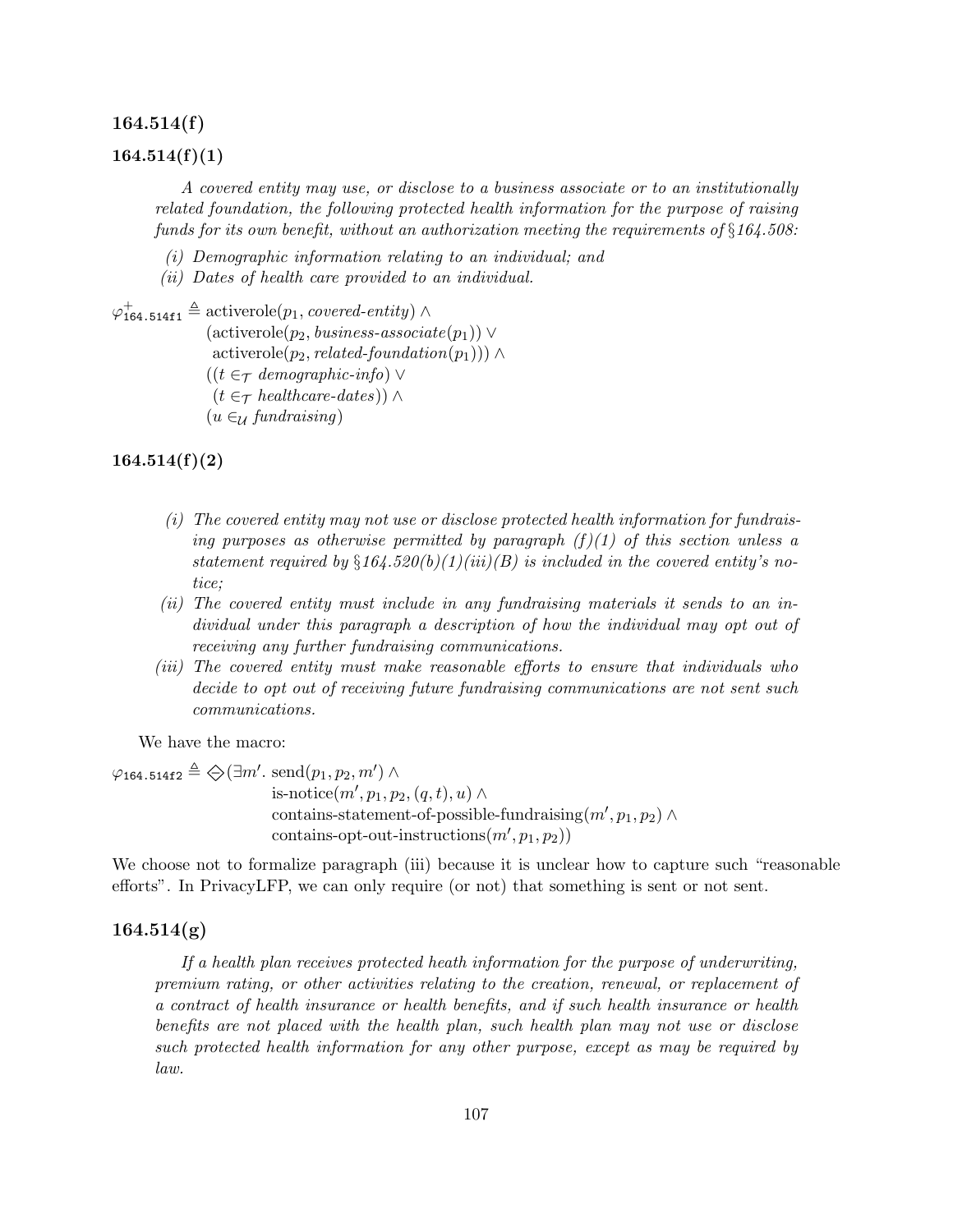$\varphi_{164.514g}^{-} \triangleq (\exists p'.\space activerole(p_1, health\text{-}plan) \land$ 

 $\bigotimes \left( \exists m', u'. \; \text{send}(p', p_1, m') \land \right)$ contains $(m', (q, t), u') \wedge$  $((u' \in_{\mathcal{U}} \mathit{health-in} surface-contract-creation) \vee$  $(u' \in \mathcal{U}$  health-insurance-contract-renewal)  $\vee$  $(u' \in_{\mathcal{U}} \mathit{health-insurance-contract-replacement} )) \wedge$  $\lnot$ health-insurance-placed-with $(p', p_1)$ )  $\supset$  $(u \in \mathcal{U}$  health-insurance-contract-creation)  $\vee$  $(u \in \mathcal{U} \; health\text{-}insurance\text{-}contract\text{-}renewal)$  $(u \in_{\mathcal{U}} \mathit{health-in}surance-contract-replacement) \vee$ required-by-law $(p_1, p_2, (q, t), u)$ 

## 164.514(h)

## $164.514(h)(1)$

Prior to any disclosure permitted by this subpart, a covered entity must:

- (i) Except with respect to disclosures under  $\S164.510$ , verify the identity of a person requesting protected health information and the authority of any such person to have access to protected health information under this subpart, if the identity or any such authority of such person is not known to the covered entity; and
- (ii) Obtain any documentation, statements, or representations, whether oral or written, from the person requesting the protected health information when such documentation, statement, or representation is a condition of the disclosure under this subpart.

Given the level of detail of our model, we do not handle explicit authentication actions. Instead, our model relies on roles having been previously assigned to the principals. This is analogous to the way that authorization logics assume that authentication has already occurred.

#### $164.514(h)(2)$

#### $164.514(h)(2)(i)$

If a disclosure is conditioned by this subpart on particular documentation, statements, or representations from the person requesting the protected health information, a covered entity may rely, if such reliance is reasonable under the circumstances, on documentation, statements, or representations that, on their face, meet the applicable requirements.

- (A) The conditions in  $\S164.512(f)(1)(ii)(C)$  may be satisfied by the administrative subpoena or similar process or by a separate written statement that, on its face, demonstrates that the applicable requirements have been met.
- (B) The documentation required by  $\S164.512(i)(2)$  may be satisfied by one or more written statements, provided that each is appropriately dated and signed in accordance with  $§164.512(i)(2)(i)$  and (v).

Again, because our model provides roles for the principals, this paragraph seems unnecessary.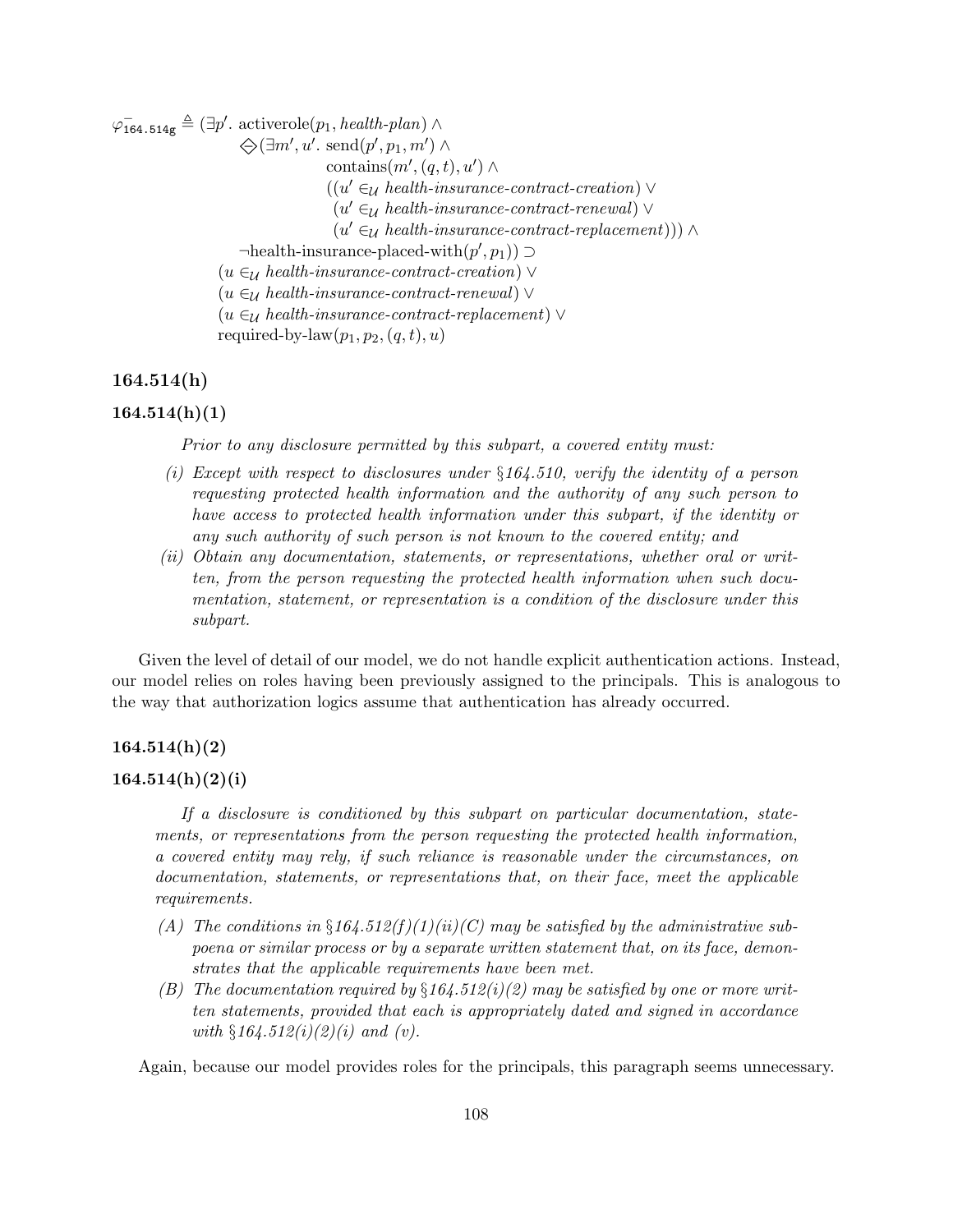#### $164.514(h)(2(iii)$

A covered entity may rely, if such reliance is reasonable under the circumstances, on any of the following to verify identity when the disclosure of protected health information is to a public official or a person acting on behalf of the public official:

- (A) If the request is made in person, presentation of an agency identification badge, other official credentials, or other proof of government status;
- (B) If the request is in writing, the request is on the appropriate government letterhead; or
- $(C)$  If the disclosure is to a person acting on behalf of a public official, a written statement on appropriate government letterhead that the person is acting under the government's authority or other evidence or documentation of agency, such as a contract for services, memorandum of understanding, or purchase order, that establishes that the person is acting on behalf of the public official.

The same analysis applies here as for paragraphs  $(h)(1)$  and  $(h)(2)(i)$ .

#### $164.514(h)(2)(iii)$

A covered entity may rely, if such reliance is reasonable under the circumstances, on any of the following to verify authority when the disclosure of protected health information is to a public official or a person acting on behalf of the public official:

- (A) A written statement of the legal authority under which the information is requested, or, if a written statement would be impracticable, an oral statement of such legal authority;
- (B) If a request is made pursuant to legal process, warrant, subpoena, order, or other legal process issued by a grand jury or a judicial or administrative tribunal is presumed to constitute legal authority.

See paragraph  $(h)(2)(ii)$ .

#### $164.514(h)(2)(iv)$

The verification requirements of this paragraph are met if the covered entity relies on the exercise of professional judgment in making a use or disclosure in accordance with §164.510 or acts on a good faith belief in making a disclosure in accordance with  $§164.512(j).$ 

See paragraph  $(h)(2)(ii)$ .

# 4.8 §164.524 Access of individuals to protected health information.

164.524(a)

## $164.524(a)(1)$

Except as otherwise provided in paragraph (a)(2) or (a)(3) of this section, an individual has a right of access to inspect and obtain a copy of protected health information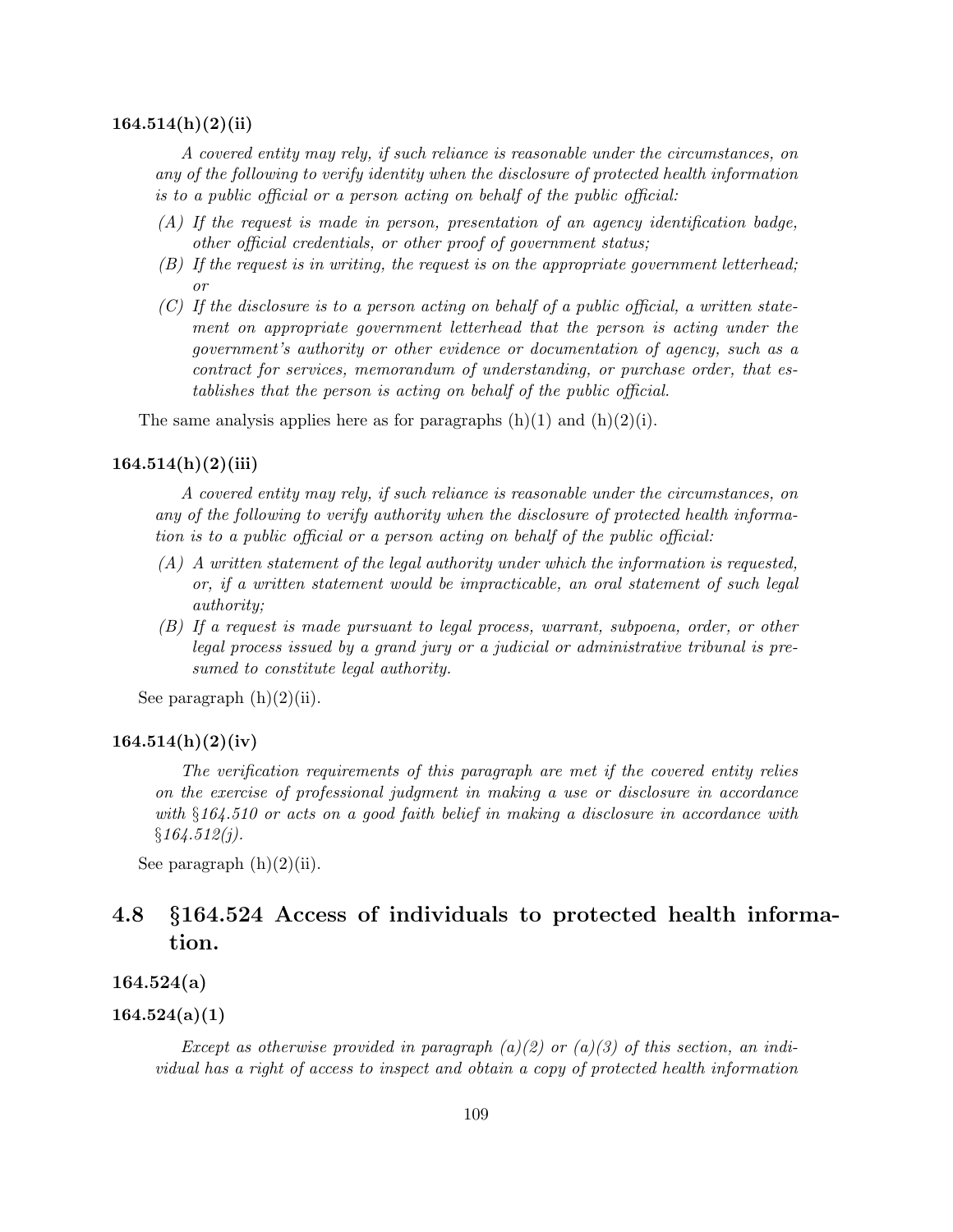about the individual in a designated record set, for as long as the protected health information is maintained in the designated record set, except for:

- (i) Psychotherapy notes;
- (ii) Information compiled in reasonable anticipation of, or for use in, a civil, criminal, or administrative action or proceeding; and
- (iii) Protected health information maintained by a covered entity that is:
	- (A) Subject to the Clinical Laboratory Improvements Amendments of 1988, 42 U.S.C. 263a, to the extent the provision of access to the individual would be prohibited by law; or
	- (B) Exempt from the Clinical Laboratory Improvements Amendments of 1988, pursuant to 42 CFR 493.3(a)(2).

In our opinion, this paragraph describes the *intent* of  $\S164.524$ . As a result, it introduces no norms directly. The relevant norms will be obtained from the following paragraphs.

#### $164.524(a)(2)$

A covered entity may deny an individual access without providing the individual an opportunity for review, in the following circumstances.

Paragraph  $(a)(2)$  describes the valid reasons that a covered entity may have for denying an access request without an opportunity for review. These reasons will be used in paragraph  $(b)(2)(i)(B)$ , and so this macro is used there. Note that this paragraph is not yet describing a requirement; that will appear in  $(b)(2)(i)(B)$ .

```
may-deny-without-review-164.524a2(p_2, (p_1, t')) \triangleqmay-deny-without-review-164.524a2i(p_2,(p_1,t')) \veemay-deny-without-review-164.524a2ii(p_2,(p_1,t')) \veemay-deny-without-review-164.524a2iii(p_2,(p_1,t')) \veemay-deny-without-review-164.524a2iv(p_2,(p_1,t')) \veemay-deny-without-review-164.524a2v(p_2,(p_1,t'))
```
#### $164.524(a)(2)(i)$

The protected health information is excepted from the right of access by paragraph  $(a)(1)$  of this section.

```
may-deny-without-review-164.524a2i(p_2, (p_1, t')) \triangleq(t' \in \tau psychotherapy-notes) \lorcompiled-for-action-or-proceeding(p_2,(p_1, t')) \veeprohibited-by-42USC263a(p_2, (p_1, t')) \veeexempt-pursuant-to-42CFR493.3a2(p_2,(p_1, t'))
```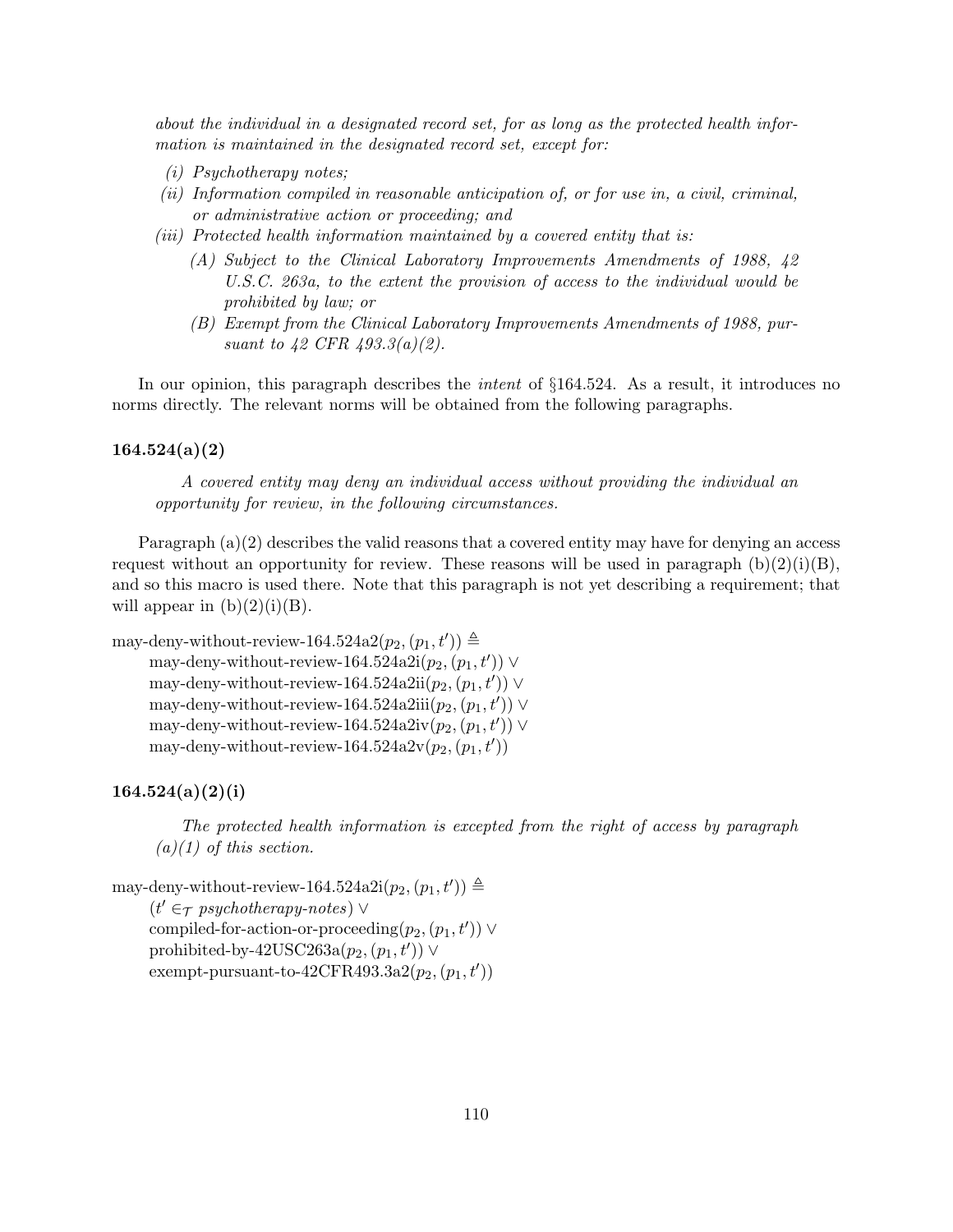#### $164.524(a)(2)(ii)$

A covered entity that is a correctional institution or a covered health care provider acting under the direction of the correctional institution may deny, in whole or in part, an inmate's request to obtain a copy of protected health information, if obtaining such copy would jeopardize the health, safety, security, custody, or rehabilitation of the individual or of other inmates, or the safety of any officer, employee, or other person at the correctional institution or responsible for the transporting of the inmate.

We have the macro:

may-deny-without-review-164.524a2ii $(p_2, (p_1, t')) \triangleq$ 

 $\exists p'_2$ . activerole $(p'_2, \text{correctional-institution}) \land$  $((p'_2 = p_2) \vee$  $(\text{activerole}(p_2, provider) \wedge$ under-direction-of $(p_2, p'_2)$ )) ∧  $\text{activerole}(p_1, \text{immate}(p_2')) \wedge$  $\begin{equation} \left( p_2',p_2,(p_1,t')\right) \end{equation}$ 

## $164.524(a)(2)(iii)$

An individual's access to protected health information created or obtained by a covered health care provider in the course of research that includes treatment may be temporarily suspended for as long as the research is in progress, provided that the individual has agreed to the denial of access when consenting to participate in the research that includes treatment, and the covered health care provider has informed the individual that the right of access will be reinstated upon completion of the research.

We have the macro:

may-deny-without-review-164.524a2iii $(p_2, (p_1, t')) \triangleq$ created-or-obtained-for-current-research $(p_2,(p_1,t')) \wedge$ activerole( $p_2$ , provider) ∧ agreed-to-denial-of-access $((p_1, t'), p_2) \wedge$ informed-of-future-reinstatement $(p_2,(p_1,t'))$ 

Although not stated explicitly in the law, it seems reasonable to have:

agreed-to-denial-of-access $((p_1, t'), p_2) \triangleq$  $\exists m'. \ \diamondsuit \text{send}(p_1, p_2, m') \land$ is-agreement-to-denial $(m', p_2, (p_1, t'))$ 

and:

informed-of-future-reinstatement $(p_2, (p_1, t')) \triangleq$  $\exists m'. \diamondsuit \text{send}(p_2, p_1, m') \land$ is-notice-of-future-reinstatement $(m', p_2, (p_1, t'))$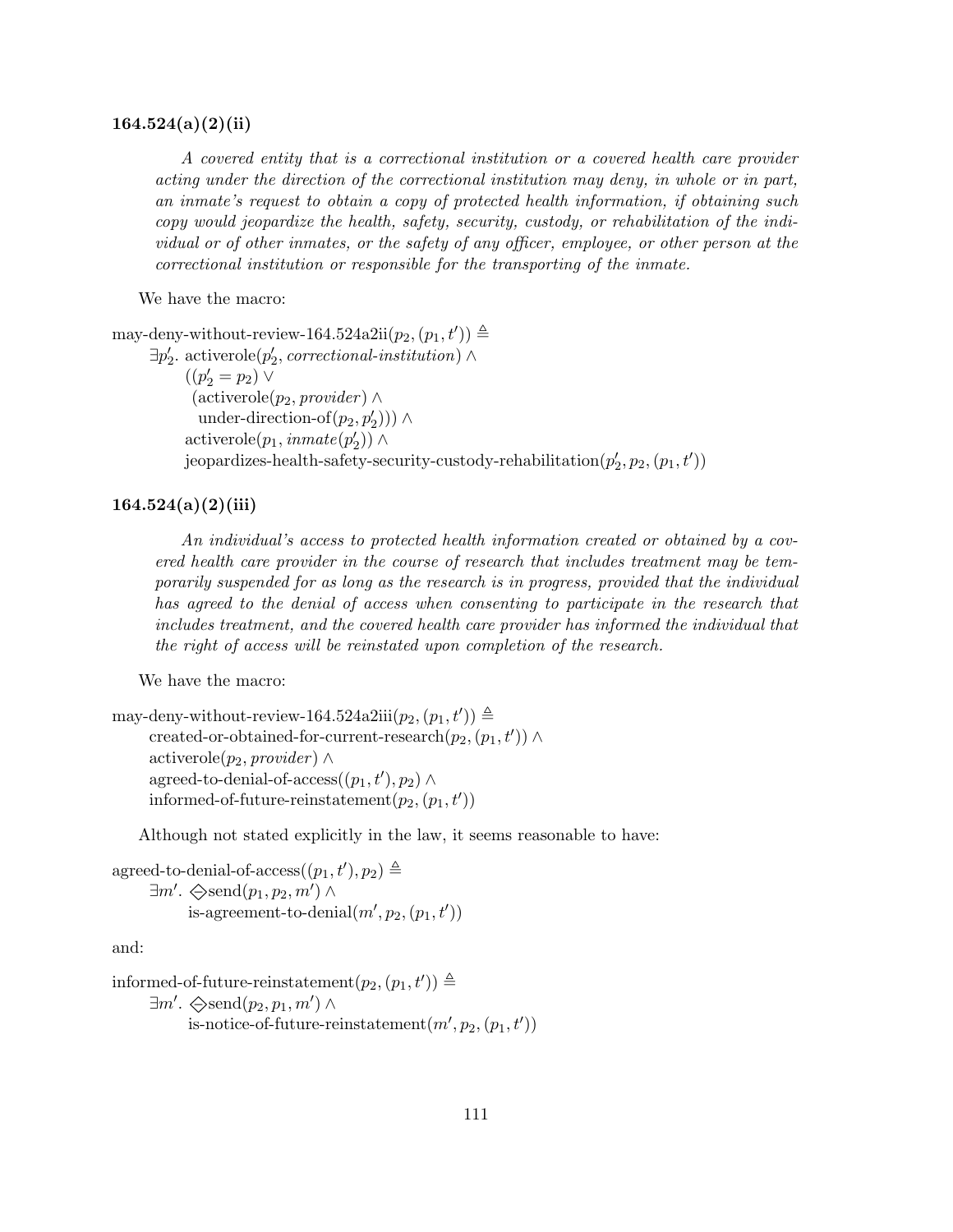## $164.524(a)(2)(iv)$

An individual's access to protected health information that is contained in records that are subject to the Privacy Act, 5 U.S.C. 552a, may be denied, if the denial of access under the Privacy Act would meet the requirements of that law.

```
may-deny-without-review-164.524a2iv(p_2, (p_1, t')) \triangleqsubject-to-5USC552a(p_2,(p_1,t')) \wedgemay-deny-under-5USC552a(p_2,(p_1,t'))
```
## $164.524(a)(2)(v)$

An individual's access may be denied if the protected health information was obtained from someone other than a health care provider under a promise of confidentiality and the access requested would be reasonably likely to reveal the source of the information.

```
may-deny-without-review-164.524a2v(p_2,(p_1,t')) \triangleq
```

```
\exists p_3, m'. \diamondsuit \text{send}(p_3, p_2, m') \wedge
```
contains $(m', (p_1, t')) \wedge$  $\neg \text{activerole}(p_3, \text{provider}) \wedge$ sent-under-promise-of-confidentiality $(p_3, p_2, m') \wedge$ would-reveal-source $(p_2, (p_1, t'), p_3)$ 

## 164.524(a)(3)

A covered entity may deny an individual access, provided that the individual is given a right to have such denials reviewed, as required by paragraph  $(a)(4)$  of this section, in the following circumstances:

This paragraph states the valid reasons that a covered entity may give for denying an access request, given that an opportunity for review is provided. As in paragraph  $(a)(2)$ , we express these conditions as a series of macros. However, no norms are present in this paragraph. Instead, these macros are used in paragraph  $(b)(2)(i)(B)$ .

may-deny-with-review-164.524a3 $(p_2, (p_1, t')) \triangleq$ may-deny-with-review-164.524a3i $(p_2,(p_1,t')) \vee$ may-deny-with-review-164.524a3ii $(p_2,(p_1,t')) \vee$ may-deny-with-review-164.524a3iii $(p_2,(p_1,t'))$ 

## $164.524(a)(3)(i)$

A licensed health care professional has determined, in the exercise of professional judgment, that the access requested is reasonably likely to endanger the life or physical safety of the individual or another person;

We have the macro:

may-deny-with-review-164.524a3i $(p_2, (p_1, t')) \triangleq$ determines-access-would-endanger-physical-safety $(p_2, p_2, (p_1, t'))$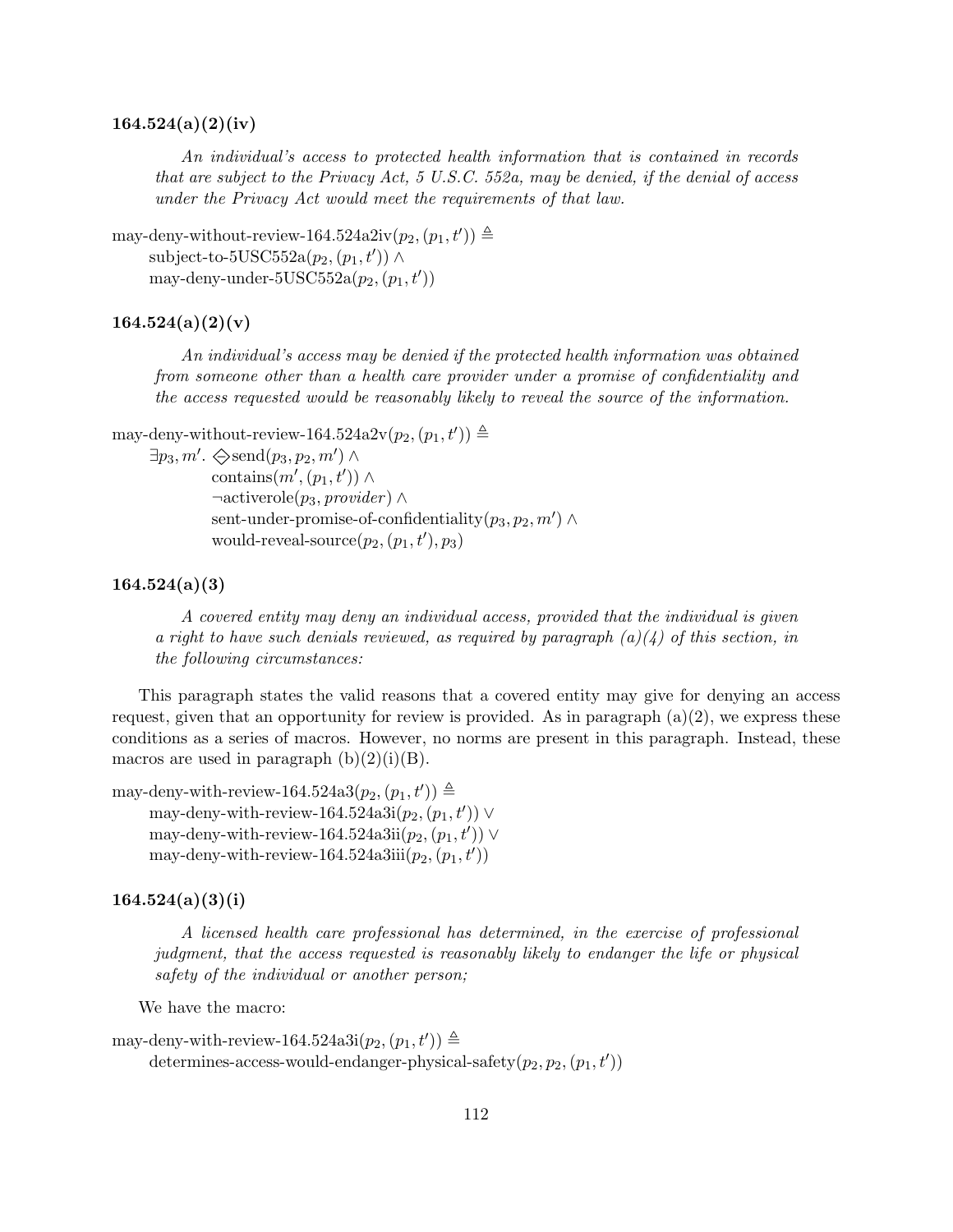#### $164.524(a)(3)(ii)$

The protected health information makes reference to another person (unless such other person is a health care provider) and a licensed health care professional has determined, in the exercise of professional judgment, that the access requested is reasonably likely to cause substantial harm to such other person; or

We have the macro:

may-deny-with-review-164.524a3ii $(p_2, (p_1, t')) \triangleq$  $\exists q'', t'', p_3$ . contains $(t', (q'', t'')) \wedge$  $\neg(q''=p_1)\wedge$  $\neg$ belongstorole $(q'',$ provider $(p_1)) \wedge$ activerole( $p_3$ , health-care-professional) ∧ determines-likely-to-cause-harm $(p_3, p_2, (p_1, t'), q'')$ 

#### $164.524(a)(3)(iii)$

The request for access is made by the individual's personal representative and a licensed health care professional has determined, in the exercise of professional judgment, that the provision of access to such personal representative is reasonably likely to cause substantial harm to the individual or another person.

may-deny-with-review-164.524a3iii $(p_2,(p_1,t)) \triangleq$ 

 $\exists q, q'$ . belongstorole $(p_1, personal\text{-}representation(q))$ likely-to-harm-individual $(p_2,(p_1,t), q')$ 

## $164.524(a)(4)$

If access is denied on a ground permitted under paragraph  $(a)(3)$  of this section, the individual has the right to have the denial reviewed by a licensed health care professional who is designated by the covered entity to act as a reviewing official and who did not participate in the original decision to deny. The covered entity must provide or deny access in accordance with the determination of the reviewing official under paragraph  $(d)(4)$  of this section.

We again interpret this paragraph as stating the *intent* of this part of the law. The particular implementation specifications are given in paragraph (d), and so this paragraph yields no norms directly.

## 164.524(b)

#### $164.524(b)(1)$

The covered entity must permit an individual to request access to inspect or to obtain a copy of the protected health information about the individual that is maintained in a designated record set. The covered entity may require individuals to make requests for access in writing, provided that it informs individuals of such a requirement.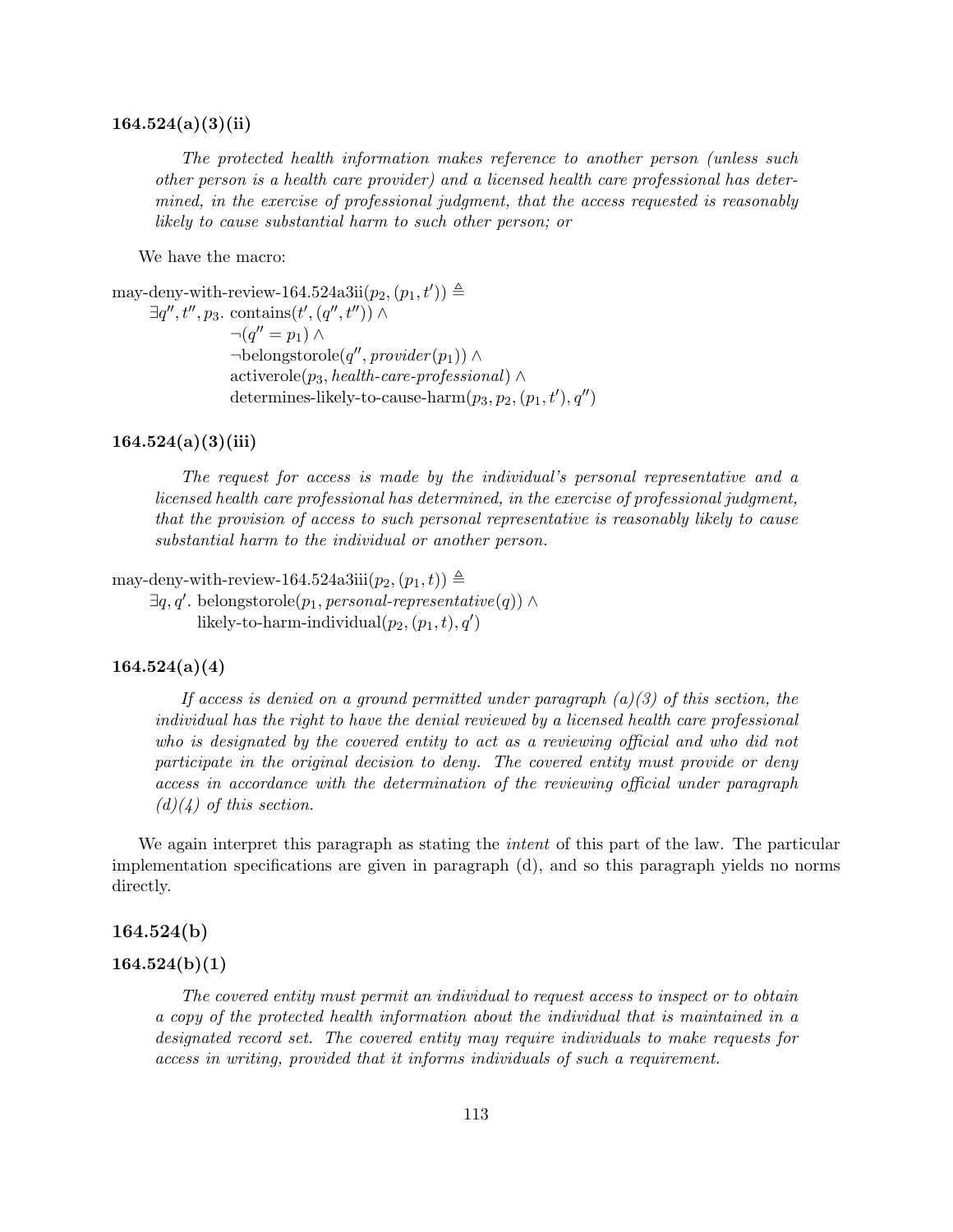We have no norms here. However, the fact that a covered entity must allow requests for access is captured by the particulars of our top-level formula. If the individual sends a request to the covered entity, the  $(m = \text{req\_for}(\mathbf{z}_1, t)) \supset \text{fragment of our top-level formula.}$ 

 $164.524(b)(2)$ 

## $164.524(b)(2)(i)$

Except as provided in paragraph  $(b)(2)(ii)$  of this section, the covered entity must act on a request for access no later than 30 days after receipt of the request as follows.

We have the negative norm:

 $\varphi_{164.524b2i} \triangleq \downarrow x$ . accessible-on-site $(p_2,(p_1,t)) \supset$  $\diamondsuit$ (↓y. (y ≤ x + 30) ∧  $(respond-164.524b2iA(p_2,(p_1,t))$  ∨ respond-164.524b2iB $(p_2,(p_1,t)))$ 

Note that this negative norm is not installed with most of the other negative norms. Instead it only applies to the  $(m = \text{req\_for\_access}(p_1, t))$   $\supset$  part of our top-level formula. This is the negative norm that ensures that covered entities respond to all access requests.

## $164.524(b)(2)(i)(A)$

If the covered entity grants the request, in whole or in part, it must inform the individual of the acceptance of the request and provide the access requested, in accordance with paragraph  $(c)$  of this section.

We define an accepting response using the macro:

```
respond-164.524b2iA(p_2,(p_1,t)) \triangleqrequest-accepted(p_2,(p_1,t)) \wedge(\exists m'. \; send(p_2, p_1, m') \landis-notice-of-request-accepted(m', p_2, (p_1, t))) \wedgeaccess-provided-164.524c(p_2, (p_1, t))
```
Note that the predicate request-accepted is left undefined; we rely on an oracle for its semantics. The macro access-provided-164.524c is defined in paragraph (c).

#### $164.524(b)(2)(i)(B)$

If the covered entity denies the request, in whole or in part, it must provide the individual with a written denial, in accordance with paragraph (d) of this section.

We define a denying response using the macro:

```
respond-164.524b2iB(p_2,(p_1,t)) \triangleqrequest-denied(p_2,(p_1,t)) \wedge(may-deny-without-review-164.524a2(p_2, (p_1, t)) ∨
may-deny-with-review-164.524a3(p_2,(p_1,t))) ∧
(\exists m'. \; send(p_2, p_1, m') \landis-notice-of-request-denied(m', p_2, (p_1, t))) \wedgeaccess-denied-164.524d(p_2,(p_1,t))
```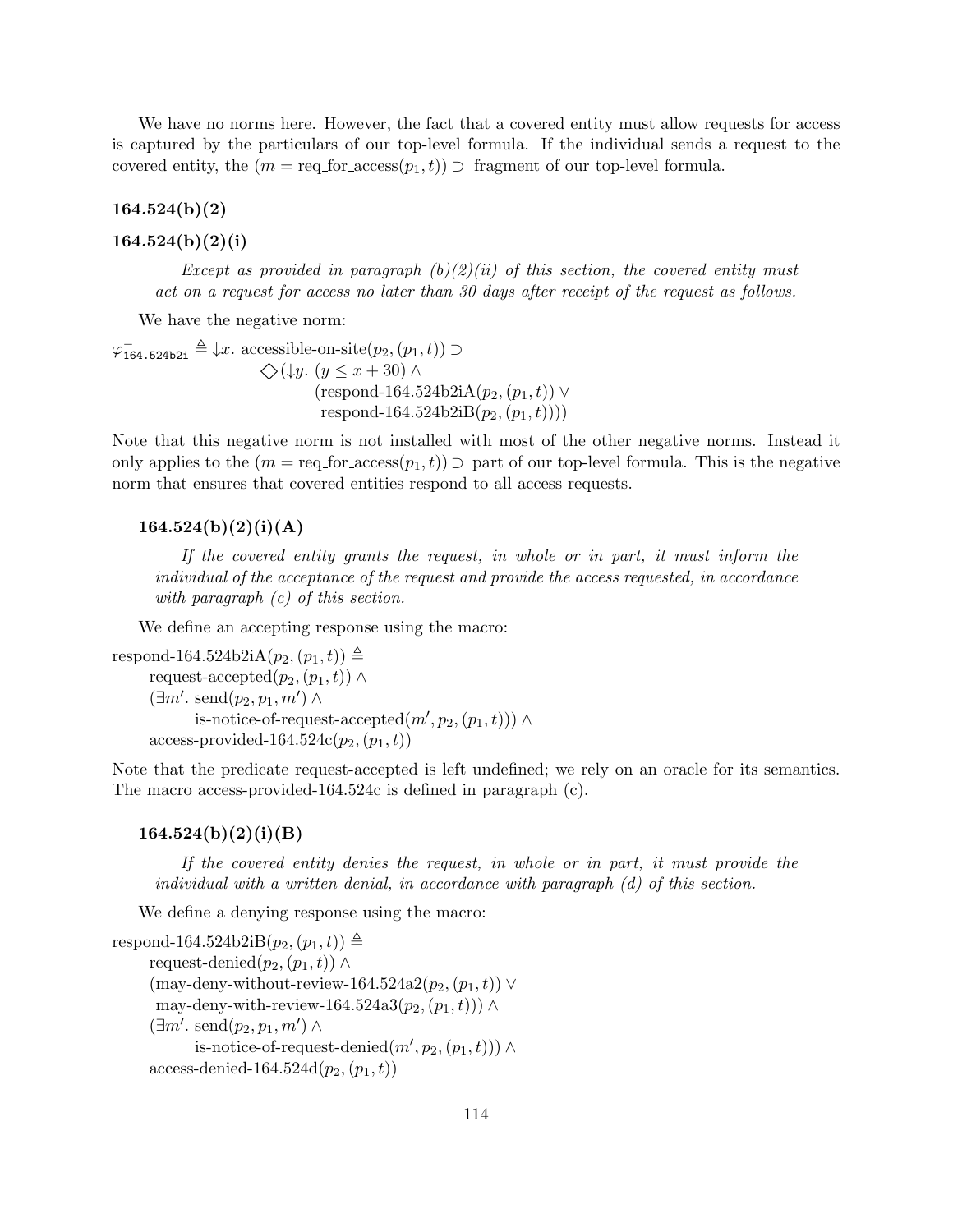Again, we do not give a definition to request-denied since that depends on the covered entity's decision. The macro access-denied-164.524d is defined in paragraph (d). Note that we make use here of the macros from paragraphs  $(a)(2)$  and  $(3)$ .

#### $164.524(b)(2)(ii)$

If the request for access is for protected health information that is not maintained or accessible to the covered entity on-site, the covered entity must take an action required by paragraph  $(b)(2)(i)$  of this section by no later than 60 days from the receipt of such a request.

 $\varphi_{164.524b2ii} \triangleq \downarrow x$ . ¬accessible-on-site $(p_2,(p_1,t))$   $\supset$  $\diamondsuit$ (↓y. (y ≤ x + 60) ∧  $(respond-164.524b2iA(p_2,(p_1,t))$  ∨ respond-164.524b2iB $(p_2,(p_1,t)))$ 

## $164.524(b)(2)(iii)$

If the covered entity is unable to take an action required by paragraph  $(b)(2)(i)(A)$  or (B) of this section within the time required by paragraph  $(b)(2)(i)$  or (ii) of this section, as applicable, the covered entity may extend the time for such actions by no more than 30 days, provided that:

- (A) The covered entity, within the time limit set by paragraph  $(b)(2)(i)$  or (ii) of this section, as applicable, provides the individual with a written statement of the reasons for the delay and the date by which the covered entity will complete its action on the request; and
- (B) The covered entity may have only one such extension of time for action on a request for access.

We have the macro:

```
respond-164.524b2iii(p_2,(p_1,t), d) \triangleq\exists m'. \; \text{send}(p_2, p_1, m') \landis-notice-of-extension(m', p_2, (p_1, t)) \wedge\diamondsuit(↓z. (z \leq d + 30) ∧
                  (\text{respond-164.524b2iA}(p_2,(p_1,t)) \veerespond-164.524b2iB(p_2,(p_1,t)))
```
We must go back and update the norms  $\varphi_{164.524b2i}^-$  and  $\varphi_{164.524b2i}^-$  to reflect this new possibility. For example,  $\varphi_{164.524b2i}^-$  would become:

$$
\varphi_{164.524b2i'}^{-} \triangleq \downarrow x. \text{ accessible-on-site}(p_2,(p_1,t)) \supset
$$
  

$$
\diamondsuit(\downarrow y. (y \le x + 30) \land
$$
  
(respond-164.524b2iA(p\_2,(p\_1,t))   
respond-164.524b2iB(p\_2,(p\_1,t))   
respond-164.524b2ii(p\_2,(p\_1,t),y))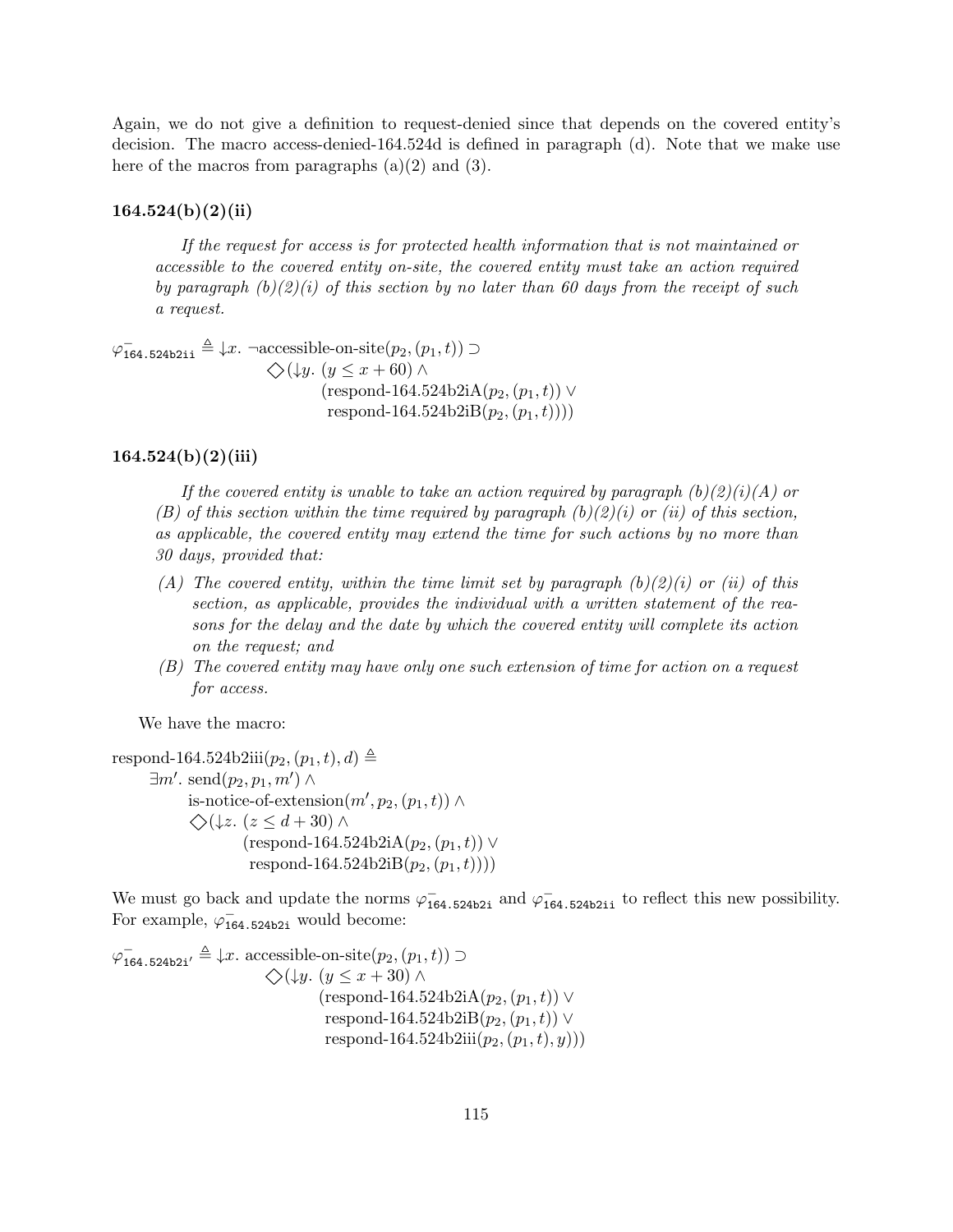## 164.524(c)

If the covered entity provides an individual with access, in whole or in part, to protected health information, the covered entity must comply with the following requirements.

We have the following macro which characterizes what must occur when access is provided:

```
access-provided-164.524c(p_2,(p_1,t)) \triangleq\exists m'. \; \text{send}(p_2, p_1, m') \land((access-provided-164.524c1(p_2, (p_1, t), m') \wedgeaccess-provided-164.524c2i(p_2,(p_1,t),m')) ∨
        access-provided-164.524c2ii(p_2,(p_1,t),m')) \wedgeaccess-provided-164.524c3(p_2,(p_1,t),m') \wedge
```

```
access-provided-164.524c4(p_2,(p_1,t), m')
```
## $164.524(c)(1)$

The covered entity must provide the access requested by individuals, including inspection or obtaining a copy, or both, of the protected health information about them in designated record sets. If the same protected health information that is the subject of a request for access is maintained in more than one designated record set or at more than one location, the covered entity need only produce the protected health information once in response to a request for access.

```
access-provided-164.524c1(p_2,(p_1,t),m') \triangleqcontains(m', (p_1, t))
```
#### $164.524(c)(2)$

#### $164.524(c)(2)(i)$

The covered entity must provide the individual with access to the protected health information in the form or format requested by the individual, if it is readily producible in such form or format; or, if not, in a readable hard copy form or such other form or format as agreed to by the covered entity and the individual.

We have the macro:

```
\text{access-provided-164.524-c2i}(p_2,(p_1,t), f, m') \triangleq(producible-in-format(p_2,(p_1,t), f) \wedgein-format(p_2, p_1, m', f)) ∨
(\negproducible-in-format(p_2,(p_1,t), f) \wedge\exists f'. \text{ productible-in-format}(p_2,(p_1,t),f') \wedgehas-agreed-to-format(p_2, p_1, (p_1, t), f') \wedgehas-agreed-to-format(p_1, p_2, (p_1, t), f') \wedgein-format(p_2, p_1, m', f')
```
where has-agreed-to-format $(p, p', (p_1, t), f')$  is defined in an unspecified way. However, it is natural to have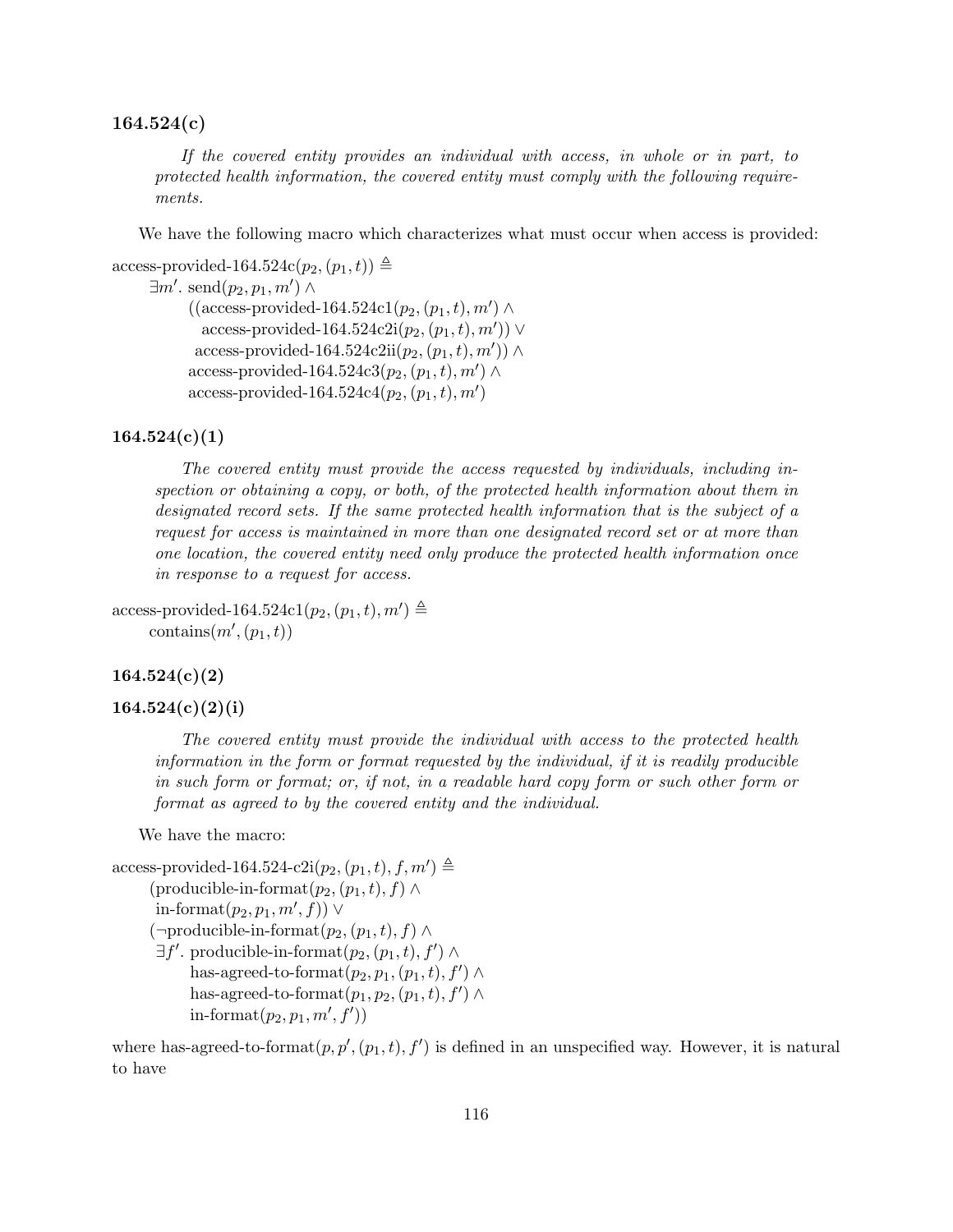has-agreed-to-format $(p, p', (p_1, t), f') \triangleq$ 

 $\exists m''$ .  $\diamondsuit$ send $(p, p', m'') \wedge$ 

is-agreement-to-format $(m'', p, p', (p_1, t), f')$ 

## $164.524(c)(2)(ii)$

The covered entity may provide the individual with a summary of the protected health information requested, in lieu of providing access to the protected health information or may provide an explanation of the protected health information to which access has been provided, if:

- (A) The individual agrees in advance to such a summary or explanation; and
- (B) The individual agrees in advance to the fees imposed, if any, by the covered entity for such summary or explanation.

We have the macro:

```
access-provided-164.524-c2ii(p_2,(p_1,t), m') \triangleq
```
 $\exists x.$  is-summary-of $(m', (p_1, t)) \wedge$ 

has-agreed-to-summary $(p_1, p_2, (p_1, t)) \wedge$ 

fees-for-summary $(p_2,(p_1,t), \$x) \wedge$ 

 $((\$x > \$0) \supset$  has-agreed-to-summary-fees $(p_1, p_2, (p_1, t), \$x))$ 

where the has-agreed-to-... predicates are left undefined by the law. However, it is again natural to permit definitions following the above example of has-agreed-to-format.

## $164.524(c)(3)$

The covered entity must provide the access as requested by the individual in a timely manner as required by paragraph  $(b)(2)$  of this section, including arranging with the individual for a convenient time and place to inspect or obtain a copy of the protected health information, or mailing the copy of the protected health information at the individual's request. The covered entity may discuss the scope, format, and other aspects of the request for access with the individual as necessary to facilitate the timely provision of access.

This is handled by paragraph  $(b)(2)$ .

## $164.524(c)(4)$

If the individual requests a copy of the protected health information or agrees to a summary or explanation of such information, the covered entity may impose a reasonable, cost-based fee, provided that the fee includes only the cost of:

- (i) Copying, including the cost of supplies for and labor of copying, the protected health information requested by the individual;
- (ii) Postage, when the individual has requested the copy, or the summary or explanation, be mailed; and
- (iii) Preparing an explanation or summary of the protected health information, if agreed to by the individual as required by paragraph  $(c)(2)(ii)$  of this section.

We do not handle this paragraph since it is unclear what counts as a reasonable fee.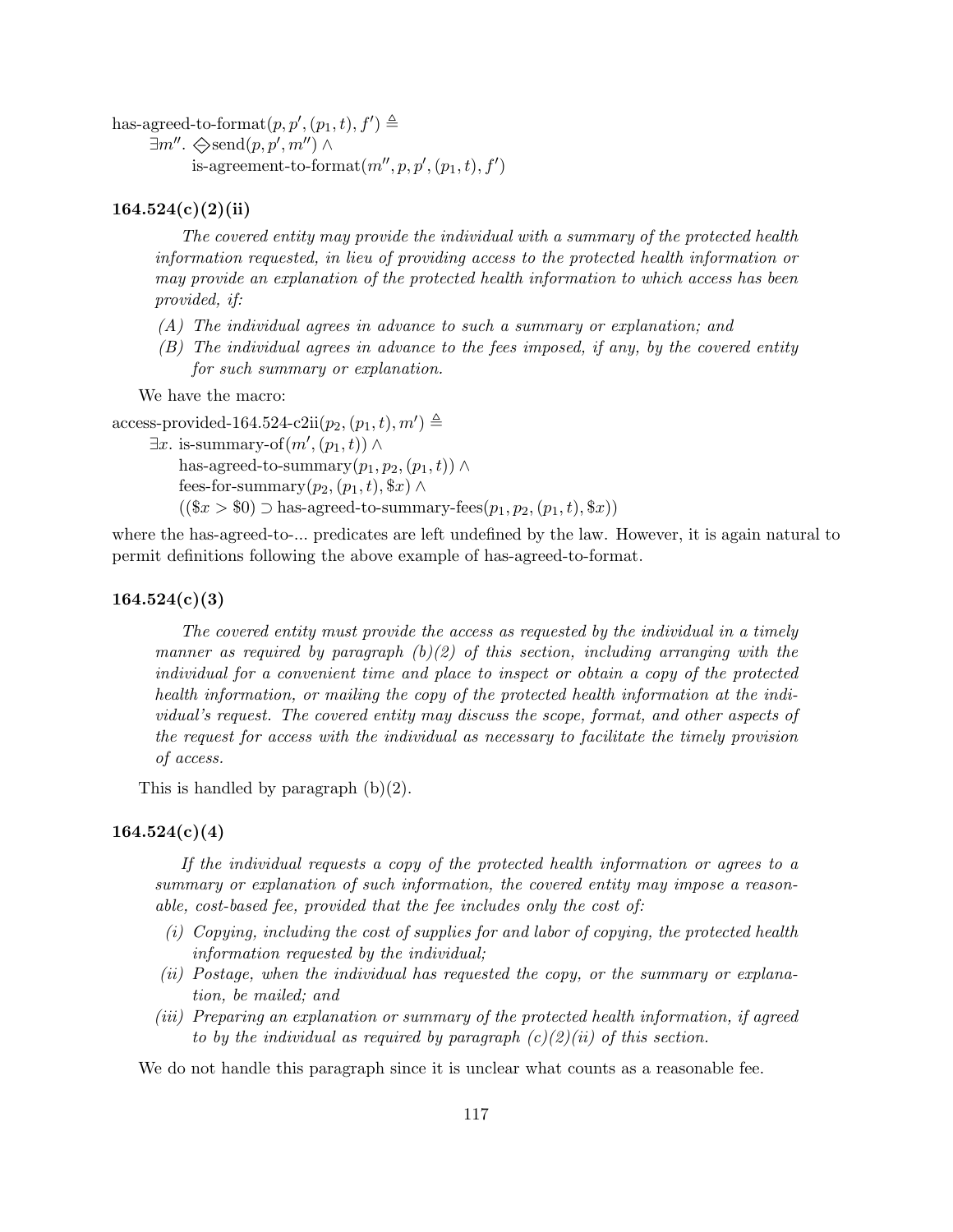## 164.524(d)

If the covered entity denies access, in whole or in part, to protected health information, the covered entity must comply with the following requirements.

To comply with the requirements of (d) for access denial, a covered entity must comply with all of the subparagraphs:  $(d)(1)-(4)$ .

access-denied-164.524d $(p_2,(p_1,t),m') \triangleq$ access-denied-164.524d1 $(p_2,(p_1,t),m') \wedge$ access-denied-164.524d2 $(p_2,(p_1,t),m') \wedge$ access-denied-164.524d3 $(p_2,(p_1,t),m') \wedge$  $access\text{-denied-164.524d4}(p_2,(p_1,t),m')$ 

#### $164.524(d)(1)$

The covered entity must, to the extent possible, give the individual access to any other protected health information requested, after excluding the protected health information as to which the covered entity has a ground to deny access.

Because we have structured access requests to be over individual attributes, we have no notion of partial access denial. Therefore, there is nothing to do here:

access-denied-164.524d1 $(p_2,(p_1,t),m') \triangleq \top$ 

#### $164.524(d)(2)$

The covered entity must provide a timely, written denial to the individual, in accordance with paragraph  $(b)(2)$  of this section. The denial must be in plain language and contain:

- (i) The basis for the denial;
- (ii) If applicable, a statement of the individual's review rights under paragraph  $(a)(4)$ of this section, including a description of how the individual may exercise such review rights; and
- (iii) A description of how the individual may complain to the covered entity pursuant to the complaint procedures in  $\S164.530(d)$  or to the Secretary pursuant to the procedures in §160.306. The description must include the name, or title, and telephone number of the contact person or office designated in  $\S 164.530(a)(1)(ii)$ .

access-denied-164.524d2 $(p_2, (p_1, t'), m') \triangleq$ 

contains-basis-for-denial $(m', p_2, (p_1, t)) \wedge$  $(review\text{-}permitted(p_2,(p_1, t')) \supset$ contains-statement-of-review-rights $(m')$ ) ∧

contains-description-how-to-complain $(m', p_2) \wedge$  $\text{contains-contact-info-164.530a1ii}(m', p_2)$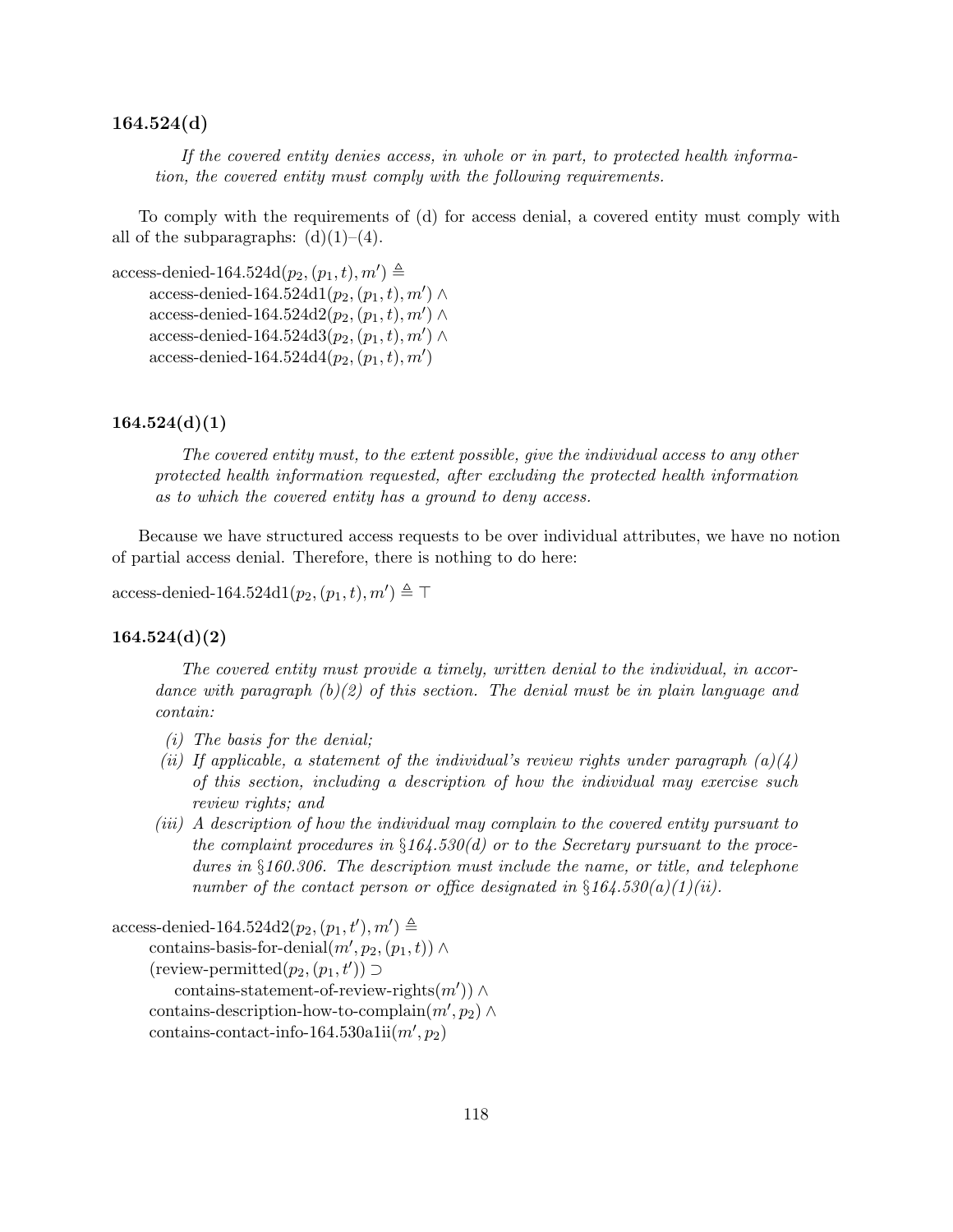#### $164.524(d)(3)$

If the covered entity does not maintain the protected health information that is the subject of the individual's request for access, and the covered entity knows where the requested information is maintained, the covered entity must inform the individual where to direct the request for access.

```
access-denied-164.524d3(p_2, (p_1, t), m') \triangleqnot-maintained-by((p_1, t), p_2) \wedge(\exists p_3, m'' \ldots \diamondsuit \text{send}(p_3, p_2, m'') \wedgecontains-location-of(m'', p_1, t)) ∧
 contains-location-of (m', p_1, t)
```
Note the use of the  $\Diamond$  operator to track knowledge that a principal has: the covered entity knows where the requested information is maintained if it previously recieved a message containing the location of that requested information.

#### $164.524(d)(4)$

If the individual has requested a review of a denial under paragraph  $(a)(4)$  of this section, the covered entity must designate a licensed health care professional, who was not directly involved in the denial to review the decision to deny access. The covered entity must promptly refer a request for review to such designated reviewing official. The designated reviewing official must determine, within a reasonable period of time, whether or not to deny the access requested based on the standards in paragraph  $(a)(3)$  of this section. The covered entity must promptly provide written notice to the individual of the determination of the designated reviewing official and take other action as required by this section to carry out the designated reviewing official's determination.

We have the macro:

```
access-denied-164.524d4(p_2, (p_1, t), m') \triangleq\Box(\downarrow x.\forall m_2. \text{ send}(p_1, p_2, m_2) \landis-request-for-review(m_2, p_2, (p_1, t)) \supset\diamondsuit(\downarrowy. (y ≤ x + c<sub>1</sub>) ∧
                          \exists p_3, m_3. send(p_2, p_3, m_3) \wedgeis-referral-to-review-denial(m_3, p_2, (p_1, t), m') \wedge\diamondsuit(\downarrowz. (z \leq y + c_2) ∧
                                                  \exists m_4. send(p_3, p_2, m_4) \wedge((is-agreement-with-denial(m_4, p_2, (p_1, t), m') \wedge\diamondsuit(\downarrow w. (w \leq z + c_3))
                                                                         \exists m_5. send(p_2, p_1, m_5) \wedgeis-notice-of-review-result(m_5, m_4) \wedgeaccess-provided-164.524c(p_2,(p_1,t)))) ∨
                                                            (is-disagreement-with-denial(m_4, p_2, (p_1, t), m') \wedge\diamondsuit(\downarrow w. (w \leq z + c_3))
                                                                         \exists m_5. send(p_2, p_1, m_5) \wedgeis-notice-of-review-result(m_5, m_4)))))))
```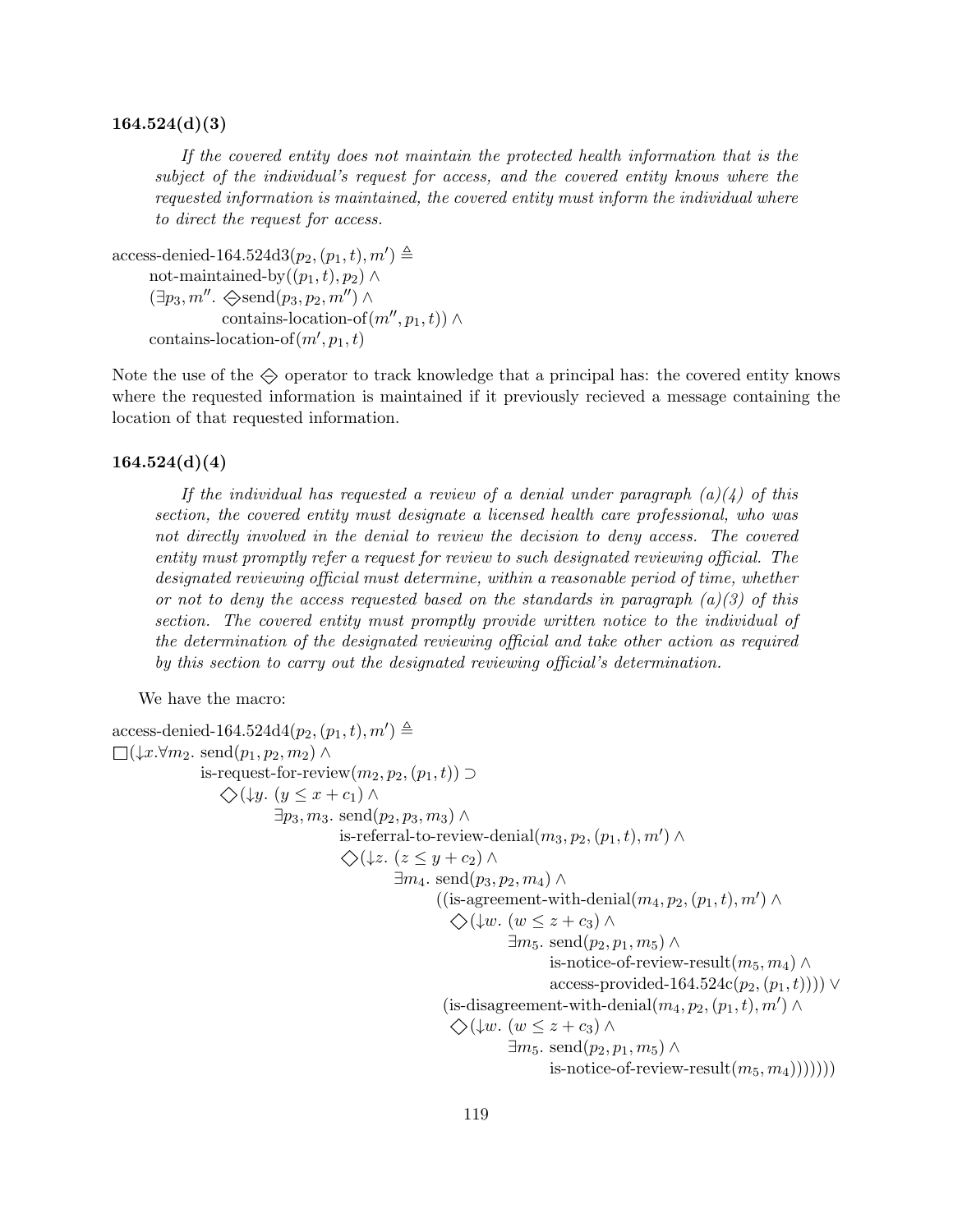There are quite a few steps in this rule, but this seems to be unavoidable due to the length and detail of this paragraph. This paragraph makes crucial use of the freeze quantifier,  $\downarrow$ ., which was not present in prior work.

## 164.524(e)

A covered entity must document the following and retain the documentation as required by  $§164.530(j)$ :

- (1) The designated record sets that are subject to access by individuals; and
- (2) The titles of the persons or offices responsible for receiving and processing requests for access by individuals.

Because our model does not account for retaining documentation and/or records, we cannot handle this paragraph. Anyway, this seems to be primarily an administrative requirement, not directly related to disclosures.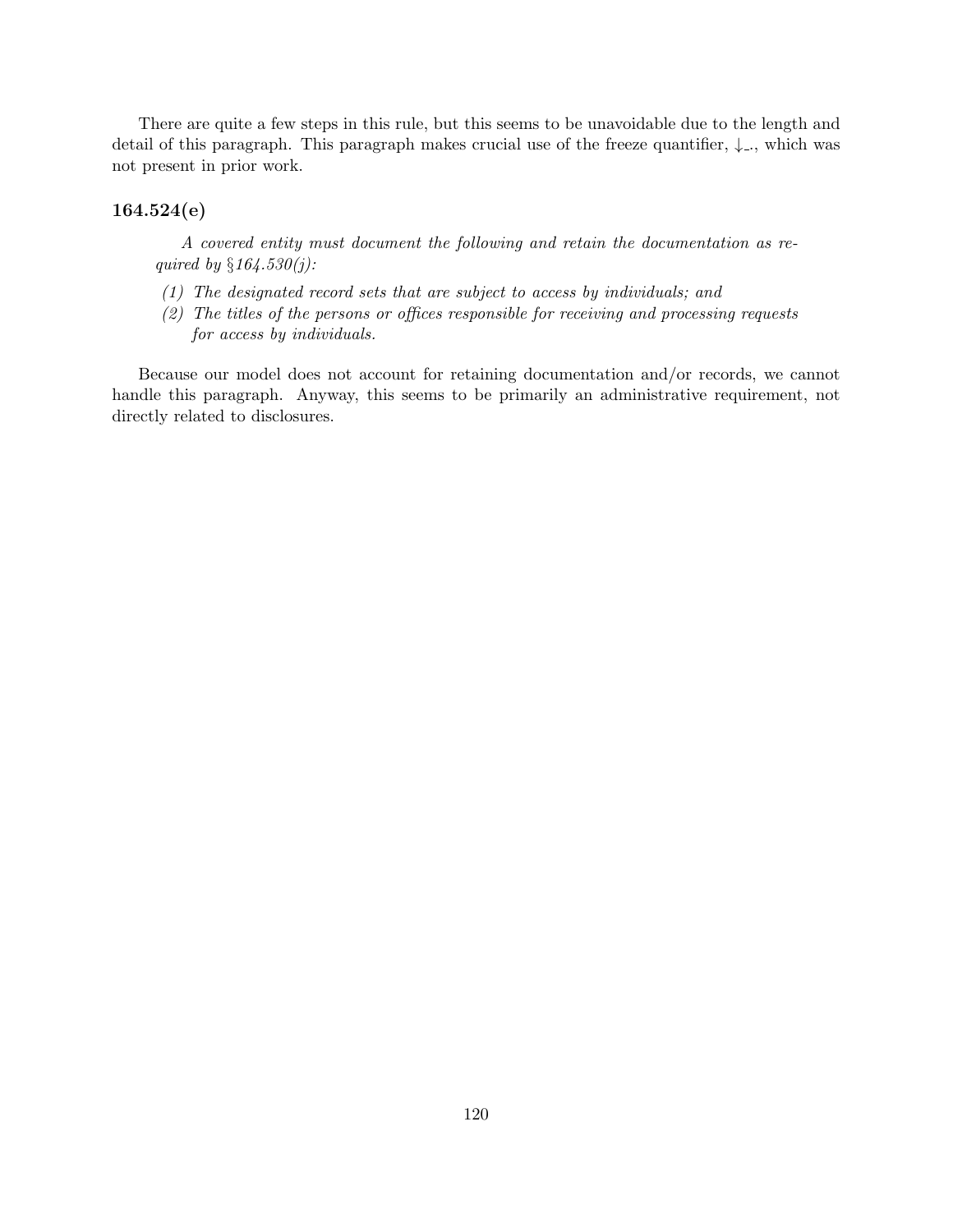# Chapter 5

# Related Work and Conclusion

At this point, we have given logical formalizations of the Gramm-Leach-Bliley Act (GLBA), §§6802 and 6803, and the Health Insurance Portability and Accountability Act (HIPAA), §§164.502, 164.506, 164.508, 164.510, 164.512, 164.514, and 164.524 in our PrivacyLFP logic. Before concluding, we overview other related work in the area of formalizing privacy regulations.

## 5.1 Related Work

We divide the closely related work into three distinct categories: formalization efforts for HIPAA and GLBA, other privacy logics, and privacy languages.

Other Formalization Efforts for HIPAA and GLBA. There are five related efforts for formalizing HIPAA and GLBA.

First, because PrivacyLFP is based on Barth et al.'s Logic of Privacy and Utility (LPU) [\[BDMN06,](#page-125-0) [BDMS07,](#page-125-1) [Bar08\]](#page-125-2), our formalization of HIPAA is most closely related to their proof-of-concept examples of five HIPAA clauses. Our formalization covers a much larger part of HIPAA, and is more expressive, most notably due to our addition of disclosure purposes and real-time features.

Second, Lam et al. describe a formalization of HIPAA §§164.502, 164.506, and 164.510 in a fragment of stratified Datalog with one alternation of negation, which they name pLogic [\[LMS09\]](#page-126-0). To formalize a given HIPAA clause, they write a pair of pLogic rules that decide if an action is permitted by that clause and if an action is forbidden by that clause. This approach has the advantage of maintaining a close correspondence with the law's text, which is useful when auditing.

Although Lam *et al.*'s formalization has significantly larger coverage than the example clauses of Barth et al., it is not as complete as ours, partly for reasons of expressiveness. Due to the lack of temporal modalities in Datalog, they cannot express HIPAA clauses containing obligations, such as those in §164.524(b) which obligate a covered entity to respond to access requests within 60 days. (Lam *et al.* can handle constraints that depend on *past* actions by linking a kind of historical record to each action.) On the other hand, by using Datalog, they were able to quickly obtain a prototype implementation without much technical trouble. Our formalization does not yet have an implementation due to the nonstandard nature of our PrivacyLFP logic  $[DGJ^+10]$ .

Third, Breaux and Antón have developed a methodology for extracting rights and obligations from natural language privacy laws, and applied the methodology to the entire text of HIPAA [\[BA08\]](#page-125-3). Their approach is quite different from ours and the others we have discussed.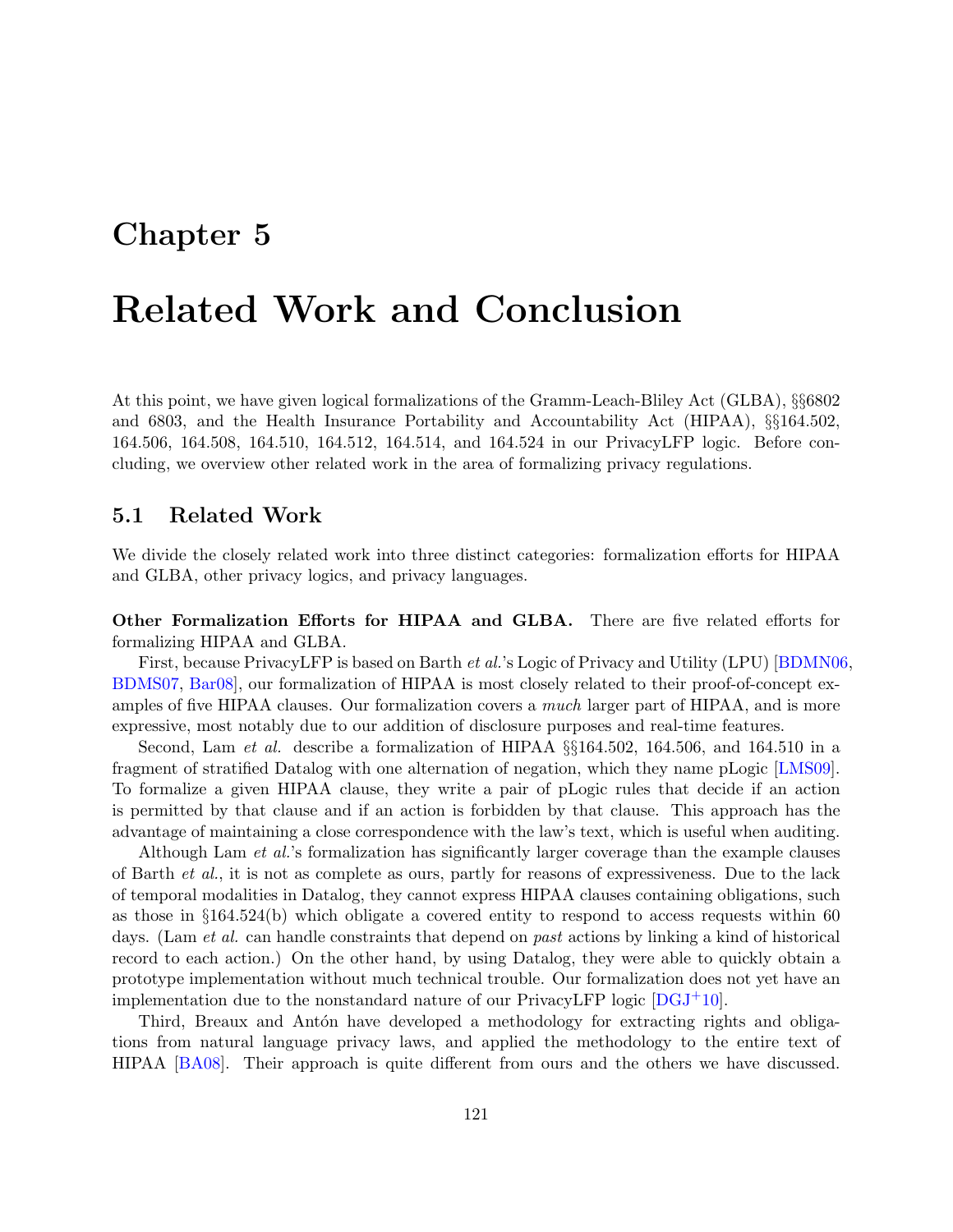Rather than producing a logical formalization intended for use with model checking and other tools, their methodology produces a catalog of constraints on requirements, cross references, role hierarchies, and priorities between clauses. This catalog is intended to assist engineers in designing software that complies with the privacy regulations. As an opportunity for future work, we believe that it might prove very profitable to combine these two approaches: by cataloging the law's components, Breaux and Antón's methodology would likely ease the logician's task of translating a privacy regulation into a logic for formal verification.

Fourth, May *et al.* [\[MGL06\]](#page-126-2) advocate the use of privacy APIs as a means of capturing the privacy components of HIPAA. Privacy APIs are an extension of the traditional matrix model of access control with constructs for logging. Temporal and obligation features can only be expressed as uninterpreted strings, making the expressiveness strictly weaker than a system based on temporal logic. To evaluate their design of privacy APIs, they formalized §164.506 of two versions of HIPAA, and analyzed it using model checking, uncovering an ambiguity in the law. May et al. did not formalize a larger fragment of HIPAA. (May et al. also use a GLBA clause as an example, but do not appear to have pursued a large-scale formalization of GLBA.)

Finally, to the best of our knowledge, the only other formalization of GLBA clauses appears in the work on the Logic of Privacy and Utility (LPU) by Barth et al. [\[BDMN06,](#page-125-0) [Bar08\]](#page-125-2). However, their formalization is limited to just four clauses. In addition, our formalization correctly handles clauses involving constraints on information sharing (via fixed points) and annual notices (via real-time features) that are not possible in LPU.

Other Privacy Logics. As previously noted, most closely related to PrivacyLFP is the Logic of Privacy and Utility (LPU) [\[BDMN06,](#page-125-0) [BDMS07,](#page-125-1) [Bar08\]](#page-125-2). As discussed in Section [2.2,](#page-7-0) we have made several extensions, including the addition of purposes, fixed point operators, and real-time features. These extensions improved the expressive power so that new clauses of GLBA and HIPAA could be formalized.

Choosing deontic logic, rather than temporal logic, as a foundation, Dinesh *et al.* have developed a logic for reasoning about conditions and exceptions in privacy laws [\[DJLS08\]](#page-126-3). This is distinct from the simple-minded way we handle exceptions by disjunctively joining them to the relevant clauses. The approach of Dinesh et al. is advantageous in that it does not require this kind of foresight: there is no need to modify previously formalized clauses if exceptions appear in later paragraphs. Further investigation is needed to determine whether their ideas can be adapted to PrivacyLFP.

Privacy Languages. There are numerous privacy languages described in the literature, including the Enterprise Privacy Authorization Language (EPAL) and the eXtensible Access Control Markup Language (XACML), the Platform for Privacy Preferences (P3P), and role-based access control languages (RBAC).

EPAL [\[BKBS04,](#page-126-4) [BPS03\]](#page-126-5) and XACML [\[ANP](#page-125-4)+04], upon which EPAL was based, are privacy languages formulated as access control frameworks. For example, in EPAL, a user makes a "access" request (which may include sending data), which the system allows or denies according to the privacy policy. Unfortunately, EPAL and XACML do not possess first-class temporal modalities. Instead, they have a much weaker uninterpreted obligation symbol for representing future requirements. Our PrivacyLFP logic inherits the richer temporal and obligation constructs from LPU, and is therefore more expressive than EPAL and XACML.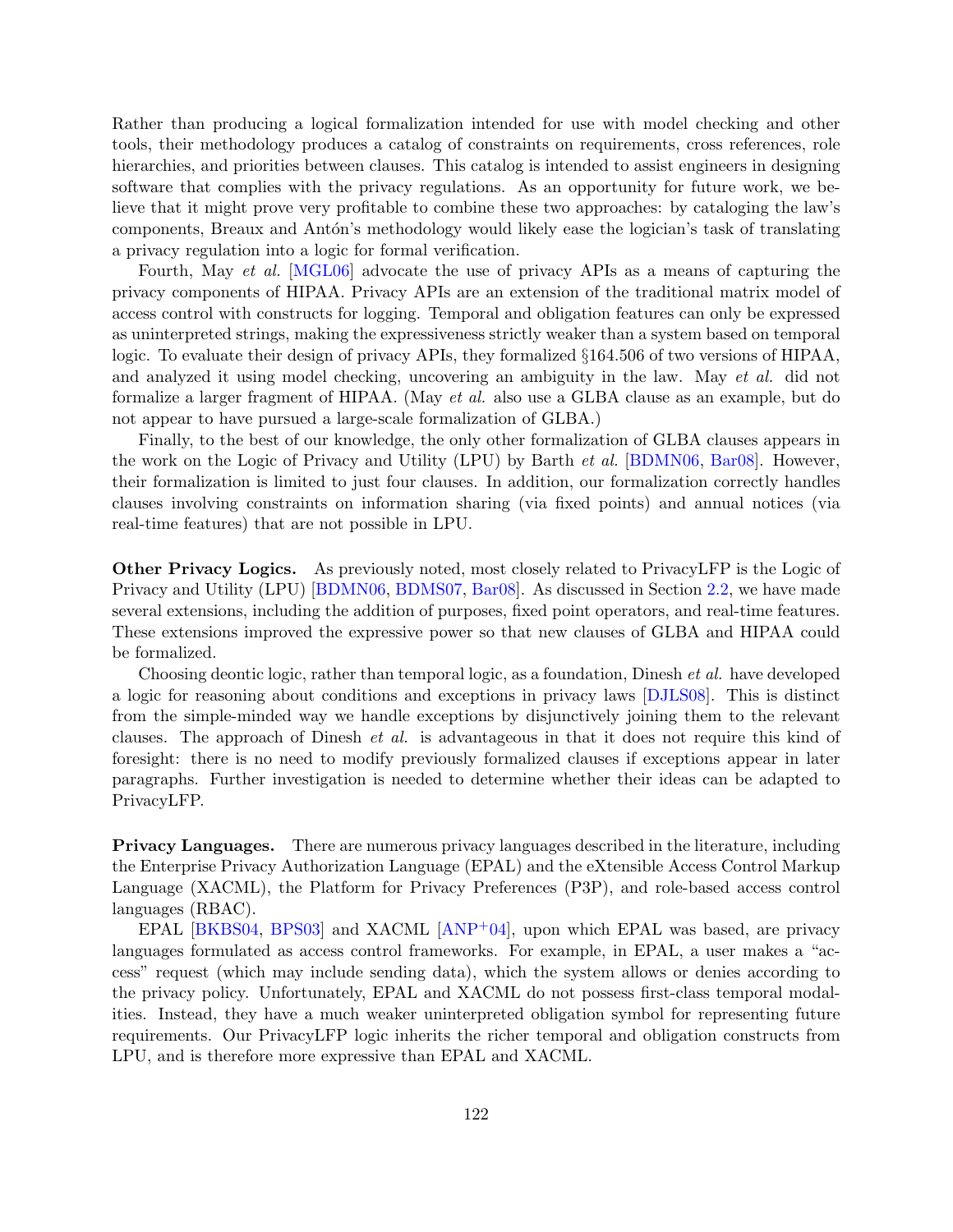P3P [\[RC99,](#page-127-0) [BCK03,](#page-125-5) [ACR99\]](#page-125-6) is a privacy language targeted exclusively to web sites. As such, the sender and recipient are fixed to be the web site and web site visitor, respectively, making P3P unsuitable for the formalization of HIPAA, GLBA, and general privacy laws. Moreover, P3P cannot express temporal modalities.

RBAC languages (e.g., [\[Cra03,](#page-126-6) [JSSS01,](#page-126-7) [LMW02\]](#page-126-8)) tackle the access control problem from the standpoint of roles: a principal's access rights are determined by the roles she holds. Unfortunately, RBAC generally lacks a notion of data attribute, and so cannot express privacy policies that take attributes into account when making an allow-deny decision. In addition, RBAC, too, does not include temporal modalities.

## 5.2 Conclusion

In this work, we have designed a novel privacy logic, PrivacyLFP, based on the Logic of Privacy and Utility [\[BDMN06,](#page-125-0) [BDMS07,](#page-125-1) [Bar08\]](#page-125-2) but extended with purposes, real-time features, and fixed points. Using PrivacyLFP, we have given formalizations of GLBA and HIPAA, which we believe to be the most complete formalizations of these laws in a logic to date. Studies of HIPAA's effect on privacy practices have suggested that HIPAA has paradoxically weakened privacy  $AEV^+07$ . We sincerely hope that our formalizations may prove useful in designing and using practical tools to combat this effect in the financial and healthcare contexts.

## 5.3 Acknowledgements

The authors wish to thank Limin Jia for pointing out several simplifications to some of our GLBA and HIPAA norms, Rob Simmons for discussions on fixed points, and Helen Nissenbaum and Deborah Peel for discussions on HIPAA regulations.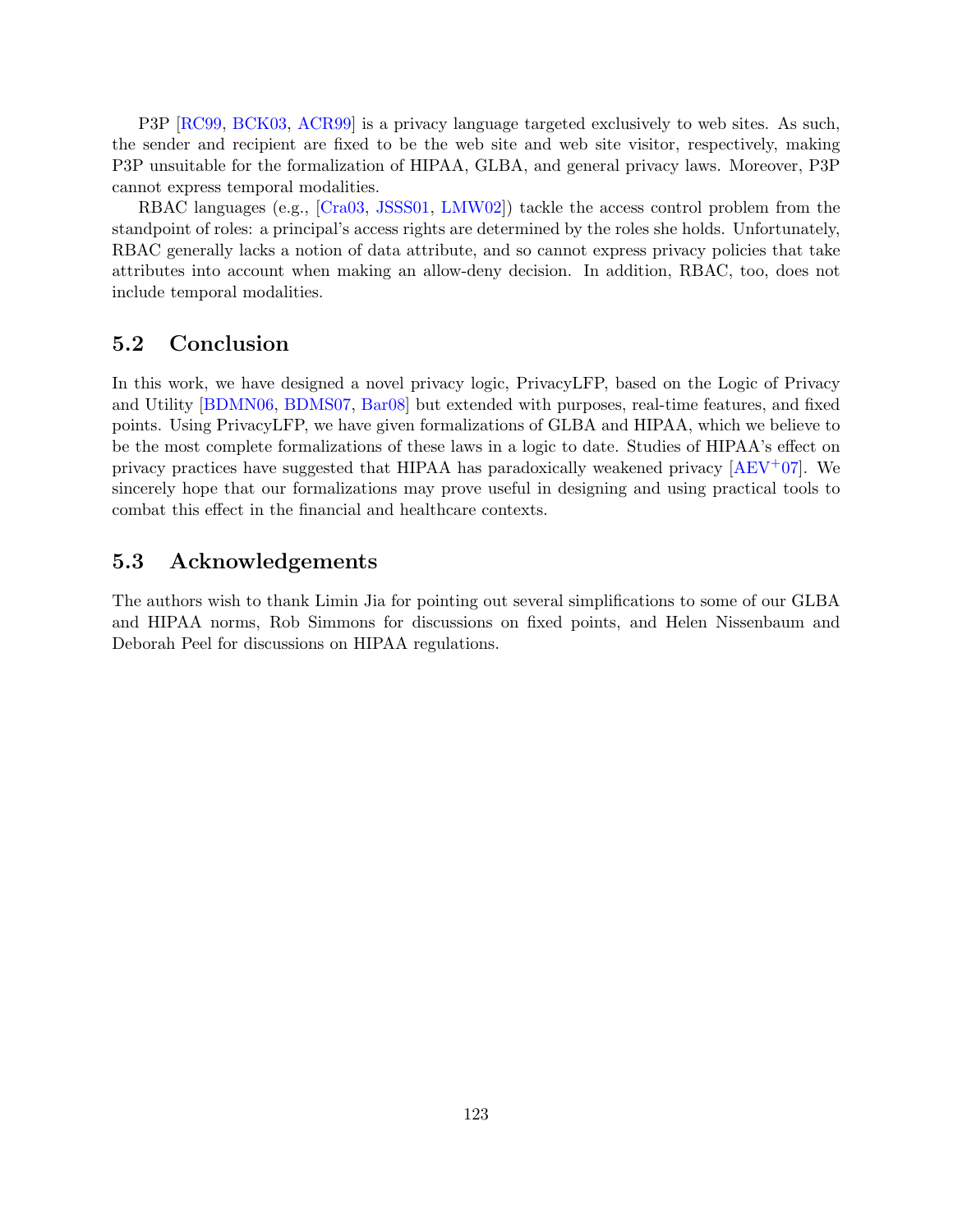# Bibliography

- <span id="page-125-6"></span>[ACR99] Mark S. Ackerman, Lorrie F. Cranor, and Joseph Reagle. Privacy in e-commerce: Examing user scenarios and privacy preferences. In Proceedings of the 1st ACM Conference on Electronic Commerce, pages 1–8, 1999.
- <span id="page-125-7"></span>[AEV<sup>+</sup>07] Annie I. Antón, Julia B. Eart, Matthew W. Vail, Neha Jain, Carrie M. Gheen, and Jack M. Frink. HIPAA's effect on web site privacy policies. IEEE Security and Privacy, 5(1):45–52, 2007.
- [AH94] Rajeev Alur and Thomas A. Henzinger. A really temporal logic. Journal of the ACM, 41(1):181–203, January 1994.
- [AHK02] Rajeev Alur, Thomas A. Henzinger, and Orna Kupferman. Alternating-time temporal logic. Journal of the ACM, 49(5):672–713, September 2002.
- <span id="page-125-4"></span>[ANP+04] A. Anderson, A. Nadalin, B. Parducci, D. Engovatov, E. Coyne, F. Siebenlist, H. Lockhart, M. McIntosh, M. Kudo, P. Humenn, R. Jacobson, S. Proctor, S. Godik, S. Anderson, and T. Moses. Extensible access control markup language (xacml) version 2.0, 2004.
- <span id="page-125-3"></span>[BA08] Travis Breaux and Annie Antón. Analyzing regulatory rules for privacy and security requirements. IEEE Transactions on Software Engineering, 34(1):5–20, January 2008.
- <span id="page-125-2"></span>[Bar08] Adam Barth. *Design and Analysis of Privacy Policies*. Phd thesis, Stanford University, 2008.
- <span id="page-125-5"></span>[BCK03] Simon Byers, Lorrie F. Cranor, and David Kormann. Automated analysis of P3Penabled web sites. In Proceedings of the 5th International Conference on Electronic Commerce, pages 326–338, 2003.
- [Bd03] Torben Braüner and Valeria de Paiva. Towards constructive hybrid logic. In *Electronic* Proceedings of Methods for Modalities 3 (M4M3), 2003. Online at [http://m4m.loria.](http://m4m.loria.fr/M4M3/Papers/brauner.ps.gz) [fr/M4M3/Papers/brauner.ps.gz](http://m4m.loria.fr/M4M3/Papers/brauner.ps.gz).
- <span id="page-125-0"></span>[BDMN06] Adam Barth, Anupam Datta, John C. Mitchell, and Helen Nissenbaum. Privacy and contextual integrity: Framework and applications. In Proceedings of the 27th IEEE Symposium on Security and Privacy, pages 184–198, May 2006.
- <span id="page-125-1"></span>[BDMS07] Adam Barth, Anupam Datta, John C. Mitchell, and Sharada Sundaram. Privacy and utility in business processes. In Proceedings of the 20th IEEE Computer Security Foundations Symposium, pages 279–294, July 2007.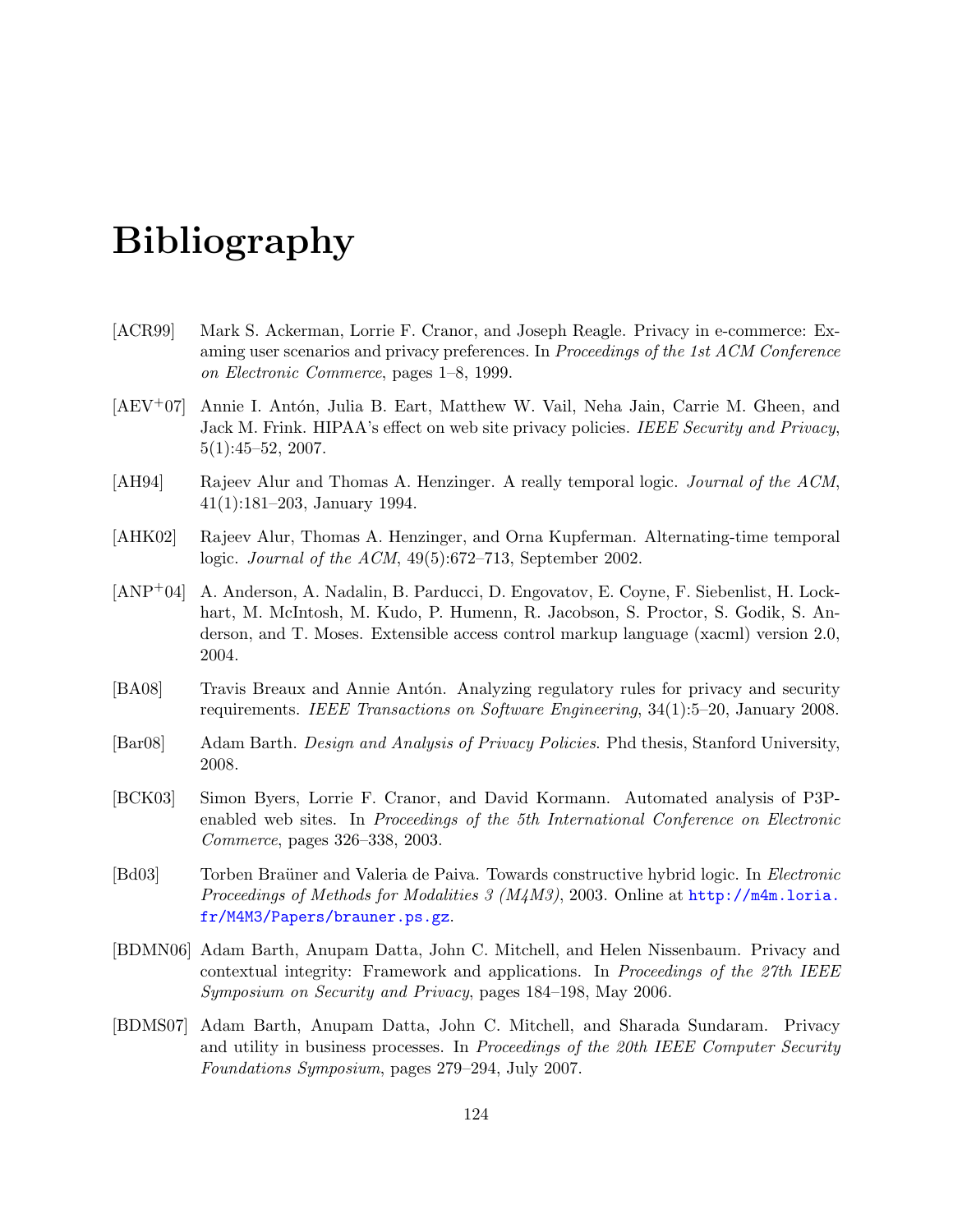- <span id="page-126-4"></span>[BKBS04] Michael Backes, Günter Karjoth, Walid Bagga, and Matthias Schunter. Efficient comparsion of enterprise privacy policies. In Proceedings of the 2004 ACM Symposium on Applied Computing, pages 375–382, 2004.
- [Bla00] Patrick Blackburn. Representation, reasoning, and relational structures: A hybrid logic manifesto. Logic Journal of IGPL, 8(3):339–365, 2000.
- <span id="page-126-5"></span>[BPS03] Michael Backes, Birgit Pfitzmann, and Matthias Schunter. A toolkit for managing enterprise privacy policies. In European Symposium on Research in Computer Security, volume 2808 of LNCS, pages 101–119, 2003.
- [BS06] Julian Bradfield and Colin Stirling. The Handbook of Modal Logic, chapter Modal Mu-Calculi, pages 721–756. Elsevier, 2006.
- [CMS06] Rohit Chadha, Damiano Macedonio, and Vladimiro Sassone. A hybrid intuitionistic logic: Semantics and decidability. *Journal of Logic and Computation*, 16:27–59(33), 2006.
- <span id="page-126-6"></span>[Cra03] Jason Crampton. On permissions, inheritance, and role hierarchies. In Proceedings of the 10th ACM Conference on Computer and Communication Security, pages 85–92, 2003.
- <span id="page-126-1"></span>[DGJ+10] Henry DeYoung, Deepak Garg, Limin Jia, Dilsun Kaynar, and Anupam Datta. Privacy policy specification and audit in a fixed-point logic: How to enforce HIPAA, GLBA, and all that. Technical Report CMU-CyLab-10-008, Carnegie Mellon University, April 2010.
- <span id="page-126-3"></span>[DJLS08] Nikhil Dinesh, Aravind K. Joshi, Insup Lee, and Oleg Sokolsky. Reasoning about conditions and exceptions to laws in regulatory conformance checking. In Proceedings of the Ninth International Conference on Deontic Logic in Computer Science, volume 5076 of LNAI, pages 110–124, July 2008.
- <span id="page-126-7"></span>[JSSS01] Sushil Jajodia, Pierangela Samarati, Maria Luisa Sapino, and V. S. Subrahmanian. Flexible support for multiple access control policies. ACM Transactions on Database Systems, 26(2):214–260, 2001.
- <span id="page-126-0"></span>[LMS09] Peifung E. Lam, John C. Mitchell, and Sharada Sundaram. A formalization of HIPAA for a medical messaging system. In Proceedings of the 6th International Conference on Trust, Privacy, and Security in Digital Business, volume 5695 of LNCS, pages 73–85, 2009.
- <span id="page-126-8"></span>[LMW02] Ninghui Li, John C. Mitchell, and William H. Winsborough. Design of a role-based trust management framework. In Proceedings of the 2002 IEEE Symposium on Security and Privacy, pages 114–130. IEEE Computer Society Press, May 2002.
- <span id="page-126-2"></span>[MGL06] Michael J. May, Carl A. Gunter, and Insup Lee. Privacy APIs: Access control techniques to analyze and verify legal privacy policies. In Proceedings of the IEEE Workshop on Computer Security Foundations, pages 85–97, 2006.